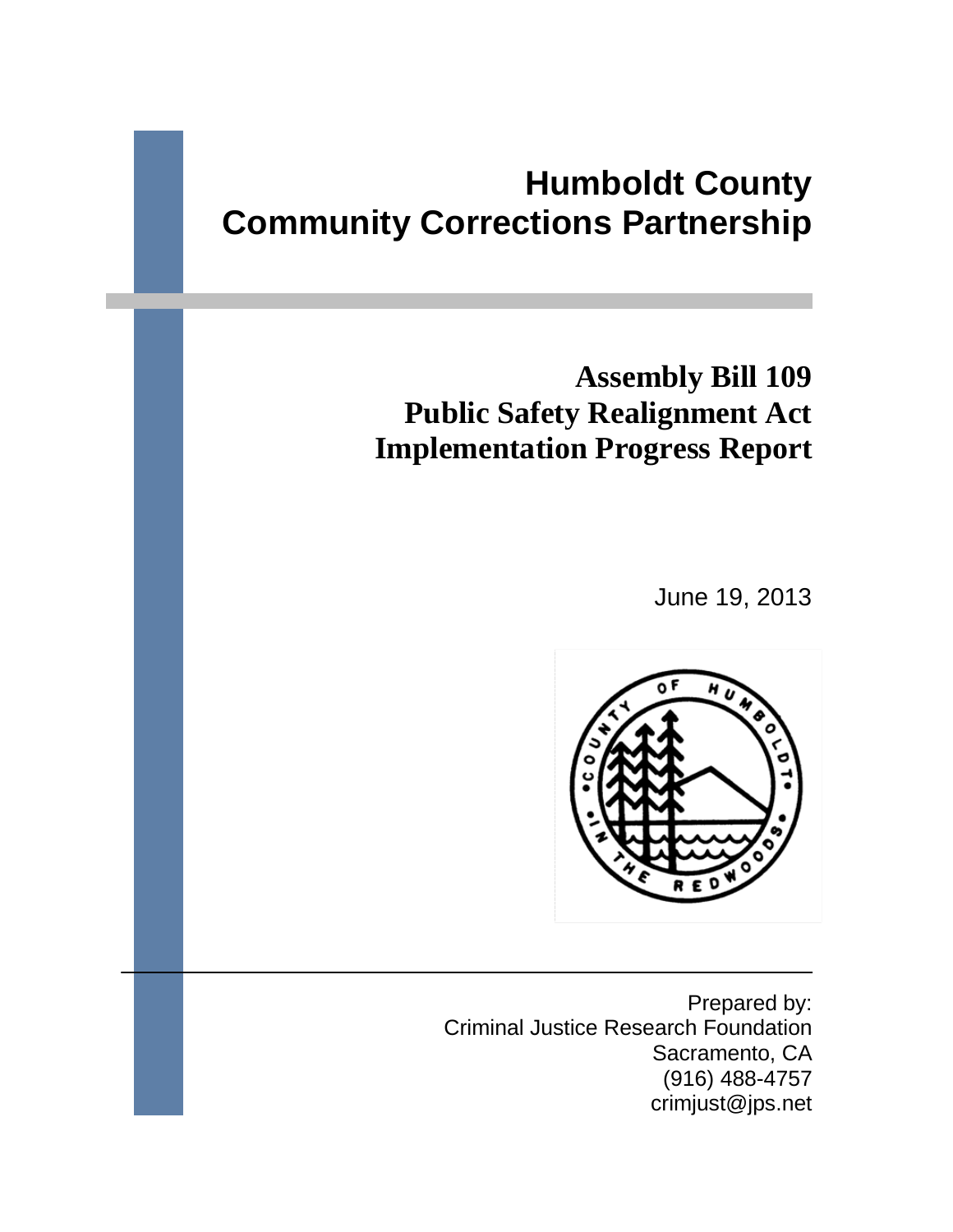## **Humboldt County Community Corrections Partnership Assembly Bill 109 Implementation Progress Report**

# **Table of Contents**

|                                       |                                                                                                                                                                                                                                                                                                                                                                                                                                                                                                                | Page                                                 |
|---------------------------------------|----------------------------------------------------------------------------------------------------------------------------------------------------------------------------------------------------------------------------------------------------------------------------------------------------------------------------------------------------------------------------------------------------------------------------------------------------------------------------------------------------------------|------------------------------------------------------|
|                                       | <b>SECTION 1: EXECUTIVE SUMMARY</b>                                                                                                                                                                                                                                                                                                                                                                                                                                                                            | $1 - 16$                                             |
| Monthly AB 109 Referral Trends        | AB 109 Program Implementation Overview<br>Humboldt County Correctional Facility (HCCF)<br><b>Community Corrections Resource Center (CCRC)</b>                                                                                                                                                                                                                                                                                                                                                                  | $\mathbf 1$<br>$\overline{c}$<br>5<br>$\overline{7}$ |
|                                       | <b>HCCF Jail Alternatives to Incarceration Programs</b><br>DHHS Multi-Disciplinary Team Offender Services                                                                                                                                                                                                                                                                                                                                                                                                      | 11<br>13                                             |
| <b>SECTION 2: INTRODUCTION</b>        |                                                                                                                                                                                                                                                                                                                                                                                                                                                                                                                | $17 - 27$                                            |
|                                       | AB 109 Legislative Findings and Intent<br><b>Realignment Act Offender Population Groups</b><br>Development of County Realignment Plans and Funding Allocations<br>Humboldt County AB 109 Realignment Plan Agencies and "Core" Programs<br>Implementation and Progress Assessment Report                                                                                                                                                                                                                        | 17<br>18<br>20<br>24<br>26                           |
|                                       | <b>SECTION 3: REALIGNMENT IMPACT AND RESPONSE</b>                                                                                                                                                                                                                                                                                                                                                                                                                                                              | $28 - 74$                                            |
| <b>HCCF Jail Alternative Programs</b> | Tracking Assembly Bill 109 Implementation<br>Realignment Act Offender Population Groups<br>County Jail Prison (N3), Parole Revocation and Flash Incarceration Custody Trends<br><b>Community Corrections Resource Center (CCRC)</b><br><b>DHHS Multi-Disciplinary Team Offender Services</b>                                                                                                                                                                                                                   | 28<br>28<br>33<br>41<br>53<br>64                     |
|                                       | <b>SECTION 4: OTHER AB 109 REALIGNMENT CHALLENGES</b>                                                                                                                                                                                                                                                                                                                                                                                                                                                          | $75 - 87$                                            |
| ٠                                     | Program and Service Recommendations<br>AB 109 Statistical Monitoring and Reporting Process<br>Program Evaluation, Recidivism, and Outcome Tracking Data Process<br>In-Custody Cognitive Behavioral Counseling, Drug Treatment, and<br><b>Employment Preparation Assistance</b><br><b>Jail Reentry Services</b><br>Electronic Monitoring Diversion Program For Higher Risk Sentenced AB<br>109 Jail Inmates<br>Cross-Training Program For Community-Based Partnering Drug Treatment<br><b>Service Providers</b> | 74<br>76<br>79<br>81<br>84<br>86                     |
| Appendix A.                           | Humboldt County Community Corrections Partnership (CCP)                                                                                                                                                                                                                                                                                                                                                                                                                                                        |                                                      |
| Appendix B.<br><b>Appendix C.</b>     | <b>Membership Roster</b><br>California County Start-up, Program, and Planning Funding Allocations<br>For Years 1 and 2 of the AB 109 Realignment Act<br>Comparison Between Monthly CDCR (N3) Inmates and PRCS Offender<br>Estimates and Humboldt County Actual (N3) and PRCS Population                                                                                                                                                                                                                        |                                                      |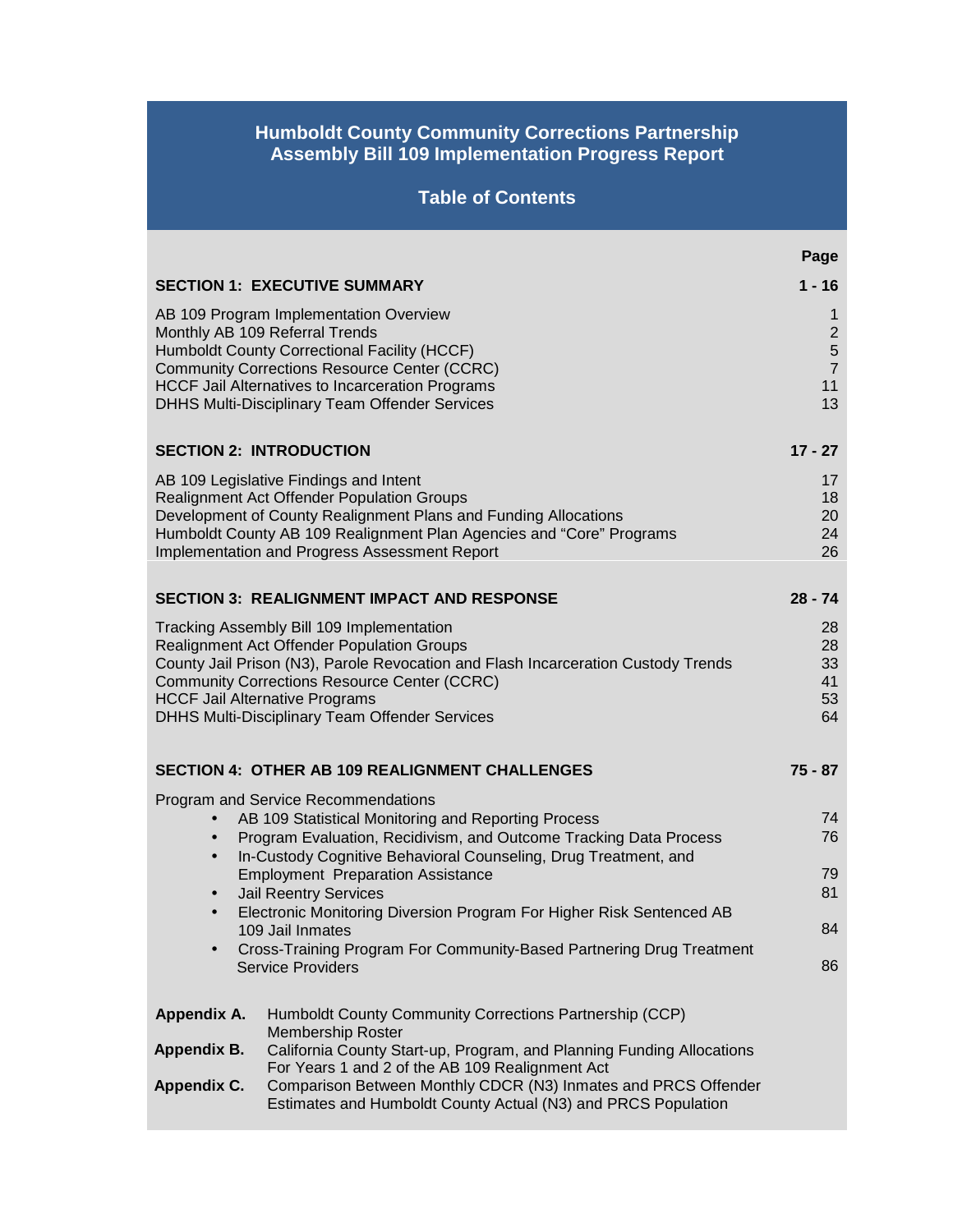## **Humboldt County Community Corrections Partnership Assembly Bill 109 Implementation Progress Report**

**Table of Contents** *(continued)*

| Appendix D.<br><b>Appendix E.</b> | HCCF Monthly Jail Booking Trends 2010 - 2012<br>Changes in Humboldt County Correctional Facility (HCCF) Pretrial and Sentenced<br>Felony / Misdemeanor Jail Inmate ADP by Month, 2010 - 2012 |
|-----------------------------------|----------------------------------------------------------------------------------------------------------------------------------------------------------------------------------------------|
| Appendix F.                       | <b>HCCF Booking and Pretrial Release Matrix</b>                                                                                                                                              |
| Appendix G.                       | Number and Pretrial and Sentenced Monthly Jail Releases Due to the Lack of<br>Housing Bed Capacity at HCCF, 2010 - 2012                                                                      |
| Appendix H.                       | 2012 Snapshot of the Humboldt County Jail (HCCF) Pretrial and Sentenced<br>Inmate Population                                                                                                 |
| Appendix I.                       | 2012 Snapshot of the Humboldt County Jail (HCCF) Male Pretrial and Sentenced<br>Inmate Population                                                                                            |
| Appendix J.                       | 2012 Snapshot of the Humboldt County Jail (HCCF) Female Pretrial and<br>Sentenced Inmate Population                                                                                          |
| Appendix K.                       | Number of Humboldt County Correctional Facility (HCCF) Jail Inmates Requiring<br>Mental Health and Medical Services by Month, 2010 - 2012                                                    |
| Appendix L.                       | Sample Template For AB 1209 Monthly and Year-to-Date Statistical Monitoring<br>Report                                                                                                        |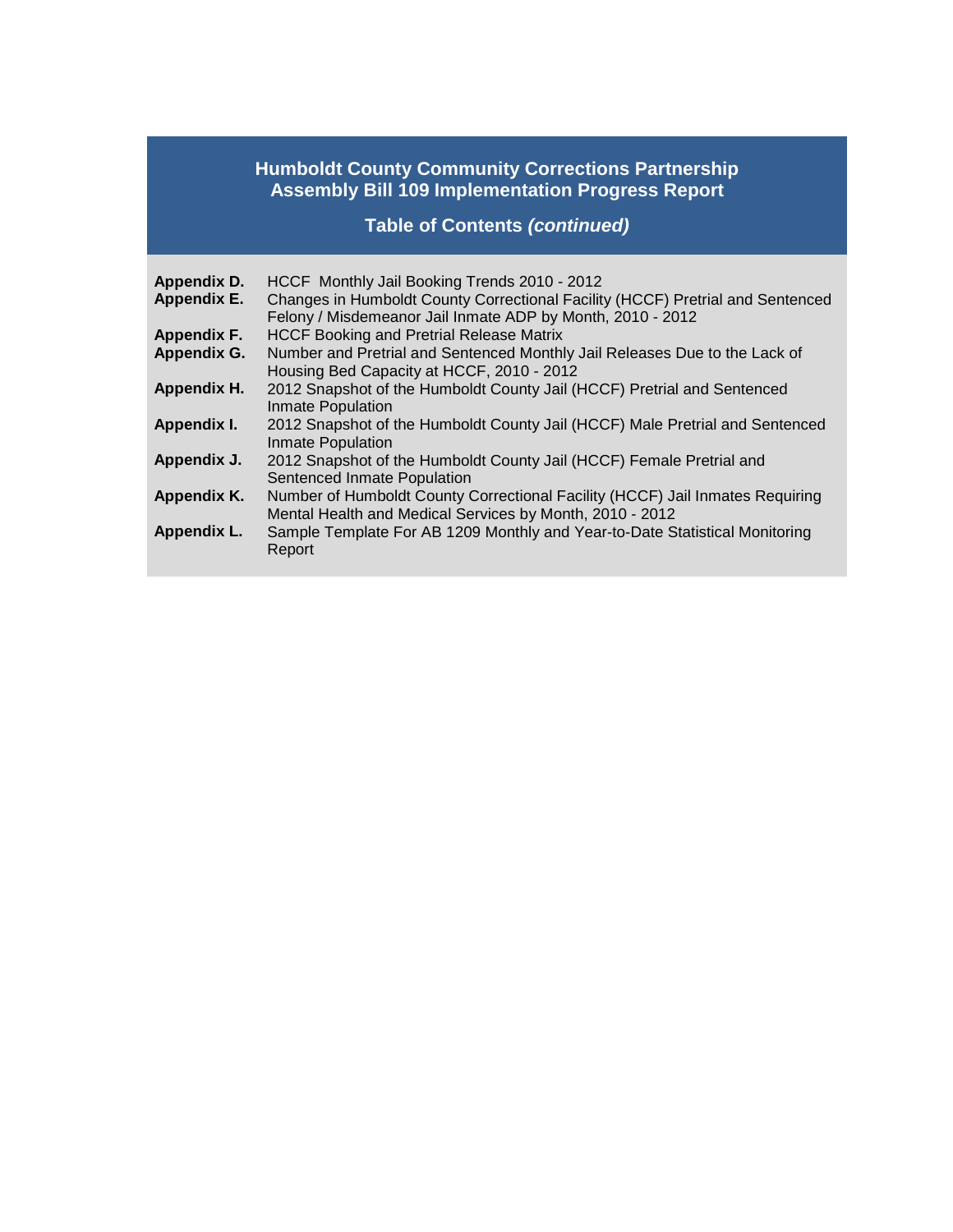## **SECTION 1: EXECUTIVE SUMMARY**

## **Humboldt County AB 109 Implementation Progress Report**

#### **AB 109 Program Implementation Overview**

On October 1, 2011, the AB 109 Public Safety Realignment Act went into effect in Humboldt County and across California. The law alters the California criminal justice system by (a) changing the definition of a felony, (b) shifting housing for low level offenders from state prison to local county jails, and (c) transferring the community supervision of designated parolees from the California Department of Corrections and Rehabilitation (CDCR) to local county probation departments. Several companion trailer bills followed, clarifying the legislative intent, correcting drafting errors and providing initial state-wide implementation funding. Both AB 109 and the companion trailer bills, taken together, created extensive changes to statutory law which is intended to reduce the number of convicted offenders incarcerated in California's State prison system by "realigning" these offenders to local criminal justice agencies who are now responsible for these offender groups.

The AB 109 legislation reassigns three groups of offenders previously handled through the State Prison and Parole System to California counties. The first group includes convicted offenders receiving sentences for new non-violent, non-serious, non-sex offender (N3) crimes that are served locally (one year or more). Offenders in this category do not have prior violent or serious convictions. The second group involves post-release offenders (up to three years) coming under Probation Department supervision for (N3) crimes released from State Prison. Offenders in this category may have had prior convictions for violent or serious crimes. The third group includes State parole violators who are revoked to custody. With the exception of offenders sentenced to life with parole, this group is being revoked to local County Jail instead of State Prison.

The Public Safety Realignment Act also expanded the role and purpose of the Community Corrections Partnership (CCP) which was previously established in Penal Code Section 1230 through SB 678 (2009) and pursuant to AB 117 an Executive Committee of the CCP is required to prepare an AB 109 Implementation Plan that will enable each county to meet the goals of the Public Safety Realignment legislation. The Executive Committee is comprised of the Chief Probation Officer (the Chair of the CCP); the Superior Court Presiding Judge or designee; the District Attorney; the Public Defender; the Sheriff; a Police Chief; and the Administrator of Health and Human Services.

Each county must also develop a Public Safety Realignment Implementation Plan approved by the Board of Supervisors before State funding can be reallocated to local law enforcement and other county justice agencies. The legislation assumes counties will handle these offender populations differently than the California Department of Corrections and Rehabilitation (CDCR) by utilizing incarceration, community supervision, and/or alternative custody and diversion programs during the offender's sentence length. Each implementation plan must further identify evidence-based practices which can be established so that the community's public safety is not jeopardized because of these newly transferred offender populations. The plan should outline specific programming and inmate housing requirements needed to implement the custody, supervision, diversion program interventions and judicial processing of convicted State Prison felony defendants the criminal justice system assumed responsibility for in 2011.

The overall objective of participating agencies throughout the CCP planning process has focused on ensuring that the Humboldt County justice system reduces unnecessary incarceration and redirects savings to more effective community-based supervision and reentry programs that reduce recidivism. The adopted Humboldt County Realignment Implementation Plan outlines specific strategies and policies to modify, amend, and improve current justice operations. The Plan also contains recommended funding allocations for partnering justice agency programs. The recommendations have been developed through a collaborative partnership of the CCP agencies. Taken in their entirety, the "core" components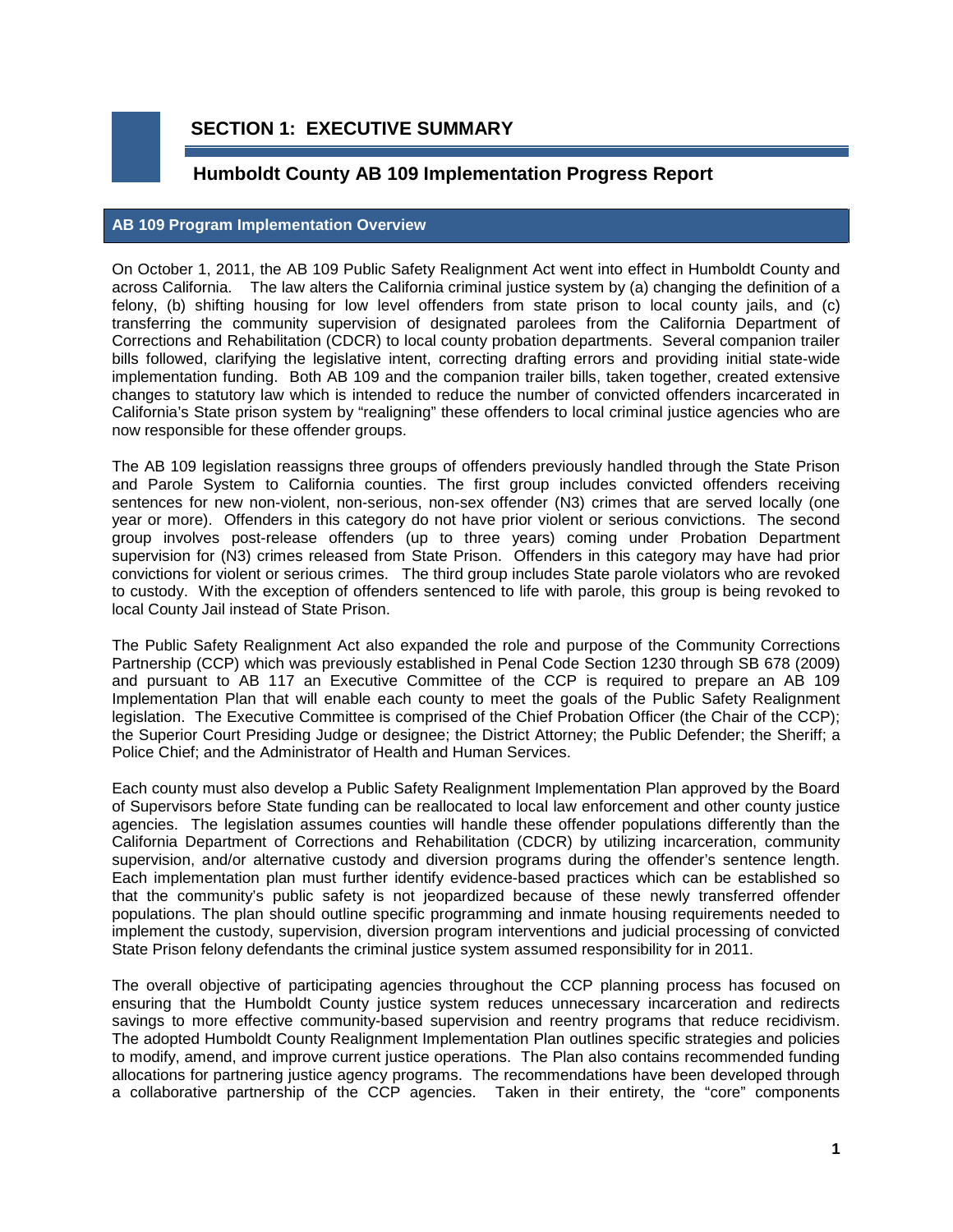established in the Humboldt AB 109 Plan are designed to improve justice practices in order to mitigate the impact of Public Safety Realignment.

Each program, incarceration alternative, and supervision strategy contained in this Plan is concerned with (a) maintaining maximum community safety, (b) increasing treatment support for high-risk offenders, and (c) improving offender success rates and reducing recidivism. Funding provided through Realignment is not sufficient to incarcerate all offenders covered by the AB 109 Realignment Act legislation, nor is that the purpose of the Realignment efforts. The intent is to change how criminal justice systems and local corrections operate with the goal of maintaining the highest level of public safety through improving outcomes for offenders and more sufficient use of resources based on research which specifically focuses on identified risk to reoffend criteria. The purpose of the Plan is to develop an approach to responding to criminal activity by using research and evidence-based practices for dealing with this new population of offenders.

The success of Realignment implementation will largely depend upon the ability of the CCP and other local agencies to effectively continue to collaborate, with close coordination and information sharing among the Sheriff, Probation, District Attorney, the Public Defender, Courts, and community-based organizations, on how funded programs are implemented and to what extent they may need to be revised based upon data-driven critical analysis of their results.

In this regard, one of the ongoing important issues the members of the Humboldt County CCP are concerned about is identifying how the Realignment legislation is affecting case processing for each major component of the County's adult justice system (law enforcement, prosecution, defense, corrections, and courts). In an effort to assist the CCP respond to this concern, the Criminal Justice Research Foundation (CJRF) was contracted to analyze and report on the progress the Sheriff's Office, Probation Department, and other agencies are making in the implementation of the AB 109 Public Safety Realignment Act.

CJRF consultant staff have worked with each CCP-funded agency of the Partnership to identify how the realignment legislation is effecting case processing for each major component of the County's adult justice system (law enforcement, corrections and courts). The assessment has also focused on determining the law's impact on both jail and non-custody facility capacities and rehabilitative programming and other resources which may be needed to address any operational, service, or treatment intervention gaps. Caseload and other operational data has been collected, analyzed, and summarized to show the impacts on local justice agency workload for (a) the transfer of lower level AB-109 offenders and (b) the realignment of Post-Release Community Supervision (PRCS) offenders transitioning from State Prison into the community. The work has covered the 15 month implementation period between October 2011 and December 2012 and has focused on (1) AB 109 (N3), parole revocation, and flash incarceration jail trends, (2) PRCS community supervision trends, (3) program implementation progress, and (4) jail alternative programs and evidence-based programming.

CJRF staff also explored and identified recommendations on evidence-based services, program enhancements, or other supports which might benefit the criminal justice system's response to the AB 109 legislation. The results of the implementation progress assessment work is described and summarized in the remaining sections and Executive Summary of this Report.

#### **Monthly AB 109 Offender Referral Trends**

Between October 2011 and December 2012, Humboldt County received a total of 355 AB 109 offenders, which represented an average of 24 a month. Four out of ten (37.2%) were AB 109 County jail prison (N3) inmates and the other 62.8% were PRCS offenders coming under the supervision of the Probation Department upon release from State Prison. An average of 46 additional monthly 3056 PC parole violator bookings have also occurred at the County Jail (HCCF) since the Realignment Act was initiated in October 2011.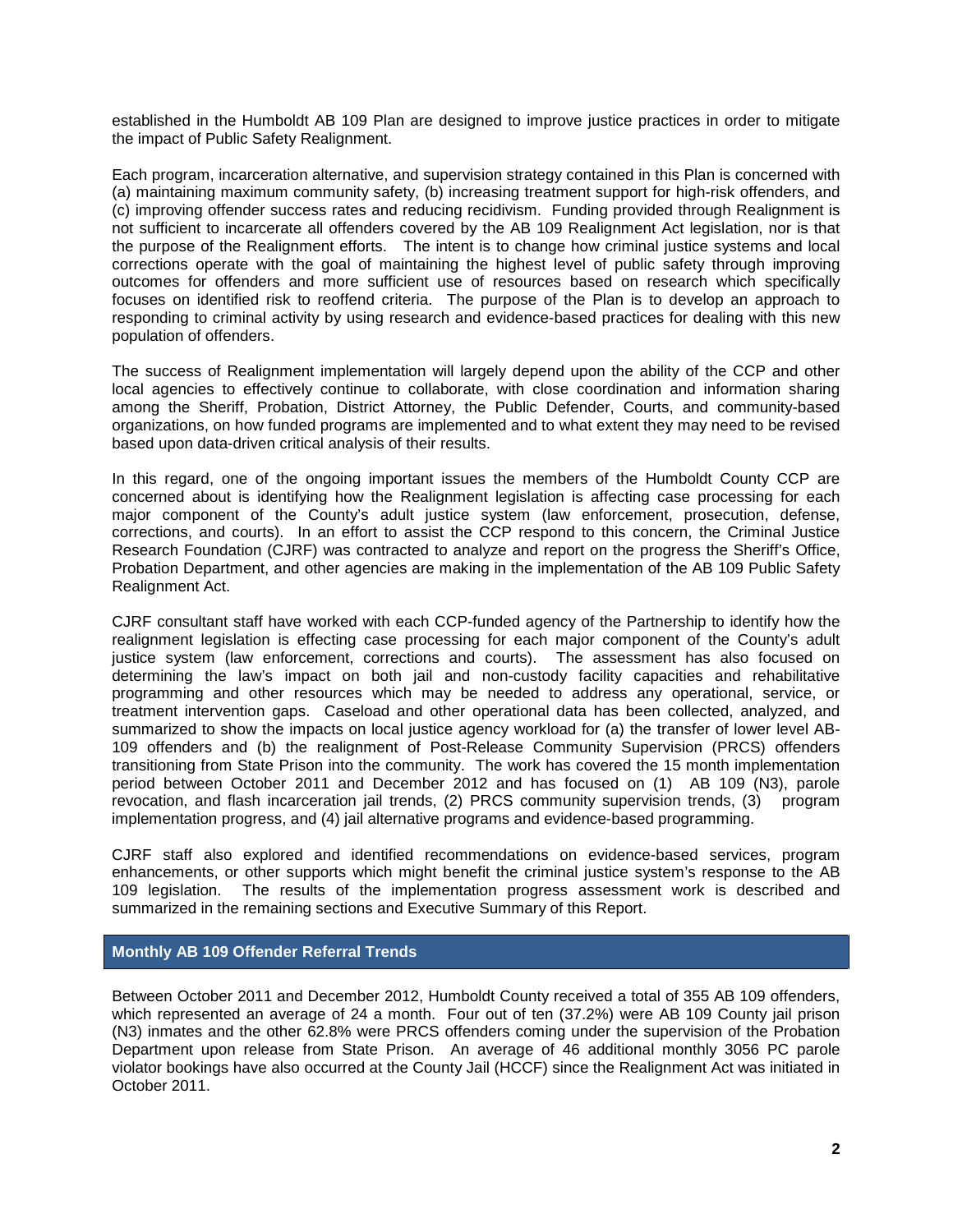| Number of Monthly Humboldt County AB 109 Sentenced<br>(N3) and PRCS Offenders Release From State Prison<br>October 2011 - December 2012 |                                       |                                          |                                  |  |  |  |
|-----------------------------------------------------------------------------------------------------------------------------------------|---------------------------------------|------------------------------------------|----------------------------------|--|--|--|
|                                                                                                                                         | <b>Humboldt</b><br><b>County Jail</b> | <b>Humboldt</b><br><b>Probation Dept</b> |                                  |  |  |  |
|                                                                                                                                         | (N3)                                  | <b>PRCS</b>                              |                                  |  |  |  |
| Month / Year                                                                                                                            | Inmates                               | <b>Offenders</b>                         | Total                            |  |  |  |
| 2011:                                                                                                                                   |                                       |                                          |                                  |  |  |  |
| October                                                                                                                                 | 9                                     | 24                                       | 33                               |  |  |  |
| <b>November</b>                                                                                                                         | 11                                    | 18                                       | 29                               |  |  |  |
| December                                                                                                                                | 8                                     | 29                                       | 37                               |  |  |  |
|                                                                                                                                         |                                       |                                          |                                  |  |  |  |
| 2012:                                                                                                                                   |                                       |                                          |                                  |  |  |  |
| January                                                                                                                                 | $\overline{4}$                        | 14                                       | 18                               |  |  |  |
| February                                                                                                                                | $\overline{7}$                        | 11                                       | 18                               |  |  |  |
| March                                                                                                                                   | 6                                     | 25                                       | 31                               |  |  |  |
| April                                                                                                                                   | 13                                    | 16                                       | 29                               |  |  |  |
| May                                                                                                                                     | 9                                     | 10                                       | 19                               |  |  |  |
| June                                                                                                                                    | 9                                     | 13                                       | 22                               |  |  |  |
| July                                                                                                                                    | 11                                    | 10                                       | 21                               |  |  |  |
| August                                                                                                                                  | 10                                    | 9                                        | 19                               |  |  |  |
| September                                                                                                                               | 9                                     | 11                                       | 20                               |  |  |  |
| October                                                                                                                                 | 8                                     | 14                                       | 22                               |  |  |  |
| <b>November</b>                                                                                                                         | 8                                     | 6                                        | 14                               |  |  |  |
| December                                                                                                                                | 10                                    | 13                                       | 23                               |  |  |  |
| <b>Total</b><br>Percent (%)<br><b>Monthly Average</b><br>Range (Low - High)                                                             | 132<br>37.2%<br>9<br>$4 - 13$         | 223<br>62.8%<br>15<br>$8 - 29$           | 355<br>100.0%<br>24<br>$17 - 33$ |  |  |  |

A total of 79 (59.8%) of the 132 convicted and sentenced (N3) inmates incarcerated at HCCF have had a split mandatory probation supervision sentence and 53 (40.2%) have had a straight jail term without follow-up supervision. On December 31, 2012, 71 of the 79 split-sentence mandatory supervision inmates had fulfilled their sentence and had been supervised through the Probation Department. The remaining eight mandatory supervision offenders were still in custody completing their Superior Court sentence.

HumProgressRpt/Table8

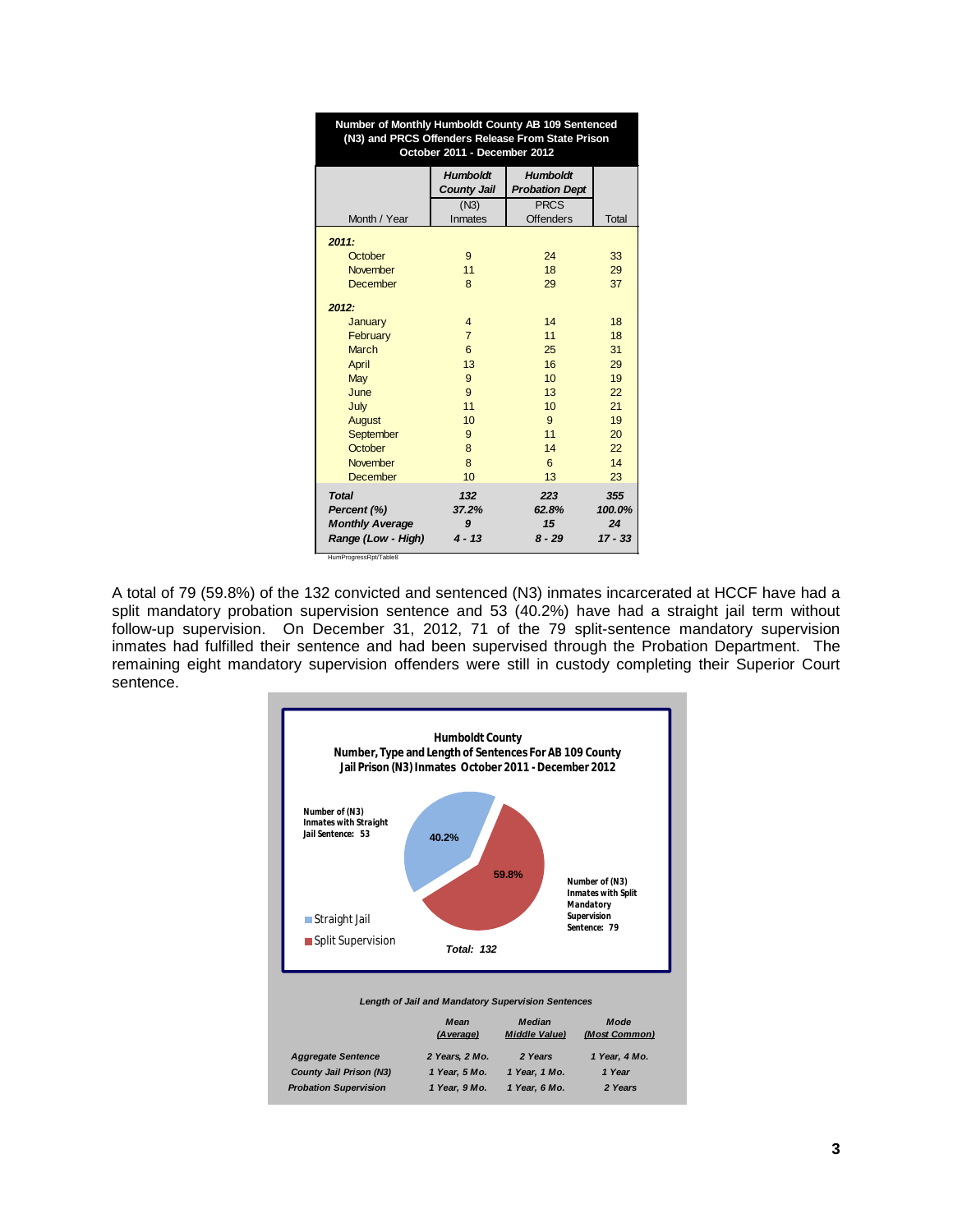AB 109 (N3) parole and PRCS inmates account for 32.3% of the County Jail's total custody bed days and average daily inmate population (ADP). One out of every three Humboldt County Correctional Facility (HCCF) detainees are now AB 109 offenders. The other incarcerated inmates are pretrial and sentenced local adult offenders and other detainees being held on warrants and holds from federal / state law enforcement agencies.

The average length of jail incarceration for sentenced (N3) offenders has been one year, five months. The longest jail sentence has been four years. The average length of probation supervision for (N3) inmates receiving a split jail sentence has been one year, nine months. The longest mandatory supervision sentence has been five years.

Analysis of the conviction offense pattern among the County jail prison (N3) and PRCS offender populations shows nearly 43.4% (154) of the 355 (N3) and PRCS offenders have been convicted of alcohol and other drug crimes followed by 29.3% (104) for property and theft offenses. These two combined offender groups represent nearly seven out of every ten felony AB 109 offenders. The other 27.3% (97) have been convicted on weapons and other types of crimes.



A comparative analysis between California Department of Corrections and Rehabilitation (CDCR) (N3) inmates and PRCS offender estimates and actual County AB 109 offender populations shows CDCR originally estimated that over the initial 15 months of Realignment, the Humboldt County criminal justice system would receive 96 new (N3) inmates sentenced to local incarceration in the County jail (HCCF) and 186 offenders released from prison to PRCS Probation Department supervision. When combined, CDCR projected that the County would likely receive an average of 19 (N3) and PRCS offenders each month. The number of (N3) and PRCS offenders the County justice system has received has totaled 355 for an average of 24 AB 109 offenders a month.

Over the 15 month period, the analysis shows the Sheriff's Office and Probation Department have been handling an average of five more (+26.0%) AB 109 offenders a month than the State initially projected for the County. More importantly, the CDCR estimates showed that at the full implementation of AB 109 which they assumed would be reached in June 2014, Humboldt County would have a total average daily population (ADP) of 278 AB 109 offenders. Currently, the Sheriff's and Probation Departments have a combined ADP of 286 AB 109 offenders which is 102.9% of CDCR's original ADP estimate.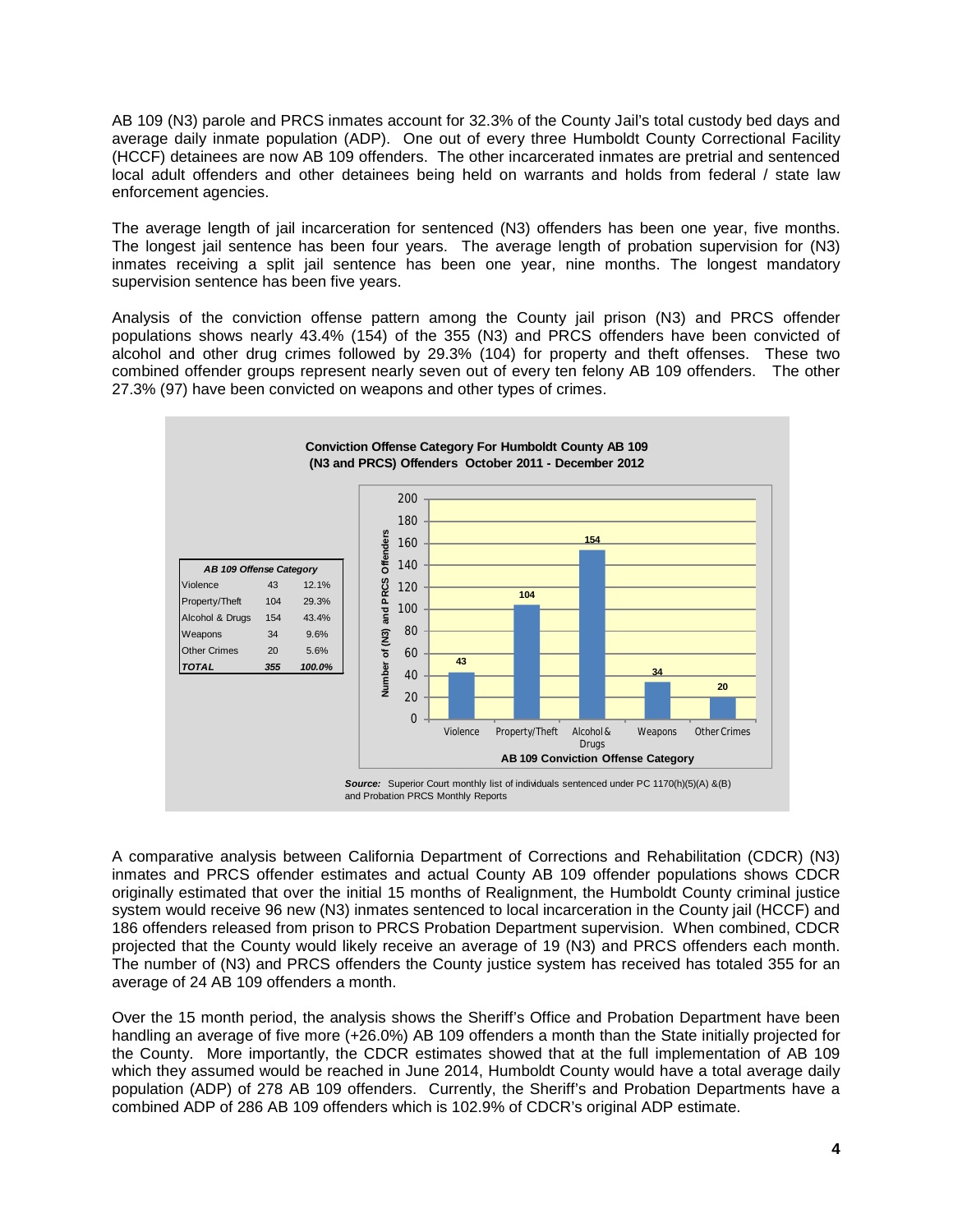| Comparison Between CDCR Average Daily AB 109 Jail (N3) Inmate and<br><b>PRCS Offender Estimates and Humboldt County Actual (N3)</b><br>and PRCS Populations Through December 2012 |                                                                       |                                                                             |                                                 |  |  |  |
|-----------------------------------------------------------------------------------------------------------------------------------------------------------------------------------|-----------------------------------------------------------------------|-----------------------------------------------------------------------------|-------------------------------------------------|--|--|--|
|                                                                                                                                                                                   | <b>CDCR</b>                                                           | <b>Humboldt County</b>                                                      |                                                 |  |  |  |
| AB 109 Offenders                                                                                                                                                                  | Jail and PRCS<br>ADP Estimates at<br>Full Implementation<br>of AB 109 | <b>Actual Humboldt</b><br>AB 109 Offender<br>Populations<br>(December 2012) | Percent (%) of Original<br><b>CDCR Estimate</b> |  |  |  |
| <b>County Jail Impact:</b>                                                                                                                                                        |                                                                       |                                                                             |                                                 |  |  |  |
| County Jail Prison (N3) Inmates                                                                                                                                                   | 137                                                                   | 44                                                                          | 32.1%                                           |  |  |  |
| Parole & PRCS Violators in County<br><b>Jail Rather Than State Prison</b><br><b>Sub-Total</b>                                                                                     | 15<br>152                                                             | 67<br>111                                                                   | 446.7%<br>73.0%                                 |  |  |  |
| <b>Probation Department Impact:</b>                                                                                                                                               |                                                                       |                                                                             |                                                 |  |  |  |
| <b>Post-Release Community Supervision</b><br>(PRCS) Offenders Released From<br><b>State Prison</b>                                                                                | 126                                                                   | $175*$                                                                      | 138.8%                                          |  |  |  |
| Averaye Dairy rupuration<br>(ADP)<br>of AB 109 Offenders                                                                                                                          | 278                                                                   | 286                                                                         | 102.9%                                          |  |  |  |

HumProgressRpt/Table12

*Current average sentence for County Jail Prison (N3) inmates is 1 year, 5 months. Longest sentence is 4 years. Current average mandatory probation supervision sentence is 1 year, 9 months. Longest mandatory probation supervision sentence is 5 years.*

\**Note:* In December 2012, the Humboldt County Probation Department had an active AB 109 caseload totaling 237 which had 175 PRCS and 62 mandatory supervision offenders.

A review of the actual Humboldt County AB 109 offender populations shows that the average daily population of County jail prison (N3) inmates (44) is currently 32.1% of CDCR's projections at full implementation of the Realignment law. The 67 (ADP) of parole and PRCS violator population detained in County Jail is, however, significantly higher than the State and Department of Finance had projected. Overall, the County Jail population of AB 109 inmates is approximately 73.0% (111) of the State's estimate. In contrast, the Probation Department's PRCS offender supervision caseload (175) is currently 138.8% of CDCR's projection at full implementation of 126 PRCS offenders.

#### **Humboldt County Correctional Facility (HCCF)**

In order to identify the changes the Realignment Act has had on HCCF, daily bookings and inmate custody ADP trend data was collected and analyzed with the assistance of the Sheriff's Office Correctional Division administrative staff. The data included monthly jail (1) felony / misdemeanor bookings, (2) pretrial felony / misdemeanor inmate ADP, (3) sentenced felony / misdemeanor inmate ADP, and (4) one-day high inmate ADP population counts. The information was formatted to permit comparative changes and analysis of incarceration trends for the baseline 12-month pre-AB 109 Realignment period (October 2010 – September 2011) and post-Realignment period from October 2011 – December 2012. The analysis also examined the monthly inmate incarceration trends during the most recent post-AB 109 Realignment period covering July – December 2012.

The review of this information shows that average monthly jail bookings into HCCF have remained unchanged at 899 a month since Realignment has been implemented. Total County Jail inmate ADP has, however, declined by 4.4% under Realignment. In the 12 months prior to AB 109, HCCF housed an average of 384 inmates each day. Between July and December 2012, the jail had an ADP of 367 inmates, a drop of 17 detained offenders.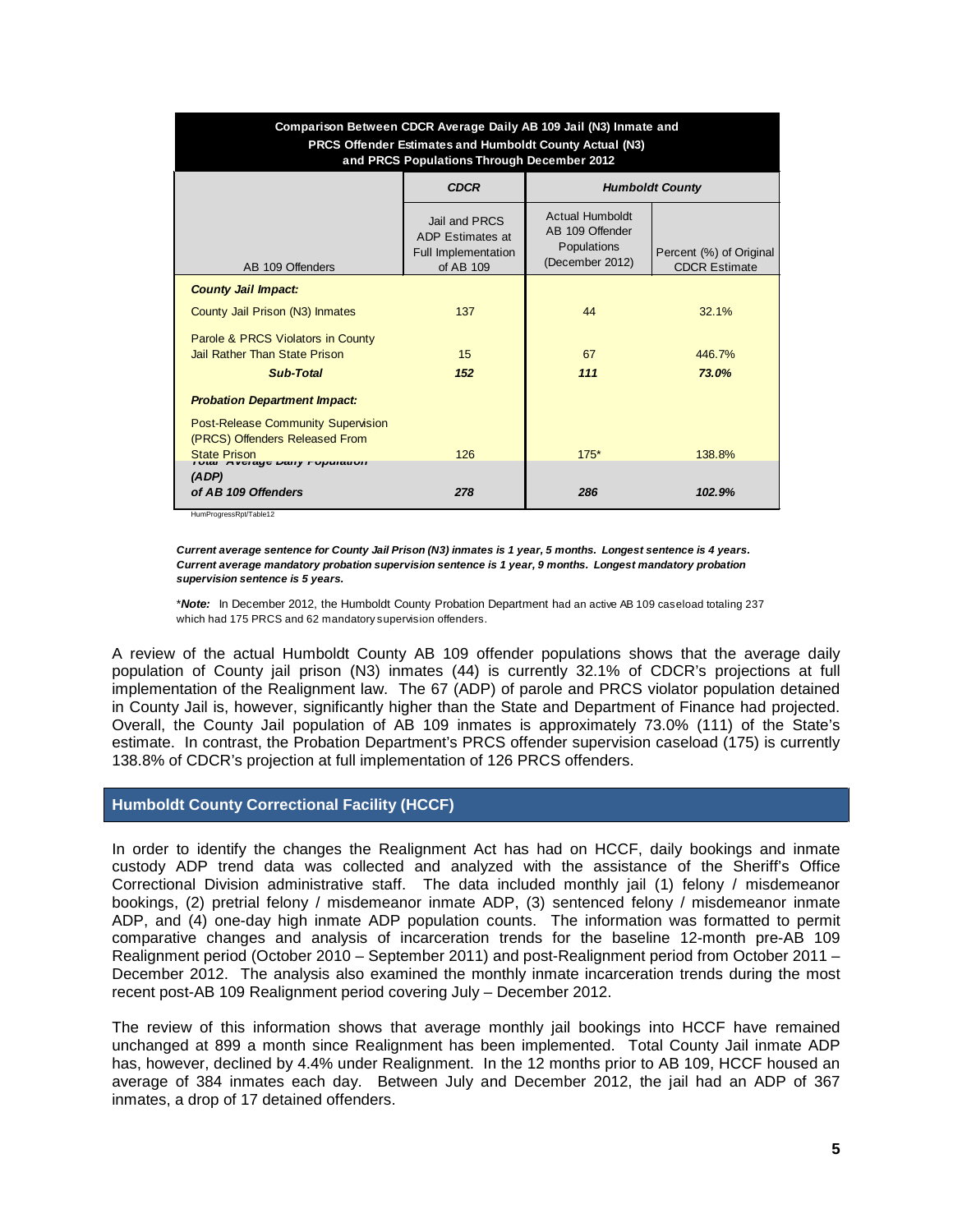The most significant post-Realignment inmate population shift at HCCF has occurred among misdemeanant offenders which have declined from an ADP of 78 to 43 a day, a reduction of 35 inmates (- 44.9%). Pretrial misdemeanor ADP has dropped 50.0% and sentenced misdemeanor ADP has also declined by 41.3% between July and December 2012 when compared to the AB 109 12-month pre-Realignment baseline period. Since AB 109 went into effect, HCCF's pretrial jail inmate ADP has been reduced by 10.3% (271 vs. 243 ADP) while the total sentenced jail population has increased by 9.7% (113 vs. 124 ADP).

AB 109 (N3), parole, and PRCS incarcerated inmates account for 32.3% of the County Jail's total custody bed days and inmate ADP. Among this population, an average of 44 (N3) convicted felony defendants are currently serving a term in the County Jail each day and another 25 (ADP) are PRCS probationers held for up to a ten day flash incarceration term or were PRCS offenders being detained under a pre- or post-revocation process and court disposition. An average of 49 parolees are also being detained each day at HCCF. Over the past 15 months, the number of AB 109 inmates incarcerated in the County Jail has steadily risen to a high ADP of 120. The most recent six months (July – December) shows that the AB 109 inmate count has averaged 118. This is a level where one out of every three HCCF detainees are AB 109 offenders.



Pre- and post-revocation 3056 PC parolees represent the single largest group (41.5%) among the 118 average daily AB 109 inmates incarcerated at the County Jail. Parole violators incarcerated for a 3056 PC revocation and parolees serving a new local sentence are being detained an average of 135 days. CDCR originally projected the average length of the parole revocation jail sentence (ALS) would be 30 days.

Analysis of changes in the average length of stay (ALS) for pretrial and sentenced inmates released from HCCF shows that the length of incarceration for pretrial detainees has declined from 8.7 days to 7.0 days and the average length of stay for sentenced inmates has only slightly increased from 45.0 days to 45.3 days. Analysis of 2010 – 2012 Board of State and Community Corrections (BSCC) quarterly jail survey data shows that since Realignment was enacted, inmates released from HCCF have been in custody an average of 14.1 days compared to a state-wide average of 21.7 days, a difference of 7.6 days (-35.0%). The average state-wide County jail stay (ALS) was also declining before Realignment, but has since increased while the average jail stay (ALS) at HCCF has remained unchanged.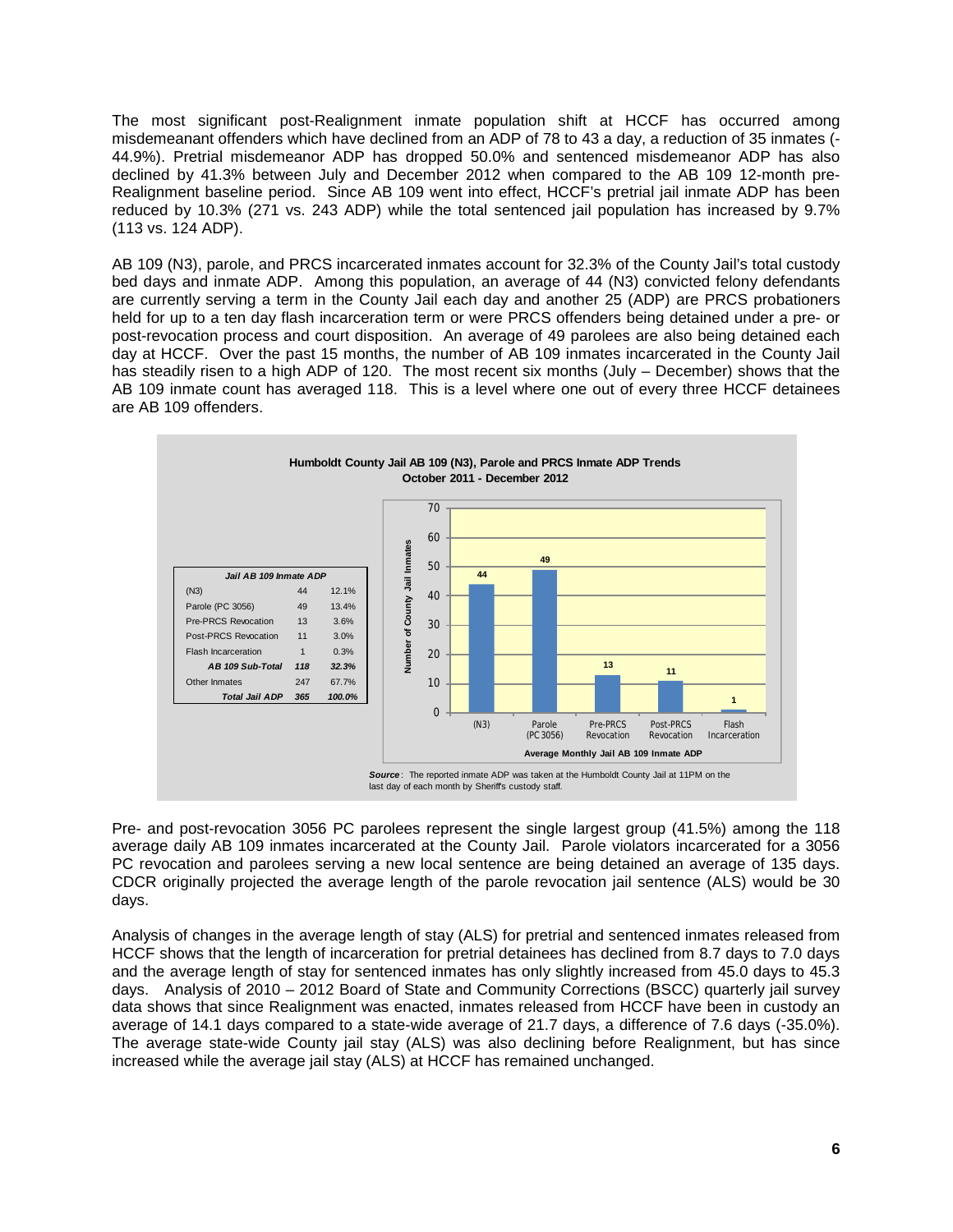| <b>Humboldt County Correctional Facility (HCCF)</b><br><b>Comparative Changes in Pre- and Post-AB 109</b><br>Inmates Released From HCCF 2010 - 2012 |                                                            |                                                     |                                                            |                                                                 |  |  |  |  |
|-----------------------------------------------------------------------------------------------------------------------------------------------------|------------------------------------------------------------|-----------------------------------------------------|------------------------------------------------------------|-----------------------------------------------------------------|--|--|--|--|
|                                                                                                                                                     | Pre- and Post-AB 109 Realignment Act Jail Impact           |                                                     |                                                            |                                                                 |  |  |  |  |
| <b>Pretrial and Sentenced</b><br>Jail Releases                                                                                                      | <b>Pre-AB 109</b><br>Realignment<br>(Oct 2010 - Sept 2011) | Post-AB 109<br>Realignment<br>(Oct 2011 - Dec 2012) | Recent Post-AB 109<br>Realignment<br>(Jul 2012 - Dec 2012) | Percent (%)<br><b>Difference</b><br>Pre- & Post-<br>Realignment |  |  |  |  |
| <b>Pretrial Releases</b><br><b>Sentences Releases</b><br><b>Total Jail Releases</b><br>HumProgressRpt/Table25                                       | 8.7 Days<br><b>47.6 Days</b><br>13.9 Days                  | 7.2 Days<br><b>47.0 Days</b><br><b>14.5 Days</b>    | 6.6 Days<br><b>47.8 Days</b><br>13.9 Days                  | $-24.1%$<br>0.4%<br>$0.0\%$                                     |  |  |  |  |

#### **Community Corrections Resource Center (CCRC)**

The Humboldt County Probation Department is implementing a Community Corrections Resource Center (CCRC), an intensive day reporting program which provides a continuum of services and sanctions that respond to PRCS and mandatory supervision AB 109 offender needs while providing high intensity tracking and control. Probation staff positions have been filled, policies and procedures concerning CCRC operations, and offender supervision have been developed and are being implemented. Staff have been trained in motivational interviewing techniques and are using cognitive behavioral counseling and interventions. There are up to 237 offenders being served each month which is close to the overall physical space capacity of the existing CCRC building.

The CCRC is fully operational in a leased 7,000 square foot renovated building in downtown Eureka. The site offers a centralized location in close proximity to the County Courthouse, the Humboldt County Correctional Facility (HCCF), the Probation Department's Adult Division at 555 H. Street, and public transportation. The program approach at the CCRC involves Department of Health and Human Services (DHHS) mental health, substance abuse, and employment staff, coupled with community-based organizations and Probation Officers who work together in delivering service intervention components and supervision.

CCRC program services are comprehensively structured, evidence-based, multi-pronged, and address different facets of an offender's presenting problems: behavioral self-control, substance abuse, educational and vocational needs, health and mental health, social services, family, and community support. The CCRC provides cognitive behavioral therapy, peer support, and basic living skills programs that are intended to improve offenders' behavior, attitudes, motivation, and ability to live a crime-free lifestyle. Probation staff partner with DHHS clinicians and drug / employment counselors to facilitate access to stable housing, transportation, drug treatment, and healthcare that will aid the AB 109 population toward work experience and other support opportunities.

The Probation Department uses the STRONG evidence-based assessment instrument to identify both risk and needs factors to develop a supervision case plan. The STRONG is used to determine both the intensity of supervision and types of services PRCS and mandatory supervision offenders receive. Development of an Individualized Treatment Plan (ITP) is a major component of the CCRC's overall case plan process that includes orientation, assessment, case assignment, and supervision. The CCRC also uses incentives and progressive administrative sanctions that are designed and tailored to each participant which indicate the kinds of responses that follow varies acts of compliance, non-compliance, or reoffending.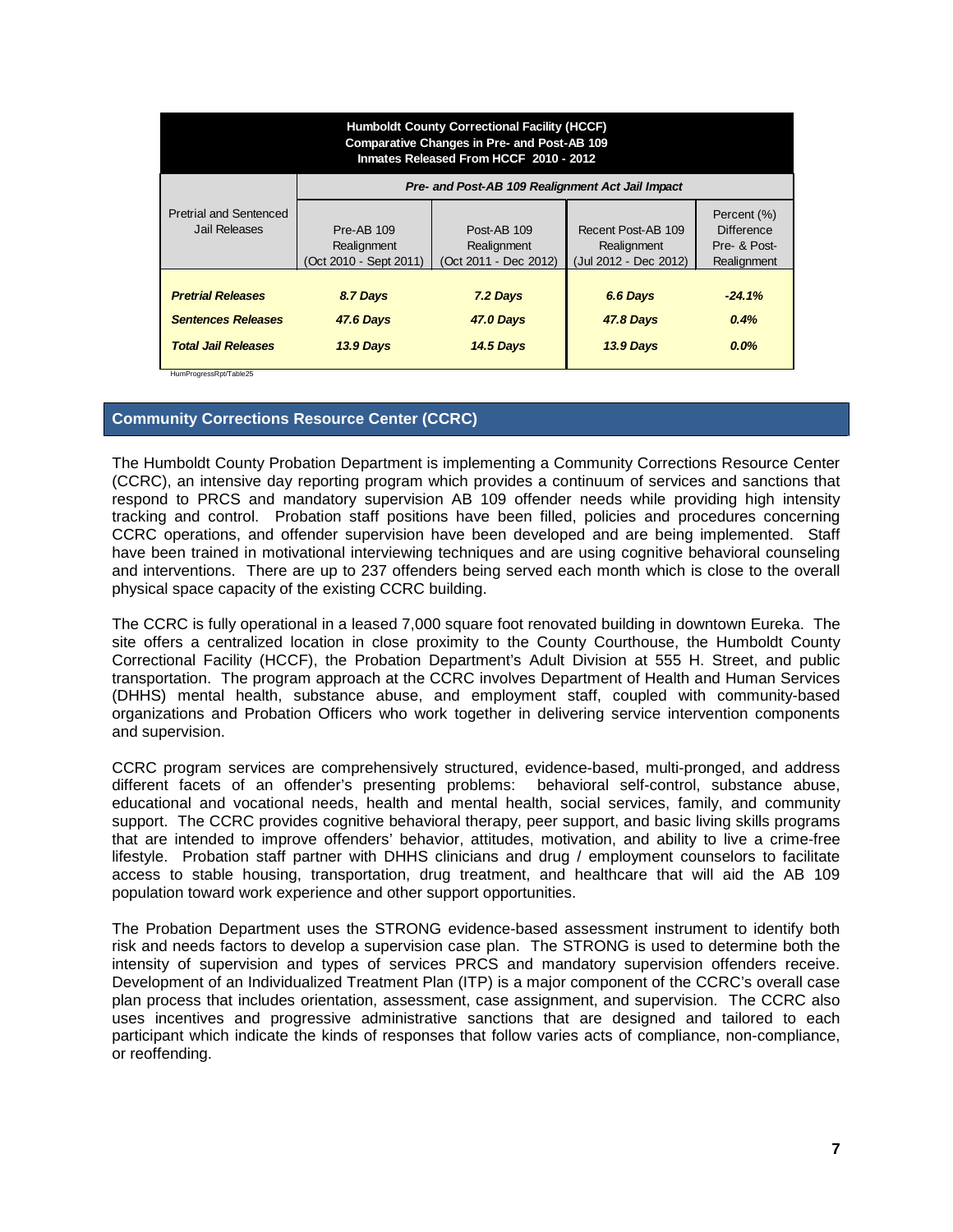A review of the overall impact of AB 109 Realignment on Probation Department supervision activities has shown that a total of 294 AB 109 felony offenders have been supervised by the Probation Department over the initial 15-month implementation period of the Realignment Act. Approximately 73.8% have been PRCS offenders released from State Prison to probation supervision and 26.2% have been (N3) convicted inmates with a split Superior Court sentence who have completed their County Jail time and have been supervised by the Probation Department.

Analysis of changes in the growth of the Probation Department's AB 109 PRCS and mandatory supervision offender end of the month "active" supervision caseloads, included in the following Chart<br>shows that monthly caseloads of both offender groups have steadily increased. The combined total shows that monthly caseloads of both offender groups have steadily increased. number of actively supervised have, in fact, risen, from 25 (October 2011) to a December 2012 level of 237 PRCS and mandatory supervision offenders. In 2012, monthly Probation caseloads increased from 95 in January to 237 in December 2012, an increase of 149.5%. The trend data also shows that the number of PRCS offenders being released from State Prison is beginning to slow while Probation's mandatory supervision caseloads appear to be increasing at a slightly higher monthly rate.



\*Note: The caseload data includes PRCS and mandatory supervision AB 109 offenders supervised by the Probation Department on the last day of each month.

PRCS offenders are expected to report, in person, to the Probation Department within 48 hours of release from State Prison. The overwhelming majority (69.2%) has reported within two days and 23.6% have reported between 3 – 14 days. Another 7.2% of the PRCS offenders have reported within 15 plus days. Only 3.9% have failed to report for the initial contact and 11.3% have absconded after their initial Probation contact.

A review of selected characteristics of the offender populations shows that approximately 14.3% of the supervised Probation offenders are female and 85.7% are male. The average age for both male and female offenders is 37 years. Nearly one out of four (25.5%) are ethnic minorities (Black, Hispanic, Native American, and other). Nearly seven out of ten (69.1%) have conviction offenses for alcohol and other drug or property / theft crimes and the other 29.9% have convictions involving weapons, violence, and other crimes. The static risk scores of the 223 PRCS offenders released from State Prison to CCRC supervision shows that only 22.5% (50) are low or moderate risk convicted offenders, while 77.6% (173) are at high-risk for violence, property crimes, or drugs.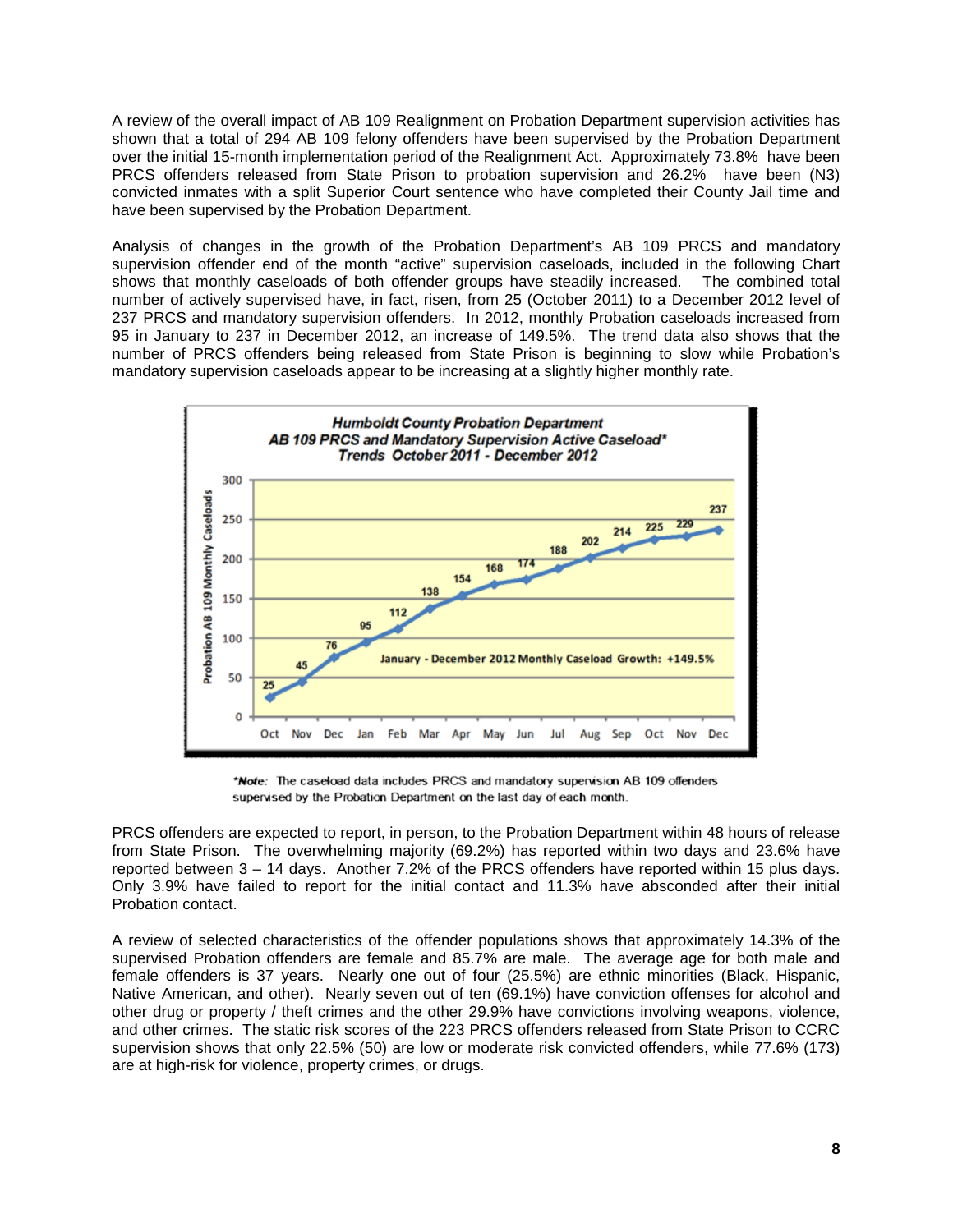Many of the program violations which occur among the Probation offender group are being handled and offenders are being held accountable without compromising public safety. Since October 2011, a total of 40 PRCS and mandatory supervision offenders have received administrative sanctions which is an average of three per month.

Analysis of the most recent six month data (July – December 2012) involving PRCS and mandatory supervision offender bookings into the County Jail shows flash incarceration and revocation violation bookings have averaged 22 a month. An average of three (13.6%) of the monthly bookings has involved flash incarcerations, nine (40.9%) have involved offenders booked for program violations and ten (45.5%) have involved offenders booked on revocation violations related to new local charges. Overall, in an average month, approximately 11.6% of the Probation's AB 109 offenders are receiving administrative sanctions, flash incarcerations, or County Jail bookings for revocation violations.



Approximately 90.0% of the flash incarceration monthly bookings at HCCF have involved Probation AB 109 offenders who have been detained only once and 10.0% have been detained for multiple flash incarceration violations. The length of incarceration for flash incarceration bookings has averaged six days. Nearly one out of five (25.4%) of the average monthly revocation violation bookings at HCCF have included PRCS and mandatory supervision offenders who have been detained multiple different times in the County Jail, while the other 74.6% have been incarcerated only one time. The average length of jail stay for revocation violations has been 41 days.

Analysis of the Probation Department's AB 109 offender case closures, revocations, and supervision status trends for PRCS and mandatory supervision offenders between October 2011 and December 2012 shows that over the past 15 month period, a total of 45 (15.3%) PRCS and mandatory supervision felony offenders have completed their sentence or fulfilled the Court terms of the supervision period and have been discharged. Approximately 15 (5.1%) of the PRCS offenders coming out of State Prison have had their supervision transferred by Probation to another county. Two offenders have died (0.7%).

On December 31, 2012, 71.1% (209) or seven out of every ten supervised offenders were still receiving continuing supervision through the Probation Department's Community Corrections Resource Center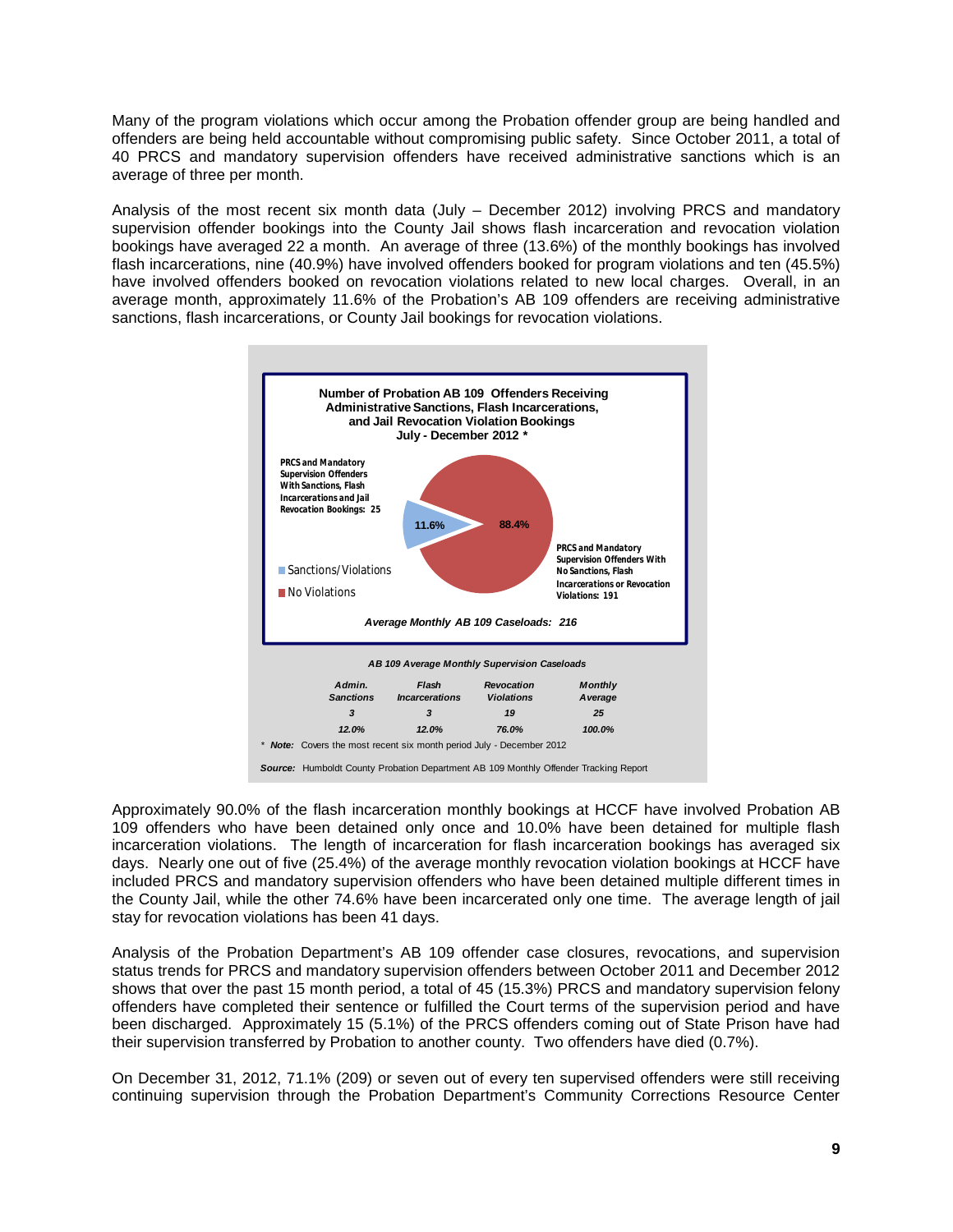(CCRC). Equally significant, the supervision and case closure data shows that since Realignment was initiated in Humboldt County, only 7.8% (23) of the offenders have had their probation supervision terminated unsuccessfully.



A total of 49 PRCS and mandatory supervision AB 109 offenders have been rearrested and convicted of felony and misdemeanor offenses between October 2011 and December 2012. Nearly 57.1% (28) of the convictions have been for misdemeanor offenses and 42.9% (21) have involved felony convictions. Overall, the recidivism data shows that an average of about three AB 109 probationers have been arrested and convicted on new criminal charges each month. The 49 PRCS and mandatory supervision offenders with new felony / misdemeanor convictions only represent 16.7% of the total 294 offenders the Probation Department has been supervising under Realignment.

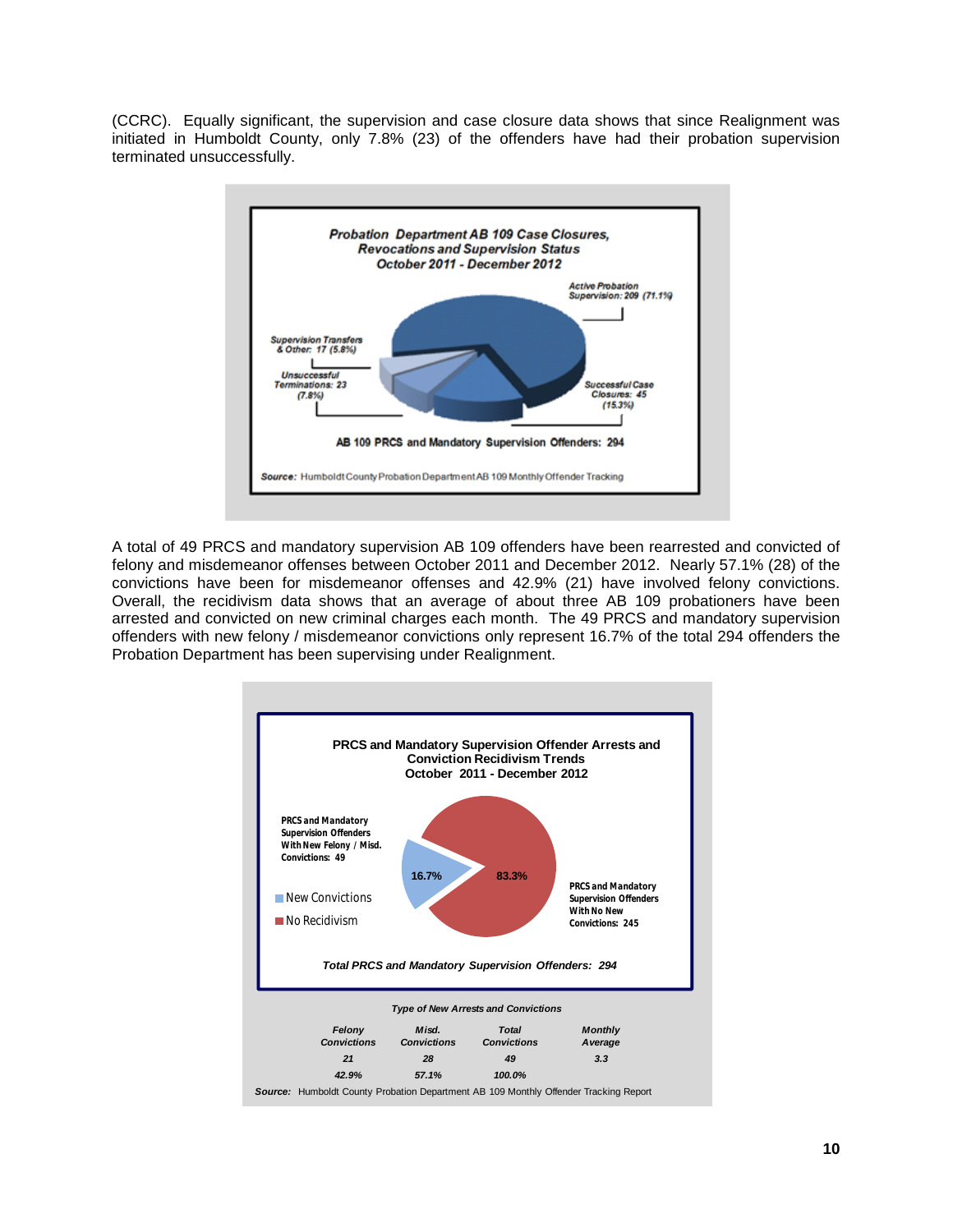#### **HCCF Jail Alternatives to Incarceration Programs**

Prior to the implementation of Realignment, the Humboldt County Correctional Facility (HCCF) was continuously operating near the Board of State and Community Corrections (BSCC) rated bed capacity of 411. Peak inmate ADP reached 415 in the year prior to AB 109. One of the first steps the Sheriff's Office took to begin controlling the expected growth in pretrial and sentenced inmate population to avoid severe overcrowding was to establish an HCCF Booking Matrix.

The Booking Matrix uses a 3-tier offense and release dispositional booking actions staff are to follow whenever the jail's male or female inmate counts reach designated levels for four consecutive count periods. The trigger points for Tier 1 male releases due to the lack of bed capacity occurs when the male count reaches 320 or greater for four consecutive counts. Female Tier 1 releases go into effect when the facility's female count reaches 48 or greater for four consecutive counts. Jail staff are directed to make additional releases and accept fewer bookings as the daily population reaches higher Tier 2 and Tier 3 inmate ADP count levels.

The assessment review shows that during the 12-month pre-AB 109 period, no pretrial inmate releases were taking place at HCCF due to the lack of custody jail beds. Since Realignment went into effect, an average of 64 pretrial detainees are receiving an early release due to the lack of housing bed capacity. Total sentenced inmate releases due to bed shortages were averaging 63 a month during the pre-AB 109 baselines months, but have dropped to approximately 48 a month, a reduction of 23.8%.

In response to impacts on HCCF resulting from the 2011 Public Safety Realignment Act, the CCP funded the development and implementation of a new jail Pretrial OR Release and Supervised Release Program targeting pretrial detainees. The Program is staffed by both Sheriff's Office and Probation personnel who are located at the downtown Main Jail and CCRC day reporting program. The staff provides five days a week pretrial screening of detainees booked into HCCF. The Program staff screen bookings using a modified Ohio Pretrial Release Evidence-based Assessment Tool.

Nearly 49.8% of the pretrial OR screenings conducted by the Program staff initially qualify for OR release considerations by the Courts. Approximately 18.1% of the qualifying OR release defendants do post bail before their scheduled OR Court hearing. Nearly 42.6% of the defendants screened by the OR Magistrate are released and another 19.2% are placed in the Supervised Release Unit while their case proceeds through the Court process. Overall, only 17.0% of the qualified OR release defendants the Program staff present to the Court at an OR Hearing are denied by the Judge.

Only 73 individuals have participated in the CCP funded Jail Alternative Program. Nearly 74.4% (54) are active or have successfully completed the monitoring program set by the Courts. Only 26.0% (19) have absconded or were unsuccessful in fulfilling the Court's release conditions. The Jail Alternative Program is monitoring and supervising offenders who have been granted a pretrial release by the Court or are placed in the Program as a direct Court commitment or condition of supervision resulting from a revocation hearing initiated by the Probation Department.

As part of the work to develop this AB 109 Implementation Assessment Report, an analysis of the Humboldt County jail pretrial and sentenced population was developed. The analysis was intended to address the following question: **"Given the characteristics of the jail's pretrial and sentenced inmates, are there prisoner groupings that could be diverted from incarceration to expanded alternative programs which stressed a high degree of monitoring and supervision of releases?"** 

Data that was reviewed was developed from a point in time "snapshot" of the total Humboldt CountyJail population taken on November 4, 2012. The profile included demographic, criminal history, and length of incarceration information for the pretrial and sentenced prisoner populations housed at HCCF.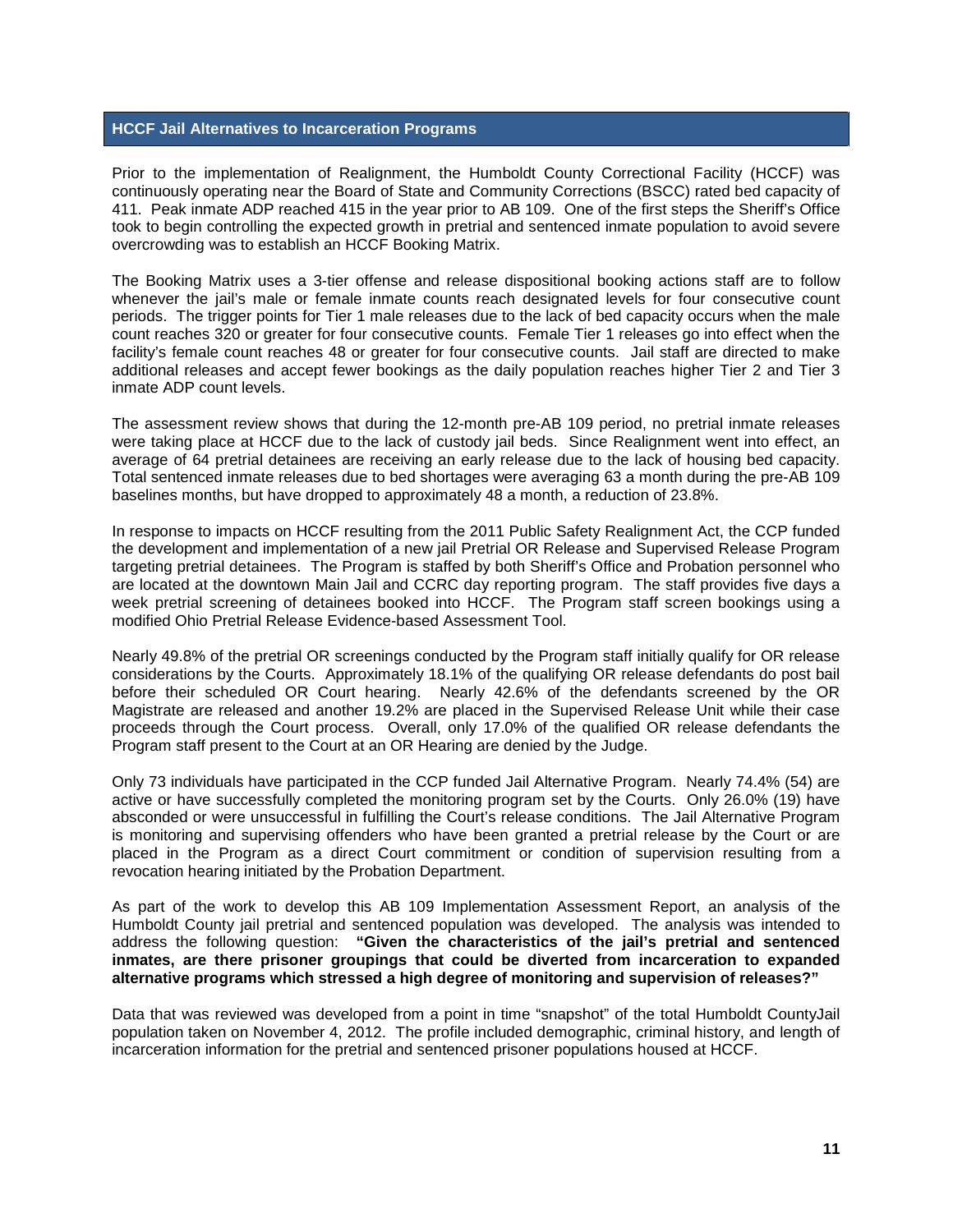When the selected inmate characteristics are combined and analyzed according to specific criteria, the data shows about 8.0% of the pretrial population could be viewed as viable candidates for some form of alternative to incarceration program. Among sentenced inmates, about 13.0% could be considered for some other type of alternative in lieu of jail confinement. **If the pretrial population was handled in an alternative fashion, approximately 18 beds could be made available to the jail system. Inmates included in the sentenced group, if handled alternatively, could make available an additional 19 beds at the Main Jail. Combined, these target jail sub-population groups could affect a minimum of 37 beds in the jail system.**

It is quite possible that even among the majority of pretrial and sentenced inmates who have not met the criteria applied in this review could still be candidates for early release or other alternative custody programs which were designed from a standpoint of providing high levels of monitoring, control, reporting and supervision.

The same snapshot jail profile was taken by CJRF in November 2011 at the start of the County's implementation of the AB 109 Realignment Act. A summary comparison of pretrial and sentenced inmate profiles between 2011 – 2012 shows that an overall shift has occurred with respect to the characteristics among pretrial and sentenced inmates. There are significantly fewer pretrial and sentenced misdemeanor inmates detained in the jail. The overall average length of jail stay for pretrial felony and misdemeanor inmates has dropped significantly. The average length of stay for sentenced inmates has also been significantly reduced from 48 to 34 days.

Both pretrial and sentenced offenders have more histories of bench warrants and prior total jail bookings into HCCF. Equally important, because of jail management issues, the shift in population shows that 2012 pretrial inmates, for example, have more disciplinary reports being prepared compared to 2011. The average number of disciplinary reports issued to sentenced inmates has, in fact, doubled from 1.4 incidents to 3.5 incidents.

The comparative analysis of the number of jail beds occupied by selected pretrial and sentenced bookings based on the two jail profiles shows that the combined target jail population that could be handled in an alternative fashion based on offense, criminal history, and other prominent release criteria has dropped from a previous 65 beds in the jail system to 37 beds. The Sheriff's Jail Matrix and implementation of the Pretrial Release and Supervision Program coupled with the Probation Department's use of administrative sanctions in lieu of incarceration for program violations is having a positive impact on the jail's overall inmate population counts.

The Sheriff's Work Alternative Program (SWAP) is the County criminal justice system's major postsentence alternative to incarceration program. The Program helps reduce the inmate population within HCCF by releasing those sentenced inmates who qualify for the alternative programming in lieu of continued incarceration. Convicted defendants report to various work sites in the County to perform manual labor under the supervision of correctional staff in exchange for a one-to-one day reduction of their sentence. In 2012, a total of 538 sentenced felony and misdemeanor offenders participated in the Program.

Currently, about 52.2% of the defendants placed in the SWAP Program complete the number of assigned days of community service work. Over the past six years, the completion rate for Program participants has ranged from 47.8% to 61.0%. Overall, the vast majority of defendants successfully complete the Court commitment for the Program.

The review of SWAP shows that the Program is annually handling a significant number of sentenced felony and misdemeanor offenders who, if they were not participating in the alternative program, would likely be incarcerated in HCCF. The data does show, however, that the Program currently has capacity with existing staffing levels to handle between 10.0% - 15.0% more participants. The average daily population of sentenced inmates in 2011, just before the implementation of Realignment, was 283 a day compared to 270 in 2012.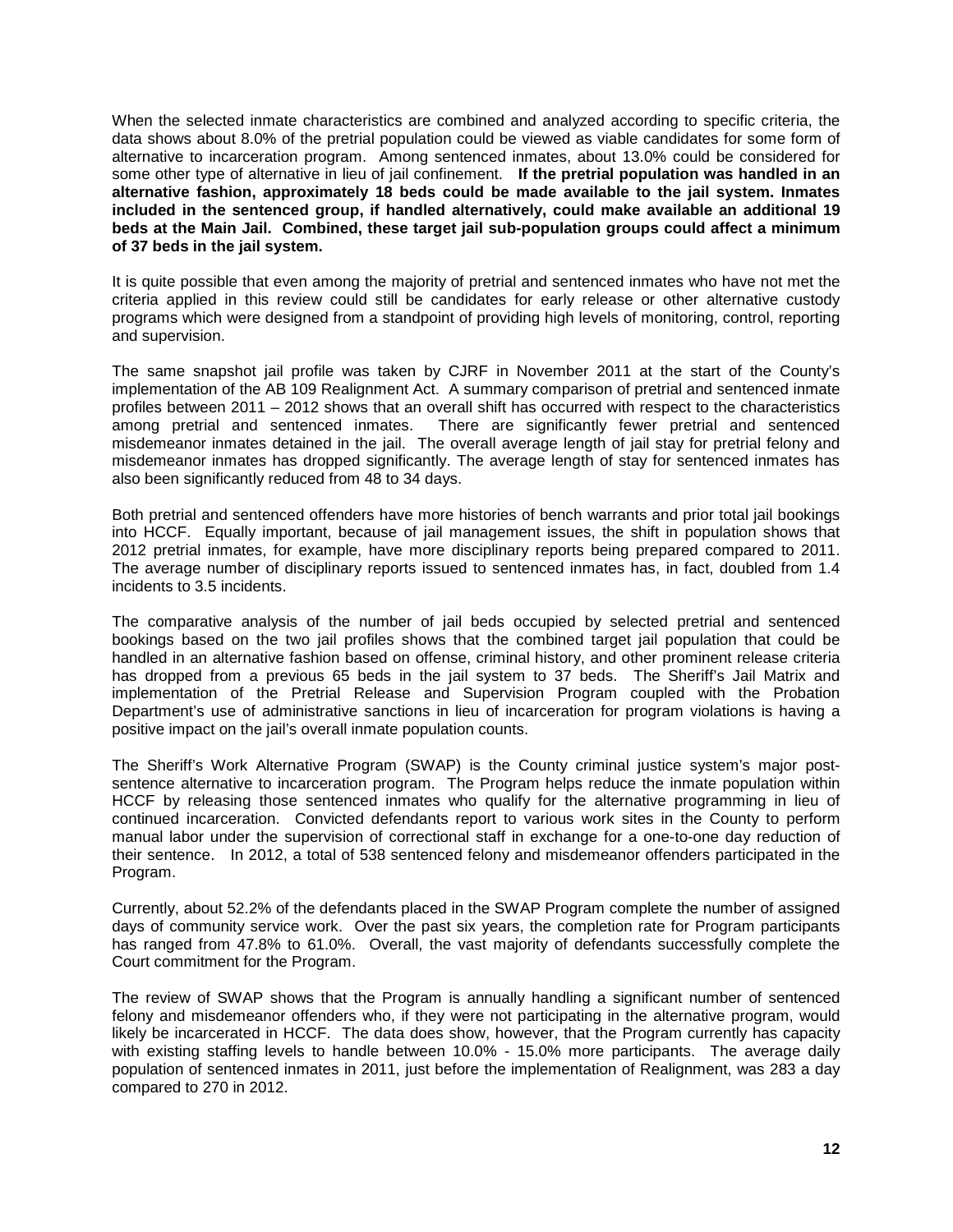#### **DHHS Multi-Disciplinary Team Offender Services**

The Humboldt County Department of Health and Human Services (DHHS) is implementing a jail crosswalk and CCRC Day Reporting Program involving a Multi-Disciplinary Team of treatment professionals and service staff who are providing jail custody and community-based services to the Probation Department's PRCS and mandatory supervision offenders and newly sentenced (N3) felons. The services are directed to the projected monthly sentenced defendants and PRCS offenders the County criminal justice system has been receiving since October 1, 2011. The DHHS services include assessments, mental health, medication management, alcohol / drug counseling, jobs / education assistance, and development of transitional discharge plans.

The jail data indicates that there has been a total of  $2,662<sup>1</sup>$  inmates seen by the mental health staff since Realignment went into effect in October 2011. This represents an average of 177 inmates receiving mental health services each month. Each inmate has had an average of two contacts with the clinical staff.



Mental health staff spend an average of 234 clinical service hours with these inmates in an average month. Nearly 18.1% (42) of the average monthly clinical hours are devoted to individual or group therapy and 25.4% of the hours are devoted to offender evaluations, case management, and crisis intervention services. The psychiatric nurses devoted an average of 110 hours (46.9%) to medication support. The remaining clinical time was used to develop inmate discharge plans and other indirect services.

A review of the type of diagnosis associated with inmates seen by jail mental health personnel each month shows that 47.9% of the inmates staff handled in a typical month were being seen because of issues related to mood disorders and 15.8% were diagnosed with a psychotic related disorder. Approximately 10.1% had identified substance abuse issues as a primary diagnosis. The remaining inmates processed through the jail's mental health services program had other disorders, anxiety problems, or were diagnosed as experiencing Post Traumatic Stress Disorders. **Nearly 54.8% of the jail inmates mental health clinicians are treating each month have a secondary drug or alcohol diagnosis. The trend data also shows that secondary drug or alcohol diagnosis is on the rise.**

 <sup>1</sup> There have been a total of 1,269 unduplicated inmates seen by mental health staff between Realignment going into effect in October 2011 and December 2012.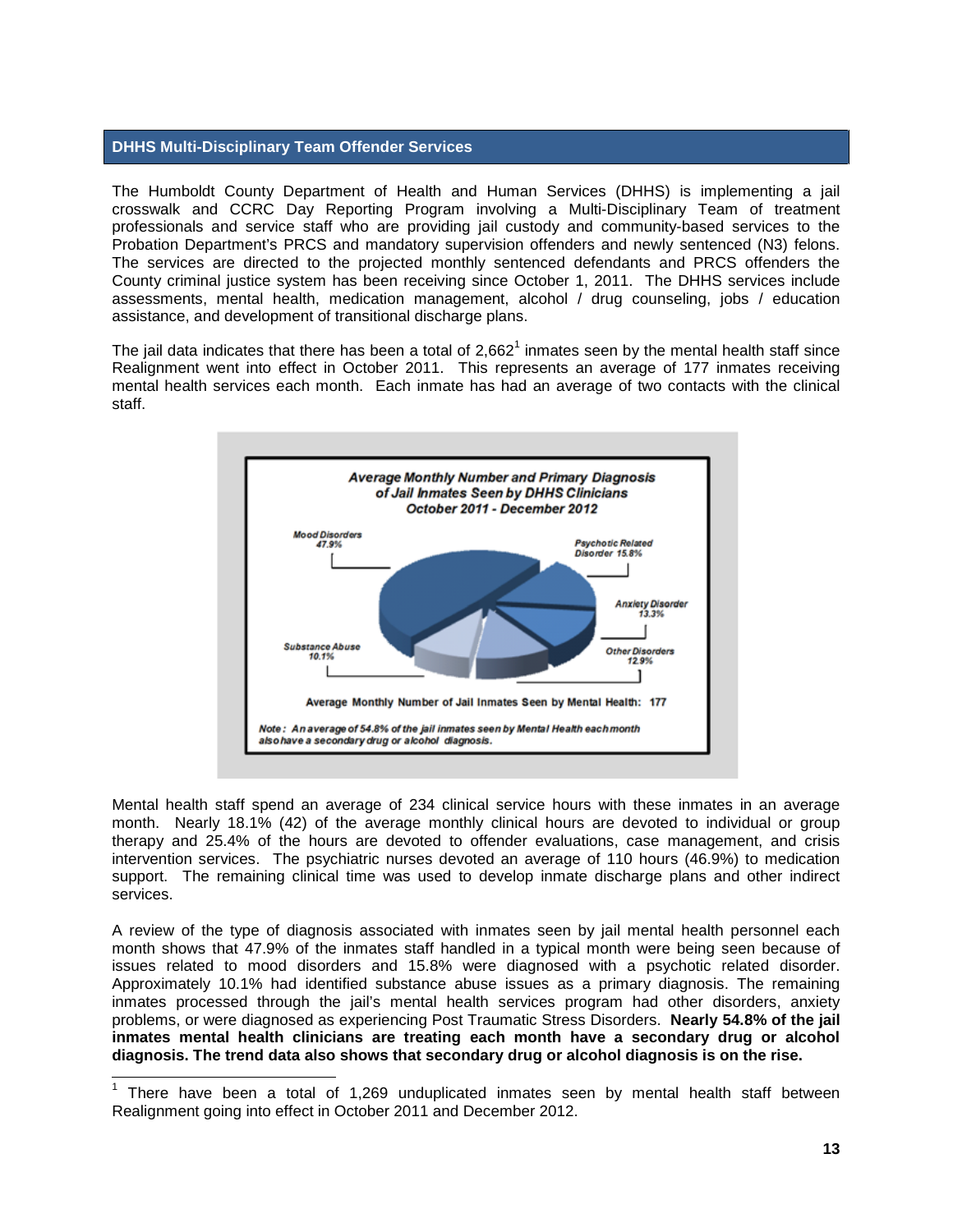

Since the inception of AB 109, the Humboldt County Department of Health and Human Services (DHHS) has been collecting data and preparing a standard monthly report using their Medical Record database to track the impact of AB 109 on Department services. Based on the Medical Record data for calendar years 2010 – 2012, total mental health staff jail inmate contacts and service hours have increased at HCCF. The calendar year changes reflected in the Medical Record data shows the following trends:

| <b>DHHS Mental Health Jail Inmate Contacts and Service Hours</b><br>$2010 - 2012$ |       |       |       |                         |                         |  |  |  |
|-----------------------------------------------------------------------------------|-------|-------|-------|-------------------------|-------------------------|--|--|--|
| <b>HCCF</b>                                                                       | 2010  | 2011  | 2012  | % Change<br>2010 - 2011 | % Change<br>2011 - 2012 |  |  |  |
| Inmate Mental Health<br>Contacts                                                  | 3.609 | 4.614 | 4.867 | 27.9%                   | 5.5%                    |  |  |  |
| Service Hours Provided                                                            | 2.104 | 2.633 | 3,108 | 25.1%                   | 18.0%                   |  |  |  |

The Sheriff's Department also reports different monthly mental health service data to the Board of State and Community Corrections (BSCC). This information is based on an entirely different methodology and focuses on the last day of the month "census snapshot" of jail inmates who receive mental health services. The information and methodology is used across the State in all county jail facilities. The information is collected and reported in a Jail Survey Questionnaire developed by BSCC and the results are posted on their web site for review and analysis by interested groups. The data the Sheriff reports is hand-tallied by jail mental health staff and provided to the Sheriff's Department. This information is the primary state-wide source of data currently being used to assess the impact AB 109 is having on county jail facilities.

As part of this assessment, a separate analysis showing comparative changes in pre- and post-AB 109 mental health service levels among HCCF inmates based on the Jail Survey data was developed. The analysis looked at mental health services delivered at the jail one year prior (October 2010 – September 2011) to the implementation of AB 109 and one year post-AB 109 Realignment (October 2012 – December 2012). The analysis also included a review of mental health service levels in the most recent post-AB 109 Realignment covering July – December 2012. The data shows the number of HCCF mental health cases open on the last day of each month has dropped from an average of 136 to 103, a decline of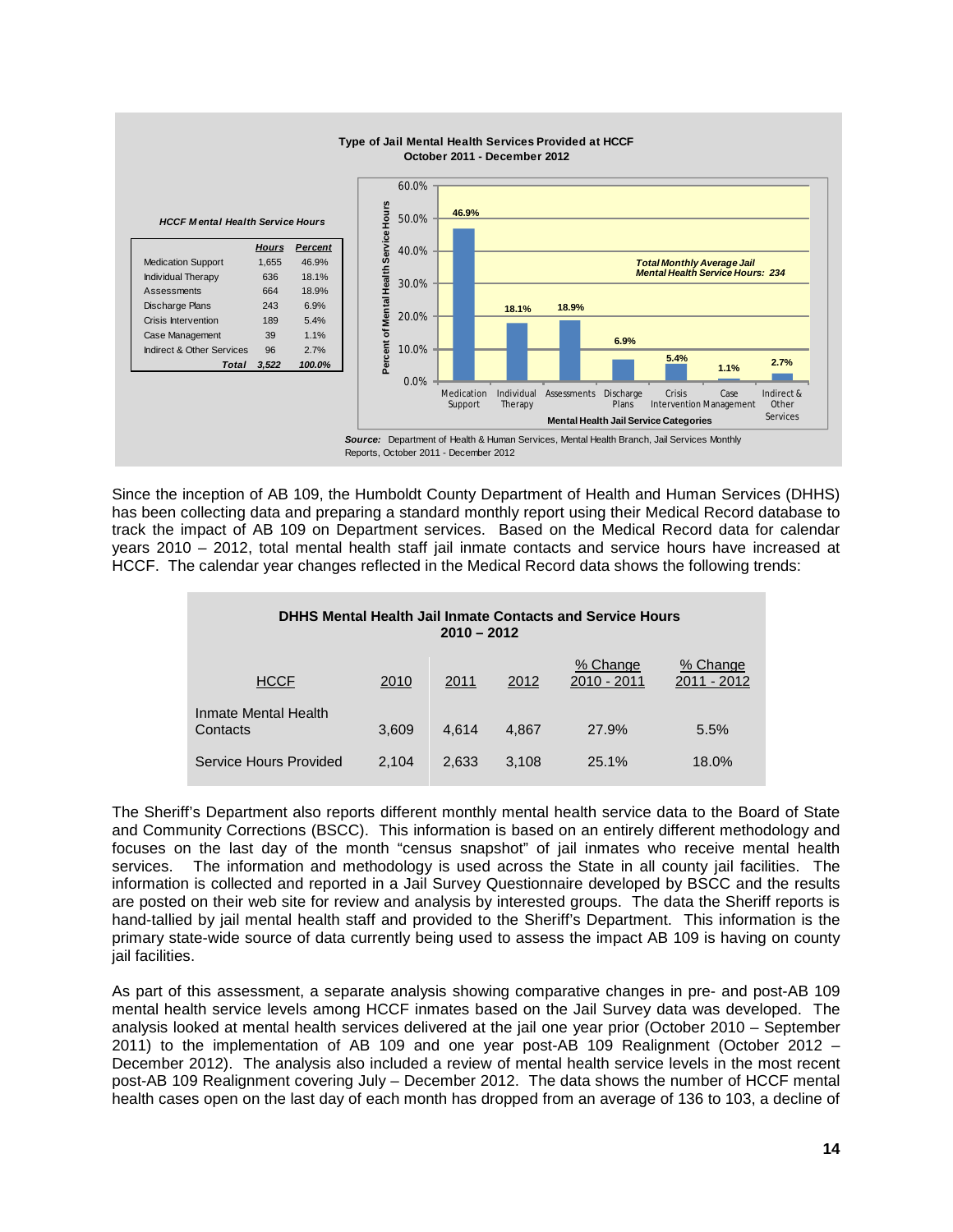-24.3%. The number of new mental health cases opened during a typical month has also dropped from an average of 100 to 84, an overall decline of -16.0%. The number of inmates receiving psychotropic medications on the last day of the month has also been reduced from 79 to 61, a decline of -22.8%. Section 3 of this Assessment includes additional discussion and review of the differences the two data sources are showing about mental health service needs at HCCF.

With the CCP AB 109 funding allocation, DHHS has been able to develop a mental health, substance abuse, and employment services component at the CCRC. The intent of adding this caseload to the agency's treatment functions is to reduce the number of offenders failing probation or ending up in a crisis situation due to failures-to-appear, lack of sufficient treatment, or medication support that may occur with routine referrals to the DHHS Mental Health Branch.

DHHS staff complete a mental health and substance abuse assessment on all referred offenders. This assists the clinicians in making a determination of the proper level of treatment and activity plan each AB 109 offender may need. Mental health staff also carry out weekly treatment team meetings to review progress, discuss offender profiles and continue to improve on the treatment plan. Additional services the DHHS staff is providing include (a) alcohol and other drug services using Moral Recognition Therapy (MRT), (b) medication support services, and (c) mental health and substance abuse treatment using Integrated Dual Diagnosis Treatment.

Analysis of the number of probation offenders and type of mental health services provided at the CCRC each month by DHHS staff indicates that DHHS behavioral staff are currently providing an average of 181 hours of treatment services to CCRC probationers each month. The staff is processing an average of 18 probation referrals a month. Over the most recent six month period, DHHS treatment hours have increased 153.1% to 329 in December 2012. There have been a total of 177 unduplicated probationers seen by mental health staff between Realignment going into effect in October 2011 and December 2012.



Center (CCRC) Monthly Client Tracking Report

A review of the type of diagnosis associated with PRCS and mandatory supervision offenders seen by CCRC mental health personnel each month shows that 49.2% of the probationers staff handled in a typical month were being seen because of issues related to mood disorders and 9.3% were diagnosed with a psychotic related disorder. Approximately 15.8% had identified substance abuse issues as a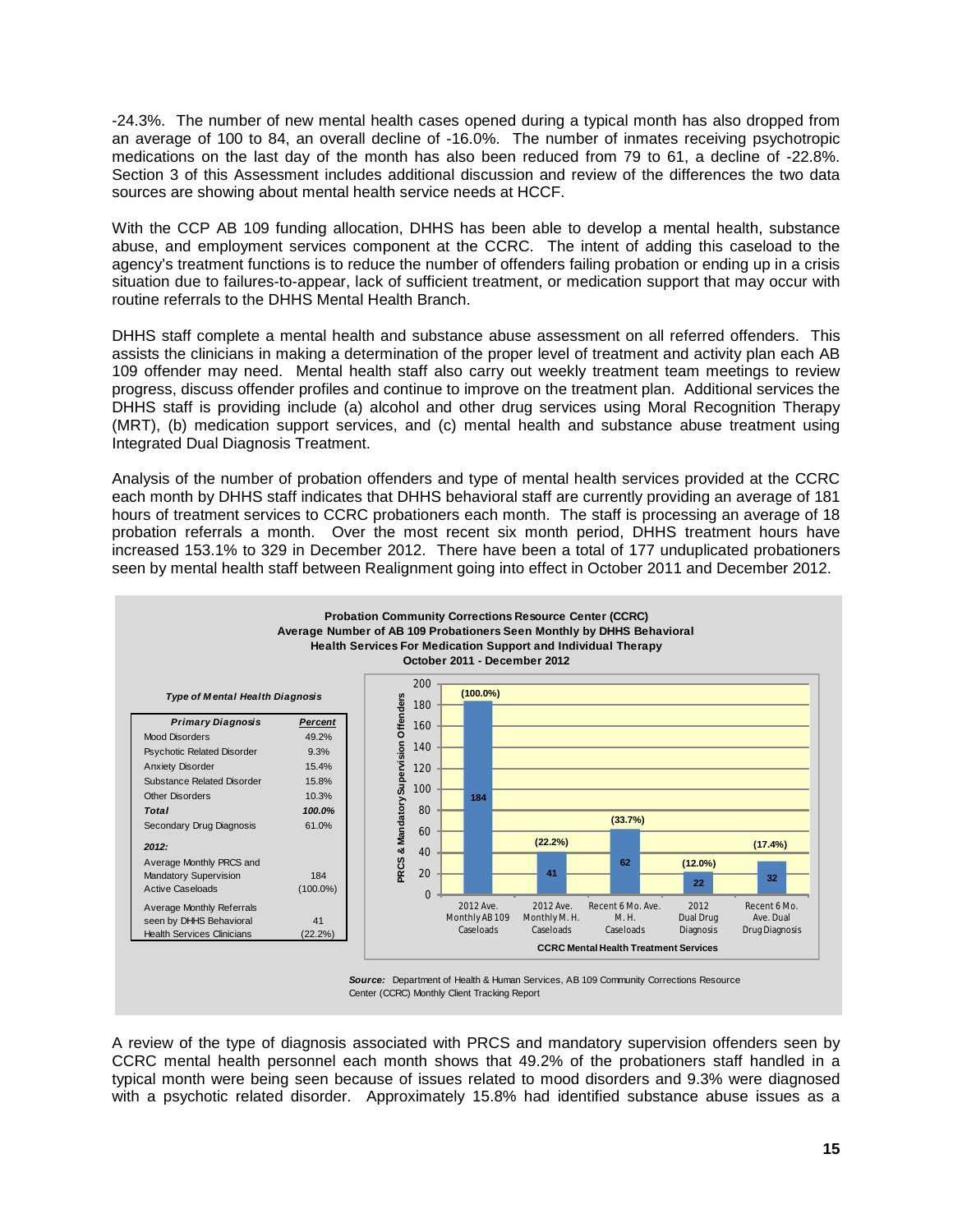primary diagnosis. The remaining probationers (25.4%) processed through the CCRC Mental Health Services Program had other disorders, anxiety problems, or were diagnosed as experiencing Post Traumatic Stress Disorders. **Nearly 61.0% of the CCRC probationers mental health clinicians are treating each month have a secondary drug or alcohol diagnosis.** 

Because of the high level of substance usage among CCRC offenders, DHHS and Probation have placed 123 probationers in local drug treatment programs. Currently, 74 (60.1%) are actively participating in treatment or have completed the treatment program. A total of 49 (39.9%) of the placements have been terminated from their referred treatment program.

The CCRC vocational counselor is working with an average of nine new PRCS and mandatory supervision referrals each month. The vocational counselor has also had an average of 24 total probationer contracts a month since the vocational counseling services component was started at CCRC. The staff have assisted 17 (18.3%) CCRC offenders in securing employment.

During the first 15 months of AB 109 Realignment, the Humboldt County Community Corrections Partnership (CCP) has made funding allocation decisions which have created the program management structure and "core" agency responsibilities for the Committee's partnering criminal justice agencies. The Public Safety Realignment Plan adopted by the Committee continues to stress the integration of jail inmate custody housing capacity across three components of the County's criminal justice system including (a) jail housing (Sheriff's Office), (b) community supervision (Probation Department), and (c) treatment / programming (Department of Health & Human Services and contract providers for both the Sheriff and Probation Departments. The treatment and programming at the CCRC embodies evidencebased assessment principles and includes services directed to PRCS offender populations and offenders participating in non-custody supervision programs and alternatives to incarceration including electronic monitoring. Each program's strategy the CCP has funded is concerned with (a) maintaining maximum community safety, (b) increasing treatment support for high-risk offenders, and (c) improving offender participating rates and reducing recidivism.

As part of this Implementation Progress Report, the consultant staff have identified six recommendations on program enhancements and other supports which can benefit the Humboldt County's criminal justice system's ongoing response to the AB 109 legislation. The recommendations cover the need for development of (1) AB 109 Public Safety Realignment Act statistical monitoring and reporting process, (2) program evaluation, recidivism, and outcome tracking data process. (3) in-custody cognitive behavioral counseling, drug treatment, and employment preparation assistance, (4) jail reentry services, (5) an electronic monitoring diversion program for higher risk sentenced jail inmates, and (6) a cross-training program for community-based partnering drug treatment providers. **See Section 4: Other AB 109 Realignment Challenges includes a detailed description of each of these recommendations and the need for the CCP to consider them when making the next round of funding allocation decisions.**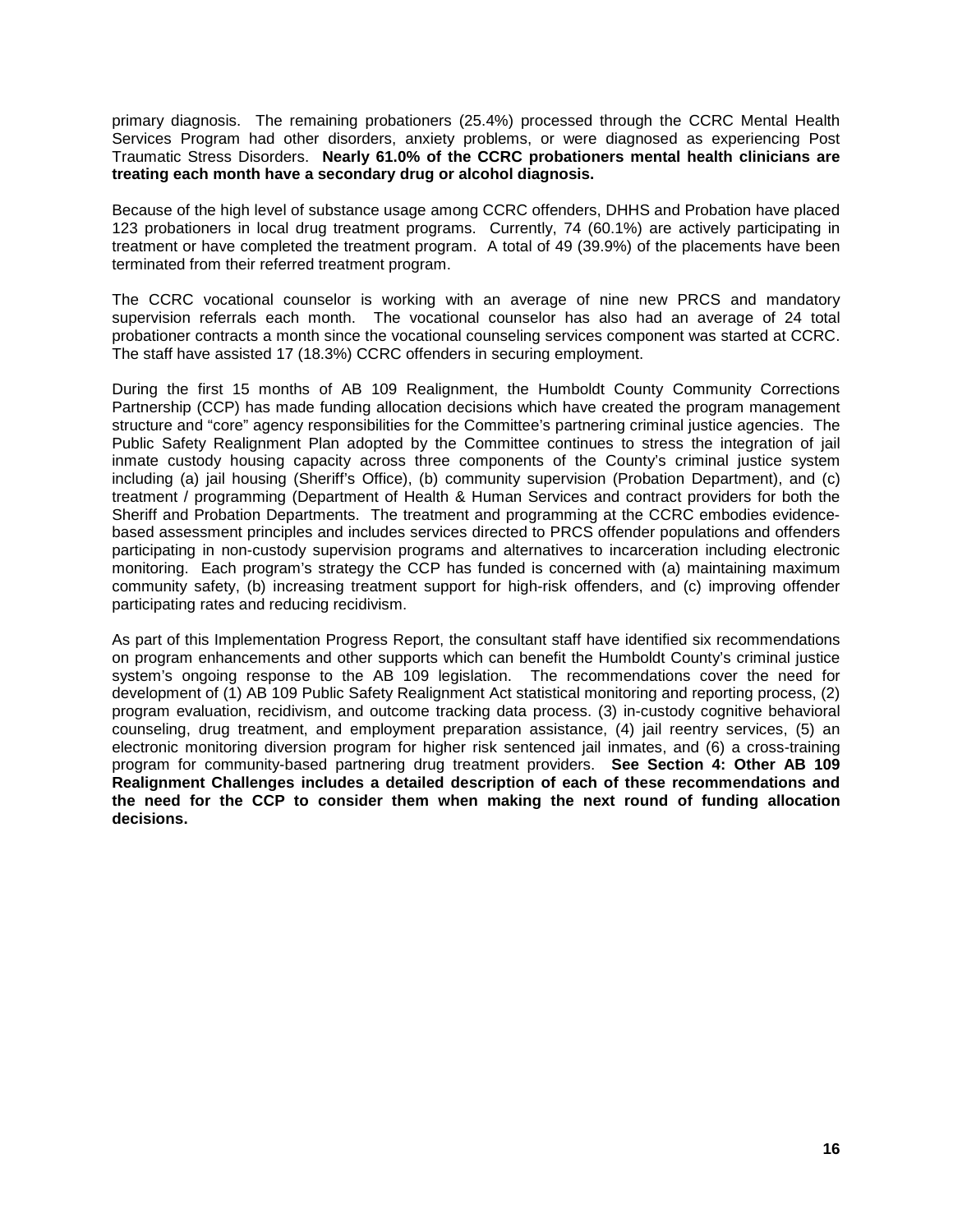## **SECTION 2: INTRODUCTION**

## **Humboldt County AB 109 Implementation Progress Report**

#### **Assembly Bill 109 Legislative Findings and Intent**

The Public Safety Realignment Act (AB 109) and subsequent amending legislation is bringing about the most significant change in California county criminal justice systems in more than three decades. The 2011 Realignment Legislation alters California's criminal justice system by (a) changing the definition of a felony, (b) shifting custody housing for lower level offenders from State Prison to local county jails, and (c) transferring the community supervision of designated parolees from the California Department of Corrections and Rehabilitation (CDCR) to county probation departments.

Realignment makes fundamental changes to California's correctional system by shifting from the State to counties specific responsibilities for defendants convicted and sentenced for low level, non-violent offenses. The basic intent of AB 109 Realignment is to preserve costly State CDRC prisons for defendants convicted of serious offenses and to encourage counties to develop and implement evidencebased practices / services and alternatives to incarceration programs to limit future crimes and victims.

#### *Legislative Intent of AB 109*

**With the 2011 enactment of the AB 109 Realignment Act, the Legislature and State government correctional officials are recognizing that California criminal justice policies which rely on building and operating more prisons to address community safety concerns are not financially sustainable and will not result in improved community public safety. Equally important, the Realignment Act is based upon a fundamental acknowledgement that California counties are likely better positioned with staff and programming to integrate public health and social services as part of rehabilitation and offender reentry in ways that the State of California cannot.** 

During legislative hearings, California legislators, the Governor, and other supporters of Realignment pointed out that local police and county sheriffs, probation departments, and social service programs will likely do a better job assisting low level adult offenders to stay out of trouble. Local government representatives throughout the State also concurred that county governments can do a better job with greater accountability than the State by keeping offenders closer to the community, closer to their families, and connecting them with community-based resources that they are going to need to be successful when they get out of jail because they will be released and return to their neighborhoods.

The clearest statement about the overall intent and guiding principles embodied in the AB 109 Public Safety Realignment Act are found in the legislative findings about the need for Realignment which is codified in Penal Code Section 17.5 which points out the following: "California must reinvest its criminal justice resources to support community-based corrections programs and evidence-based practices… Realigning low level felony offenders who do not have prior convictions for serious, violent, or sex offenses to locally run community-based corrections programs, which are strengthened through community-based punishment, evidence-based practices, improved supervision strategies, and enhanced secured capacity will improve public safety outcomes among adult felons and facilitate their reintegration back into society. Community-based corrections programs require a partnership between local public safety entities and the County to provide and expand the use of community-based punishment for lowlevel offender populations."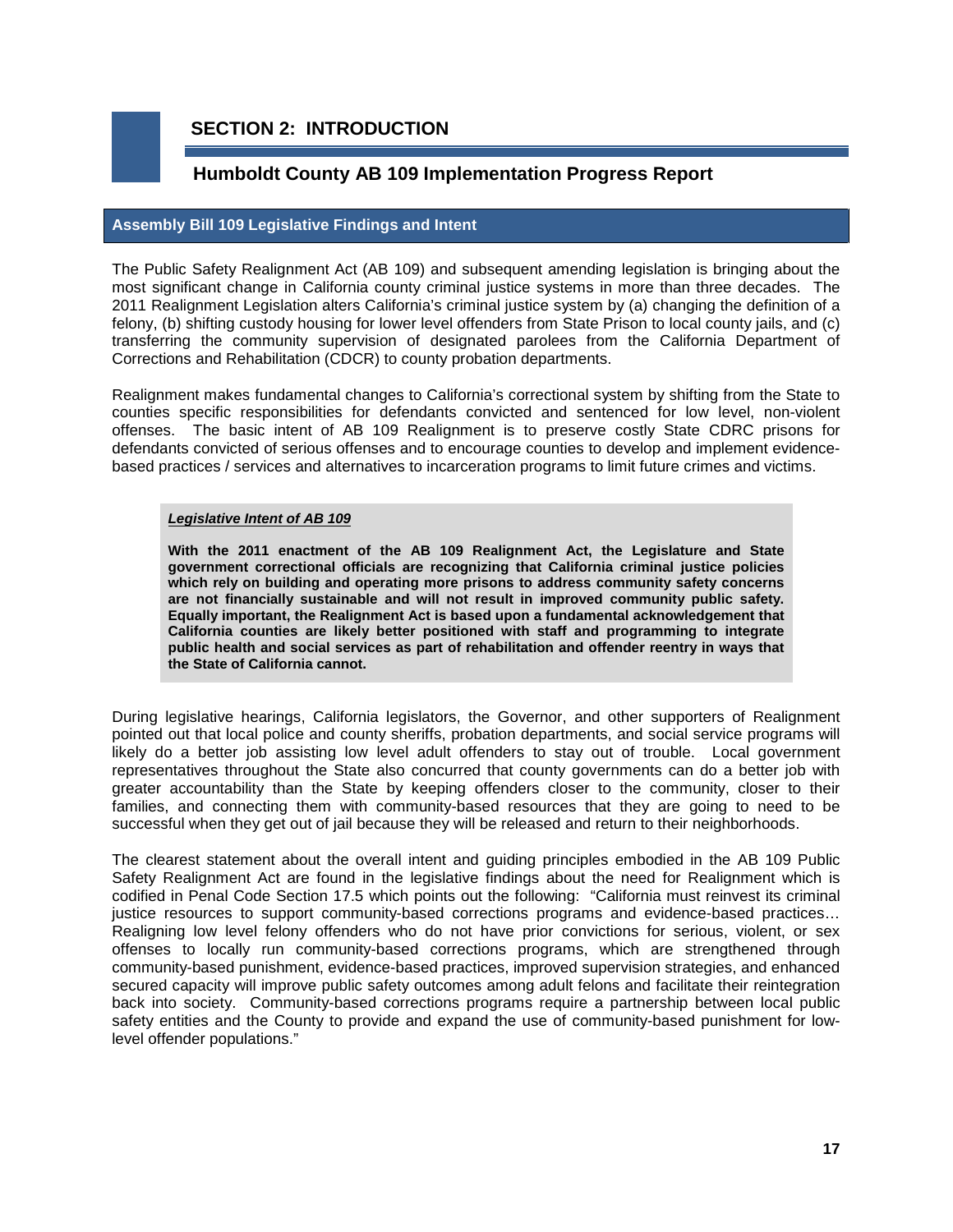#### **Realignment Act Offender Population Groups**

On October 1, 2011, AB 109 Realignment took effect shifting designated convicted felony defendants to California counties. Key provisions and elements of the AB 109 Public Safety Realignment Act include the following:

#### *Major AB 109 Public Safety Realignment Act Provisions*

- § *Felony Sentencing:* Revises the definition of a felony to include certain crimes that are punishable in jail for 16 months, two years, three years or more. Some offenses, including serious, violent, and sex offenses, are excluded, and sentences for those offenses will continue to be served in State Prison.
- § *Local Post-Release Community Supervision:* Offenders released from State Prison on or after October 1, 2011 after serving a sentence for an eligible offense are subject to, for a period not to exceed three years, Post-Release Community Supervision (PRCS) provided by the Humboldt County Probation Department.
- § *Revocations Heard and Served Locally:* Post-release community supervision and parole revocations will be served in local jails (the maximum revocation sentence is up to 180 days), with the exception of paroled offenders serving a life sentence and who have a revocation term of greater than 30 days. The local courts will hear revocations of Post-Release Community Supervision (PRCS) offenders, while the Board of Parole Hearings will conduct parole violation hearings in jail until July 1, 2013.
- § *Changes to Custody Credits:* Jail inmates will be able to earn four days of credit for every two days served. Time spent on home detention (i.e., electronic monitoring), and work release will earn only actual custody credit (day for day).
- § *Alternative Custody:* Supports alternatives to local jail custody with programs such as work release and home detention. Inmates committed to county jail may voluntarily participate or involuntarily be placed in a home detention program during their sentence in lieu of confinement in the county jail. Penal Code Section 1203.018 also authorizes electronic monitoring for pretrial inmates being held in the county jail in lieu of bail. Eligible felony inmates must first be held in custody for 60 days post-arraignment or 30 days for those charged with misdemeanor offenses. Offenders placed on electronic surveillance pursuant to PC 1203.018 will earn only actual custody credit (day for day). The Chief Probation Officer, if authorized by the Board of Supervisors, may offer an electronic monitoring and/or home detention program to individuals who are granted probation or are under post-release community supervision as a sanction for violating supervision conditions.
- § *Community-Based Punishments:* Authorizes counties to use a range of community-based punishments and intermediate sanctions other than jail incarceration alone or traditional routine probation supervision to hold offenders accountable and mitigate the need for Revocation Hearings.
- § *Contract Beds:* Counties can contract back with the State to send local offenders to State Prison and/or Fire Camps. Counties are also able to contract with public community correctional facilities. Contracting does not extend to parole revocations.

As offenders are sentenced on or after October 1, 2011 or released to community supervision, they became the responsibility of the county, if they meet the statutory criteria for the realigned population. No offenders in prison on October 1 could transfer to county jails and no individuals currently on State Parole supervision could be transferred to the local jurisdictions. The Realignment Act mandates that felons convicted of non-violent, non-serious and non-sex offenses serve their prison sentence in county jail instead of State Prison. Offenders sentenced to serve determinant incarceration terms, whether it is in State Prison or local custody as the new law requires, will serve a term directed by the Superior Court.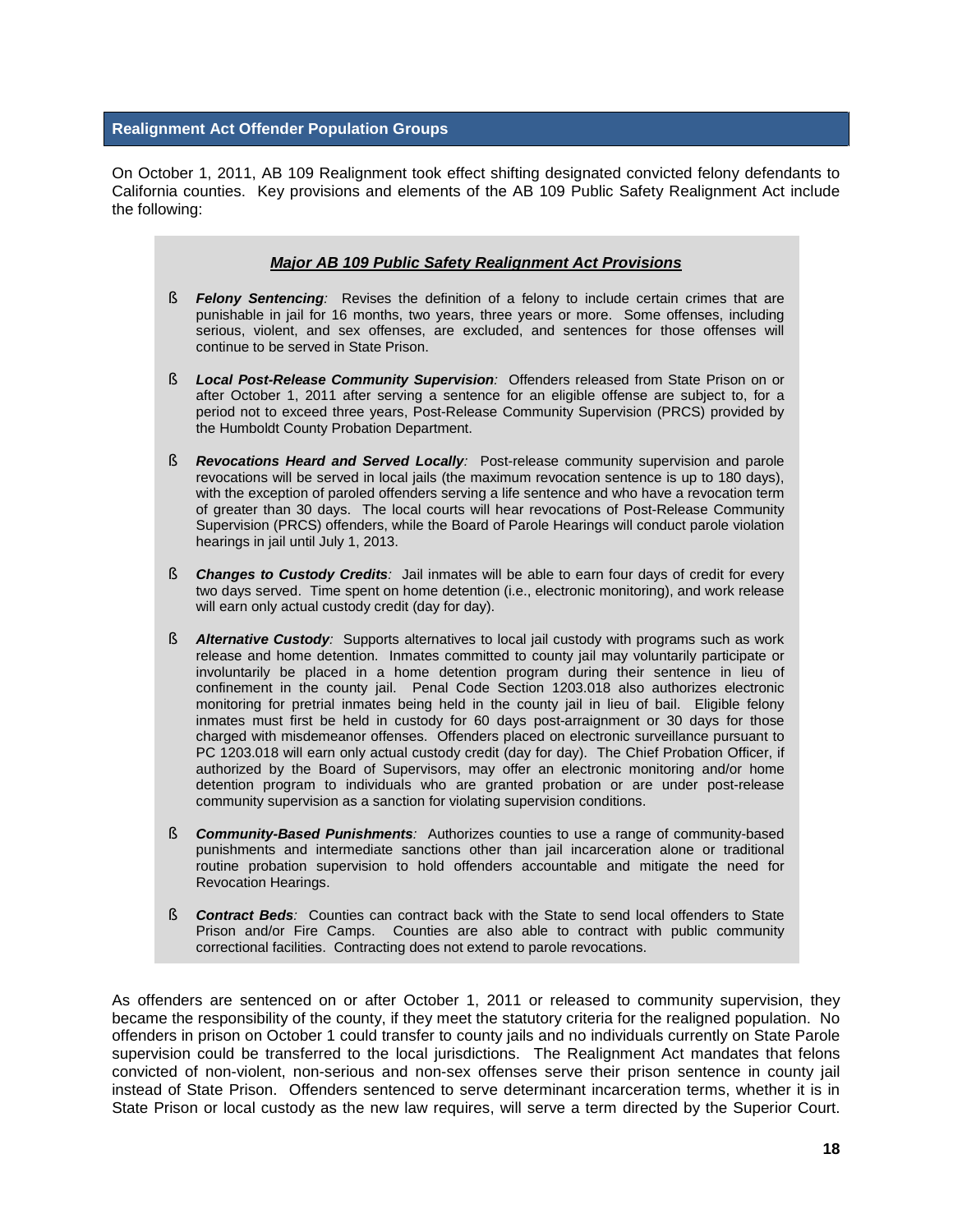For offenders sentenced to a term in local custody, the law, however, permits a judge to split a determinant sentence between custody and "mandatory supervision."

Additionally, the law creates a new status called "Post-Release Community Supervision (PRCS)." The law requires that a county agency supervise any convicted felon released from State Prison with a committing offense that was non-violent, non-serious, and not a high-risk sex offense, or inmates committed after admitting one serious or violent prior. These offenders may have been serving a term that was enhanced with a prior serious or violent felony (prior strike). Sanctions for violations of Post-Release Community Supervision are to be served in county jail for offenders, as well as for most formal paroled offenders, and are limited to 180 days. In accordance with AB 109 and AB 117 (Chapter 39, Statutes of 2011), each county is required to designate a supervising county agency for the new Post-Release Community Supervision Program. On July 19, 2011, the Humboldt Probation Department was designated by the Board of Supervisors as the supervising county agency for the PRCS offender group.

Under the legislation, the Penal Code has been amended to provide incarceration terms in county jail rather than State Prison for over 500 specific felony offenses. As a result of the substantive change, terms of imprisonment can only be served in the State Prison system if the conviction crime is a serious or violent felony, or if the defendant has a prior serious or violent felony conviction; is required to register as a sex offender pursuant to Penal Code Section 290, or admits an allegation of stealing more than \$1 million; or if it is one of a list of 60 felonies for which incarceration in State Prison is mandated. Offenders ineligible to serve their incarceration in State Prison who serve their term instead in county jail are now known as "non-non-non's;" non-serious, non-violent, non-sex offender (N3).

Under the new legislation, a sentencing Superior Court judge also has the option of splitting the sentence of a non-serious, non-violent, non sex offender (N3) between an incarceration term in County Jail and mandatory supervision. If the Court sentences these convicted offenders to serve their full term of incarceration in County Jail, the offender will not be supervised upon release.

The Realignment Act also shifts the supervision of offender population groups including (a) Post-Release Community Release (PRCS) offenders and (b) non-violent, non-serious, non-sex offenders (N3) sentenced to serve a term in State Prison followed by mandatory probation, from CDCR's Department of Adult Parole to each county.

#### *AB 109 Offender Population Groups*

- 1. *Non-Violent, Non-Serious, Non-Sex Offenders (N3) Sentenced to Serve a Term in County*  Jail Followed by Mandatory Supervision: Felons sentenced to a term of imprisonment in County Jail pursuant to Penal Code Section 1170(h) may be supervised by the Probation Department if the Superior Court opts to split the term of imprisonment between custody and "mandatory supervision."
- 2. *Post-Release Community Supervision (PRCS) Offenders:* Most felons released from State Prison on or after October 1, 2011 will be subject to county Post-Release Community Supervision. This includes felons serving a term after admitting one strike prior, low to mid risk sex offenders, and "N3s" currently serving a prison sentence. Offenders will be returned to the county of last legal residence, not necessarily the county where the crime was committed. The maximum term of post-release supervision is three years; however, offenders without violations may be discharged after six months, and those who remain violation free for 12 months must be discharged. CDCR will have no jurisdiction over any offender placed on Post-Release Community Supervision.
- 3. *Parole Violators:* The third group of offenders AB 109 assigns to counties includes parole violators who are revoked to custody. With the exception of offenders sentenced to life with parole, this group is being revoked to county jail instead of State Prison.

California Department of Corrections and Rehabilitation (CDCR) continues to supervise parolees released from prison after serving a term for a serious or violent felony, murder, life, or certain sex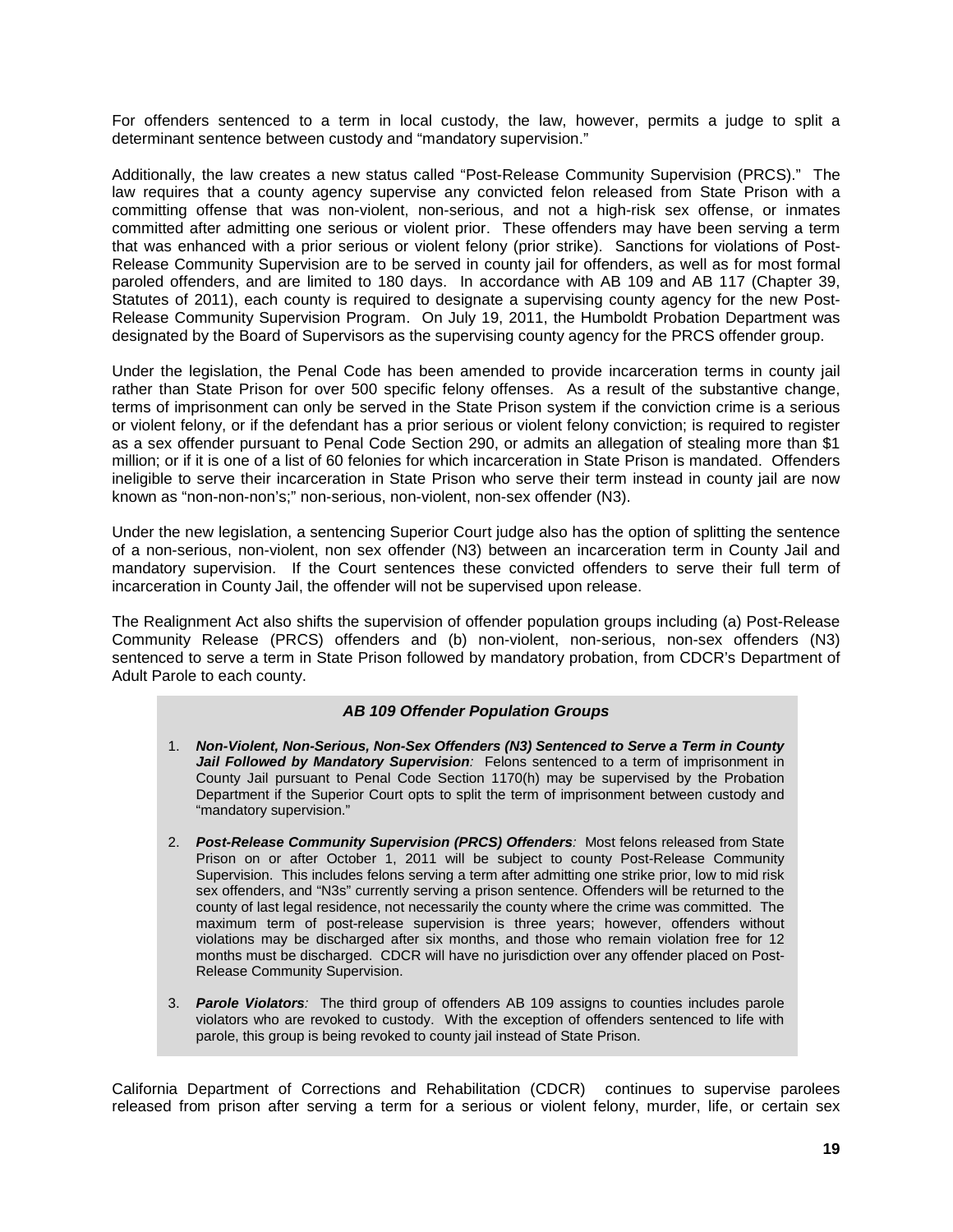offenses, as well as high-risk sex and mentally disordered offenders. With the exception of offenders who have served life terms, all other parolees who violate the terms of their parole, cannot be returned to prison, but can serve a maximum sanction of 180 days in county jail. Currently, the Board of Prison Hearings (BPH) adjudicates all formal parole violations. Effective October 1, 2011, the Superior Court has assumed this responsibility for offenders placed on Post-Release Community Supervision. Effective July 1, 2013, the Court will hear all parole violations, with the exception of those who have served an indeterminate sentence (murder and specified sex offenders).

Offenders placed on Post-Release Community Supervision (PRCS) are also subject to flash incarceration of up to ten days for violations of Post-Release Community Supervision conditions. For more serious violations, after a hearing before the Superior Court, an offender may be sanctioned by up to 180 days in county jail.

#### **Development of County Realignment Plans and Funding Allocations**

AB 109 requires each of California's 58 counties to assemble an Executive Committee of its local Community Corrections Partnership (CCP) which was previously established in Penal Code Section 1230 through Senate Bill 678. The Executive Committee includes the county's Chief Probation Officer (CCP Chair), Sheriff, District Attorney, Public Defender, Presiding Superior Court Judge or designee, a local Police Chief, and a public health or social services department head appointed by the Board of Supervisors. *(See Appendix A: Humboldt County Community Corrections Partnership CCP Membership Roster)*

Each county is also expected to adopt an annual Realignment Implementation Plan, written by the CCP Executive Committee, and adopted by its Board of Supervisors. The Plan explains how the county will allocate funds and manage the new class of offenders now under its supervision. The legislation assumes that through the development of these Public Safety Realignment Plans, counties will handle these offender populations differently than CDCR by utilizing incarceration, community supervision, and/or alternative custody and diversion programs over the offender's sentence length. Each Implementation Plan was also expected to identify evidence-based practices / services which could be established so that the community's public safety was not jeopardized in light of these newly transferred offender populations. It was further anticipated that each county Implementation Plan would also outline specific programming and inmate housing requirements needed to implement the custody, supervision, diversion program interventions, and judicial processing of convicted State Prison felony defendants the county's justice system assumed responsibility for under Realignment.

Central to the Realignment Act is the core assumption that each county's Community Corrections Partnership (CCP) will play a critical role in developing new programs and ensuring outcomes for lowlevel offenders. The AB 109 legislation also defined "community-based punishment" as "correctional sanctions and programming encompassing a range of custodial and non-custodial responses to criminal or non-compliance offender activity." Examples of community-based punishment include: intensive community supervision; home detention with non-GPS electronic monitoring (such as telephone checkins); or GPS monitoring; mandatory community service; restorative justice programs such as mandatory victim restitution and victim-offender reconciliation; work, training, or education in a furlough program, or work in lieu of confinement in a work release program; day reporting; residential or non-residential substance abuse treatment programs; mother-infant care programs; and community-based residential programs offering structure, monitoring, drug treatment, alcohol counseling, literacy programming, employment counseling, psychological counseling, mental health treatment, or any combination of these and other interventions.

Since AB 109 Realignment went into effect, the Humboldt Community Corrections Partnership (CCP) has been meeting regularly and recognizes the need for local criminal justice agencies and community partners to work together to effectively provide the programs and intervention services needed to respond to the Realignment legislation. Several key guidelines have also been emphasized in the development of the local Humboldt County Realignment Plan and include the following: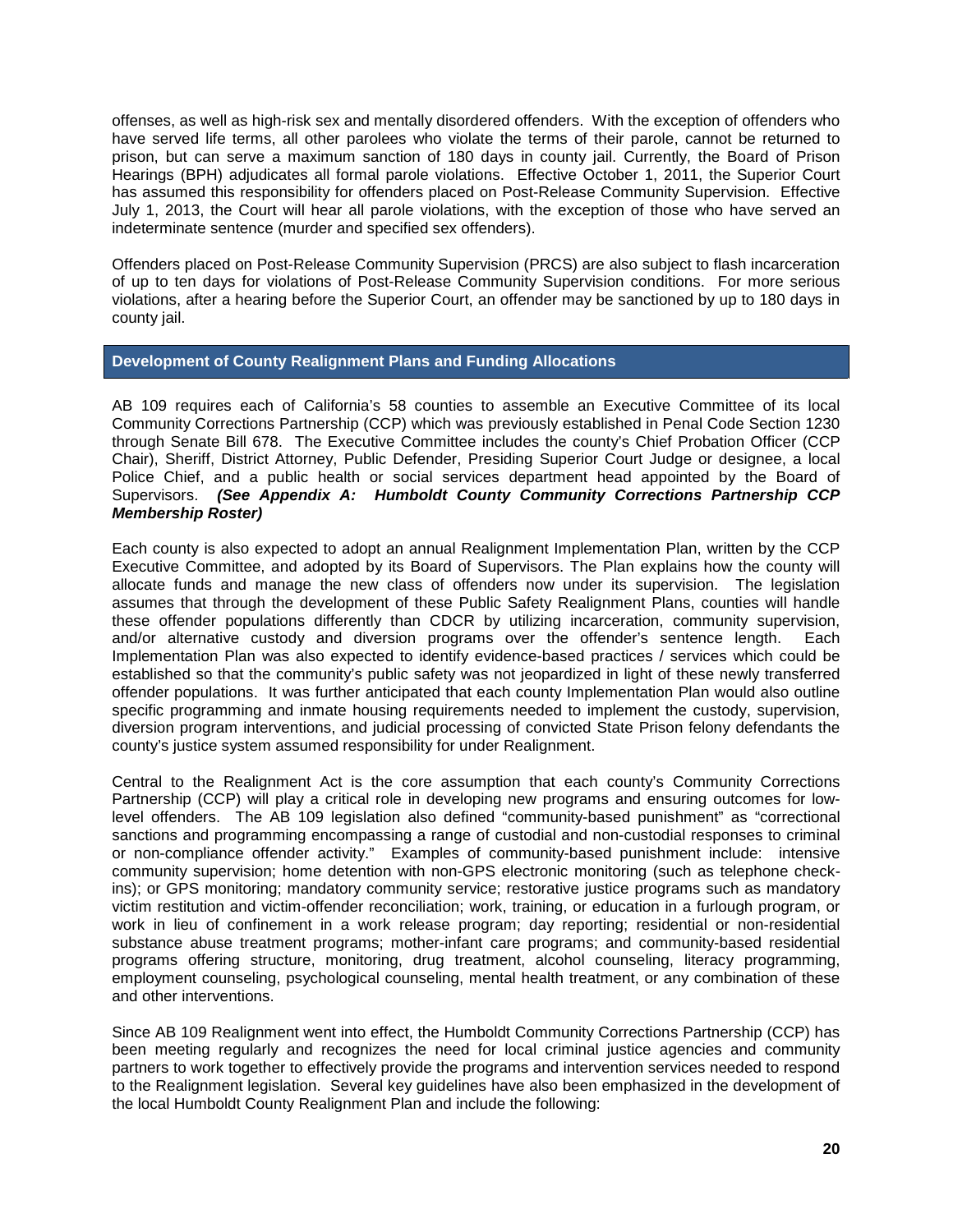From the inception of the CCP planning work, members have recognized the need to address community concerns and to implement programming that is consistent with best practices that will hold offenders accountable while reducing the likelihood of recidivism. In order to maintain public safety and to improve offender success rates, utilizing evidence-based interventions are a top priority for each funded program. In reviewing programs and service interventions for these new offender populations, the Committee has relied on research to identify the most cost-effective, evidence-based practices that have been shown to lower recidivism, victimization, and probation failure.

#### *Humboldt County Community Corrections Partnership AB 109 Public Safety Realignment Plan Program Development Guidelines and Key Operational Elements*

- § *Community Safety***:** Program goals will strive to maintain maximum public safety through enhanced sanctions and reducing recidivism.
- § *High-risk Offenders***:** Identify and target offenders with the highest risk to reoffend using evidence-based risk assessment tools and providing intensive supervision within the community.
- § *Efficient Use of Jail Capacity***:** Minimize the impact of the increased jail population by employing recognized techniques to increase efficient use of current pretrial and sentenced jail bed capacity by reserving jail beds for the most serious and violent offenders while diverting those manageable to community alternative programs.
- § *Targeted Interventions***:** Use research and evidence-based needs assessment tools to identify criminogenic needs and find, create, or contract for target interventions. This will include the need to provide services to cover factors such as employment, education, housing, physical and mental health, and drug / alcohol treatment
- § *Incorporate Reentry Principles into the Jail Custody Environment***:** Reduce recidivism through the development and improvement of an offender's life skills that are necessary for successful reintegration into the community by expanding in-custody jail programming using evidence-based practices.
- § *Incorporate Evidence-based Practices into Supervision and Case Management of Post-***Release Offenders:** Utilize principles and practices proven to reduce recidivism through more effective supervision and intervention services for offenders sentenced to local terms of imprisonment as well as offenders returning from prison to post-community release supervision.
- § **Sentencing For Felony Offenders:** Presentence recommendations should be guided by static risk scores (low risk – minimal sanction, increasing sanctions for higher risk levels). Encourage the use of evidence-based practices in the sentencing for felony offenders by utilizing principles proven to lower recidivism through more effective sentencing.
- § **Offender Accountability:** Focus resources on providing alternatives to criminal behavior. Increase offender accountability through effective use of graduated violation sanctions, custody, and custody alternatives.
- § *Monitoring and Reporting Performance:*Regularly measure and assess data and programs, followed by community reporting and adjustments in programs and services as determined to reduce recidivism. The local justice system will be guided by research to implement the most cost-effective practices that reduce recidivism, victimization and program failure.

Treatment and other offender support programs are also critically important within the local criminal justice system and must be fully integrated into the areas of supervision and custody. Building effective working service delivery partnerships between community-based providers, the Sheriff's Department and Probation Department to respond to Realignment is a major goal in the ongoing implementation of the programs contained in this planning document.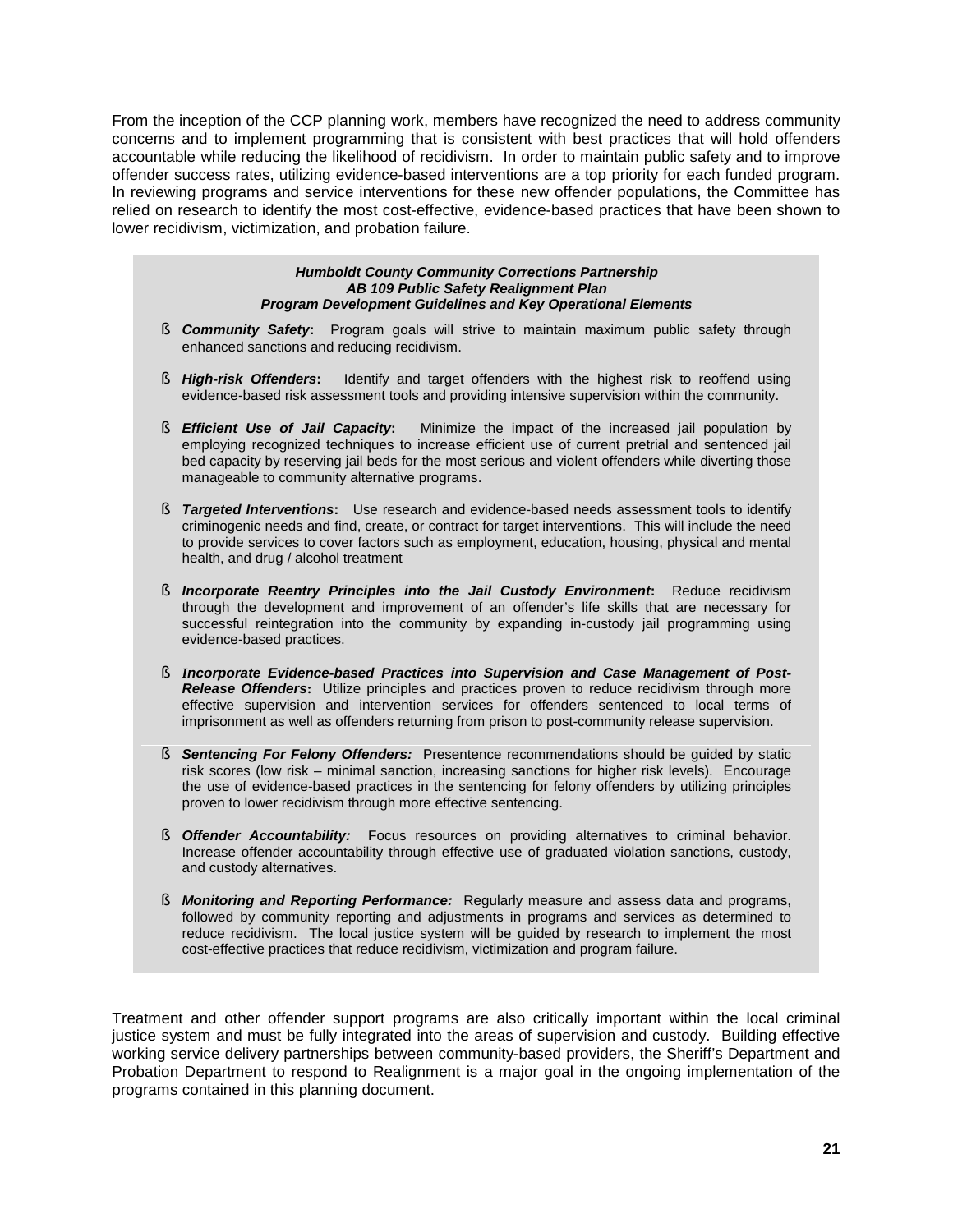Another essential element embodied in the Plan concerns the use and expansion of alternatives to incarceration programs and non-custody alternatives whenever possible so as to maximize offender success and reduce jail overcrowding without compromising public safety. The CCP recognizes that the Realignment process is highly dynamic and requires monitoring and a capacity to modify approaches and programming to meet emergency needs and address new opportunities. The Realignment Plan offers a set of strategies to manage the new and ongoing offender populations coming to Humboldt County. The Plan establishes the policies and practices across three important areas including jail custody housing, community supervision, and treatment / programming provided by qualified provider organizations.

Any successful approach to supervising this new population of offenders also requires an accurate identification of those most likely to recidivate and monitoring them extensively to increase compliance with conditions of supervision and promote crime-free behavior. The mere consequence of serving time in county jail and/or community supervision is not sufficient to reduce criminal activity. Reduction of criminal behavior must also include targeting the risk factors that contribute to criminal activity. These risk factors, when addressed, can directly affect the offender's chance for recidivism. Based upon an assessment of each offender, these needs can be prioritized and specific services focused on each individual's greatest needs.

The Realignment legislation initially provided nine months of funding from the State to the counties to implement the Realignment law. The California State budget, passed by the legislature and signed by the Governor for FY 2012-13 provided a second state-wide yearly funding allocation for counties to continue implementation of the Realignment Act.

The Legislature established an initial financial structure for funding the Public Safety Realignment with a 1.0625% allocation of State Sales Tax revenue to a local Community Corrections account. The formula establishing a statewide disbursement for these funds was developed by the State Department of Finance and agreed to by County Administrative Officers (CAO) and the California State Association of Counties (CSAC). The level of County funding available through AB 109 is based on a weighted formula containing three elements including (a) 60% based on estimated average daily population (ADP) of offenders meeting AB 109 eligibility criteria, (b) 30% based on U. S. Census Data pertaining to the total population of adults (18-64) in the County as a percentage of the statewide population, and (c) 10% based on the SB 678 distribution formula.



In Year 1, the Humboldt CCP received \$1,734,404 for start-up, planning, and initial program allocations. The District Attorney and Public Defender received \$54,724 that was evenly split between the two departments for costs related to AB 109 revocation hearings. In Year 2 (FY 2012-13), the Humboldt County CCP received \$3,441,460 which was an increase of 98.4% compared to Year 1. The District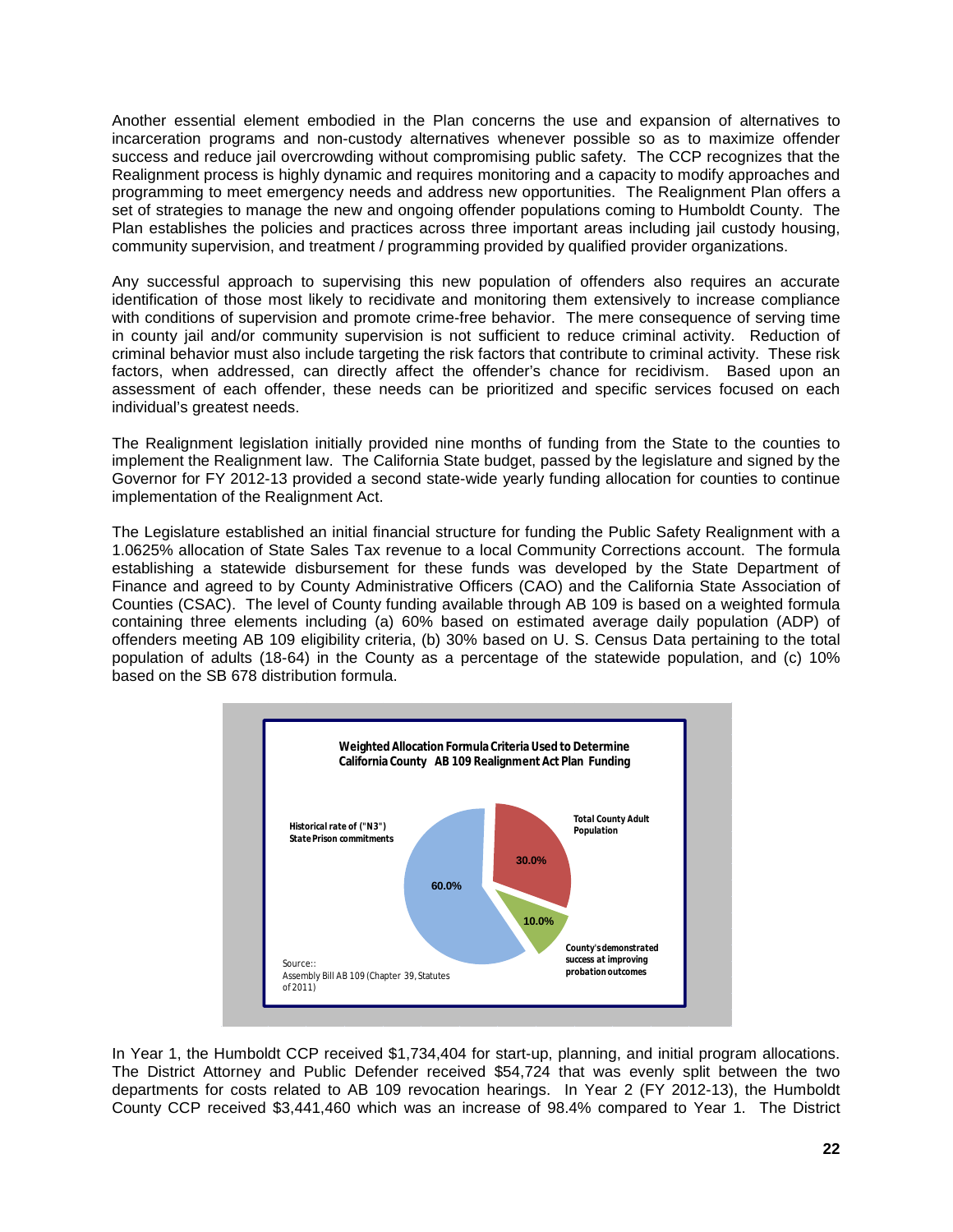Attorney and Public Defender received a Year 2 allocation totaling \$62,256 which represented an increase of 13.8% over the year 1 allocation. *(See Appendix B: California County Program, Start-up, and Planning Allocations for Years 1 and 2 of the AB 109 Realignment Act)*

| Humboldt County AB 109 Planning, Start-up and Program,<br><b>Years 1 and 2 Funding Allocations</b> |                                            |                                  |                                      |                                           |                                                 |  |  |
|----------------------------------------------------------------------------------------------------|--------------------------------------------|----------------------------------|--------------------------------------|-------------------------------------------|-------------------------------------------------|--|--|
| Fiscal<br>Year                                                                                     | AB 109<br>Program<br>Funding<br>Allocation | AB 109<br>Start-up<br>Allocation | <b>CCP</b><br>Planning<br>Allocation | <b>Total CCP</b><br>Funding<br>Allocation | DA/PD<br>Revocation<br>Activities<br>Allocation |  |  |
| FY 2011 - 12<br>(Year 1)                                                                           | \$1,526,679                                | \$107,725                        | \$100,000                            | \$1,734,404                               | \$54,724                                        |  |  |
| FY 2012 - 13<br>(Year 2)                                                                           | \$3,341,460                                | \$0                              | \$100,000                            | \$3,441,460                               | \$62,256                                        |  |  |
| % Change<br>HumProgressRpt/Table2                                                                  | 118.9%                                     | n/a                              | $0.0\%$                              | 98.4%                                     | 13.8%                                           |  |  |

In addition to these allocations, Senate Bill 1020 (Chapter 40, Statutes of 2012) amended the California Government Code to provide an escalation and growth factor for the Realignment Act county funding levels for the two year period covering FY 2012-13 and 2013-14. The key provisions and funding allocation criteria include the following:



The Governor's draft FY 2013-14 budget which has been submitted to the legislature includes \$77 million for county growth allocations to cover CCP programming and service escalation cost. The formula for the allocation of these funds is currently being developed by the California Department of Finance based on the criteria and priorities identified in SB 1020. Counties expect the escalation funding allocation to be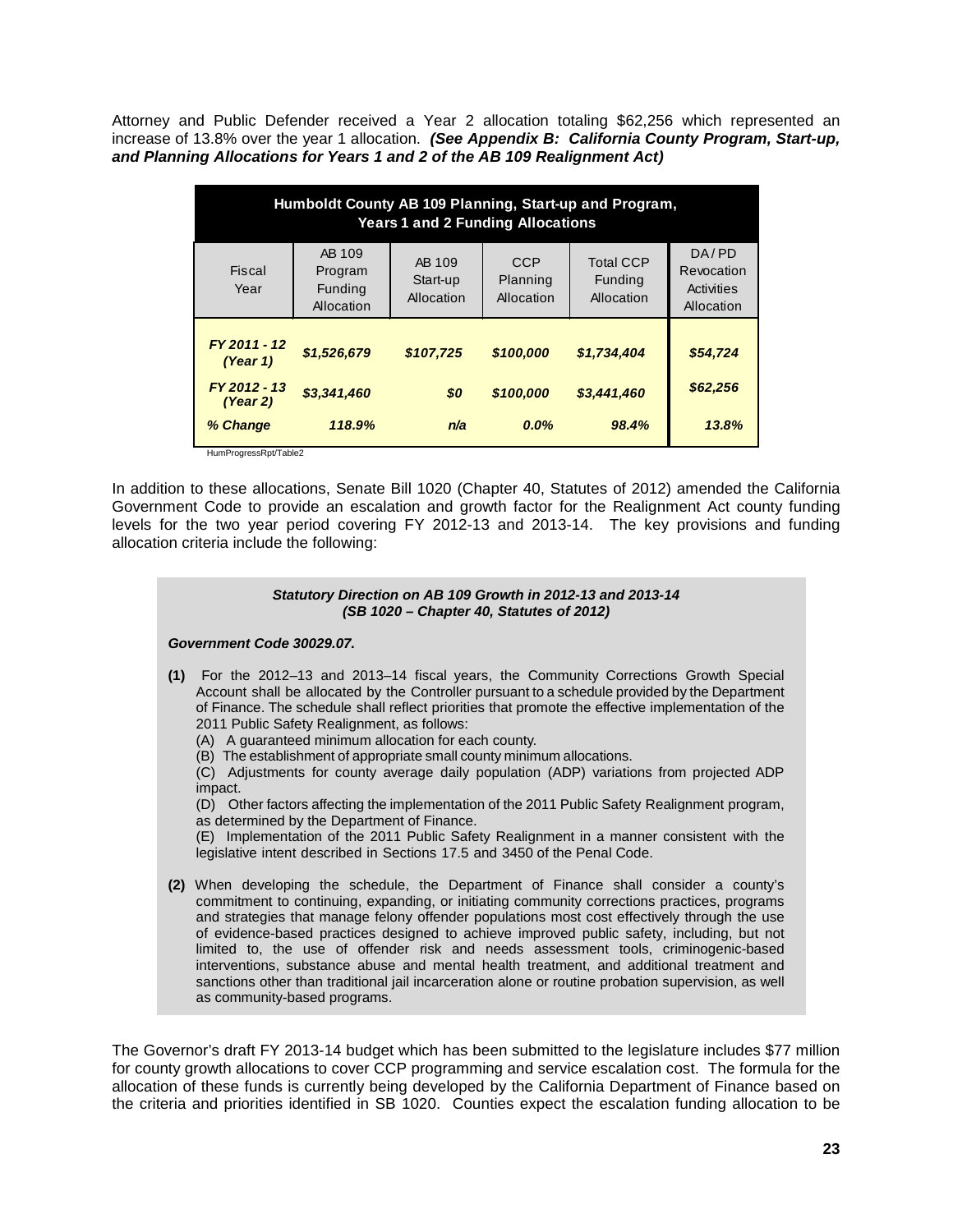finalized by June 30, 2013, with county allocations following that reflect the schedule developed by the Department of Finance.

**Humboldt County AB 109 Realignment Plan Agencies and "Core" Program Recommendations**

The programs and jail custody housing recommendations the CCP has established are outlined in the following Chart.

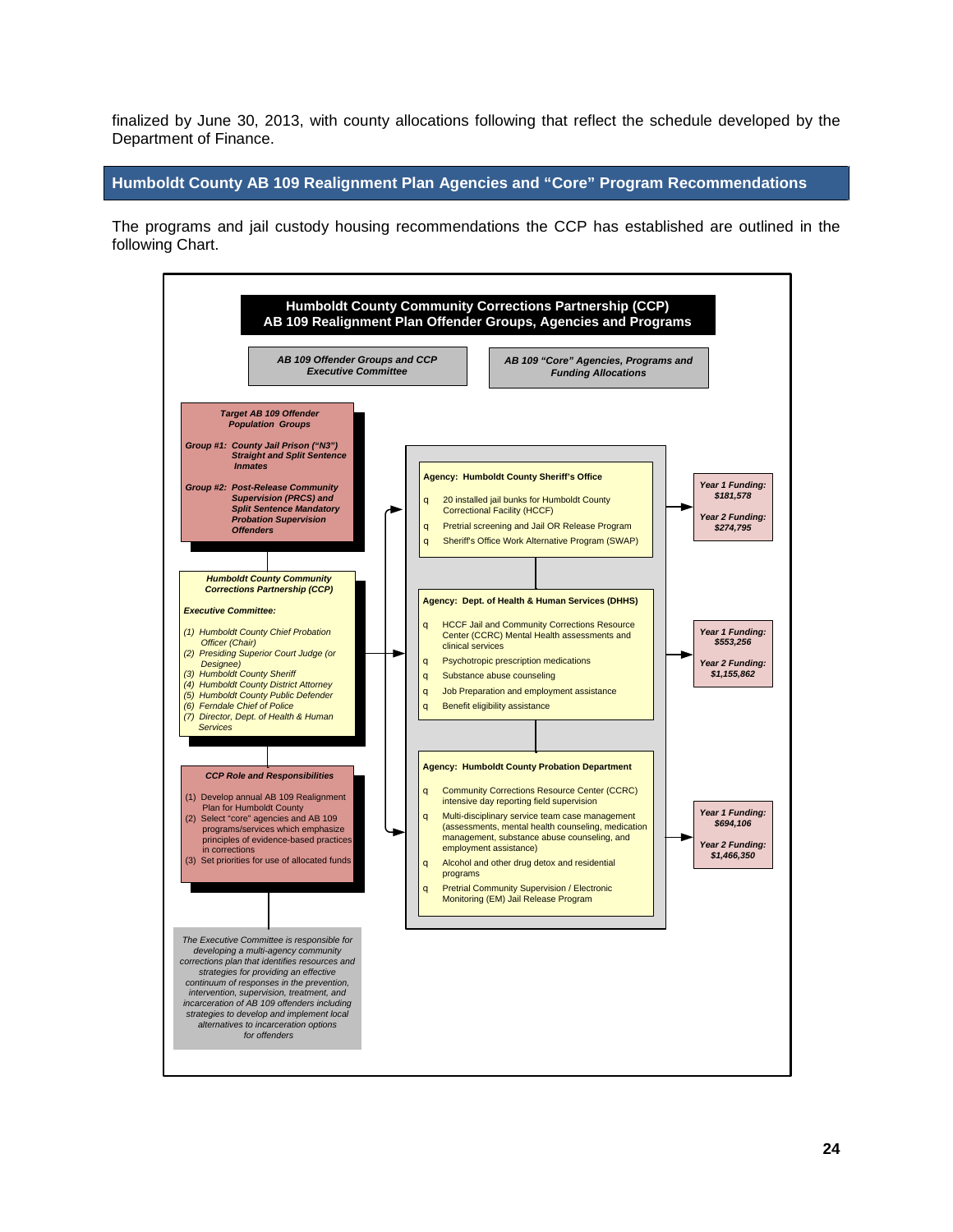The "core" Humboldt County programs and facilities funded by AB 109 include (1) alternatives to incarceration, (2) custody housing, (3) alternative custody diversion programs, (4) community supervision, (5) evidence-based assessments, treatment / programming, and (6) a continuum of intermediate sanctions for program violations. These programs are managed by the Sheriff's Office, Probation Department, and Humboldt County Department of Health and Human Services (DHHS). The major programming covers the (a) Jail Pretrial Release Program, (b) Sheriff's Office Work Alternative Program (SWAP), (c) Probation Department's Community Corrections Resource Center (CCRC) day reporting center, and (d) DHHS Jail and CCRC Multi-disciplinary Team Offender Services. The funding also has allowed for additional bunks to be installed at the Humboldt County Correctional Facility (HCCF).

The programs adopted by the Humboldt Community Corrections Partnership (CCP) for the Public Safety Realignment Implementation Plan take into consideration the multi-faceted risk and needs characteristics of the AB 109 offender groups and the necessary resources to achieve desired public safety outcomes. The Plan integrates strategies and "core" programs that include (1) alternatives to incarceration, (2) custody housing, (3) alternative custody diversion programs, (4) community supervision, (5) evidencebased assessments, treatment / programming, and (6) continuum of intermediate sanctions for program violations.

The Realignment Plan also establishes the basic organizational process that integrates jail inmate custody housing capacity and programming across three components of the County's adult criminal justice system including (a) jail housing (Sheriff's Office), (b) community supervision (Probation Department), and (c) treatment / programming (DHHS and contract providers). The treatment and programming embodies evidence-based assessment principles and includes increased services directed to in-custody offender populations and offenders participating in expanded alternatives to incarceration and non-custody diversion programs including electronic monitoring.

The planning, development and implementation of the Plan has been shaped by several important principles held in common by the membership of the Community Corrections Partnership (CCP). Each program and incarceration alternative strategy is concerned with (a) maintaining community safety, (b) increasing treatment support for high-risk offenders, and (c) improving offender success rates and reducing recidivism.

The Plan also recognizes that any successful approach to supervising this new population of offenders requires an accurate identification of those most likely to recidivate and monitoring them intensively to increase compliance with conditions of supervision and promoting crime-free behavior. The Plan also focuses on both pretrial detainees and convicted (N3) post-sentence defendants incarcerated in the County's Main Jail (HCCF) and those offenders supervised through the new Community Corrections Resource Center (CCRC). The programming and inmate custody housing capacity is intended to permit the Sheriff's Office and Probation Department to continue responding to the three groups of AB 109 offenders previously handled through the State Prison and Parole system.

The Realignment Plan provided funding to the Humboldt County Sheriff's Office to (a) install 20 bunks at the Humboldt County Correctional Facility, (b) develop a Pretrial Screening and Jail OR Release Program at HCCF, and (c) expand the Sheriff's Office Work Alternative Program (SWAP). The Humboldt County Department of Health and Human Services (DHHS) was allocated funding to assign additional treatment staff to HCCF and the CCRC to provide mental health assessments and clinical services to detained inmates. DHHS was also allocated funds to cover psychotropic prescription medication costs for AB 109 inmates released from jail and PRCS offenders paroled from State Prison to community supervision who need continued medications for identified mental health disorders. Other funding for DHHS substance abuse counselors, employment and benefit eligibility assistance staff was approved by the CCP for the Probation Department's day reporting Community Corrections Resource Center (CCRC).

The Humboldt County Probation Department received Realignment Plan funding to develop and implement an intensive day reporting field supervision program that is located in downtown Eureka, close to the Courthouse and HCCF. The funding has allowed the Department to hire and train additional Probation Officers who work with DHHS and other community-based providers to address offenders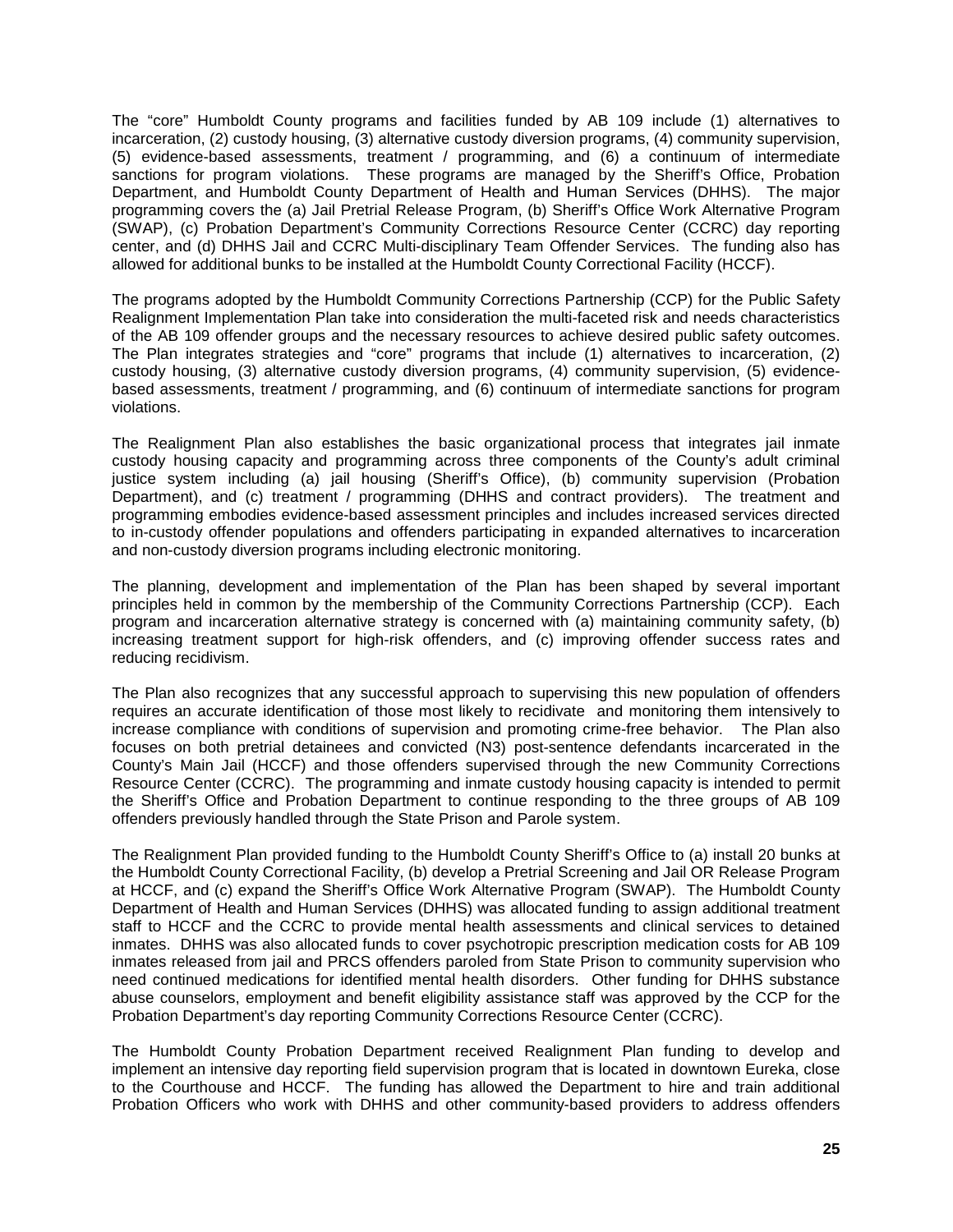mental health, alcohol / other drug, job preparation and eligibility assistance needs. The Probation staff also work with the Sheriff's Office Jail Classification and Booking Officers to implement a new Pretrial Community Supervision / Electronic Monitoring (EM) Jail Release Program targeting AB 109 incarcerated inmates and PRCS offenders.

#### **Implementation and Progress Assessment Report**

One of the ongoing critical issues the members of the Humboldt County CCP are concerned about has been the need to identify how the Realignment legislation is affecting case processing for each major component of the County's adult justice system (law enforcement, prosecution, defense, corrections, and courts). In an effort to assist the CCP respond to this concern, the Criminal Justice Research Foundation (CJRF) was contracted to provide consulting support to the Humboldt County AB-109 Community Corrections Partnership (CCP) Committee chaired by the Chief Probation Officer to analyze and report on the progress the Sheriff's Office, Probation Department, and other agencies have made to date to implement the AB 109 Public Safety Realignment Act.

#### **Preparation of Progress Report**

**The Criminal Justice Research Foundation (CJRF) assisted the Humboldt Community Corrections Partnership (CCP) develop and prepare a 2013 AB 109 Implementation Progress Report. The assessment examined the law's impact on both jail and non-custody rehabilitative programming and other resources which is being developed in response to the Realignment legislation. Caseload and other operational data was collected, analyzed and summarized to show the impacts on local justice agency workload for (a) the transfer of lower level convicted and sentenced AB 109 offenders, and (b) the realignment of Post-Release Community Supervision (PRCS) offenders from State Prison into the community.**

CJRF consultant staff have worked directly with the member agencies of the Partnership and its subcommittees to identify how the realignment legislation is effecting case processing for each major component of the County's adult justice system (law enforcement, prosecution, defense, corrections and courts). The assessment has also focused on determining the law's impact on both jail and non-custody facility capacities and rehabilitative programming and other resources which may be needed to address any operational, service, or treatment intervention gaps. Caseload and other operational data has been collected, analyzed, and summarized to show the impacts on local justice agency workload for (a) the transfer of lower level AB-109 offenders and (b) the realignment of Post-Release Community Supervision (PRCS) offenders transitioning from State Prison into the community.

The work the consultant has been involved with has focused on the following four areas:

- 1. *AB 109 "N3", Parole Revocation, and Flash Incarceration Jail Trends:* CJRF collected, analyzed and developed summary statistical graphic charts and other information which profiles the monthly and year-to-date case flow and caseload trends of AB 109 offenders detained in the County Jail. The data include (a) number, and average daily population (ADP) of AB 109 inmates incarcerated in the Humboldt County Jail System, (b) Penal Code (PC) Section 1170(h): County Jail Prison (N3) convicted and sentenced offenders, (c) County Jail Prison (N3) inmate demographic and offense characteristics, and (d) State parolees, Post-Release Community Supervision (PRCS), and Penal Code Section 1170(h) inmates booked into the County jail system. An updated jail profile of the entire pretrial and sentenced jail populations was also prepared and compared with the same jail profile information collected and analyzed for the preparation of the initial Realignment Plan.
- 2. *PRCS Community Supervision Trends:* CJRF collected, analyzed and developed summary statistical graphic charts and other information which profiles the monthly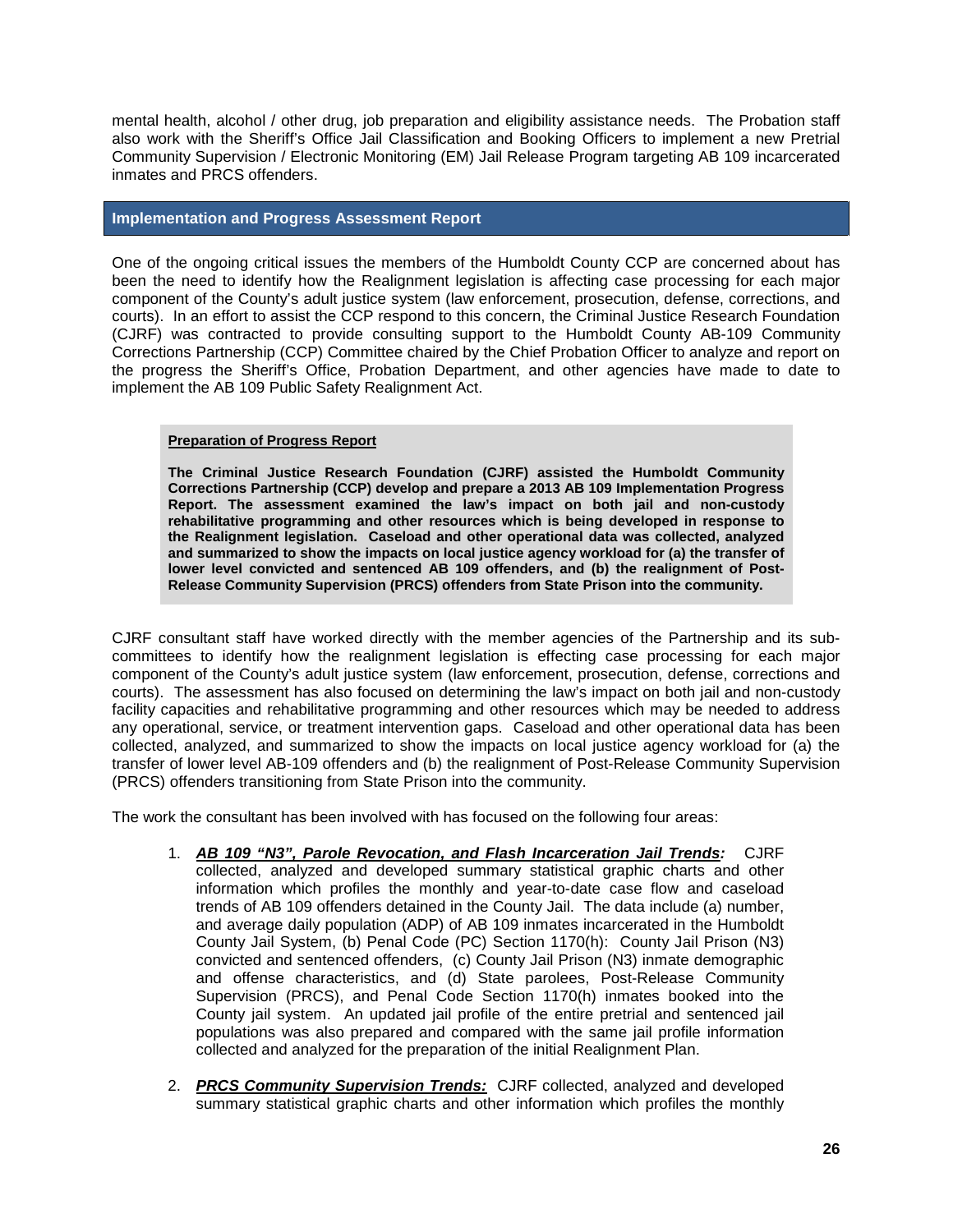and year-to-date case flow and caseload trends of PRCS AB 109 offenders supervised by the Probation Department in the CCRC The data includes (a) number, risk-assessment score, and supervision levels for PRCS offenders handled through the Humboldt Probation Department, (b) PRCS offender demographic and offense characteristics, (c) number of PRCS warrants while offender is supervised and revocation hearings requested by the Probation Department, (d) number of PRCS offenders who have completed supervision and had their case closed for having no violations, and (e) number of County Jail Prison (N3), Parole Revocation, and PRCS offenders receiving mental health and other services while in custody and under community supervision.

- 3. *Program Implementation Progress:* CJRF staff also developed individual summary program reviews with updated operational information, data, including (a) staffing levels, (b) key case processing procedures, (c) counseling / treatment services, and (d) general caseload trends. The reviews included information and supporting data on service gaps, other anticipated or new issues and challenges which the CCP should consider to ensure the expected supervision, and service levels established in the initial Realignment Plan are able to be carried out.
- 4. **Jail Alternative Programs and Evidence-based Programming:** CJRF further collected, analyzed and developed summary statistical graphic charts and other information which profiles the monthly and year-to-date case flow and caseload trends of pretrial offenders and sentenced AB 109 offenders diverted into new incarceration alternative programs. Staff collected, analyzed, and developed statistical data showing program participation and completion trends for AB 109 offenders involved in new evidence-based programming and case supervision models the Probation Department is emphasizing with the PRCS community supervision offender populations.

CJRF staff explored and identified recommendations on new or expanded programs, evidence-based services, program enhancements, or other supports which might benefit the criminal justice system's response to the AB 109 legislation. The results of the implementation progress assessment work is described and summarized in the remaining sections and Executive Summary of this Report.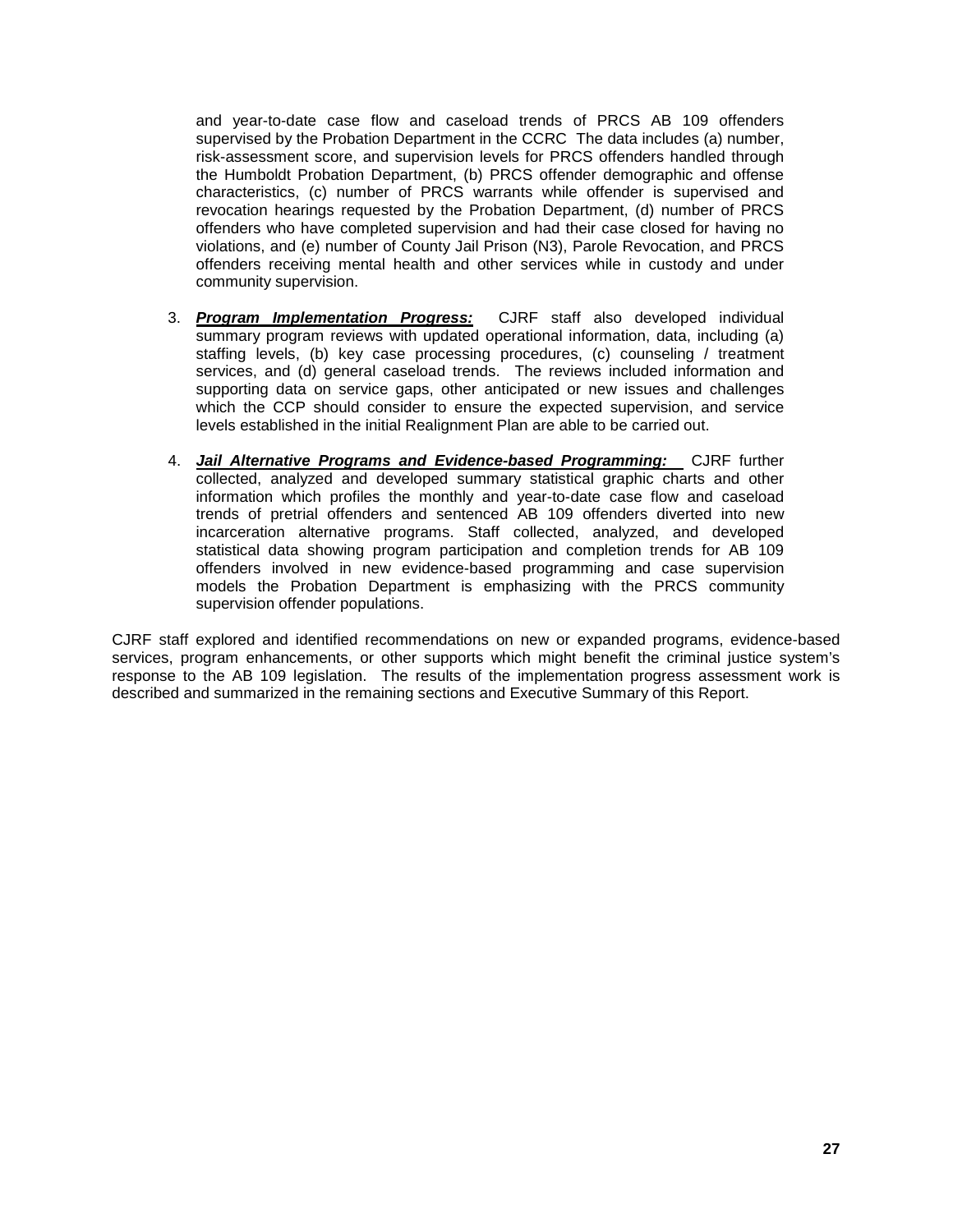**SECTION 3: REALIGNMENT ACT IMPACT AND RESPONSE**

## **Humboldt County AB 109 Implementation Progress Report**

#### **Tracking Assembly Bill 109 Implementation**

In 2011, the California Legislature enacted historic criminal justice system changes to respond to a variety of factors including (a) a significant U. S. Supreme Court decision which could have led to arbitrary early release of thousands of State Prison inmates, (b) years of state and local government budget deficits, and (c) a climbing high recidivism rate for adult criminal offenders. The response resulted in Public Safety Realignment enacted through California Assembly Bills AB 109 and 117.

Under Realignment, convicted defendants who would have been the responsibility of the State prior to these changes are now being supervised and housed by local county probation and sheriff's departments. Instead of serving their parole time on State Parole jurisdiction, these individuals are now under the supervision of county probation departments as Post-Release Community Supervision (PRCS) offenders. These individuals are eligible for local supervision if their most recent conviction involved a non-violent, non-serious, and non-sexual offense (N3). In addition to those being supervised by probation as PRCS, additional offenders are serving their sentences in local county jail facilities under the Penal Code Section 1170(h). Many of these convicted offenders will eventually serve a portion of their local time under the supervision of the Probation Department as a mandatory supervision case.

Though Humboldt County was well positioned to implement Realignment, the challenges it has posed have been significant. The public safety agencies, community service partners, and individuals who are working together through the Community Corrections Partnership (CCP) Committee have developed and are implementing a comprehensive Realignment strategy. The AB 109 programming has been established through a foundation of collaboration, focused determination, and support for an overall system's approach in addressing the intent of Realignment.

As the Humboldt CCP continues implementation of the AB 109 reforms, the participating agencies have prioritized the monitoring of these local corrections programs and policies during year two of the Realignment Act implementation. While it is too early to fully report on the outcomes and impacts in Humboldt County, preliminary data and information, for example, about (a) changing jail inmate populations, (b) number of PRCS offenders who are successfully engaged with their supervision plans and have no formal sanctions imposed while receiving services, (c) number of individuals on mandatory supervision under PC 1170(b) split sentences who complete their terms, and (d) active AB 109 individuals on community supervision who have been arrested and convicted for new crimes is needed as the County moves into the third year of Realignment programming and implementation.

In response to the CCP monitoring objectives, information and program caseload data for the period October 2011 through December 2012 is summarized in this section of the AB 109 Implementation and Program Assessment Report. The information is grouped and presented in five topical areas including (1) AB 109 offender population groups, (2) County jail prison (N3), parole revocation, and flash incarceration jail custody trends, (3) PRCS community supervision trends, (4) jail alternatives and evidence-based programming, and (5) other AB 109 implementation challenges.

### **Realignment Act Offender Population Groups**

Through December 2012, the Humboldt County Sheriff's Office, Probation Department, and other partnering service agencies have handled a total of 355 AB 109 offenders. Approximately 37.2% (132) of the offender population has been County jail prison (N3) inmates detained in the Humboldt County Correctional Facility (HCCF). The other 62.8% (223) of the AB 109 populations were Post-Release Community Supervision (PRCS) offenders.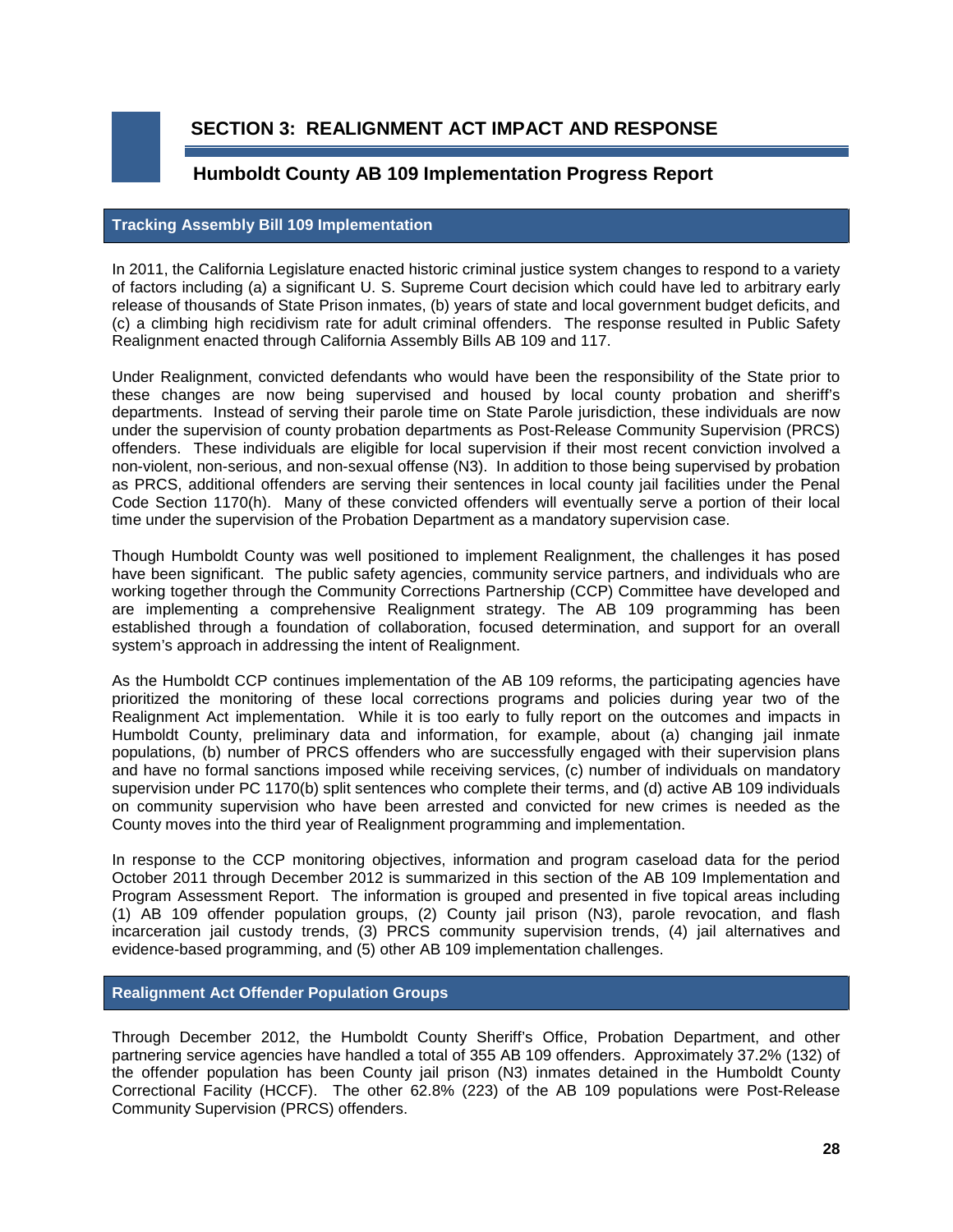

During the 15 months since the Realignment Act went into effect in Humboldt County (October 2011 – December 2012), local criminal justice agencies have been processing an average of 24 new AB 109 (N3) and PRCS offenders a month.



Approximately nine (37.2%) of the 24 new offenders the County has received each month are convicted and sentenced County jail prison (N3) inmates and the other 15 (62.8%) are PRCS offenders transitioning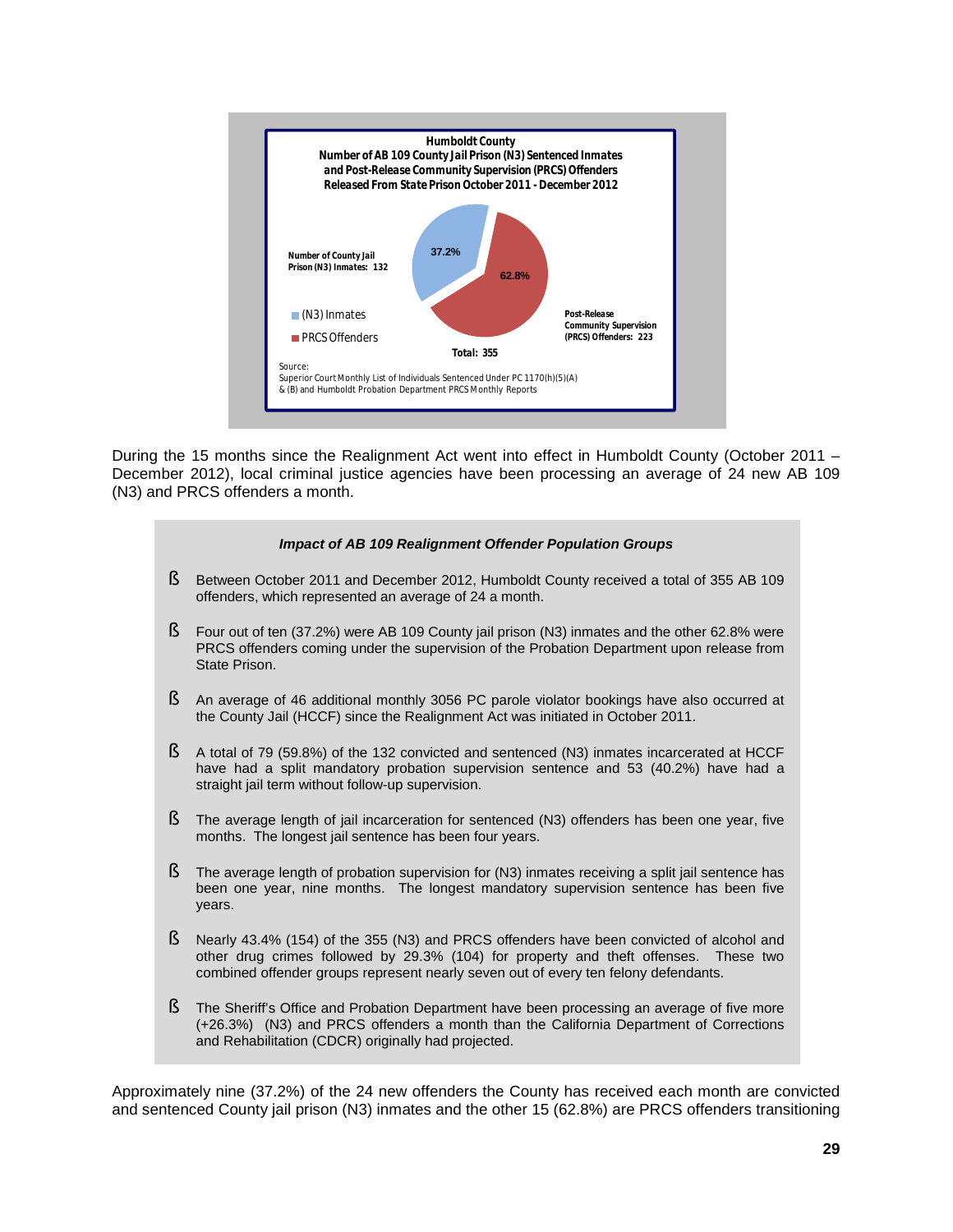from State Prison. In addition to the (N3) and PRCS offender populations, the Sheriff's Office and Probation Department has been handling, the Humboldt County Jail (HCCF) has also processed an average of 46 additional monthly bookings involving 3056 PC parole violators and parolees arrested with new local charges.

Among the 132 County jail prison (N3) inmates convicted and sentenced to a term in HCCF, a total of 53 (40.2%) have had a straight jail sentence and 79 (59.8%) have received a split sentence that includes a mandatory supervision period upon release from custody through the Probation Department. On December 31, 2012, 71 of the 79 split sentence mandatory supervision inmates had fulfilled their jail sentence and had been supervised through the Probation Department. The remaining eight mandatory supervision offenders were still in custody completing their Superior Court jail sentence.

| Number of Humboldt County Jail Prison (N3)<br>Inmates With a Straight Jail or Split Mandatory<br><b>Probation Supervision Sentence</b><br>October 2011 - December 2012 |                |                        |                                           |                        |                |  |  |  |
|------------------------------------------------------------------------------------------------------------------------------------------------------------------------|----------------|------------------------|-------------------------------------------|------------------------|----------------|--|--|--|
|                                                                                                                                                                        |                |                        | <b>County Jail Prison</b><br>(N3) Inmates |                        |                |  |  |  |
|                                                                                                                                                                        |                | <b>Straight County</b> |                                           | <b>Split Mandatory</b> |                |  |  |  |
|                                                                                                                                                                        |                | Jail                   |                                           | Supervision            |                |  |  |  |
| Month / Year                                                                                                                                                           | Number         | Percent                | Number                                    | Percent                | Total          |  |  |  |
| 2011:                                                                                                                                                                  |                |                        |                                           |                        |                |  |  |  |
| October                                                                                                                                                                | 3              | 33.3%                  | 6                                         | 66.7%                  | 9              |  |  |  |
| <b>November</b>                                                                                                                                                        | 6              | 54.5%                  | 5                                         | 45.5%                  | 11             |  |  |  |
| December                                                                                                                                                               | 5              | 62.5%                  | 3                                         | 37.5%                  | 8              |  |  |  |
| 2012:                                                                                                                                                                  |                |                        |                                           |                        |                |  |  |  |
| January                                                                                                                                                                | $\overline{2}$ | 50.0%                  | 2                                         | 50.0%                  | 4              |  |  |  |
| February                                                                                                                                                               | $\overline{2}$ | 28.6%                  | 5                                         | 71.4%                  | $\overline{7}$ |  |  |  |
| <b>March</b>                                                                                                                                                           | $\mathbf{1}$   | 16.7%                  | 5                                         | 83.3%                  | 6              |  |  |  |
| April                                                                                                                                                                  | $\overline{4}$ | 30.8%                  | 9                                         | 69.2%                  | 13             |  |  |  |
| May                                                                                                                                                                    | 3              | 33.3%                  | 6                                         | 66.7%                  | 9              |  |  |  |
| June                                                                                                                                                                   | 3              | 33.3%                  | 6                                         | 66.7%                  | 9              |  |  |  |
| July                                                                                                                                                                   | $\overline{4}$ | 36.4%                  | $\overline{7}$                            | 63.6%                  | 11             |  |  |  |
| August                                                                                                                                                                 | $\overline{4}$ | 40.0%                  | 6                                         | 60.0%                  | 10             |  |  |  |
| September                                                                                                                                                              | $\overline{4}$ | 44.4%                  | 5                                         | 55.6%                  | 9              |  |  |  |
| October                                                                                                                                                                | 5              | 62.5%                  | 3                                         | 37.5%                  | 8              |  |  |  |
| <b>November</b>                                                                                                                                                        | $\overline{2}$ | 25.0%                  | 6                                         | 75.0%                  | 8              |  |  |  |
| <b>December</b>                                                                                                                                                        | 5              | 50.0%                  | 5                                         | 50.0%                  | 10             |  |  |  |
| <b>Total</b>                                                                                                                                                           | 53             | 40.2%                  | 79                                        | 59.8%                  | 132            |  |  |  |

HumProgressRpt/Table11

*Note:* On December 31, 2012, 71 of the 79 split sentence mandatory supervision inmates had completed their jail sentence and had been supervised through the Probation Department. The remaining 8 mandatory supervision offenders were still in custody completing their jail sentence.

Analysis of the length of sentences for AB 109 County jail prison (N3) cases shows that the majority (50.8%) are being sentenced to a one-year or less term in the County jail (HCCF). Nearly 51.9% of the sentenced inmates receiving a split sentence have a mandatory supervision probation period of less than 23 months. Eight (8) County jail prison (N3) split sentence offenders received time served or suspended jail sentences and were released from custody to probation supervision at the time of Court sentencing.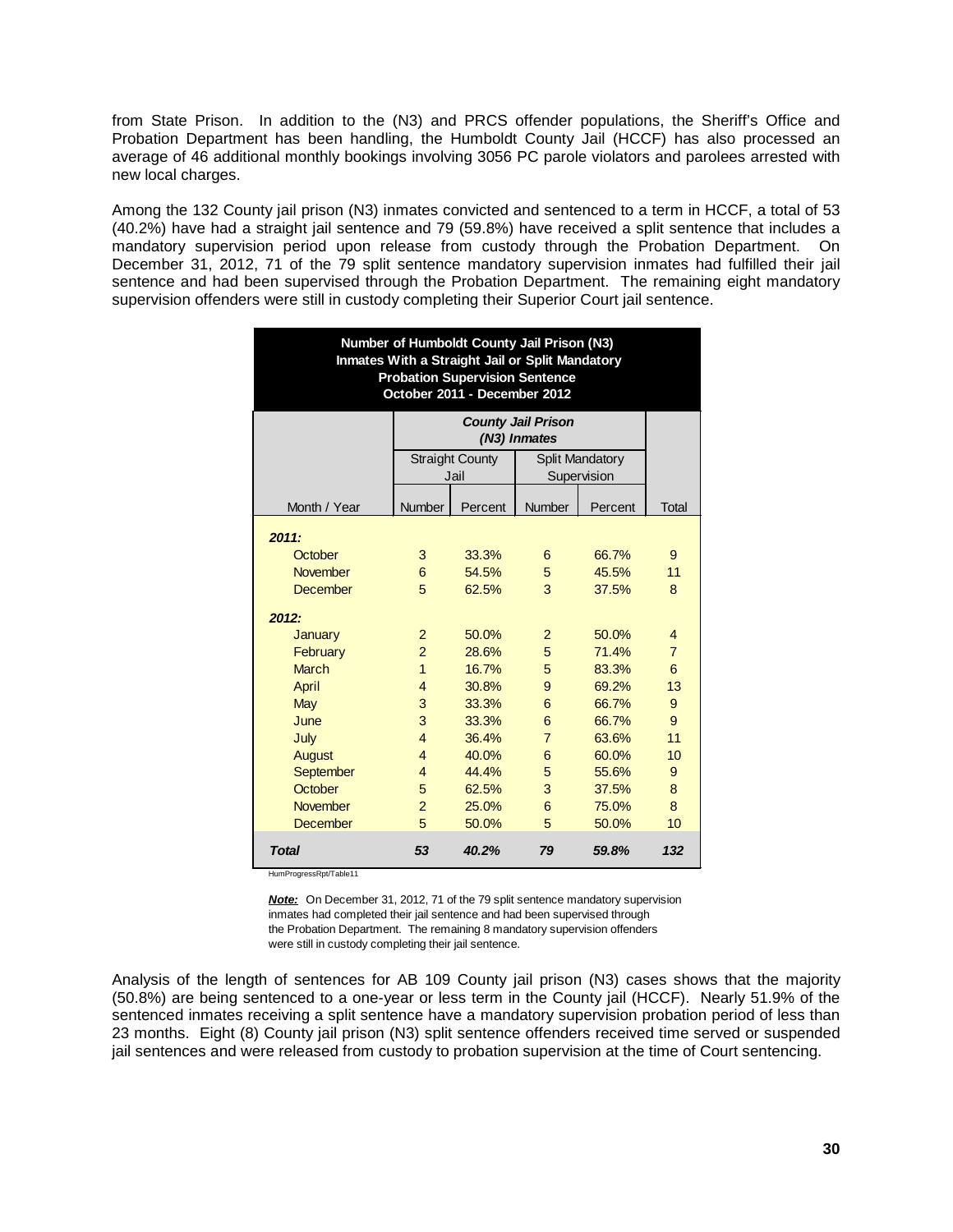| <b>Humboldt County</b><br>Breakdown of the Jail Custody Time and Mandatory<br>Supervision Court Sentences For County Jail Prison (N3) Inmates<br>October 2011 - December 2012 |                                           |                        |                                            |                         |                                                 |                         |  |
|-------------------------------------------------------------------------------------------------------------------------------------------------------------------------------|-------------------------------------------|------------------------|--------------------------------------------|-------------------------|-------------------------------------------------|-------------------------|--|
| Length of<br>Sentence                                                                                                                                                         | <b>Total Aggregate</b><br><b>Sentence</b> |                        | <b>County Jail Prison</b><br>(N3) Sentence |                         | <b>Mandatory</b><br><b>Supervision Sentence</b> |                         |  |
|                                                                                                                                                                               | <b>Number</b>                             | Percent                | <b>Number</b>                              | Percent                 | <b>Number</b>                                   | Percent                 |  |
| <b>None</b><br>1 - 11 Months                                                                                                                                                  | $\Omega$<br>$\overline{4}$<br>3           | 0.0%<br>3.0%           | $8*$<br>22                                 | 6.1%<br>16.7%           | $\Omega$<br>11<br>18                            | 0.0%<br>13.9%           |  |
| 1 Year<br>16 - 23 Months<br>2 Years                                                                                                                                           | 39<br>21                                  | 2.3%<br>29.5%<br>15.9% | 37<br>38<br>16                             | 28.0%<br>28.9%<br>12.1% | 12 <sup>2</sup><br>21                           | 22.8%<br>15.2%<br>26.6% |  |
| 25 - 35 Months<br>3 Years                                                                                                                                                     | 4<br>36                                   | 3.0%<br>27.3%          | 3<br>$\overline{7}$                        | 2.3%<br>5.3%            | 5<br>5                                          | 6.3%<br>6.3%            |  |
| 37 - 47 Months<br>4 Years                                                                                                                                                     | 9<br>10                                   | 6.8%<br>7.6%           | $\Omega$<br>1                              | 0.0%<br>0.8%            | $\overline{2}$<br>1                             | 2.5%<br>1.3%            |  |
| 49 Months Plus<br>Total<br>HumProgressRpt/Table10                                                                                                                             | 6<br>132                                  | 4.5%<br>100.0%         | $\Omega$<br>132                            | 0.0%<br>100.0%          | 4<br>79                                         | 5.1%<br>100.0%          |  |

\**Note:* Eight (8) County jail prison (N3) split sentence offenders have received time served or suspended jail sentences and were released from custody to probation supervision at time of Court sentencing.

The average length of sentence for County jail prison (N3) inmates has been one year, five months with an additional one year, nine months for split sentence inmates with required mandatory supervision. The longest jail term for a convicted straight jail sentenced AB 109 inmate has been four years and the longest mandatory probation supervision term for split sentence (N3) inmates has been five years.

A separate analysis of conviction offense pattern information among the County jail prison (N3) and PRCS offender populations was also conducted as a way of providing insight into the services and intervention programs the Humboldt County criminal justice system has needed to structure and make available as part of the jail custody and community supervision programming implemented in response to AB 109. The analysis included on the following page shows that among the (N3) cases, 48 (36.4%) of the 132 AB 109 cases with a conviction and a jail sentence between October 2011 – December 2012 has involved property and theft offenses. The second largest group (76 or 57.6%) of the (N3) convicted and sentenced cases were for crimes involving alcohol and/or other drugs. These two combined offender groups have represented nearly nine out of every ten felony defendants in the (N3) group sentenced to HCCF since the AB 109 law was implemented in October 2011.

Among the PRCS and mandatory supervision offenders referred to the Probation Department, nearly 41.2% (121) had been convicted for crimes involving alcohol and/or other drugs. Another 27.9% (82) have involved property and theft offenses. These two combined offender groups have represented approximately 69.0% of the AB 109 offenders being supervised by the Humboldt County Probation Department. The Department has also supervised another 41 (13.9%) PRCS and mandatory supervision offenders who were convicted of offenses involving crimes of violence (usually domestic violence or assault and battery) and 30 offenders charged and convicted of various weapons offenses. Only 20 (6.8%) of the Probation AB 109 caseloads have involved offenders convicted for other types of felony crimes.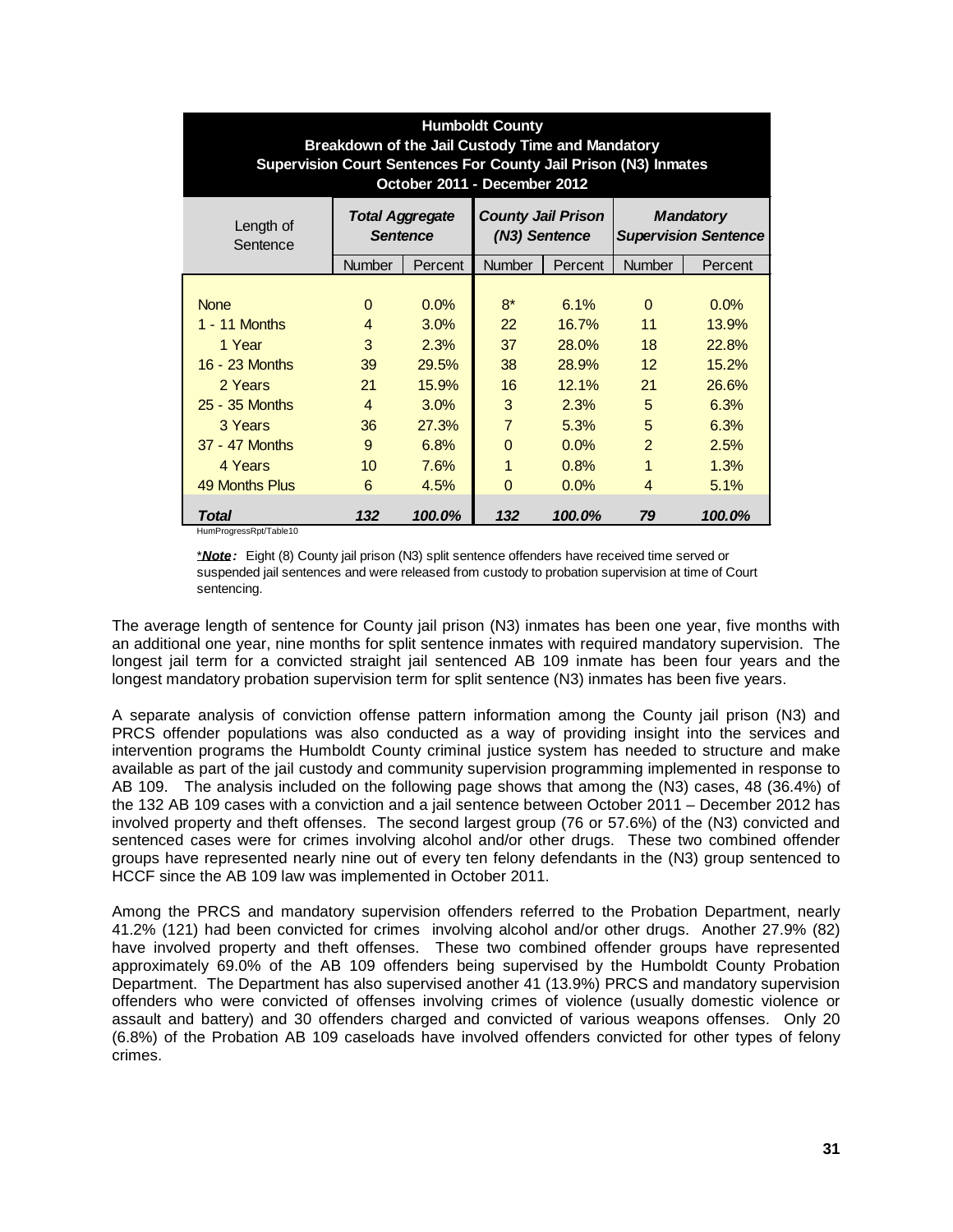## **Number of Humboldt County (N3) and PRCS Offenders by Offense Category October 2011 - December 2012**

|                                  |                         |               |                                 | <b>Humboldt County Local (N3) Sentences</b> |                                     |          |
|----------------------------------|-------------------------|---------------|---------------------------------|---------------------------------------------|-------------------------------------|----------|
|                                  | <b>Straight</b><br>Jail |               | <b>Split</b><br><b>Sentence</b> |                                             | Total (N3)<br><i><b>Inmates</b></i> |          |
| <b>Offense Category</b>          | #                       | $\frac{9}{6}$ | #                               | <u>%</u>                                    | #                                   | <u>%</u> |
| Violence                         | $\overline{2}$          | 3.8%          | $\mathcal{P}$                   | 2.5%                                        | 4                                   | 3.0%     |
| Property/Theft                   | 18                      | 34.0%         | 30                              | 38.0%                                       | 48                                  | 36.4%    |
| <b>Alcohol &amp; Other Drugs</b> | 29                      | 54.7%         | 47                              | 59.5%                                       | 76                                  | 57.6%    |
| Weapons                          | 4                       | 7.5%          | $\Omega$                        | $0.0\%$                                     | 4                                   | 3.0%     |
| <b>Other Crimes</b>              | $\Omega$                | 0.0%          | $\Omega$                        | $0.0\%$                                     | $\boldsymbol{0}$                    | $0.0\%$  |
| <b>Total</b>                     | 53                      | 100.0%        | 79                              | 100.0%                                      | 132                                 | 100.0%   |

#### *Humboldt Probation PRCS and Mandatory Supervision Offenders*

|                                  | <b>PRCS</b><br><b>Offenders</b> |        | <b>Mandatory</b><br><b>Supervision</b> |         | <b>Total</b><br><b>Offenders</b> |          |
|----------------------------------|---------------------------------|--------|----------------------------------------|---------|----------------------------------|----------|
| <b>Offense Category</b>          | #                               | %      | #                                      | %       | #                                | <u>%</u> |
| <b>Violence</b>                  | 39                              | 17.5%  | 2                                      | 2.8%    | 41                               | 13.9%    |
| Property/Theft                   | 56                              | 25.1%  | 26                                     | 36.6%   | 82                               | 27.9%    |
| <b>Alcohol &amp; Other Drugs</b> | 78                              | 35.0%  | 43                                     | 60.6%   | 121                              | 41.2%    |
| <b>Weapons</b>                   | 30                              | 13.5%  | $\Omega$                               | 0.0%    | 30                               | 10.2%    |
| <b>Other Crimes</b>              | 20                              | 8.9%   | $\Omega$                               | $0.0\%$ | 20                               | 6.8%     |
| Total                            | 223                             | 100.0% | $71*$                                  | 100.0%  | 294                              | 100.0%   |

#### **Offense Category # % # % # %** Violence 4 3.0% 39 17.5% *43 12.1%* Property/Theft 48 36.4% 56 25.1% *104 29.3%* Alcohol & Other Drugs 76 57.6% 78 35.0% *154 43.4%* Weapons 4 3.0% 30 13.5% *34 9.6%* Other Crimes 0 0.0% 20 8.9% *20 5.6% Total 132 100.0% 223 100.0% 355 100.0%* **(N3) Inmates PRCS Offenders Total (N3) Inmates and Probation PRCS Offenders Total Offenders**

\**Note* : A total of 79 split sentence (N3) offenders had been sentenced to County Jail and through December 2012, 71 had completed their jail term and had been supervised by the Probation Department

HumProgressRpt/Table14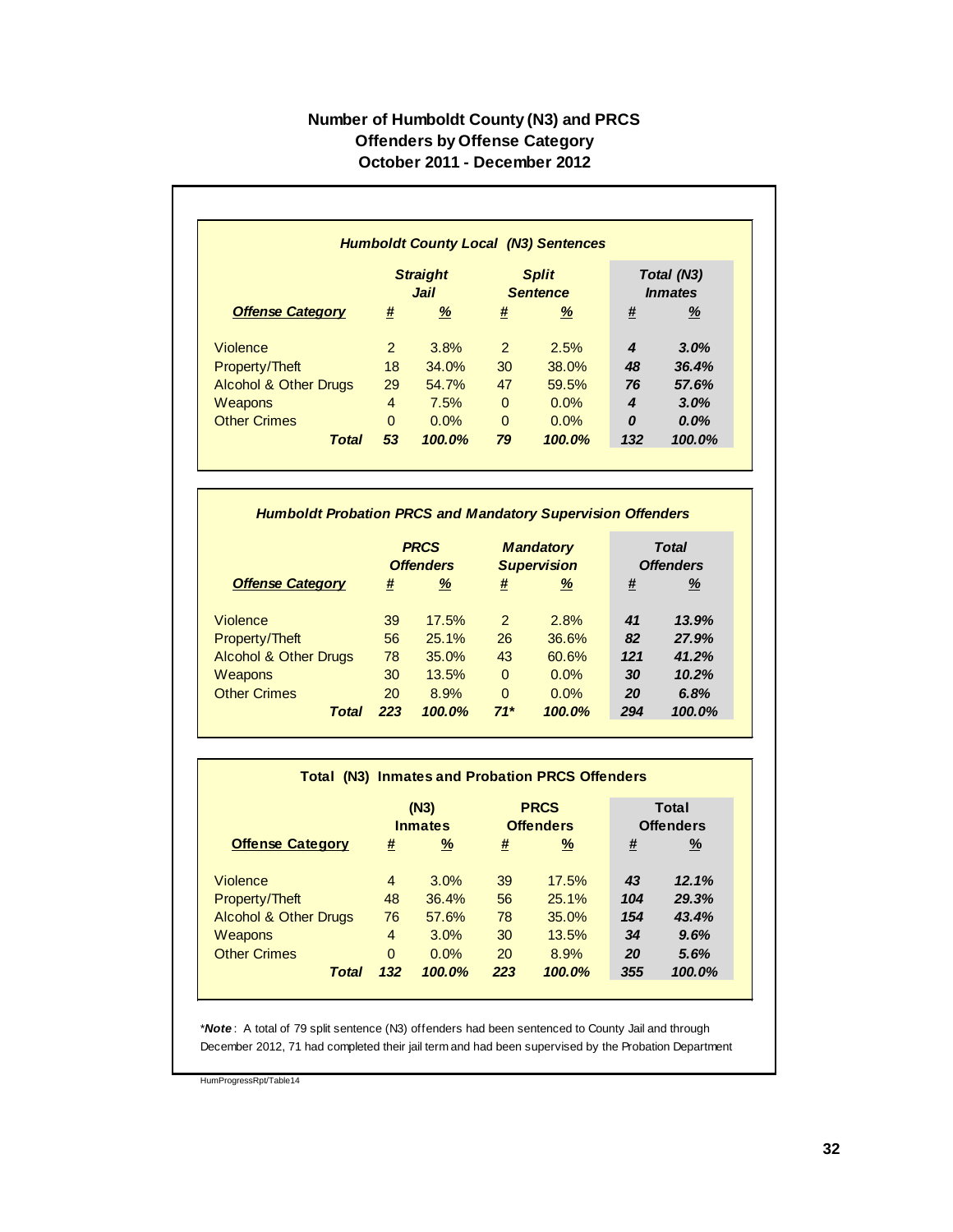One of the most significant impacts of Realignment on the Humboldt County criminal justice system is highlighted in the following comparative analysis between quarterly California Department of Corrections and Rehabilitation (CDCR) (N3) inmates and PRCS offender estimates and AB 109 actual County offender populations.

| Comparison Between Quarterly CDCR (N3) Inmates and PRCS Offender Estimates and<br>Humboldt County Actual (N3) and PRCS Populations<br>October 2011 - December 2012 |                                       |                                      |                                      |                                                |                                        |                                                         |  |  |  |
|--------------------------------------------------------------------------------------------------------------------------------------------------------------------|---------------------------------------|--------------------------------------|--------------------------------------|------------------------------------------------|----------------------------------------|---------------------------------------------------------|--|--|--|
|                                                                                                                                                                    | <b>Humboldt</b><br><b>County Jail</b> |                                      |                                      | <b>Humboldt</b><br><b>Probation Department</b> | <b>Total AB 109 Offenders</b>          |                                                         |  |  |  |
| Month / Year                                                                                                                                                       | CDCR (N3)<br><b>Estimates</b>         | <b>Actual Number</b><br>(N3) Inmates | <b>CDCR PRCS</b><br><b>Estimates</b> | <b>Actual Number</b><br><b>PRCS Offenders</b>  | CDCR (N3) and<br><b>PRCS Estimates</b> | <b>Actual Number</b><br>(N3) & PRCS<br><b>Offenders</b> |  |  |  |
| 2011:<br>October - December                                                                                                                                        | 19                                    | 28                                   | 54                                   | 71                                             | 78                                     | 99                                                      |  |  |  |
| 2012:<br>January - March<br>April - June                                                                                                                           | 34<br>5                               | 17<br>31                             | 51<br>22                             | 50<br>39                                       | 90<br>33                               | 67<br>70                                                |  |  |  |
| July - September<br>October - December                                                                                                                             | 21<br>17                              | 30<br>26                             | 30<br>29                             | 30<br>33                                       | 66<br>63                               | 60<br>39                                                |  |  |  |
| <b>Total</b><br><b>Monthly Average</b><br>Range (Low - High)<br>HumProgressRpt/Table15                                                                             | 96<br>6<br>$0 - 24$                   | 132<br>9<br>$4 - 13$                 | 186<br>12<br>$6 - 21$                | 223<br>15<br>$8 - 29$                          | 282<br>19<br>$7 - 42$                  | 355<br>24<br>$14 - 37$                                  |  |  |  |

As the data shows, CDCR originally estimated that over the initial 15 months of Realignment (October 2011 – December 2012), the Humboldt County criminal justice system would receive 96 new (N3) inmates sentenced to local incarceration in the County jail (HCCF) and 186 offenders released from prison to PRCS Probation Department supervision. When combined, CDCR projected that the County would likely receive an average of 19 (N3) and PRCS offenders each month. The number of (N3) and PRCS offenders the County justice system has received has totaled 355 for an average of 24 AB 109 offenders a month.

Over the 15 month period, the analysis shows the Sheriff's Office and Probation Department have been handling an average of five more (+26.0%) AB 109 offenders a month than the State initially projected for the County. The offenders sentenced to County jail, supervision and treatment under Realignment also have high needs in the area of substance abuse, persistent associations with negative peer influences, mental health disorders, lack of vocational / educational skills, and post-release homelessness. *(See Appendix C: Comparison Between Monthly CDCR (N3) Inmates and PRCS Offender Estimates and Humboldt County Actual (N3) and PRCS Populations)*

### **County Jail Prison (N3), Parole Revocation and Flash Incarceration Custody Trends**

The Humboldt County Sheriff's Office received AB 109 year one CCP funding for the fabrication and installation of 20 additional bunks at HCCF. The 20 bunks were added to the County Jail in the Spring of 2012. The 20 bunks have been added in a maximum security unit designed for single-cell housing. The unit originally contained 20 tiered cells with one bed / bunk each. The Sheriff's Office added one wallmounted bed to each of these cells. Even though the cells were designed for single occupancy, they meet all the square footage and operational requirements under Title 24 to be double-bunk cells.

Prior to the bunk installation, the Sheriff's Office Correctional Division had to deal with a low number of maximum security custody beds. Because of the lack of maximum security cells, jail staff have not had a great deal of flexibility when responding to segregation and other classification needs within the pretrial and sentenced jail inmate population. On a typical daily basis, most single- and double-occupancy cells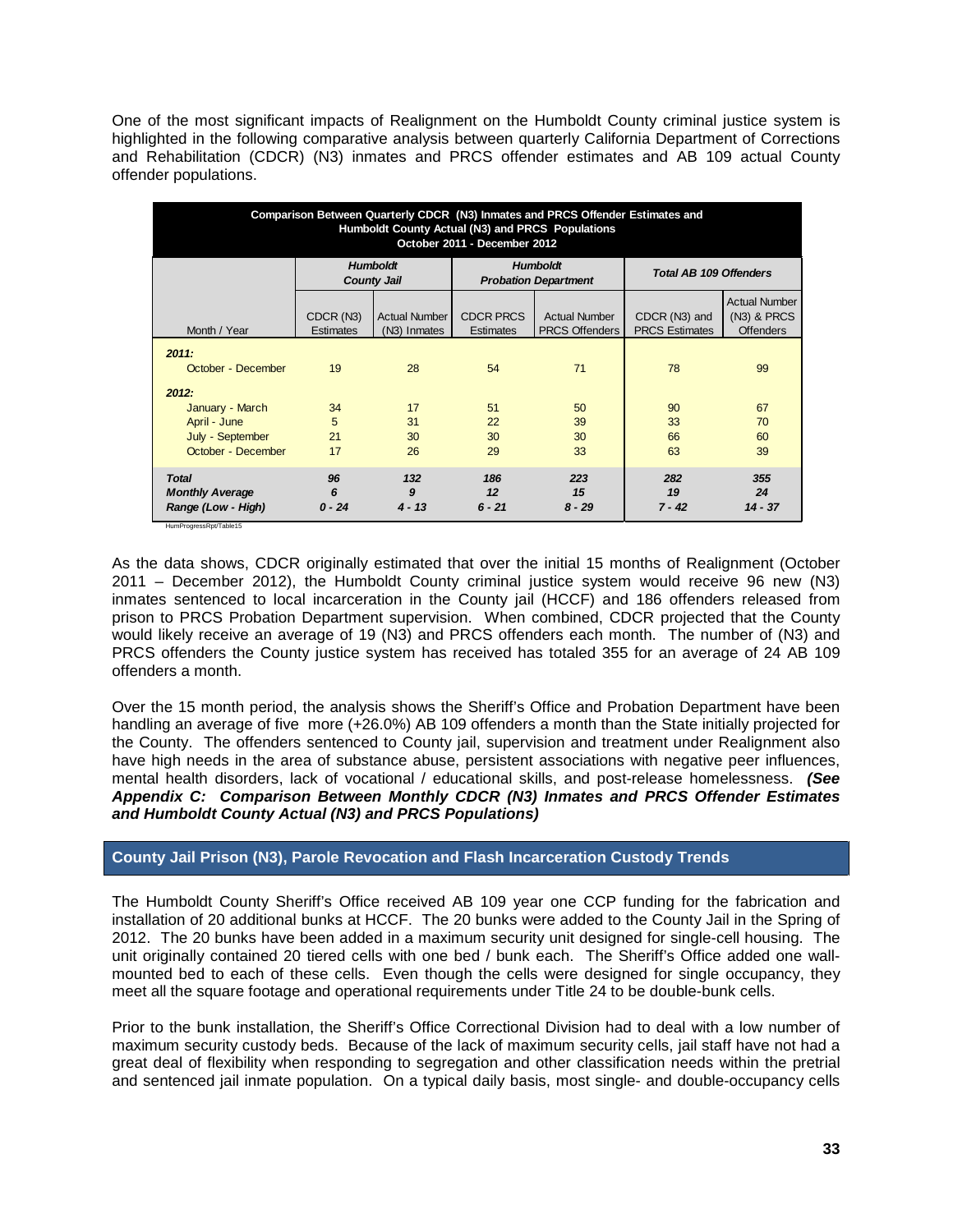have been assigned because of classification concerns for highly sophisticated detainees or mentally ill inmates.

In order to understand and identify the changes the Realignment Act has had on HCCF, daily bookings and inmate custody ADP trend data was collected and analyzed with the assistance of the Sheriff's Office Correctional Division administrative staff. The data covered the period between October 2010 through December 2012. The data included monthly jail (1) felony / misdemeanor bookings, (2) pretrial felony / misdemeanor inmate ADP, (3) sentenced felony / misdemeanor inmate ADP, and (4) one-day high inmate ADP population counts. The information was formatted to permit comparative changes and analysis of incarceration trends for the baseline 12-month pre-AB 109 Realignment period (October 2010 – September 2011) and post-Realignment period from October 2011 – December 2012. The analysis also examined the monthly inmate incarceration trends during the most recent post-AB 109 Realignment period covering July – December 2012.

#### *Impact of AB 109 Realignment on HCCF Jail Incarceration Custody Trends*

- § Average monthly jail bookings into HCCF have remained unchanged at 899 a month since Realignment has been implemented.
- § Total County Jail inmate ADP has declined by 4.4% under Realignment. In the 12 months prior to AB 109, HCCF housed an average of 384 inmates each day. Between July and December 2012, the jail had an ADP of 367 inmates, a drop of 17 detained offenders.
- § The most significant post-Realignment inmate population shift at HCCF has occurred among misdemeanant offenders which has declined from an ADP of 78 to 43 a day, a reduction of 35 inmates (-44.9%). Pretrial misdemeanor ADP has dropped 50.0% and sentenced misdemeanor ADP has also declined by 41.3% between July and December 2012 when compared to the AB 109 12-month baseline pre-Realignment period.
- § Since AB 109 went into effect, HCCF's pretrial jail inmate ADP has been reduced by 10.3% (271 vs. 243 ADP) while the total sentenced jail population has increased by 9.7% (113 vs. 124 ADP).
- § AB 109 (N3), parole, and PRCS incarcerated inmates account for 32.3% of the County Jail's total custody bed days and inmate ADP. One out of every three HCCF detainees are now AB 109 offenders.
- § An average of 49 parolees are being detained each day at HCCF. Pre- and post-revocation 3056 PC parolees represent the single largest group (41.5%) among the 118 average daily AB 109 inmates incarcerated at the County Jail.
- § Parole violators incarcerated for a 3056 PC revocation and parolees serving a new local sentence are being detained an average of 135 days. CDCR originally projected the average length of the parole revocation jail sentence (ALS) would be 30 days.
- § Analysis of changes in the average length of stay (ALS) for pretrial and sentenced inmates released from HCCF shows that the length of stay for pretrial detainees has declined from 8.7 days to 7.0 days and the average length of stay for sentenced inmates has only slightly increased from 45.0 days to 45.3 days.
- § Analysis of 2010 2012 Board of State and Community Corrections (BSCC) quarterly jail survey data shows that since Realignment was enacted, inmates released from HCCF have been in custody an average of 14.1 days compared to a state-wide average of 21.7 days, a difference of 7.6 days (-35.0%).
- **§** The average state-wide County jail stay (ALS) was also declining before Realignment, but has since increased while the average jail stay (ALS) at HCCF has remained unchanged.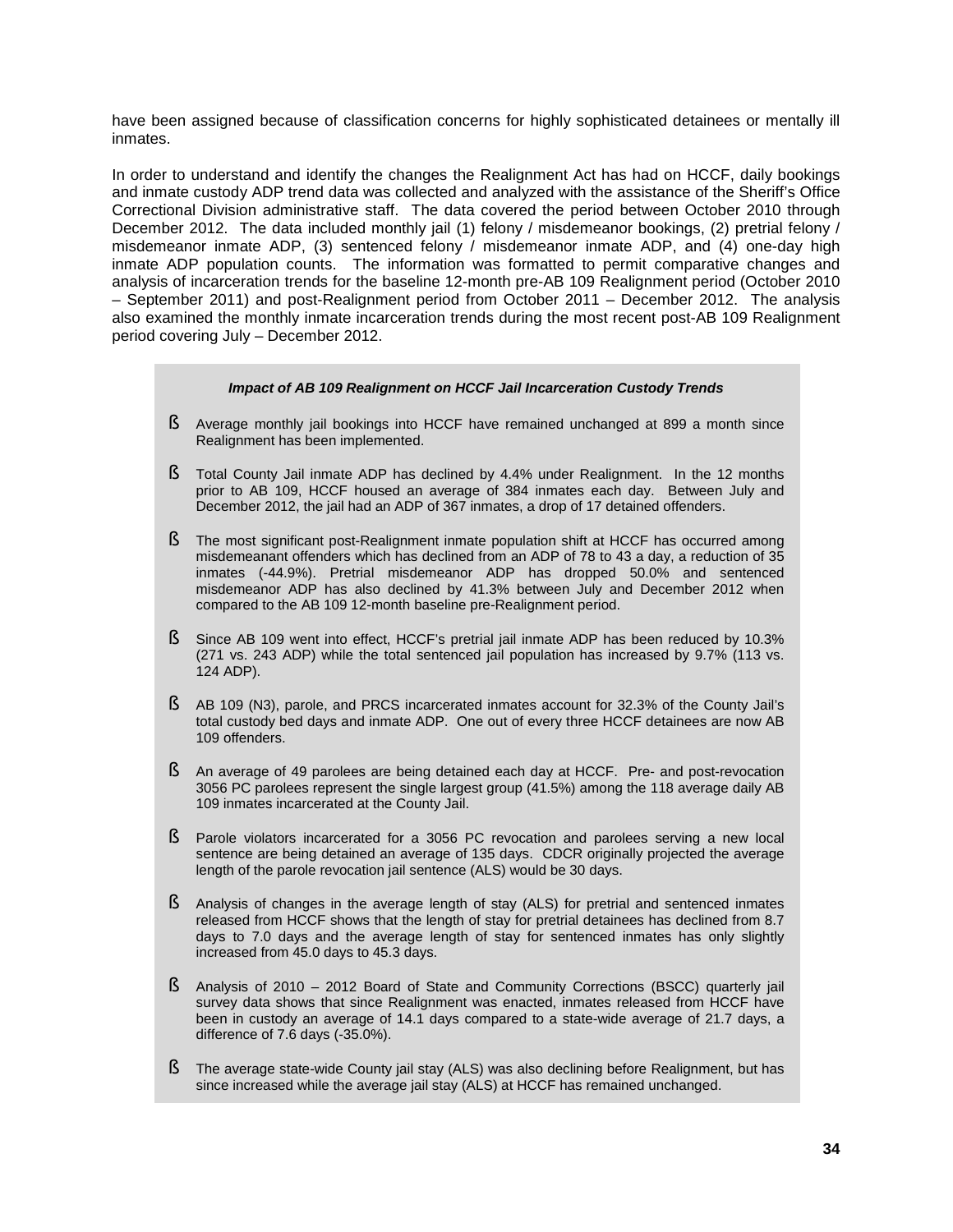The following Table highlights the comparative changes in pre- and post-AB 109 pretrial and sentenced felony / misdemeanor jail inmate ADP through December 2012.

| <b>Humboldt County Correctional Facility (HCCF)</b><br>Comparative Changes in Pre- and Post- AB 109 Realignment Felony / Misdemeanor Jail Bookings<br>and Pretrial / Sentenced Inmate ADP Trends October 2010 - December 2012 |                  |                                                     |                                                  |                                                     |                  |                                                            |                                                  |
|-------------------------------------------------------------------------------------------------------------------------------------------------------------------------------------------------------------------------------|------------------|-----------------------------------------------------|--------------------------------------------------|-----------------------------------------------------|------------------|------------------------------------------------------------|--------------------------------------------------|
|                                                                                                                                                                                                                               |                  |                                                     | Pre- and Post-AB 109 Realignment Act Jail Impact |                                                     |                  |                                                            |                                                  |
| Jail Bookings and<br>Inmate Custody ADP                                                                                                                                                                                       |                  | Pre-AB 109<br>Realignment<br>(Oct 2010 - Sept 2011) |                                                  | Post-AB 109<br>Realignment<br>(Oct 2011 - Dec 2012) |                  | Recent Post-AB 109<br>Realignment<br>(Jul 2012 - Dec 2012) | Percent (%)<br><b>Difference</b><br>Pre- & Post- |
|                                                                                                                                                                                                                               | Number           | Percent                                             | <b>Number</b>                                    | Percent                                             | <b>Number</b>    | Percent                                                    | Realignmentt                                     |
| <b>Jail Bookings:</b><br>Felony<br>Misdemeanor                                                                                                                                                                                | 3,628<br>7,123   | 33.7%<br>66.3%                                      | 5,412<br>7,830                                   | 40.9%<br>59.1%                                      | 2,211<br>3,179   | 41.0%<br>59.0%                                             |                                                  |
| <b>Total</b>                                                                                                                                                                                                                  | 10,751           | 100.0%                                              | 13,242                                           | 100.0%                                              | 5,390            | 100.0%                                                     |                                                  |
| Ave. Monthly<br><b>Felony Bookings</b>                                                                                                                                                                                        | 302              | 33.7%                                               | 361                                              | 40.9%                                               | 369              | 41.0%                                                      | 22.2%                                            |
| Ave. Monthly<br>Misd. Bookings                                                                                                                                                                                                | 594              | 66.3%                                               | 522                                              | 59.1%                                               | 530              | 59.0%                                                      | $-10.8%$                                         |
| <b>Total Average</b><br><b>Monthly Bookings</b>                                                                                                                                                                               | 896              | 100.0%                                              | 883                                              | 100.0%                                              | 899              | 100.0%                                                     | 0.3%                                             |
| <b>Pretrial Jail ADP:</b>                                                                                                                                                                                                     |                  |                                                     |                                                  |                                                     |                  |                                                            |                                                  |
| Felony                                                                                                                                                                                                                        | 239              | 88.2%                                               | 233                                              | 92.5%                                               | 227              | 93.4%                                                      | $-5.0%$                                          |
| Misdemeanor<br><b>Total Pretrial ADP</b>                                                                                                                                                                                      | 32<br>271        | 11.8%<br>100.0%                                     | 19<br>252                                        | 7.5%<br>100.0%                                      | 16<br>243        | 6.6%<br>100.0%                                             | $-50.0%$<br>$-10.3%$                             |
|                                                                                                                                                                                                                               |                  |                                                     |                                                  |                                                     |                  |                                                            |                                                  |
| <b>Sentenced Jail ADP:</b><br>Felony                                                                                                                                                                                          | 67               | 59.3%                                               | 88                                               | 74.6%                                               | 97               | 78.2%                                                      | 44.8%                                            |
| Misdemeanor                                                                                                                                                                                                                   | 46               | 40.7%                                               | 30                                               | 25.4%                                               | 27               | 21.8%                                                      | $-41.3%$                                         |
| <b>Total Sentenced ADP</b>                                                                                                                                                                                                    | 113              | 100.0%                                              | 118                                              | 100.0%                                              | 124              | 100.0%                                                     | 9.7%                                             |
| <b>Total Jail System:</b><br>Felony<br><b>Misdemeanor</b><br><b>Total Jail ADP</b>                                                                                                                                            | 306<br>78<br>384 | 79.7%<br>20.3%<br>100.0%                            | 321<br>49<br>370                                 | 86.8%<br>13.2%<br>100.0%                            | 324<br>43<br>367 | 88.3%<br>11.7%<br>100.0%                                   | 5.9%<br>$-44.9%$<br>$-4.4$                       |
| <b>Highest 1 Day ADP</b>                                                                                                                                                                                                      | 415              |                                                     | 416                                              |                                                     | 386              |                                                            | $-7.0%$                                          |

HumProgressRpt/Table22

The information shows that just before the implementation of AB 109, HCCF was processing an average of 896 monthly bookings. Approximately 33.7% (302) involved felony bookings and 66.3% (594) were misdemeanor bookings. Total average monthly bookings have remained virtually unchanged at 899 a month between July – December 2012. The composition of the bookings has shifted slightly with more felony bookings than misdemeanor bookings occurring each month. *(See Appendix D: Humboldt County Correctional Facility (HCCF) Monthly Jail Booking Trends, 2010 – 2012)*

Total overall jail inmate ADP has declined, however, by 4.4% under Realignment. In the year prior to AB 109, HCCF housed an average of 384 inmates on a typical day. Between July – December 2012, the facility had an average daily population (ADP) of 367 inmates, which was 17 fewer incarcerated offenders. The most significant post-Realignment inmate population shift has occurred among misdemeanant offenders which has declined from an ADP of 78 to 43 a day, a reduction of 35 inmates (-44.9%). HCCF pretrial misdemeanor ADP has dropped 50.0% and sentenced misdemeanor ADP has also declined by 41.3% when compared to the AB 109 12-month baseline pre-Realignment period.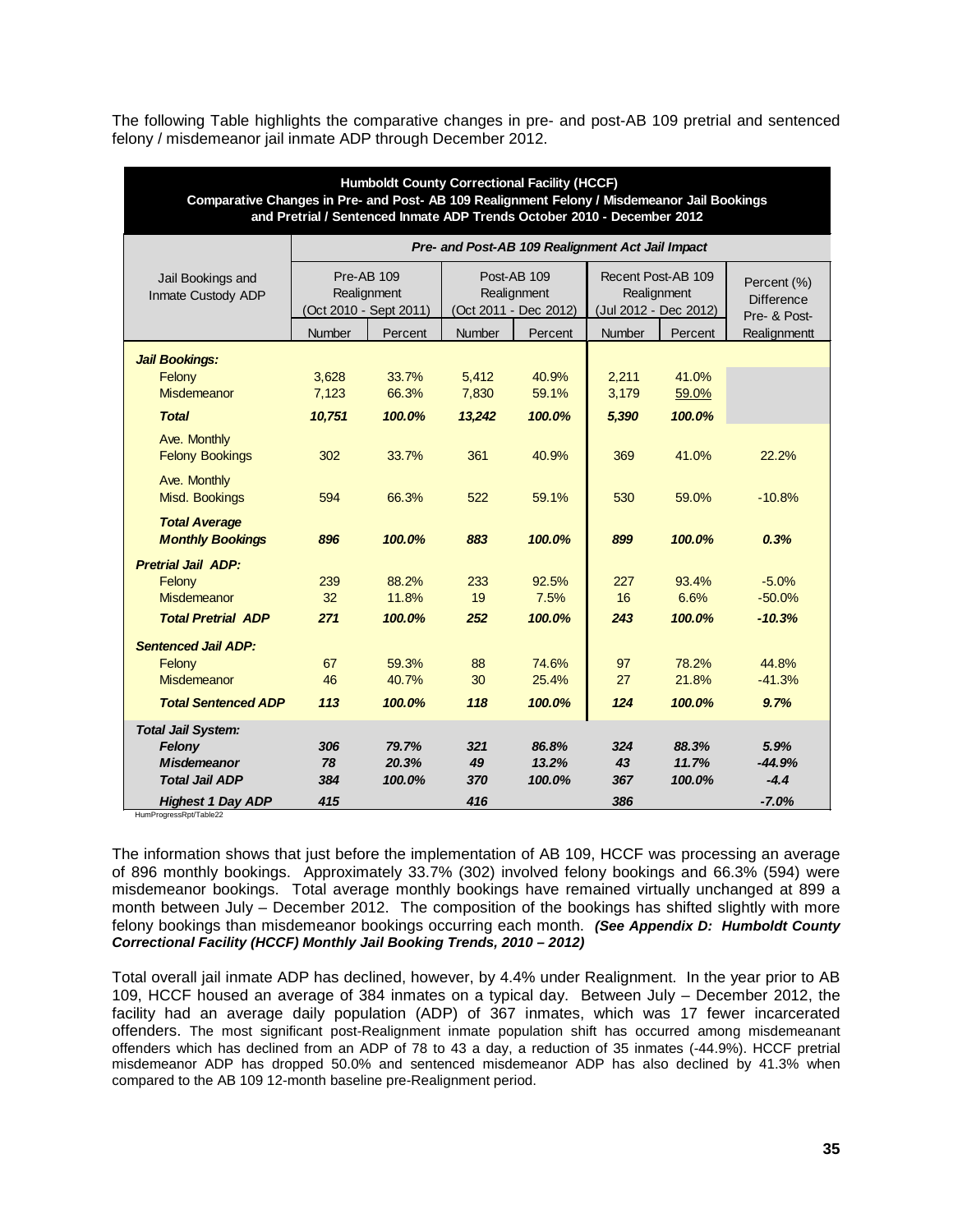The BSCC has given HCCF a 2012 rated jail bed capacity for  $411<sup>2</sup>$  pretrial and sentenced inmates. The data shows that since AB 109 went into effect in October 2011, HCCF's pretrial jail inmate population has been lowered from an ADP of 271 during the pre-AB 109 Realignment period down to an ADP of 243, a reduction of 10.3%. Over the same time frame, total sentenced inmate population levels have increased from an ADP of 113 to 124. This change has caused the overall ratio of pretrial jail population to also be lowered from 70.6% to 66.2%. In addition, the County Jail has also recently experienced a decline of 7.0% in the highest single day inmate count at the detention facility. During the 12 month pre-AB 109 Realignment period, the one-day highest inmate count was 415, which was 101.0% of HCCF's total BSCC's rated custody bed capacity. In comparison, the highest one-day inmate count between July -December 2012 was 386 or 93.6% of the facility's total rated bed capacity. *(See Appendix E: Changes in Humboldt County Correctional Facility (HCCF) Pretrial and Sentenced Felony / Misdemeanor Jail Inmate ADP by Month, 2010 – 2012)*

On December 31, 2012, the Humboldt County jail system held 365 custody inmates, 32.6% or 118 of the inmate population were AB 109 County jail prison (N3) convicted felony defendants sentenced to County Jail, parolees (3056 PC), or PRCS offenders held in custody under the Realignment Act flash incarceration provisions of the law. The other 247 (67.7%) incarcerated inmates were pretrial and sentenced local adult offenders and other detainees being held on warrants and holds from federal / state law enforcement agencies.



As the graph at the top of the following page shows, over the past 15 months, the total number of AB 109 inmates incarcerated in the County Jail has steadily risen to a high of 120. Between June – December 2012, the AB 109 inmate count has appeared to plateau at an average of 118. This is a level where one out of every three HCCF detainees are now AB 109 offenders.

A total of 44 or 37.3% of the jail inmates were (N3) sentenced felony offenders, and 49 (41.5%) were preand post-revocation State parolees. Another 25 (21.1%) were PRCS probationers held for up to a ten day flash incarceration term or were PRCS offenders being detained under a pre- or post-revocation process and court disposition.

 $2$  Note: Twenty (20) of these beds are in the old jail and are used for temporary holding only making the available capacity at 391 which is what HCCF regularly reports.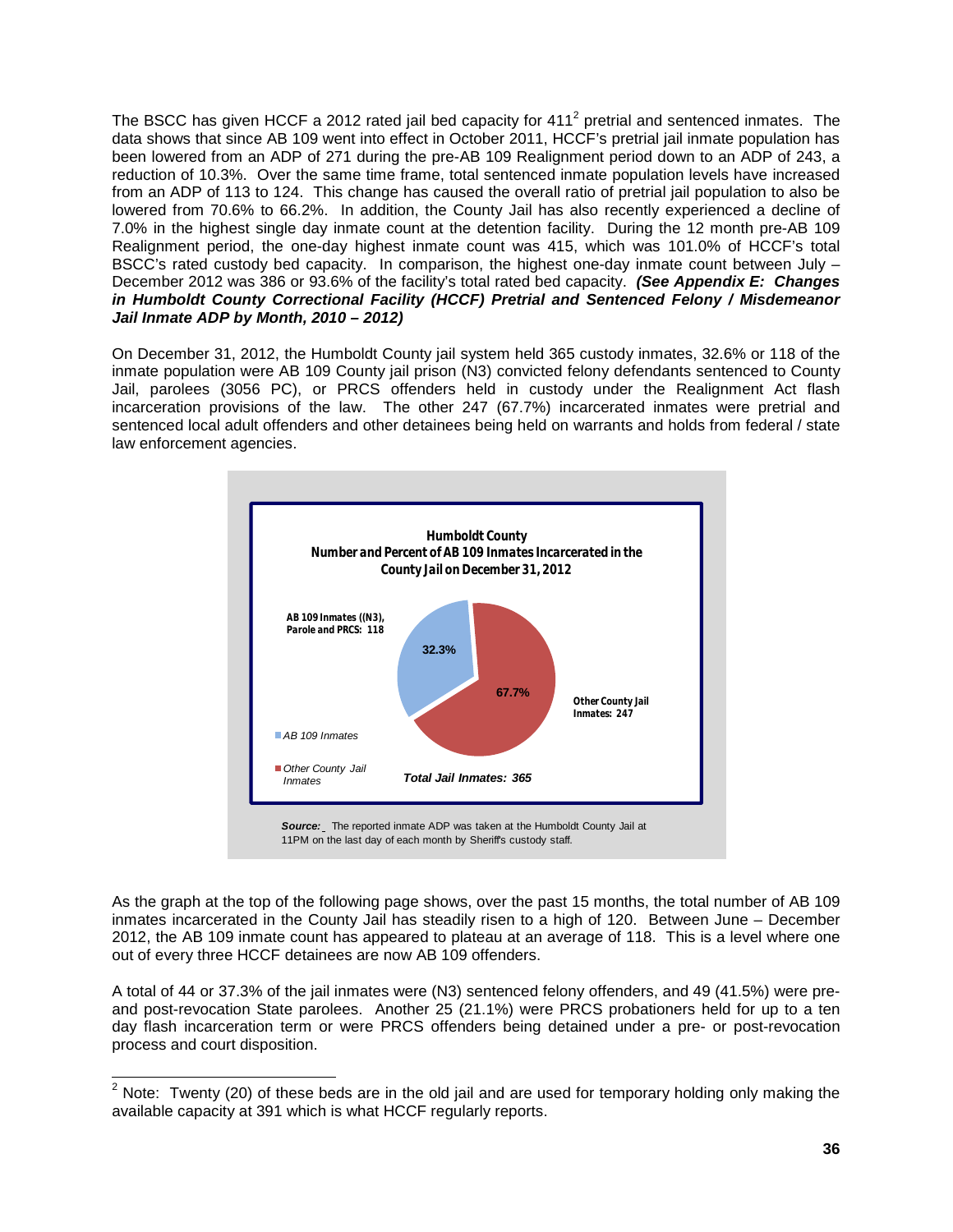

"Mode: The reported inmate ADP was taken at the Humboldt County Jail at 11 PM on the last day of each month by Sheriff's custody officers.

An average of 49 parolees are currently being detained each day at HCCF. The pre- and post-revocation 3056 PC parolee population represents the single largest group (41.5%) among the 118 average daily AB 109 inmates incarcerated at the County Jail.

| Humboldt County Jail Monthly AB 109 (N3), Parole and PRCS Inmate ADP<br>October 2011 - December 2012 |                 |                    |                                  |                        |                      |                     |  |
|------------------------------------------------------------------------------------------------------|-----------------|--------------------|----------------------------------|------------------------|----------------------|---------------------|--|
|                                                                                                      |                 |                    | (N3), Parole and PRCS Inmate ADP |                        | <b>Total ADP</b>     |                     |  |
| Month / Year                                                                                         | (N3)<br>Inmates | Parolees<br>(3056) | Flash<br>Incarceration           | <b>PRCS</b><br>Inmates | AB 109<br>Inmate ADP | % Total<br>Jail ADP |  |
| 2011:                                                                                                |                 |                    |                                  |                        |                      |                     |  |
| October                                                                                              | 5               | 50                 | $\mathbf{0}$                     | $\mathbf{0}$           | 55                   | 14.4%               |  |
| November                                                                                             | 13              | 53                 | $\mathbf{0}$                     | $\overline{0}$         | 66                   | 18.6%               |  |
| <b>December</b>                                                                                      | 17              | 69                 | $\overline{2}$                   | 5                      | 93                   | 25.0%               |  |
| 2012:                                                                                                |                 |                    |                                  |                        |                      |                     |  |
| January                                                                                              | 20              | 52                 | $\mathbf{0}$                     | 5                      | 77                   | 18.8%               |  |
| February                                                                                             | 24              | 52                 | $\Omega$                         | 13                     | 89                   | 23.6%               |  |
| <b>March</b>                                                                                         | 23              | 67                 | $\Omega$                         | 8                      | 98                   | 26.4%               |  |
| April                                                                                                | 32              | 62                 | $\Omega$                         | 10                     | 104                  | 28.1%               |  |
| May                                                                                                  | 32              | 60                 | $\Omega$                         | 16                     | 108                  | 29.8%               |  |
| June                                                                                                 | 37              | 56                 | $\Omega$                         | 18                     | 111                  | 30.4%               |  |
| July                                                                                                 | 41              | 50                 | 1                                | 11                     | 103                  | 28.2%               |  |
| August                                                                                               | 47              | 52                 | 1                                | 20                     | 120                  | 32.9%               |  |
| September                                                                                            | 45              | 50                 | $\Omega$                         | 21                     | 116                  | 32.0%               |  |
| October                                                                                              | 41              | 41                 | 1                                | 27                     | 110                  | 30.0%               |  |
| November                                                                                             | 43              | 47                 | 1                                | 25                     | 116                  | 32.0%               |  |
| <b>December</b>                                                                                      | 45              | 49                 | 1                                | 24                     | 119                  | 32.6%               |  |
| Ave. ADP                                                                                             |                 |                    |                                  |                        |                      |                     |  |
| (Jun-Dec 2012)                                                                                       | 44              | 49                 | 1                                | 24                     | 118                  | 32.3%               |  |
| Percent (%)<br>HumProgressRpt/Table17                                                                | 37.3%           | 41.5%              | 0.8%                             | 20.3%                  | 100.0%               |                     |  |

*Note*: The reported inmate ADP was taken at the Humboldt County Jail at 11PM on the last day of each month by Sheriff's custody officers.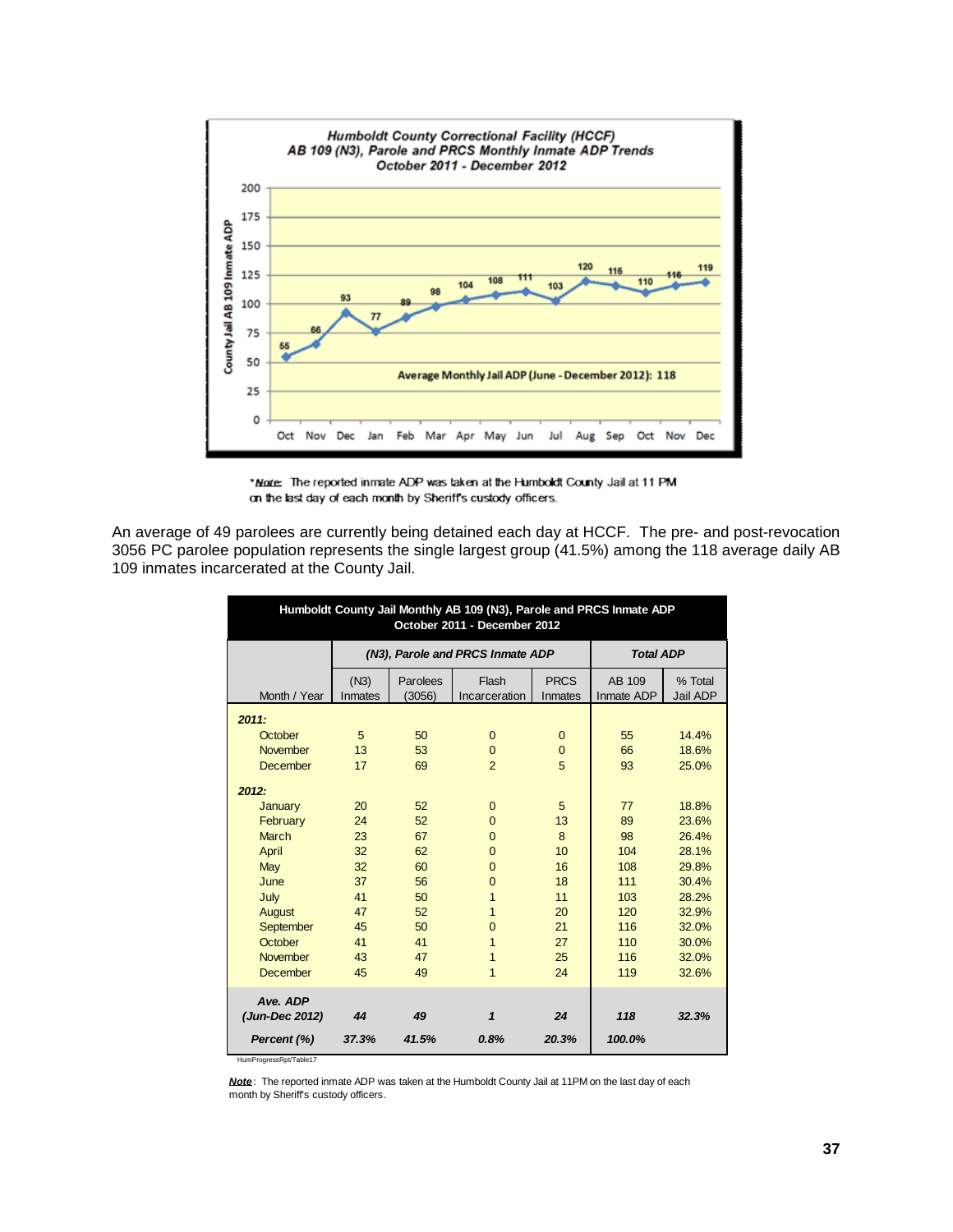A review of Humboldt County jail PC 3056 monthly parole violator bookings between October 2011 – December 2012 shown in the following Table shows that an average of 46 pre-parole revocation violation bookings have occurred at HCCF each month since Realignment began. Approximately 39.7% (277) have involved parolees who are booked on technical parole program violations and 60.3% (420) who are parolees booked as a result of new local criminal charges.

| Number of Humboldt County Jail PC 3056 Parole Violator Bookings,<br>Parolees Serving Jail Time as a Result of Revocation Hearing,<br>and Parolees Serving Time on New Local Sentence<br>October 2011 - December 2012 |                                                                |                                                                |                                                                |                                                                        |                                                                           |  |  |
|----------------------------------------------------------------------------------------------------------------------------------------------------------------------------------------------------------------------|----------------------------------------------------------------|----------------------------------------------------------------|----------------------------------------------------------------|------------------------------------------------------------------------|---------------------------------------------------------------------------|--|--|
|                                                                                                                                                                                                                      |                                                                | <b>Pre-Parole Revocation</b>                                   |                                                                | <b>Post-Parole Revocation</b>                                          |                                                                           |  |  |
| Month / Year                                                                                                                                                                                                         | 3056 Parole<br>Violation<br><b>Bookings</b>                    | Parolee<br><b>With New</b><br>Local Charges                    | Parolee<br>Serving Jail /<br>Revocation<br>Hearing             | Parolee<br>Serving a<br>Local<br>Sentence                              |                                                                           |  |  |
| 2011:                                                                                                                                                                                                                |                                                                |                                                                |                                                                |                                                                        |                                                                           |  |  |
| October<br><b>November</b><br><b>December</b>                                                                                                                                                                        | 19<br>10<br>13                                                 | 32<br>22<br>34                                                 | 51<br>32<br>47                                                 | $\overline{2}$<br>12<br>5                                              | n/a<br>n/a<br>n/a                                                         |  |  |
| 2012:<br>January<br>February<br><b>March</b><br>April<br>May<br>June<br>July<br><b>August</b><br>September<br>October<br><b>November</b>                                                                             | 18<br>22<br>22<br>20<br>21<br>20<br>26<br>22<br>23<br>14<br>10 | 33<br>38<br>36<br>30<br>30<br>32<br>26<br>23<br>21<br>28<br>16 | 51<br>60<br>58<br>50<br>51<br>52<br>52<br>45<br>44<br>42<br>26 | 15<br>20<br>$\overline{4}$<br>12<br>19<br>8<br>17<br>3<br>8<br>12<br>3 | n/a<br>n/a<br>n/a<br>n/a<br>5<br>3<br>6<br>8<br>$6\phantom{1}$<br>17<br>6 |  |  |
| <b>December</b><br>Total<br>Percent (%)<br><b>Monthly Average</b><br>Range (Low - High)                                                                                                                              | 17<br>277<br>39.7%<br>18<br>$10 - 26$                          | 19<br>420<br>60.3%<br>28<br>$16 - 38$                          | 36<br>697<br>100.0%<br>46<br>$26 - 60$                         | 8<br>148<br>70.5%<br>10<br>$2 - 20$                                    | 11<br>62<br>29.5%<br>8<br>$3 - 17$                                        |  |  |

HumProgressRpt/Table9

Among the 18 average monthly post-parole revocation inmates at HCCF, nearly 70.5% (10) represent parolees serving a County jail sentence because of a parole revocation hearing disposition. The other 29.5% (8) post-revocation inmates are serving a jail term for a new criminal court conviction and sentence.

Analysis of the length of incarceration for parolees serving a term in the Humboldt County Jail depicted in the Chart on the next page shows parole violators are being detained an average of 135 days. Nearly 69.2% (7 out of 10) are incarcerated from 121 – 180 days. CDCR originally projected the length of a parole revocation jail stay (ALS) would be 30 days.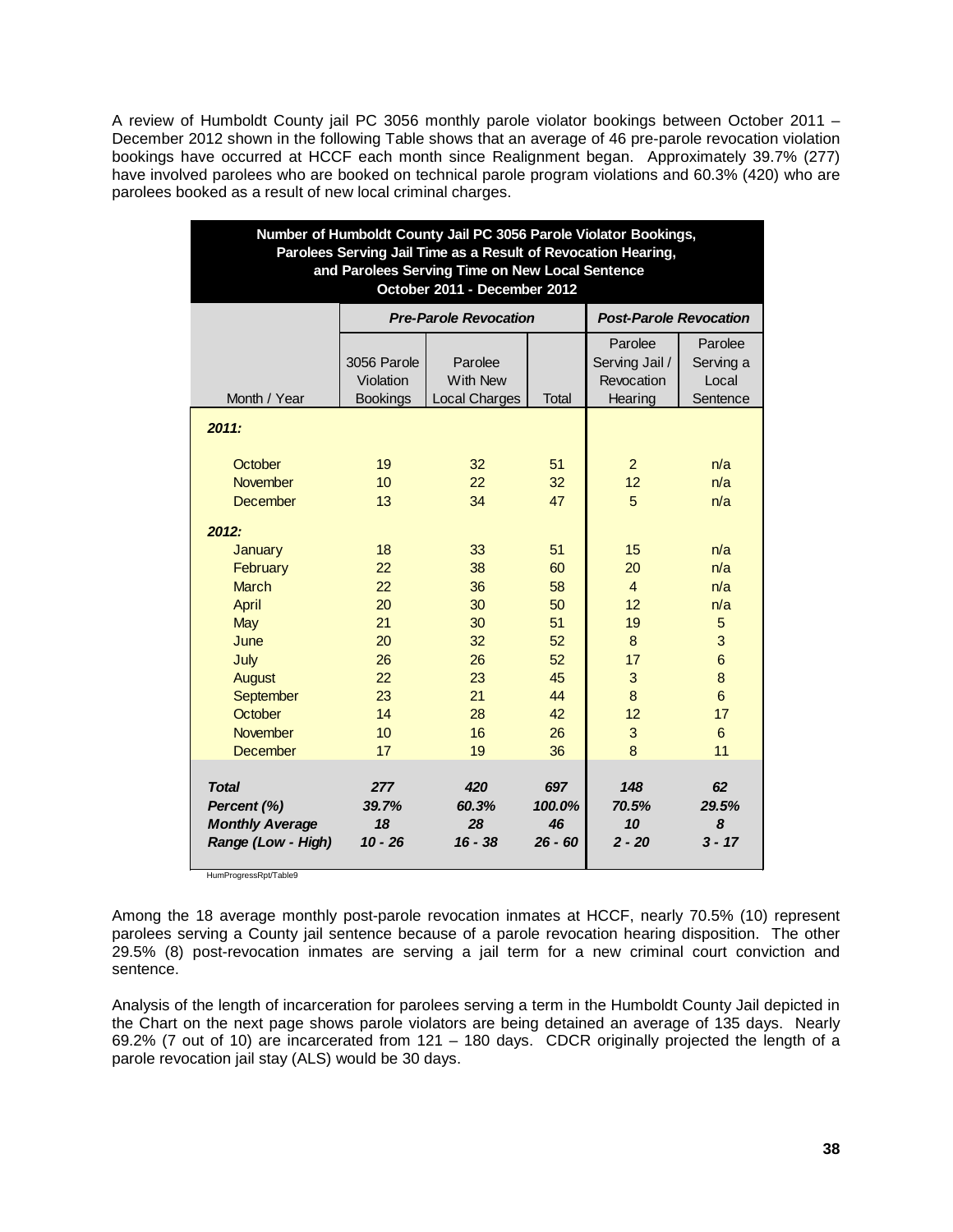

Changes in the overall composition and number of County Jail AB 109 inmates is further highlighted in the following Table which shows both the total number and type of pretrial and sentenced inmates held in the Humboldt County Jail by quarter for the period October 2011 – December 2012.

| Humboldt County Jail Inmate ADP by Quarter<br>and Type of Custody Inmate<br>October 2011 - December 2012 |                                 |                                   |                          |                          |               |  |  |  |  |
|----------------------------------------------------------------------------------------------------------|---------------------------------|-----------------------------------|--------------------------|--------------------------|---------------|--|--|--|--|
|                                                                                                          |                                 | Jail Inmate Quarterly ADP Trends* |                          |                          |               |  |  |  |  |
| Type of Jail Inmate                                                                                      | $Qtr$ 4<br>2011                 | Otr 1<br>2012                     | Qtr <sub>2</sub><br>2012 | Qtr <sub>3</sub><br>2012 | Qtr 4<br>2012 |  |  |  |  |
| AB 109 Inmates:                                                                                          |                                 |                                   |                          |                          |               |  |  |  |  |
| (N3)                                                                                                     | 17                              | 23                                | 37                       | 45                       | 45            |  |  |  |  |
| Parolee (3056)                                                                                           | 69                              | 67                                | 56                       | 50                       | 49            |  |  |  |  |
| <b>Pre-PRCS Revocation</b>                                                                               | 5                               | 5                                 | 10                       | 11                       | 13            |  |  |  |  |
| <b>Post-PRCS Revocation</b>                                                                              | $\Omega$                        | 3                                 | 8                        | 10                       | 11            |  |  |  |  |
| <b>Flash Incarceration</b>                                                                               | $\overline{2}$                  | $\Omega$                          | $\Omega$                 | $\Omega$                 | 1             |  |  |  |  |
| <b>Sub-Total</b>                                                                                         | 93                              | 98                                | 111                      | 116                      | 118           |  |  |  |  |
| % Jail Inmate ADP                                                                                        | 22.2%                           | 26.4%                             | 30.4%                    | 33.0%                    | 32.3%         |  |  |  |  |
| <b>Other Jail Inmates:</b>                                                                               | 326                             | 273                               | 254                      | 236                      | 247           |  |  |  |  |
| % Jail Inmate ADP                                                                                        | 77.8%                           | 73.6%                             | 69.6%                    | 67.0%                    | 67.7%         |  |  |  |  |
| <b>Total Jail Inmates</b><br>HumProgressRpt/Table18                                                      | 419<br>371<br>352<br>365<br>365 |                                   |                          |                          |               |  |  |  |  |

*Note*: The reported inmate ADP was taken at the Humboldt County Jail at 11PM on the last day of each month by Sheriff's custody staff. The ADP shown in the Table covers the last day of the 3 months in each reported quarter.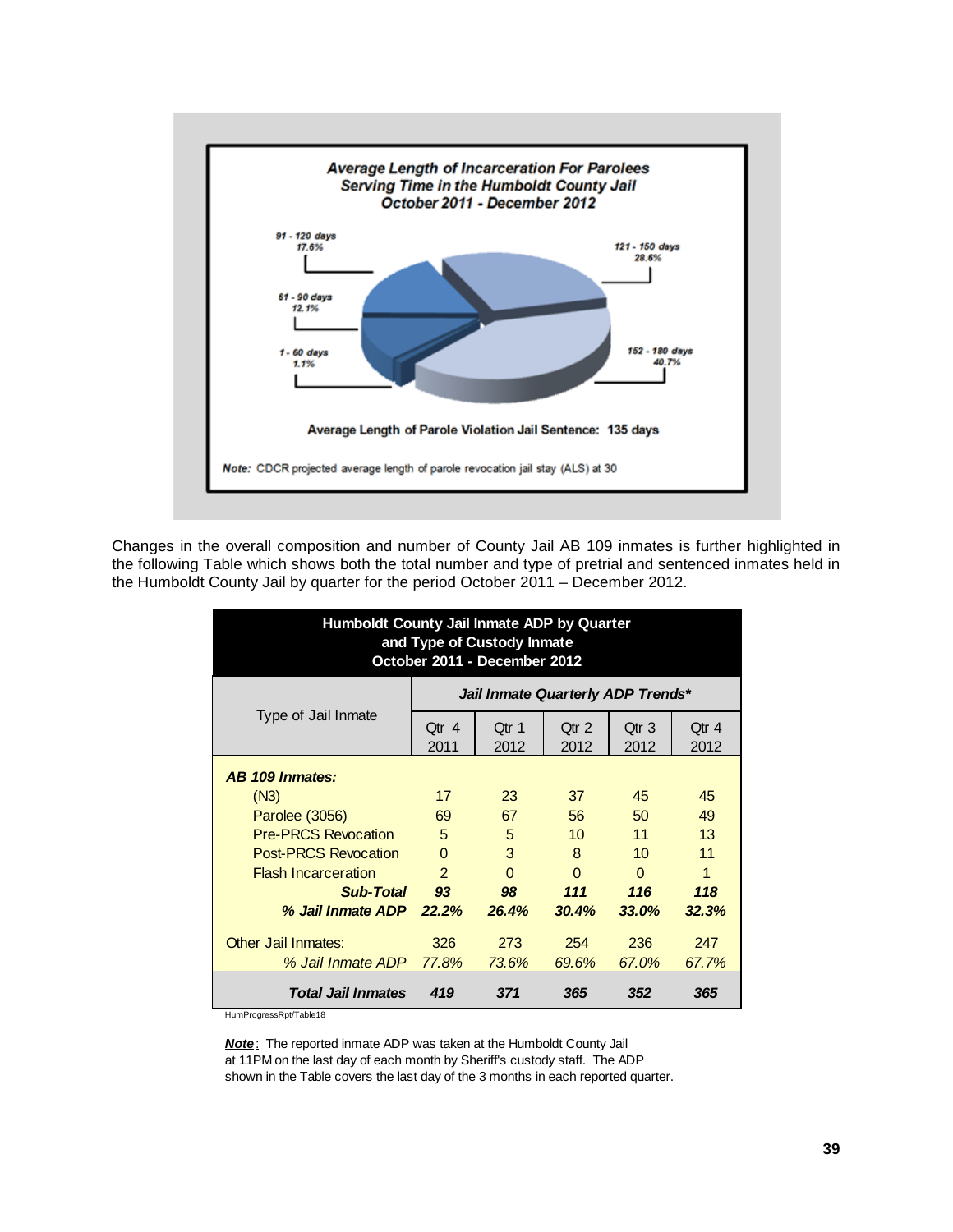The information shows that the 94 (N3) and parolee Realignment offenders represent the overwhelming majority (79.7%) of the 118 AB 109 inmates detained at HCCF, followed by the 24 (20.3%) pre- and post-PRCS revocation program violators. Notably, few flash incarceration PRCS offenders have been booked into the jail since Realignment began.

The impact Realignment has generally had on the length of jail stay (ALS) among detainees at HCCF was also examined in developing this Implementation and Assessment Report. In California, the Board of State and Community Corrections (BSCC) requires jail facilities to compile and report through the agency's Quarterly Jail Survey Questionnaire the average length of stay for pretrial and sentenced inmates released from county jails. This data was analyzed to identify any impact the Realignment Act has had on the length of inmate incarceration (ALS) at HCCF. The review covered 2010 – 2012 average jail stays (ALS) for pretrial and sentenced inmates released from the detention facility and showed that the AB 109 law has not adversely or negatively affected the average length of stay (ALS) for inmates released from HCCF.

| Changes in the Average Length of Stay (ALS) For<br>Pretrial and Sentenced Inmates Released From HCCF by Quarter<br>2010 - 2012 |                              |                  |                  |  |  |  |
|--------------------------------------------------------------------------------------------------------------------------------|------------------------------|------------------|------------------|--|--|--|
| <b>Pretrial &amp; Sentenced</b>                                                                                                | Length of Jail Incarceration |                  |                  |  |  |  |
| <b>Jail Releases</b>                                                                                                           | 2010<br>(Days)               | 2011<br>(Days)   | 2012<br>(Days)   |  |  |  |
| <b>Pretrial Releases:</b>                                                                                                      |                              |                  |                  |  |  |  |
| Otr 1 Jan - Mar                                                                                                                | 9.0                          | 8.0              | 8.0              |  |  |  |
| Qtr 2 Apr - Jun                                                                                                                | 8.0                          | 8.0              | 7.0              |  |  |  |
| Qtr 3 Jul - Sep                                                                                                                | 8.0                          | 9.0              | 7.2              |  |  |  |
| Otr 4 Oct - Dec                                                                                                                | 9.8                          | 8.0              | 5.9              |  |  |  |
| <b>Ave. Length of Stay (ALS)</b>                                                                                               | 8.7 Days                     | 8.3 Days         | 7.0 Days         |  |  |  |
| <b>Sentenced Releases:</b>                                                                                                     |                              |                  |                  |  |  |  |
| Qtr 1 Jan - Mar                                                                                                                | 47.0                         | 48.2             | 42.0             |  |  |  |
| Qtr 2 Apr - Jun                                                                                                                | 45.0                         | 49.0             | 44.0             |  |  |  |
| Qtr 3 Jul - Sep                                                                                                                | 47.0                         | 52.0             | 47.7             |  |  |  |
| Otr 4 Oct - Dec                                                                                                                | 41.1                         | 54.0             | 47.5             |  |  |  |
| <b>Ave. Length of Stay (ALS)</b>                                                                                               | <b>45.0 Days</b>             | <b>50.8 Days</b> | <b>45.3 Days</b> |  |  |  |
| <b>Total Jail Releases:</b>                                                                                                    |                              |                  |                  |  |  |  |
| Otr 1 Jan - Mar                                                                                                                | 15.0                         | 10.8             | 15.0             |  |  |  |
| Qtr 2 Apr - Jun                                                                                                                | 13.0                         | 15.0             | 14.0             |  |  |  |
| Qtr 3 Jul - Sep                                                                                                                | 14.0                         | 15.0             | 13.9             |  |  |  |
| Qtr 4 Oct - Dec                                                                                                                | 14.6                         | 16.0             | 13.8             |  |  |  |
| Ave. Length of Stay (ALS)                                                                                                      | <b>14.2 Days</b>             | <b>14.1 Days</b> | <b>14.1 Days</b> |  |  |  |

HumProgressRpt/Table24

The information showed that the average length of stay (ALS) for HCCF pretrial detainees has declined from 8.7 days to 7.0 days and the average length of jail stay (ALS) has only slightly increased from 45.0 days to 45.3 days.

Analysis of the BSCC Quarterly Jail Survey Questionnaire data also shows that since Realignment was enacted, inmates released from HCCF have been in custody an average of 14.1 days compared to a state-wide average of 21.7 days, a difference of 7.6 days (-35.0%). The data also shows that the average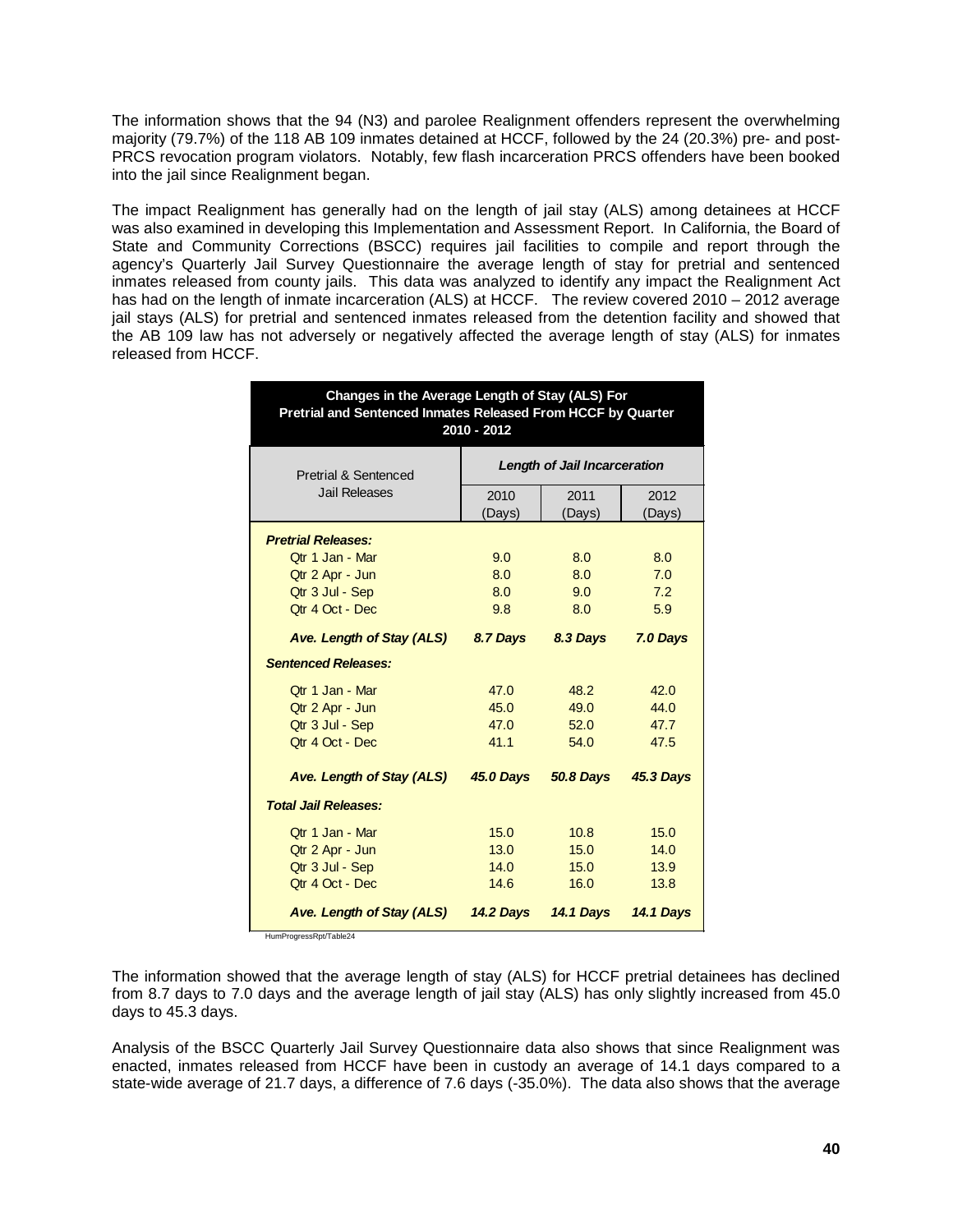state-wide County jail stay (ALS) for released inmates was also declining before Realignment, but has since increased while the average jail stay (ALS) at HCCF has remained unchanged.



### **Community Corrections Resource Center (CCRC)**

The Humboldt Probation Department received AB 109 Public Safety Realignment Plan funding to implement an intensive day reporting program (CCRC) of community supervision and service interventions which serves the Post-Release Community Supervision (PRCS) and mandatory supervision offender populations created by the new legislation. The Community Corrections Resource Center (CCRC) is an onsite community supervision program for male and female offenders who have been assessed as having a moderate to high risk to reoffend and have been identified as having high service needs. Depending on the AB 109 offenders assessed needs, the CCRC four-phased program can last between 9 – 12 months with aftercare for up to an additional six months. The CCRC includes drug testing, cognitive behavioral treatment classes, mental health / drug treatment services, referrals to community-based organizations, and access to employment training and job placement assistance.

The CCRC is fully operational in a leased 7,000 square foot renovated building in downtown Eureka. The site offers a centralized location in close proximity to the County Courthouse, the Humboldt County Correctional Facility (HCCF), the Probation Department's Adult Division at 555 H. Street, and public transportation. The physical layout of the CCRC includes staff offices, counseling, interview, and group rooms for cognitive behavioral sessions that supports the program's daily operational needs.

The CCRC focuses on cognitive restructuring activities designed as evidence-base practices to change an offender's adverse thinking patterns, and hold offenders accountable during the day. The goals of the day reporting program are to reduce offender rearrest and recidivism, assist offenders in successful reentry by providing needed services, and increase community safety by holding offenders accountable. These goals are achieved by providing mental health, substance abuse counseling, skill-based learning opportunities, educational / vocational training, and intensive community supervision. Participants in the CCRC are able to (a) enhance their coping skills through group and peer counseling, (b) locate and maintain stable housing, (c) improve educational and vocational skills, (d) find and retain meaningful work, and (e) positively structure their activities within the Humboldt County community. **The principle practices being used are Thinking For a Change (T4C), Moral Recognition Therapy (MRT), and Effective Practices in Community Supervision (EPICS).**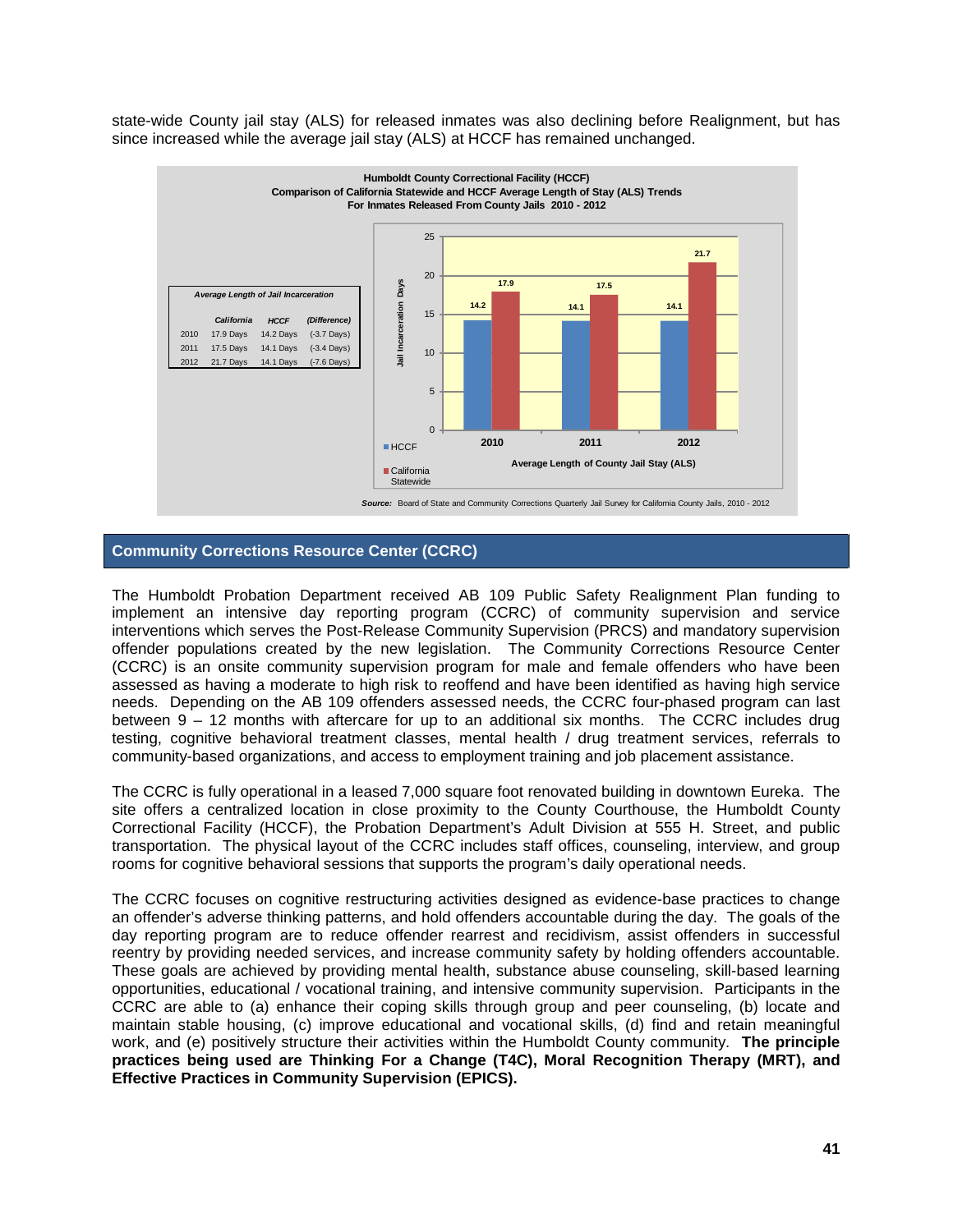The CCRC is a one-stop center for offender accountability and evidence-based supervision and services. Through the program, PRCS and mandatory supervision AB 109 offenders are closely monitored and regularly report for drug / alcohol screening and receive intensive case management, substance abuse treatment, life skills, pro-social skill development, career guidance, and job training. The services are designed to break the offender's entrenched criminal behavior through the onsite services. Job development and securing employment are a key element of the programming and service linkage activity probation staff undertake. Efforts are made to address obstacles that make it difficult for an offender to obtain and retain viable employment while under community supervision. The structure of the CCRC gives offenders a range of options to reinforce positive behavior and to address, swiftly and certainly, failures to comply with conditions of release.

#### *Probation's CCRC Day Reporting Program*

- § The Humboldt County Probation Department is implementing a CCRC, an intensive day reporting program which provides a continuum of services and sanctions that respond to PRCS and mandatory supervision AB 109 offender needs which providing high intensity tracking and control.
- § Probation staff positions have been filled, policies and procedures concerning CCRC operations, and offender supervision have been developed and are being implemented. Staff have been trained in motivational interviewing techniques and are using cognitive behavioral counseling and interventions. There are up to 237 offenders being served each month which is close to the overall physical space capacity of the existing CCRC building.
- § The CCRC is fully operational in a leased 7,000 square foot renovated building in downtown Eureka. The site offers a centralized location in close proximity to the County Courthouse, the Humboldt County Correctional Facility (HCCF), the Probation Department's Adult Division at 555 H. Street, and public transportation.
- § The Probation Department uses the STRONG evidence-based assessment instrument to identify both risk and needs factors to develop a supervision case plan. The STRONG is used to determine both the intensity of supervision and types of services PRCS and mandatory supervision offenders receive.
- § Development of an Individualized Treatment Plan (ITP) is a major component of the CCRC's overall case plan process that includes orientation, assessment, case assignment, and supervision.
- § The program approach at the CCRC involves Department of Health and Human Services (DHHS) mental health, substance abuse, and employment staff, coupled with communitybased organizations and Probation Officers who work together in delivering service intervention components and supervision.
- § CCRC program services are comprehensively structured, evidence-based, multi-pronged, and address different facets of an offender's presenting problems: behavioral self-control, substance abuse, educational and vocational needs, health and mental health, social services, family, and community support.
- § The CCRC provides cognitive behavioral therapy, peer support, and basic living skills programs that are intended to improve offender's behavior, attitudes, motivation, and ability to live a crime-free lifestyle. Probation staff partner with DHHS clinicians and drug / employment counselors to facilitate access to stable housing, transportation, drug treatment, and healthcare that will aid the AB 109 population toward work experience and other support opportunities.
- § The CCRC also uses incentives and progressive administrative sanctions that are designed and tailored to each participant which indicate the kinds of responses that follow varies acts of compliance, non-compliance, or reoffending.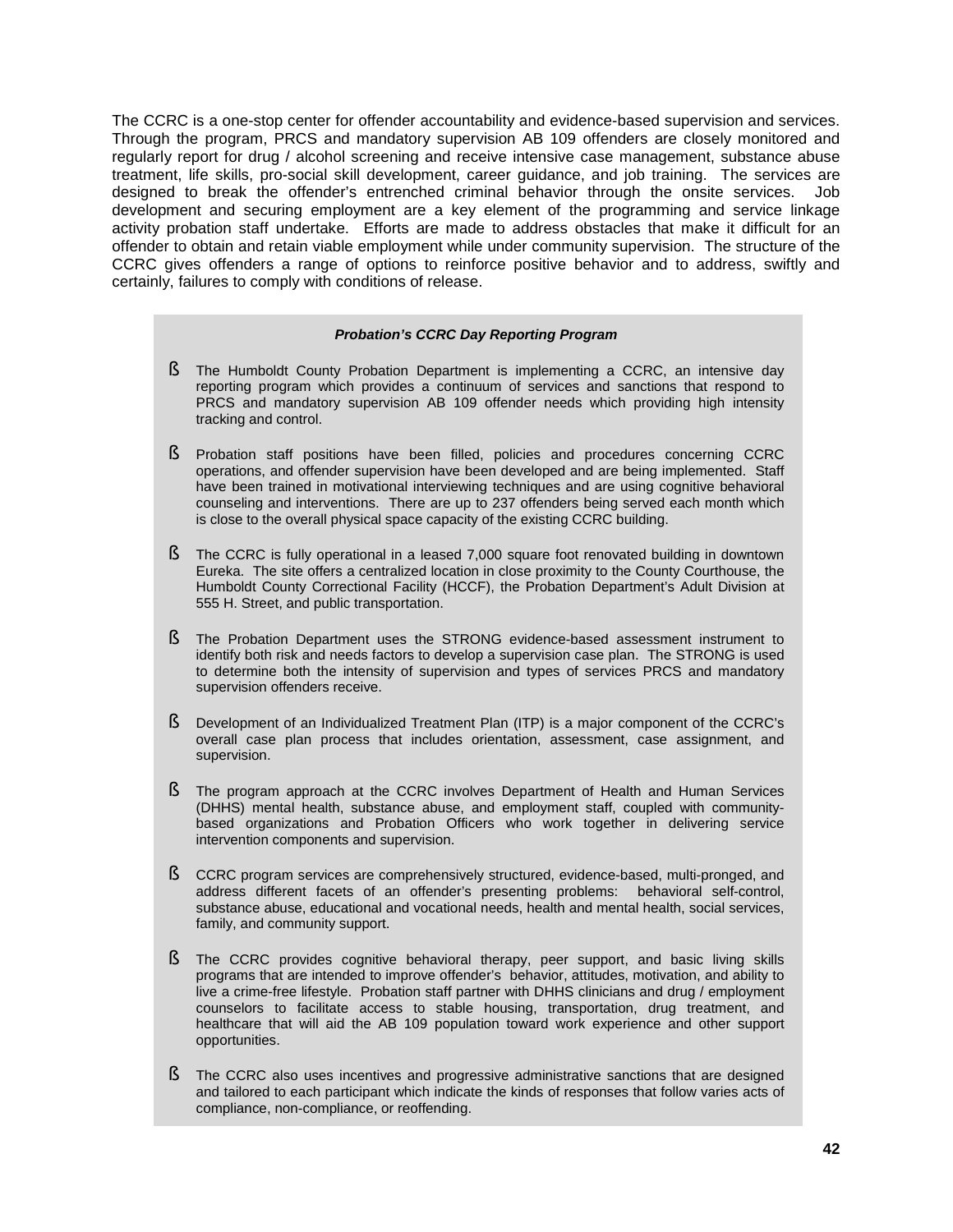The CCRC Program combines intensive supervision accountability and a system of incentives and progressive sanctions with community-based public / private programming and counseling services. An assignment to these services is made after an initial integrated screening and assessment that reflects criminogenic risk and needs of the AB 109 population which is completed by trained Probation Intake Unit officers. The assessment tool has been validated elsewhere and is undergoing current local validation. The assessment has been integrated into the routine processing of probation offenders prior to setting the monitoring and treatment supervision conditions in CCRC caseloads.

The CCRC uses the Static Risk Offender Needs Guide (STRONG) an Evidence-based Risk and Needs Assessment instrument. The STRONG is a comprehensive measure of risk and needs factors. The STRONG is a 4<sup>th</sup> generation, automated supervision planning system for adult offenders. Its most salient benefit to corrections agencies is its ability to help personnel to predict recidivism by type of crime (violence, property, or drug offenses, etc.). This allows Probation Officers to tailor the most effective decisions and courses for corrections by individual offender. Officers conducting the assessments can also indicate areas of offender's strengths.

The instrument is delivered through a web-based interface that enables officers to manage intake, assessment administration, and outcome reporting from a single software application. Core components of the Program are aimed at providing a precise and objective assessment to gauge the offender's risk level for future criminal acts and a prescriptive component that guides Probation personnel in tailoring supervision, treatment, and services for optimal rehabilitative results. The tool ensures that treatment and public resources are devoted to the highest risk offenders and an objective, consistent and simple method of risk prediction and necessary levels of supervision are stressed. The STRONG system's multicomponent evaluation involves obtaining information from many sources about many aspects of the offender's life. Offenders are first interviewed (using Motivational Interviewing techniques) to gather information so the assessor can accurately complete the assessment. Finally, the assessment data is integrated with Probation's case management system allowing for local outcome data collection that can be used to drive future CCP decision-making.

Preparation of an Individualized Treatment Plan (ITP) is another key component of the CCRC's case plan development process that includes orientation, assessment, case management, and supervision. The intent of the ITP is to create a case management procedure that continues to identify potential risk and needs. Part of the program process includes the task of reassessing at various stages of offender's treatment to ensure program effectiveness and offender's compliance. The ability of the offender to adhere to and address the risk and needs in the ITP can result in the successful completion of supervision including early termination. Non-compliance with the ITP case plan can potentially result in the imposition of intermediate sanctions or other alternatives to custody.

Once the risk levels are fully assessed, PRCS and mandatory supervision offenders are placed in the appropriate phase of treatment which identifies their supervision level and minimum supervision requirements. Officers also have the authority of adjusting the supervision level with Supervisor approval.

The Probation Department's supervision of these high-risk AB 109 offenders is directly linked to the implementation of the nationally recognized evidence-based supervision model and its core principles of Effective Intervention, the use of validated assessment tools, the application of motivational interviewing techniques, the facilitation of cognitive behavioral therapy interventions (Thinking For Change and Effective Practices In Community Supervision), and the use of appropriate incentives which have proven to show positive effects on this population.

Depending on an individual's assessed needs, offenders will participate in the CCRC's four-phased program which can last between  $9 - 12$  months with aftercare for up to an additional six months. The phased program includes cognitive behavioral interventions, drug testing, referrals to community-based service organizations, access to experienced DHHS job training and placement staff, GED preparation, and life skills workshops.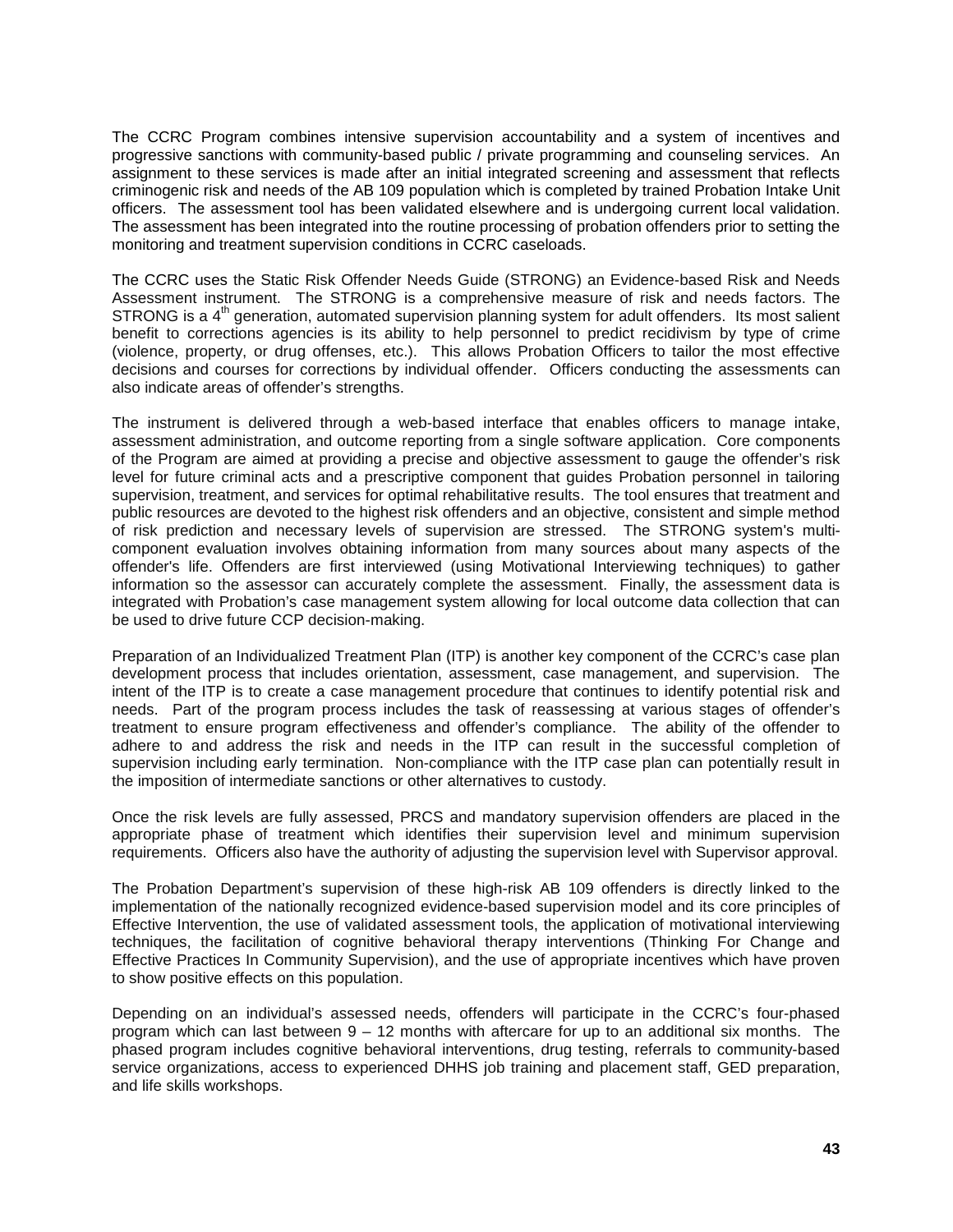Probation Officers assigned to the CCRC provide direct supervision of offenders in the community which includes searches, compliance checks and regular officer contact throughout all phases of the program. Additionally, with the implementation of EPICS, one-on-one cognitive behavioral interventions are applied as appropriate. The Officers maintain a caseload of between  $25 - 40$  offenders.

| Humboldt County Probation Department AB 109 Community Corrections Resource Center (CCRC)<br>Multi-Phased Evidence-Based Assessment, Treatment Services and Community Supervision Process                                                                           |                                                                                                                                                                  |                                                                                                             |                                                                                                                        |  |  |  |  |
|--------------------------------------------------------------------------------------------------------------------------------------------------------------------------------------------------------------------------------------------------------------------|------------------------------------------------------------------------------------------------------------------------------------------------------------------|-------------------------------------------------------------------------------------------------------------|------------------------------------------------------------------------------------------------------------------------|--|--|--|--|
| <b>PHASE 1: STABILIZATION</b>                                                                                                                                                                                                                                      | <b>PHASE 2: TREATMENT</b>                                                                                                                                        | <b>PHASE 3: TRANSITION</b>                                                                                  | <b>PHASE 4: STABILIZATION</b>                                                                                          |  |  |  |  |
| 60 Days                                                                                                                                                                                                                                                            | 90 Days                                                                                                                                                          | 90 days                                                                                                     | 120 days                                                                                                               |  |  |  |  |
| CCRC Report: 3 times per week<br>Field Visits: 2 times per month<br>STRONG assessment<br><b>Targeted Case Plan</b><br>Focus on Basic Needs (housing, food, etc)<br><b>Random Drug Testing</b><br>Thinking for Change Referral<br><b>Treatment Program Referral</b> | <b>CCRC Report: 2 times per week</b><br>Field Visits: 1 time per month<br><b>Enter /Complete Treatment</b><br>Employment/Education<br><b>Pro-social Linkages</b> | <b>CCRC Report: 2 times per month</b><br>Field Visits: 1 time per month<br>Begin addressing long term goals | <b>CCRC Report: 1 time per month</b><br>Field Visits: 1 time per month<br>Long term goals<br>Links to natural supports |  |  |  |  |

Officers will monitor the offender's progress through the program and update the case plan as needed. Officers will also review the case plan to assess: (a) provisions of prescribed evidence-based interventions and other activities, (b) accomplishment of case plan objectives, and (c) timely updates on the case plan for aftercare service considerations. Each AB 109 offender is supervised by an officer trained in the principals of effective correctional interventions and cognitive behavioral curriculum. Officers are responsible for providing reports, tracking data on offenders, and verifying proof of program compliance.

CCRC officers also work closely with the offender to encourage program compliance, support in adhering to the treatment plan, and equally important, monitor and supervisor them to ensure public safety. High risk offenders who present a threat are returned to jail when they commit a serious violation or new crime.

The ability of the offender to adhere to and address the risks and needs identified in the treatment plan can result in the successful completion of supervision, including early discharge. Offenders that have been on supervision with no violations will be reviewed for early discharge at the end of six months. The STRONG will be re-administered; the scores will be reviewed and compared in conjunction with earlier administered assessment. The overall changes in criminogenic needs and the risk of re-offending will determine the need for continued supervision or early discharge. Offenders who have no violations within a 12-month period would have successfully met their obligation and will be automatically discharged, as required by state law at the completion of the  $12<sup>th</sup>$  month.

A review of the overall impact of AB 109 Realignment on Probation Department supervision activities has shown that a total of 294 AB 109 felony offenders have been supervised by the Probation Department over the initial 15-month implementation period of the Realignment Act. Approximately 73.8% have been PRCS offenders released from State Prison to probation supervision and 26.2% have been (N3) convicted inmates with a split Superior Court sentence who have completed their County Jail time and have been supervised by the Probation Department.

Analysis of changes in the growth of the Probation Department's AB 109 PRCS and mandatory supervision offender end of the month "active" supervision caseloads, included at the top of the next page, shows that monthly caseloads of both offender groups have steadily increased. The combined total number of actively supervised AB 109 offenders have, in fact, risen 149.5%, from 25 (October 2011) to a December 2012 level of 237 PRCS and mandatory supervision offenders. The trend data also shows that the number of PRCS offenders being released from State Prison is beginning to slow while Probation's mandatory supervision caseloads appear to be increasing at a slightly higher monthly rate.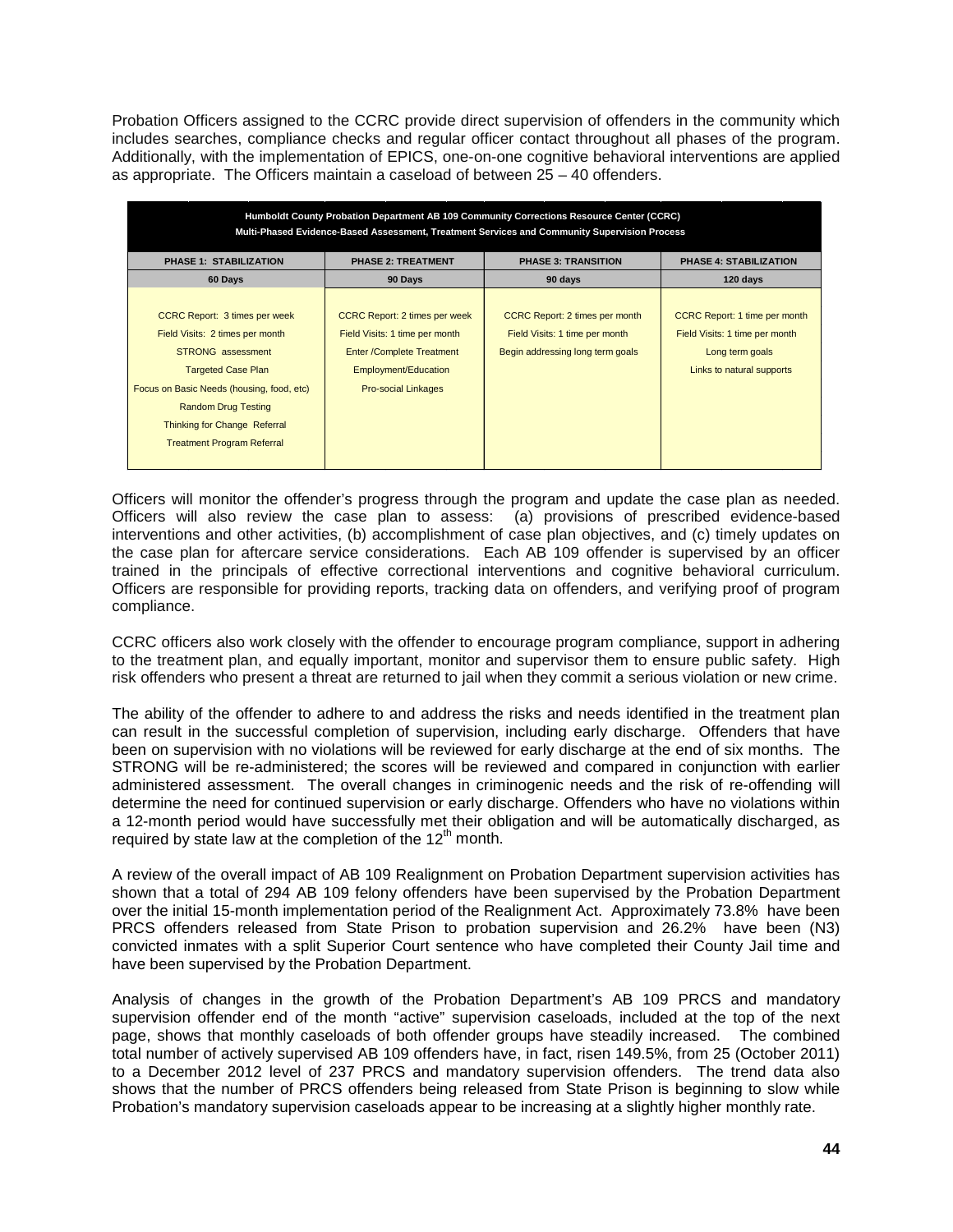| Changes in the Monthly Growth of the Probation Department's<br>AB 109 PRCS and Mandatory Supervision Offender Caseloads<br>October 2011 - December 2012 |                      |                                       |                     |                                       |                      |                                       |  |
|---------------------------------------------------------------------------------------------------------------------------------------------------------|----------------------|---------------------------------------|---------------------|---------------------------------------|----------------------|---------------------------------------|--|
|                                                                                                                                                         |                      | PRCS *                                |                     | <b>Mandatory Supervision</b>          |                      | <b>Total AB 109 Offenders</b>         |  |
| Month / Year                                                                                                                                            | Monthly<br>Caseloads | <b>Difference</b><br>(# of Offenders) | Monthy<br>Caseloads | <b>Difference</b><br>(# of Offenders) | Monthly<br>Caseloads | <b>Difference</b><br>(# of Offenders) |  |
| 2011:                                                                                                                                                   |                      |                                       |                     |                                       |                      |                                       |  |
| October                                                                                                                                                 | 25                   |                                       | $\Omega$            | $\overline{0}$                        | 25                   |                                       |  |
| <b>November</b>                                                                                                                                         | 45                   | 20                                    | $\Omega$            | $\Omega$                              | 45                   | 20                                    |  |
| <b>December</b>                                                                                                                                         | 72                   | 27                                    | $\overline{4}$      | 4                                     | 76                   | 31                                    |  |
| 2012:<br>January                                                                                                                                        | 89                   | 17                                    | 6                   | $\overline{2}$                        | 95                   | 19                                    |  |
| February                                                                                                                                                | 104                  | 15                                    | 8                   | $\overline{2}$                        | 112                  | 17                                    |  |
| <b>March</b><br>April                                                                                                                                   | 127<br>138           | 23<br>11                              | 11<br>16            | 3<br>5                                | 138<br>154           | 26<br>16                              |  |
| May                                                                                                                                                     | 146                  | 8                                     | 22                  | $\overline{4}$                        | 168                  | 14                                    |  |
| June                                                                                                                                                    | 148                  | $\overline{2}$                        | 26                  | 4                                     | 174                  | 6                                     |  |
| July                                                                                                                                                    | 155                  | $\overline{7}$                        | 33                  | $\overline{7}$                        | 188                  | 14                                    |  |
| August                                                                                                                                                  | 163                  | 8                                     | 39                  | 6                                     | 202                  | 14                                    |  |
| September                                                                                                                                               | 169                  | 6                                     | 45                  | 6                                     | 214                  | 12                                    |  |
| October                                                                                                                                                 | 171                  | $\overline{2}$                        | 54                  | 9                                     | 225                  | 11                                    |  |
| November                                                                                                                                                | 170                  | $-1$                                  | 59                  | 5                                     | 229                  | $\overline{4}$                        |  |
| <b>December</b>                                                                                                                                         | 175                  | 5                                     | 62                  | 3                                     | 237                  | 8                                     |  |
| 2012 Caseload<br>Growth                                                                                                                                 |                      | $+96.6%$                              |                     | $+100.0%$                             |                      | 149.5%                                |  |

HumProgressRpt/Table16

\**Note*: The caseload data includes PRCS and mandatory supervision AB 109 offenders supervised by the Humboldt County Probation Department and offenders CDCR are about to shortly release from prison to Probation.



**So***urce:* **Superior Court monthly list of individuals sentenced under PC 1170(h)(5)(A) &(B) and Probation<br>PRCS Monthly Reports. The caseload data includes PRCS and mandatory supervision AB 109 offenders the<br>Department supe**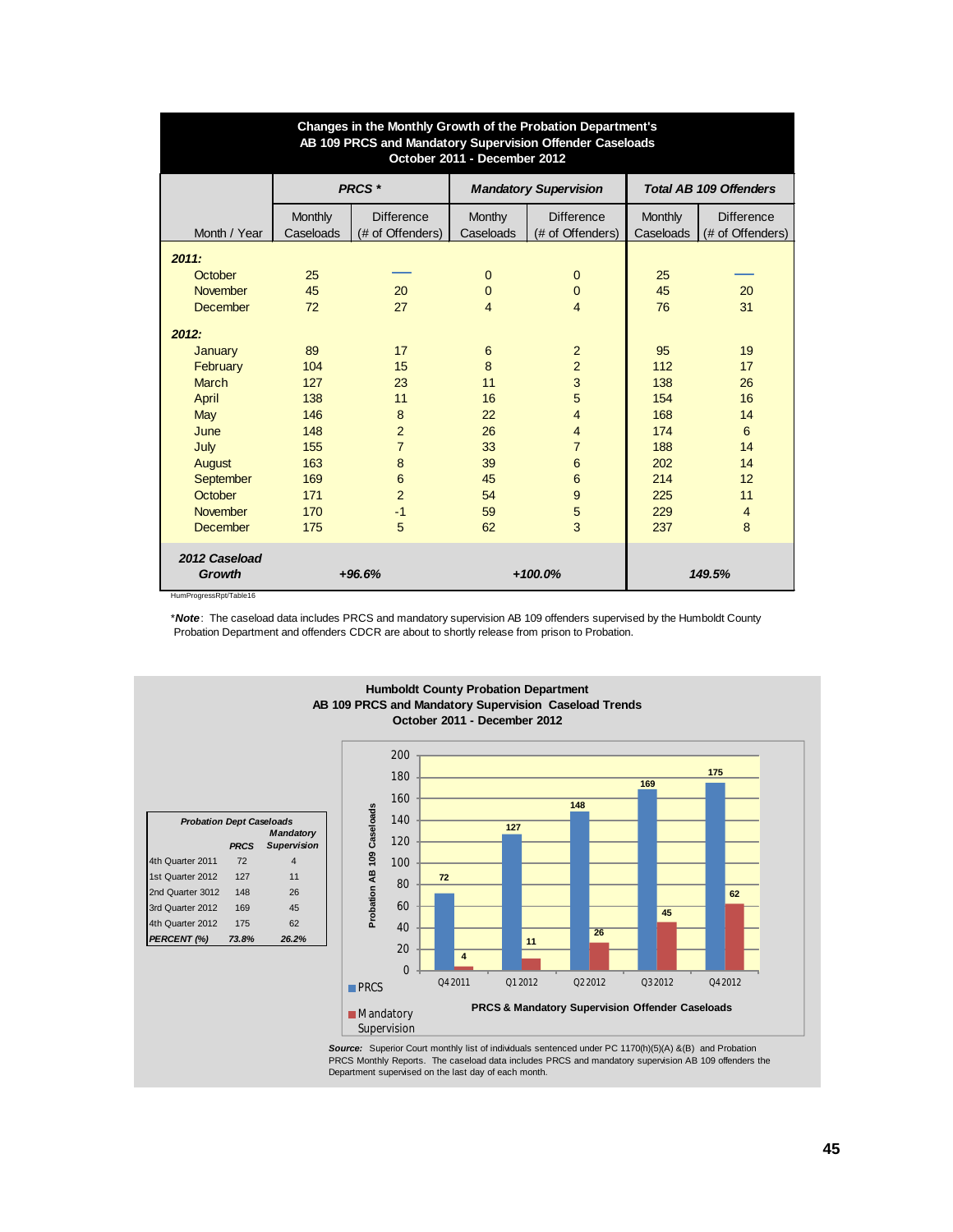#### *Impact of AB 109 Realignment Act on Probation Department Supervision Activities*

- § A total of 294 AB 109 offenders have been supervised by the Probation Department over the initial 15-month implementation period of Realignment.
- § Approximately 73.8% (223) of the AB 109 offenders Probation has processed have been PRCS offenders released from State Prison and 26.2% (71) have been (N3) convicted inmates with a split Court sentence who have completed their County Jail time and have been supervised by Probation.
- § Analysis of changes in the overall growth of the Probation Department's AB 109 supervision caseloads shows that the combined total PRCS and mandatory supervision offender caseloads have, in fact, risen 149.5% between October 2011 – December 2012.
- § The trend data further shows that the number of PRCS offenders being released from State Prison is beginning to slow while Probation's mandatory supervision caseloads appear to be increasing at a slightly higher monthly rate.
- § PRCS offenders are expected to report, in person, to the Probation Department within 48 hours of release from State Prison. The overwhelming majority (69.2%) have reported within two days and 23.6% have reported between 3 – 14 days. Another 7.2% of the PRCS offenders have reported within 15 plus days. Only 3.9% have failed to report for the initial contact and 11.3% have absconded after their initial Probation contact.
- **§** A review of selected characteristics of the offender populations shows that approximately 14.3% of the supervised offenders are female and 85.7% are male. The average age for both male and female offenders is 37 years. Nearly one out of four (25.5%) are ethnic minorities (Black, Hispanic, Native American, and other). Nearly seven out of ten (69.1%) have conviction offenses for alcohol and other drug or property / theft crimes and the other 29.9% have convictions involving weapons, violence, and other crimes.
- § The static risk scores of the 223 PRCS offenders released from State Prison to CCRC supervision shows that only 22.5% (50) are low or moderate risk convicted offenders, while 77.6% (173) are at high-risk for violence, property crimes, or drugs.
- § Many of the program violations which occur among the Probation offender group are being handled and offenders being held accountable without compromising public safety. Since October 2011, a total of 40 PRCS and mandatory supervision offenders have received administrative sanctions which is an average of three per month.
- § Analysis of the most recent six month data (July December 2012) involving PRCS and mandatory supervision offender bookings into the County Jail shows flash incarceration and revocation violation bookings have averaged 22 a month. An average of three (13.6%) of the monthly bookings has involved flash incarcerations, nine (40.9%) have involved offenders booked for program violations and ten (45.5%) have involved offenders booked on revocation violations related to new local charges.
- § Approximately 90.0% of the flash incarceration monthly bookings at HCCF have involved Probation AB 109 offenders who have been detained only once and 10.0% have been detained for multiple flash incarceration violations. The length of incarceration for flash incarceration bookings has averaged six days.
- § Nearly one out of four (25.4%) of the 16 average monthly revocation violation bookings at HCCF have included PRCS and mandatory supervision offenders who have been detained multiple different times in the County Jail, while the other 74.6% have been incarcerated only one time. The average length of jail stay for revocation violations has been 41 days.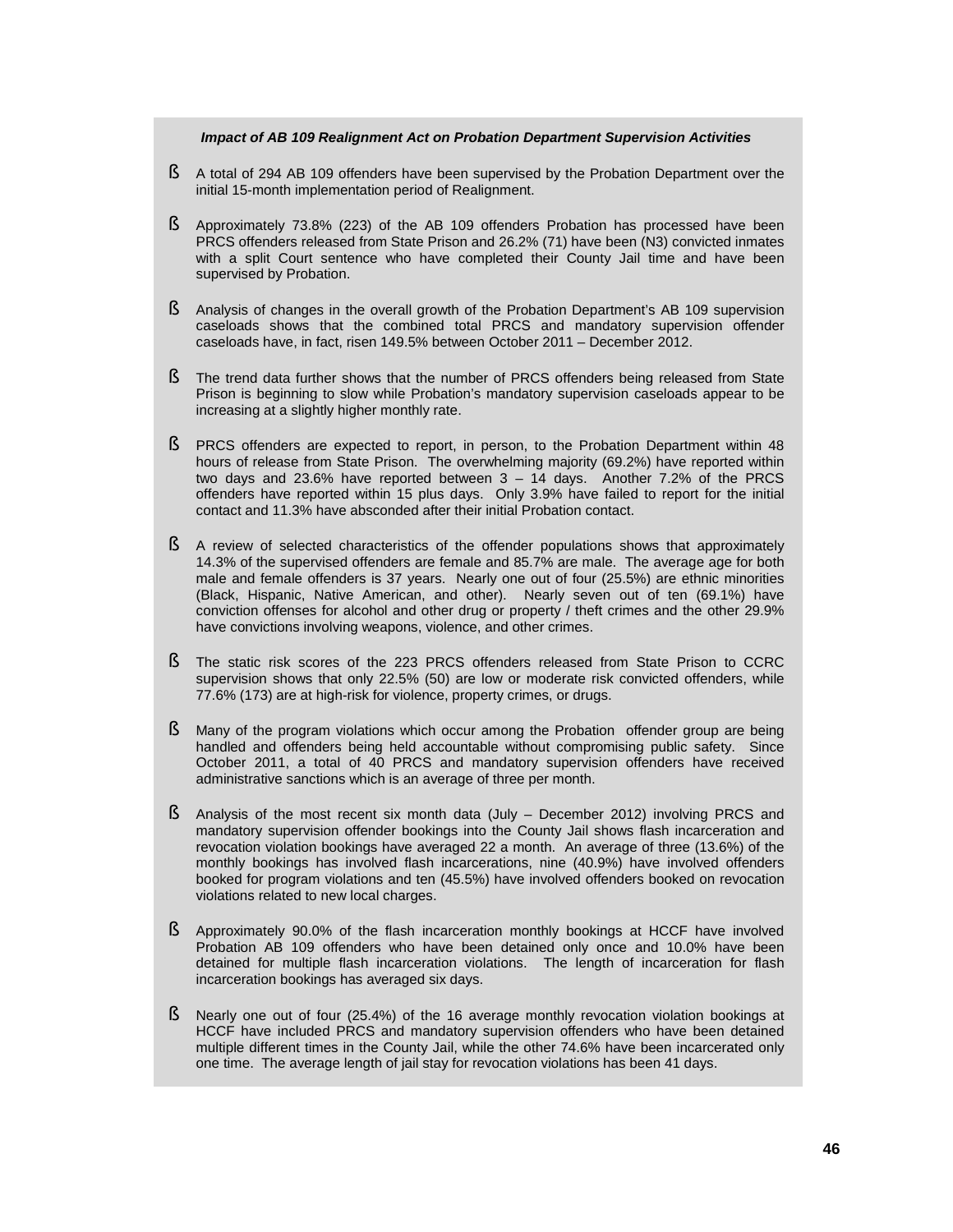PRCS offenders are expected to report, in person, to the Probation Department within 48 hours of release from State Prison. The overwhelming majority (69.2%) have reported within two days and 23.6% have reported between 3 – 14 days. Another 7.2% of the PRCS offenders have reported within 15 plus days. Only 3.9% have failed to report for the initial contact and 11.3% have absconded after their initial Probation contact.

| Number of Days From State Prison Release For PRCS Offenders<br>To Report in Person to the Probation Department<br><b>November 14, 2012</b> |                           |                                    |            |  |  |  |
|--------------------------------------------------------------------------------------------------------------------------------------------|---------------------------|------------------------------------|------------|--|--|--|
| <b>Reported Within</b><br>2 Days                                                                                                           | Reported<br>$3 - 14$ Days | Reported<br>15 Plus Days           | Total      |  |  |  |
| 126 (69.2%)                                                                                                                                | 43 (23.6%)                | 13 (7.2%)                          | 182        |  |  |  |
| <b>Warrant Status:</b>                                                                                                                     |                           |                                    |            |  |  |  |
| <b>Failed to Report</b><br><b>For Initial Contact</b>                                                                                      | $7(3.3\%)$                | Absconded After<br>Initial Contact | 24 (11.3%) |  |  |  |
| <b>Source:</b> Probation Department Special Request Report covering<br>October 2011 – November 14, 2012                                    |                           |                                    |            |  |  |  |

A review of selected characteristics of the offender populations included at the top of the following page shows that approximately 14.3% of the supervised Probation offenders are female and 85.7% are male. The average age for both male and female offenders is 37 years. Nearly one out of four (25.5%) are ethnic minorities (Black, Hispanic, Native American, and other). Nearly seven out of ten (69.1%) have conviction offenses for alcohol and other drug or property / theft crimes and the other 29.9% have convictions involving weapons, violence, and other crimes.

The static risk scores of the 223 PRCS offenders released from State Prison to CCRC supervision shows that only 22.5% (50) are low or moderate risk convicted offenders, while 77.6% (173) are at high-risk for violence, property crimes, or drugs.

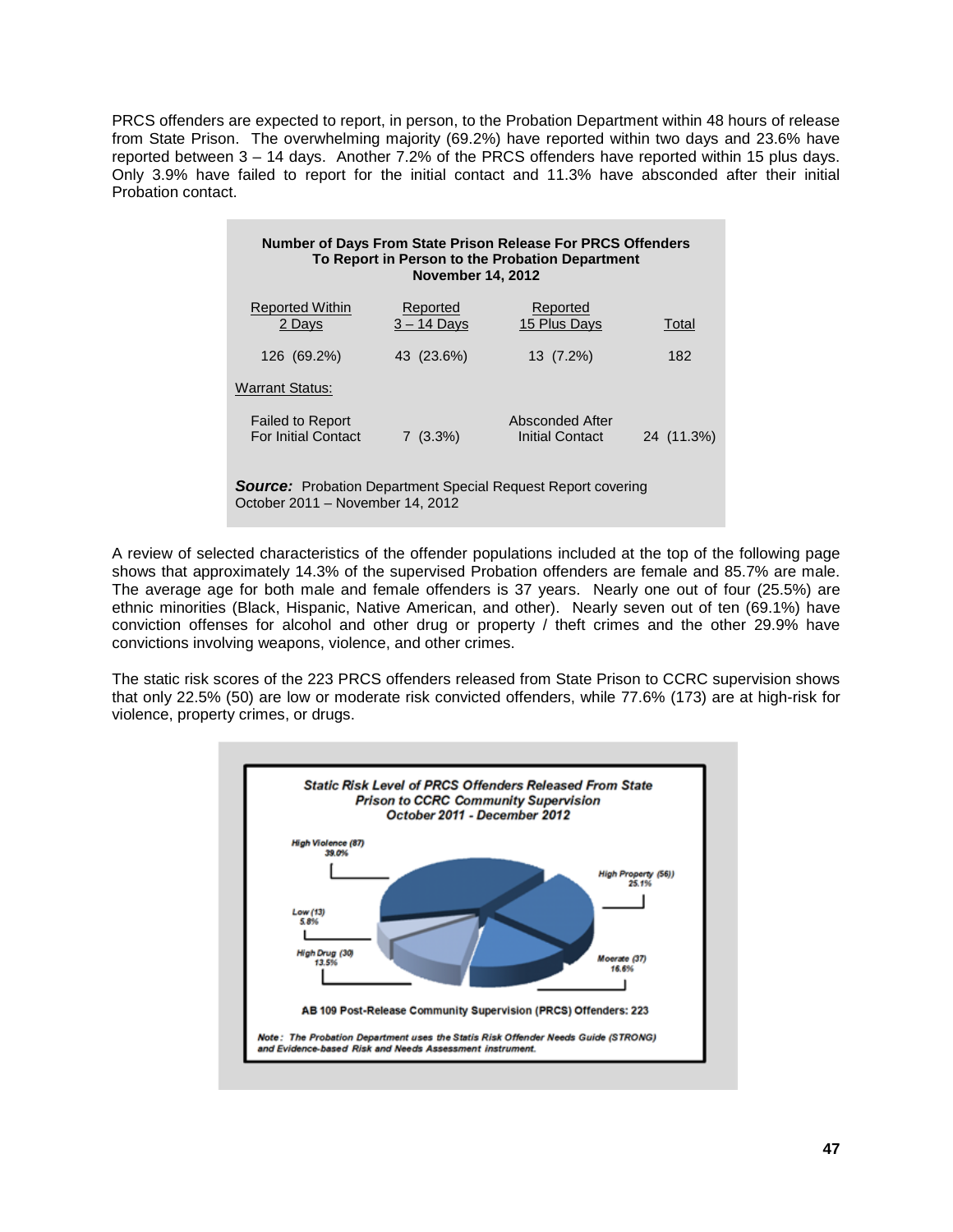| <b>PRCS and Mandatory Supervision Offender Populations</b><br>October 2011 - December 2012 |              |                                                           |             |                              |         |                |              |  |
|--------------------------------------------------------------------------------------------|--------------|-----------------------------------------------------------|-------------|------------------------------|---------|----------------|--------------|--|
| Gender, Age                                                                                |              | <b>Probation PRCS and Mandatory Supervision Offenders</b> |             |                              |         |                |              |  |
| Ethnicity & Offense<br>Characteristics                                                     |              |                                                           | <b>PRCS</b> | <b>Mandatory Supervision</b> |         |                | <b>Total</b> |  |
|                                                                                            |              | Number                                                    | Percent     | Number                       | Percent | Number         | Percent      |  |
| Gender:                                                                                    |              |                                                           |             |                              |         |                |              |  |
| <b>Male</b>                                                                                |              | 194                                                       | 86.9%       | 58                           | 81.7%   | 252            | 85.7%        |  |
| Female                                                                                     |              | 29                                                        | 13.1%       | 13                           | 18.3%   | 42             | 14.3%        |  |
|                                                                                            | <b>Total</b> | 223                                                       | 100.0%      | $71*$                        | 100.0%  | 294            | 100.0%       |  |
| Age:                                                                                       |              |                                                           |             |                              |         |                |              |  |
| 18 - 24 Years                                                                              |              | 16                                                        | 7.2%        | 3                            | 4.2%    | 19             | 6.5%         |  |
| 25 - 39 Years                                                                              |              | 113                                                       | 50.7%       | 45                           | 63.4%   | 158            | 53.7%        |  |
| 40 - 54 Years                                                                              |              | 79                                                        | 35.4%       | 20                           | 28.2%   | 99             | 33.7%        |  |
| 55 - 69 Years                                                                              |              | 15                                                        | 6.7%        | 3                            | 4.2%    | 18             | 6.1%         |  |
| $70+Years$                                                                                 |              | $\underline{0}$                                           | 0.0%        | $\overline{0}$               | 0.0%    | $\overline{0}$ | 0.0%         |  |
|                                                                                            | <b>Total</b> | 223                                                       | 100.0%      | $71*$                        | 100.0%  | 294            | 100.0%       |  |
| <b>Average Age</b>                                                                         |              |                                                           | 38 Years    | 36 Years                     |         | 37 Years       |              |  |
| <b>Average Male Age</b>                                                                    |              | 38 Years                                                  |             | 35 Years                     |         | 37 Years       |              |  |
| <b>Average Female Age</b>                                                                  |              |                                                           | 37 Years    | 38 Years                     |         | 37 Years       |              |  |
| Race / Ethnicity:                                                                          |              |                                                           |             |                              |         |                |              |  |
| White                                                                                      |              | 165                                                       | 74.0%       | 54                           | 76.1%   | 219            | 74.5%        |  |
| <b>Black</b>                                                                               |              | $\overline{5}$                                            | 2.2%        | 3                            | 4.2%    | 8              | 2.2%         |  |
| Hispanic                                                                                   |              | 21                                                        | 9.5%        | $\mathbf{1}$                 | 1.4%    | 22             | 7.5%         |  |
| <b>Native American</b>                                                                     |              | 29                                                        | 13.0%       | 12                           | 16.9%   | 41             | 13.9%        |  |
| <b>Other</b>                                                                               |              | $\overline{3}$                                            | 1.3%        | $\mathbf{1}$                 | 1.4%    | $\overline{4}$ | 1.4%         |  |
|                                                                                            | <b>Total</b> | 223                                                       | 100.0%      | $71*$                        | 100.0%  | 294            | 100.0%       |  |
| <b>Conviction Offense</b><br>Category:                                                     |              |                                                           |             |                              |         |                |              |  |
| Violence                                                                                   |              | 39                                                        | 17.5%       | $\overline{2}$               | 2.8%    | 41             | 13.9%        |  |
| Property/Theft                                                                             |              | 56                                                        | 25.1%       | 26                           | 36.6%   | 82             | 27.9%        |  |
| <b>Alcohol &amp; Other Drugs</b>                                                           |              | 78                                                        | 35.0%       | 43                           | 60.6%   | 121            | 41.2%        |  |
| Weapons                                                                                    |              | 30                                                        | 13.5%       | $\mathbf 0$                  | 0.0%    | 30             | 10.2%        |  |
| <b>Other Crimes</b>                                                                        |              | 20                                                        | 8.9%        | $\overline{0}$               | 0.0%    | 20             | 6.8%         |  |
|                                                                                            | Total        | 223                                                       | 100.0%      | $71*$                        | 100.0%  | 294            | 100.0%       |  |

# **Selected Characteristics of the Humboldt Probation Department's AB 109**

HumProgressRpt/Table19

*Note*: A total of 79 split sentence (N3) offenders had been sentenced to County Jail and through December 2012, 71 had completed their jail term and had been supervised by the Probation Department.

A key element of the case management and supervision activities carried out by the CCRC Probation staff involved the use of incentives / rewards and progressive sanctions when responding to violations. Many of the violations which occur among the PRCS and mandatory supervision groups are being handled and offenders held accountable without compromising public safety. High-risk offenders who present a threat are returned to HCCF when they commit a serious violation or new crime. The Probation Department has established guidelines that set out clear reporting for minor violations and more restrictive options, including short jail stays, for serious infractions. As an alternative to revocations or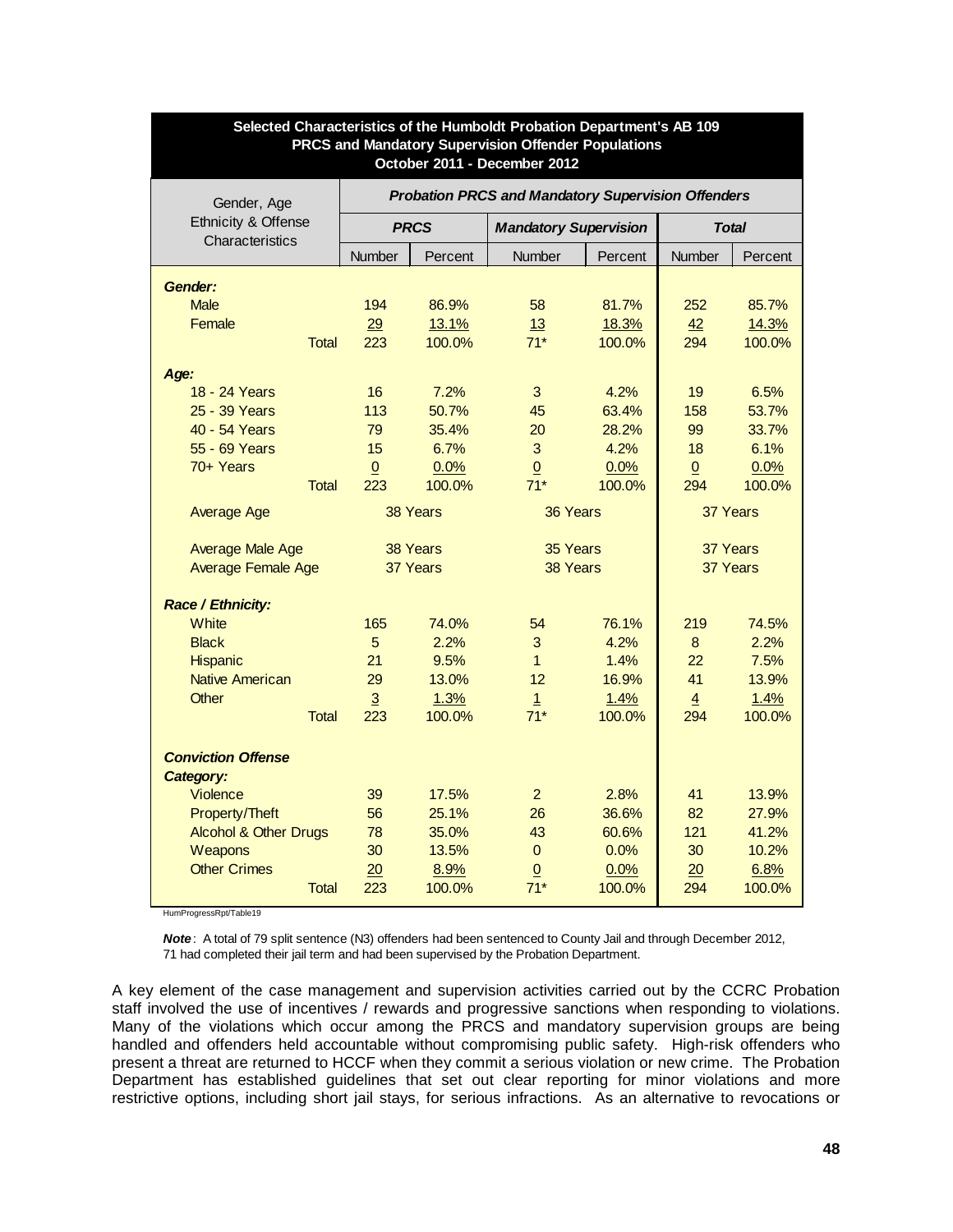violations, CCRC officers are using flash incarceration (up to ten consecutive days). community service, electronic monitoring, restrictive curfews, and increased supervision frequency as sanctions for offenders.

- **§** *Flash Incarceration:* An offender who is violating the supervision conditions or treatment plan can be placed in County Jail for a maximum of ten days.
- § *Electronic Monitoring:* An offender can also be placed on Electronic Monitoring System that allows the department to tell 24 hours a day, seven days a week, whether the offender is living up to the supervision requirements of his or her placement.

AB 109 also shifts the responsibility for holding PRCS revocation hearings for offenders to the County Court system. If a CCRC officer believes an offender has failed to respond to intermediate sanctions and that further use of intermediate sanctions is not an appropriate response to an alleged violation, the officer will initiate proceedings to revoke the offender. If an offender is arrested on new charges, Probation staff will confer with prosecutors and the status of a new case when determining whether to initiate the revocation process.

The revocation process begins with the referral by the officer to the Supervising Probation Officer for an internal Probable Cause Determination (PCD). Once probable cause has been determined, Probation with notify the offender, the offender's attorney and the District Attorney's (DA) office and schedule a Probable Cause Hearing (PCH). The PCH presents an opportunity for a settlement to be reached on the appropriate sanction. If there is no settlement at the PCH, Probation will file a revocation petition with the Court.

Within five days of Probation's filing of the petition, the Court must determine whether probable cause exists to proceed with revocation. If the Court Hearing Officer determines that there are grounds for a revocation and signs off on the petition, a formal Revocation Hearing will be scheduled. The DA, Defense Counsel, the offender and any victims will be notified. At the revocation hearing, the Hearing Officer will make a ruling on the petition; the maximum sanction that can be imposed is 180 days in local custody. Those remanded to jail custody on a sanction will receive one-for-one credit.

|                                                                                                |                                                               | <b>Number of PRCS and Mandatory Supervision</b><br><b>Offenders Receiving Administrative Sanctions</b><br>October 2011 - December 2012 |  |  |  |
|------------------------------------------------------------------------------------------------|---------------------------------------------------------------|----------------------------------------------------------------------------------------------------------------------------------------|--|--|--|
|                                                                                                | Month / Year                                                  | Administrative<br><b>Sanctions</b>                                                                                                     |  |  |  |
| 2011:                                                                                          | Q4 Oct - Dec                                                  | 10                                                                                                                                     |  |  |  |
| 2012:                                                                                          | Q1 Jan – Mar<br>Q2 Apr - Jun<br>Q3 Jul - Sept<br>Q4 Oct - Dec | 5<br>10<br>10<br>5                                                                                                                     |  |  |  |
| <b>Total</b>                                                                                   | <b>Monthly Ave.</b>                                           | 40<br>3                                                                                                                                |  |  |  |
| <b>Source:</b> Humboldt County Probation Department<br>AB 109 Monthly Offender Tracking Report |                                                               |                                                                                                                                        |  |  |  |

**49**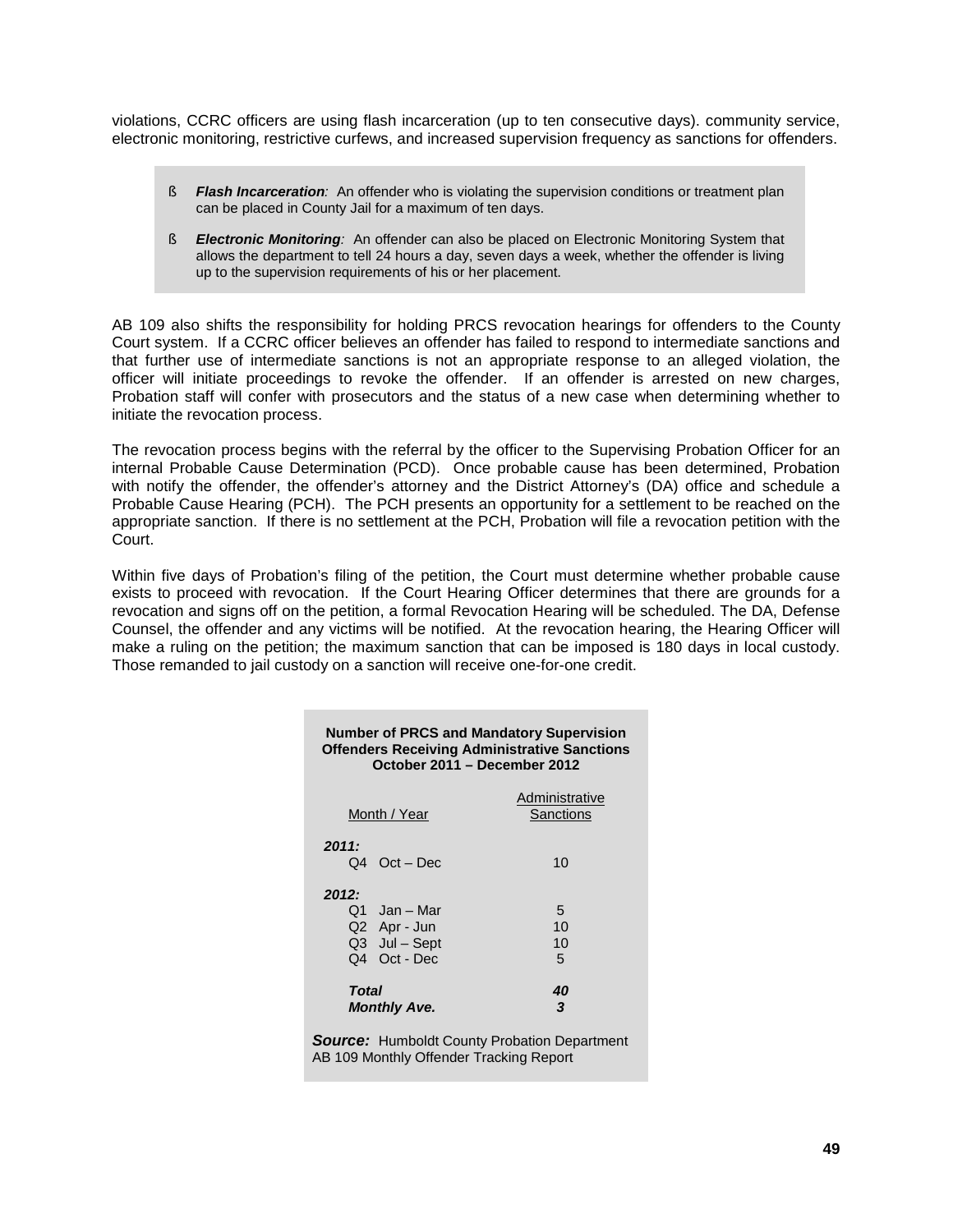Analysis of the most recent six month data (July – December 2012) involving PRCS and mandatory supervision offender bookings into the County Jail shows flash incarceration and revocation violation bookings have averaged 22 a month. An average of three (13.6%) of the monthly bookings has involved flash incarcerations, nine (40.9%) have involved offenders booked for program violations and ten (45.5%) have involved offenders booked on revocation violations related to new local charges.

| <b>Community Corrections Resource Center (CCRC)</b><br>Number of AB 109 PRCS and Mandatory Supervision Offenders Booked<br>Into County Jail on Flash Incarceration and Revocation Violations Each Month<br>October 2011 - December 2012 |                                                                                                                                                 |                                                                                                                        |                                                                                                                       |                                                                                          |                                                                                                          |  |
|-----------------------------------------------------------------------------------------------------------------------------------------------------------------------------------------------------------------------------------------|-------------------------------------------------------------------------------------------------------------------------------------------------|------------------------------------------------------------------------------------------------------------------------|-----------------------------------------------------------------------------------------------------------------------|------------------------------------------------------------------------------------------|----------------------------------------------------------------------------------------------------------|--|
|                                                                                                                                                                                                                                         |                                                                                                                                                 |                                                                                                                        | PRCS and Mandatory Supervision Jail Bookings                                                                          |                                                                                          |                                                                                                          |  |
|                                                                                                                                                                                                                                         |                                                                                                                                                 |                                                                                                                        | <b>AB 109 Revocation Violations</b>                                                                                   |                                                                                          |                                                                                                          |  |
| Month / Year                                                                                                                                                                                                                            | Flash<br>Incarceration<br>PC 3454(c)                                                                                                            | PRCS /<br>Mandatory<br>Supervision<br><b>Offenders</b><br>PC 3455(a)                                                   | PRCS / Mandatory<br>Supervision<br><b>Offenders</b><br><b>With New</b><br><b>Local Charges</b>                        | Total<br>Revocation<br>Jail Bookings                                                     | PRCS / Mandatory<br><b>Offenders</b><br>Incarcerated in Jail<br>as a Result of<br>Revocation Hearing *   |  |
| 2011:                                                                                                                                                                                                                                   |                                                                                                                                                 |                                                                                                                        |                                                                                                                       |                                                                                          |                                                                                                          |  |
| October<br><b>November</b><br><b>December</b><br>2012:<br>January<br>February<br><b>March</b><br>April<br>May<br>June<br>July<br>August<br>September                                                                                    | $\mathbf{0}$<br>0<br>3<br>$\overline{2}$<br>3<br>$\overline{2}$<br>$\overline{0}$<br>$\mathbf{1}$<br>$\overline{2}$<br>$\overline{4}$<br>4<br>4 | $\mathbf 0$<br>$\mathbf 0$<br>3<br>$\overline{7}$<br>9<br>6<br>10<br>8<br>$\overline{7}$<br>10<br>$6\phantom{1}$<br>12 | $\mathbf 0$<br>$\mathbf{0}$<br>$\overline{4}$<br>3<br>5<br>$\overline{4}$<br>3<br>6<br>6<br>$\overline{7}$<br>8<br>11 | $\mathbf 0$<br>0<br>$\overline{7}$<br>10<br>14<br>10<br>13<br>14<br>13<br>17<br>14<br>23 | $\pmb{0}$<br>$\pmb{0}$<br>$\overline{0}$<br>9<br>$\overline{7}$<br>12<br>10<br>9<br>13<br>12<br>12<br>16 |  |
| October<br><b>November</b>                                                                                                                                                                                                              | $\mathbf{1}$<br>$\mathbf{1}$                                                                                                                    | 8<br>11                                                                                                                | 8<br>14                                                                                                               | 16<br>25                                                                                 | 13<br>19                                                                                                 |  |
| <b>December</b>                                                                                                                                                                                                                         | 3                                                                                                                                               | $\overline{7}$                                                                                                         | 14                                                                                                                    | 21                                                                                       | 21                                                                                                       |  |
| <b>Total</b>                                                                                                                                                                                                                            | 30                                                                                                                                              | 104                                                                                                                    | 93                                                                                                                    | 197                                                                                      | 153                                                                                                      |  |
| 2012 Monthly Average                                                                                                                                                                                                                    | $\overline{2}$                                                                                                                                  | 9                                                                                                                      | $\overline{7}$                                                                                                        | 16                                                                                       | 13                                                                                                       |  |
| <b>Recent 6 Month Ave.</b><br>(July - Dec 2012)<br>Percent (%)                                                                                                                                                                          | $\mathbf{3}$<br>13.6%                                                                                                                           | $\boldsymbol{9}$<br>40.9%                                                                                              | 10<br>45.5%                                                                                                           | 19<br>100.0%                                                                             | 16                                                                                                       |  |

\* *Note:* Includes offenders who at the time of their Revocation Hearing received a time-served disposition.

Source: HCCF Board of State and Community Corrections (BSCC) Monthly AB 109 County Jail Survey, prepared by the Humboldt County Sheriff's Department.

Approximately 90.0% of the flash incarceration monthly bookings at HCCF have involved Probation AB 109 offenders who have been detained only once and 10.0% have been detained for multiple flash incarceration violations. The length of incarceration for flash incarceration bookings has averaged six days.

Nearly one out of four (25.4%) of the 16 average monthly revocation violation bookings at HCCF have included PRCS and mandatory supervision offenders who have been detained multiple different times in the County Jail, while the other 74.6% have been incarcerated only one time. The average length of jail stay for revocation violations has been 41 days.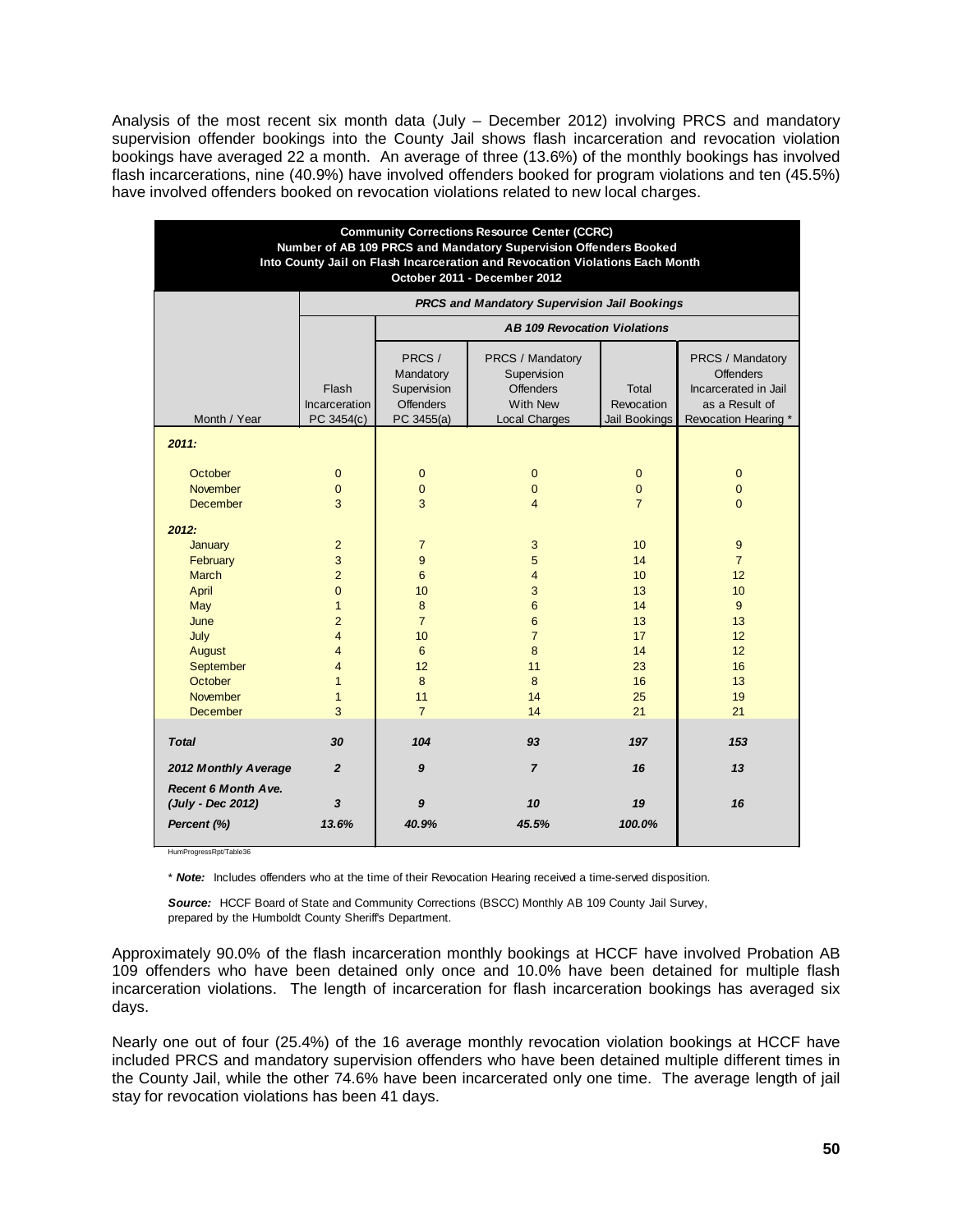| <b>Community Corrections Resource Center (CCRC)</b><br>Number, Frequency and Average Length of Stay For<br>PRCS and Mandatory Supervision Offender County Jail Bookings<br>October 2011 - December 2012 |         |                        |                                                            |                |  |  |
|---------------------------------------------------------------------------------------------------------------------------------------------------------------------------------------------------------|---------|------------------------|------------------------------------------------------------|----------------|--|--|
| County Jail (HCCF)                                                                                                                                                                                      |         | Flash<br>Incarceration | <b>PRCS &amp; Mandatory</b><br><b>Supervision Bookings</b> |                |  |  |
| <b>Bookings</b>                                                                                                                                                                                         | Number  | Percent                | Number                                                     | Percent        |  |  |
| <b>Number &amp; Frequency</b><br>of Jail Bookings:<br>1 Booking<br>2 or More                                                                                                                            | 27<br>3 | 90.0%<br>10.0%         | 147<br>50                                                  | 74.6%<br>25.4% |  |  |
| <b>Total</b>                                                                                                                                                                                            | 30      | 100.0%                 | 197                                                        | 100.0%         |  |  |
| <b>Length of Jail</b><br><b>Incarceration (ALS):</b><br><b>Flash Incarceration:</b>                                                                                                                     |         |                        |                                                            |                |  |  |
| 1-3 Days                                                                                                                                                                                                | 6       | 20.0%                  |                                                            |                |  |  |
| 4-6 Days                                                                                                                                                                                                | 10      | 33.3%                  |                                                            |                |  |  |
| <b>7-10 Days</b>                                                                                                                                                                                        | 14      | 46.6%                  |                                                            |                |  |  |
| <b>Total</b>                                                                                                                                                                                            | 30      | 100.0%                 |                                                            |                |  |  |
| Ave. Length of Jail<br>Stay (ALS)                                                                                                                                                                       |         | 6 Days                 |                                                            |                |  |  |
| <b>PRCS &amp; Mandatory</b><br><b>Supervision Violations:</b>                                                                                                                                           |         |                        |                                                            |                |  |  |
| 1-30 Days                                                                                                                                                                                               |         |                        | 105                                                        | 53.3%          |  |  |
| 31-60 Days                                                                                                                                                                                              |         |                        | 60                                                         | 30.5%          |  |  |
| 61-90 Days                                                                                                                                                                                              |         |                        | 18<br>14                                                   | 9.1%<br>7.1%   |  |  |
| Over 90 Days<br>Total                                                                                                                                                                                   |         |                        | 197                                                        | 100.0%         |  |  |
| Ave. Length of Jail<br>Stay (ALS)                                                                                                                                                                       |         |                        |                                                            | 41 Days        |  |  |
|                                                                                                                                                                                                         |         |                        |                                                            |                |  |  |

HumProgressRpt/Table38

**Source** HCCF Inmate Booking Report with alpha listing by month, booking and release date for AB 109 incarcerated offenders.

Analysis of the Probation Department's AB 109 offender case closures, revocations, and supervision status trends for PRCS and mandatory supervision offenders between October 2011 and December 2012 is summarized in the Table at the top of the following page. As the data shows, over the past 15 month period, a total of 45 (15.3%) PRCS and mandatory supervision felony offenders have completed their sentence or fulfilled the Court terms of the supervision period and have been discharged. Approximately 15 (5.1%) of the PRCS offenders coming out of State Prison have had their supervision transferred by Probation to another county. Two offenders have died (0.7%).

On December 31, 2012, 71.1% (209) or seven out of every ten supervised offenders were still receiving continuing supervision through the Probation Department's Community Corrections Resource Center (CCRC). Equally significant, the supervision and case closure data shows that since Realignment was initiated in Humboldt County, only 7.8% (23) offenders have had their probation supervision terminated.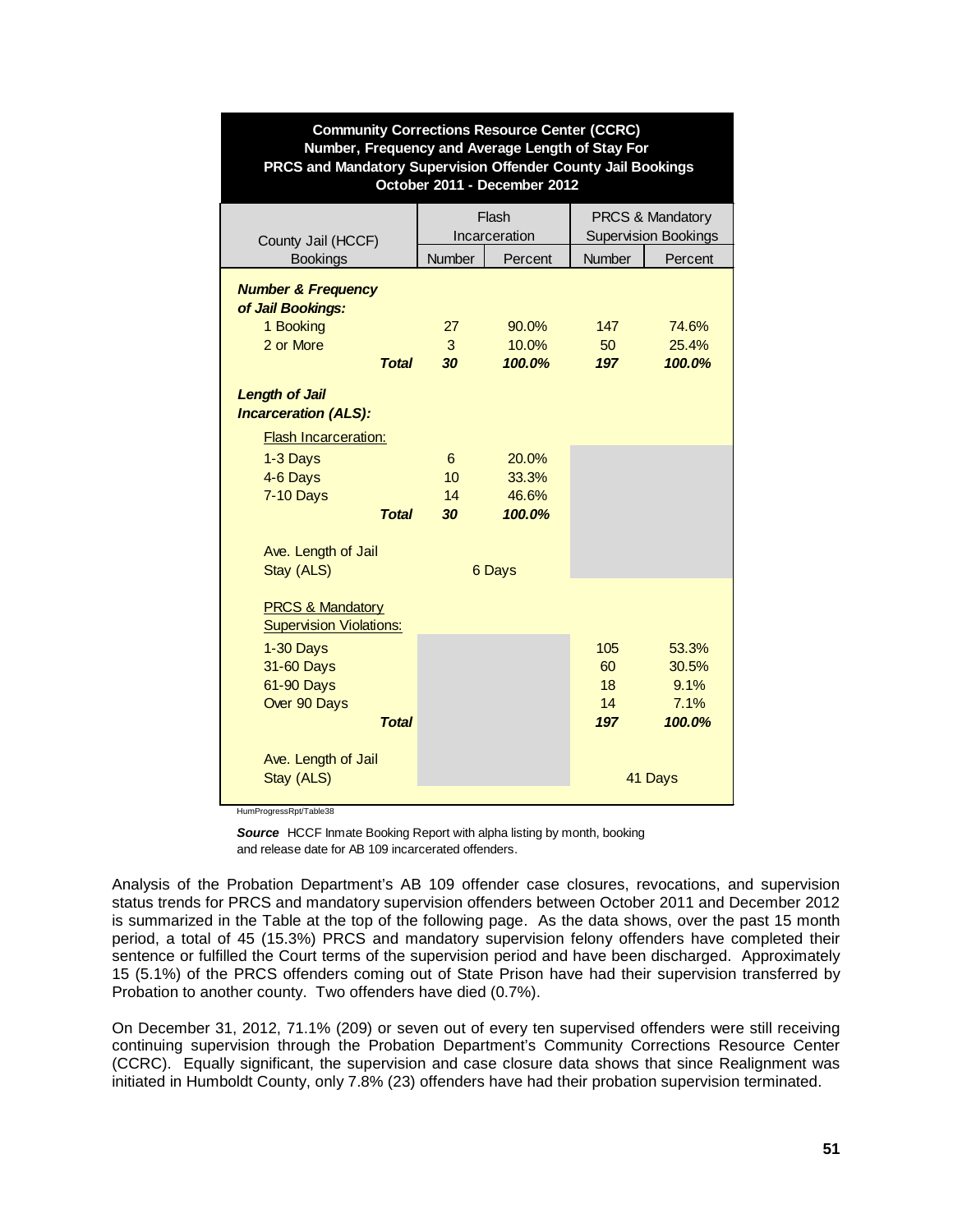| <b>Community Corrections Resource Center (CCRC)</b><br>Probation Department AB 109 Offender Case Closures,<br><b>Revocations and Supervision Status Trends</b><br>October 2011 - December 2012 |                                      |             |                  |             |                |         |  |
|------------------------------------------------------------------------------------------------------------------------------------------------------------------------------------------------|--------------------------------------|-------------|------------------|-------------|----------------|---------|--|
|                                                                                                                                                                                                | AB 109 Supervision and Case Closures |             |                  |             |                |         |  |
|                                                                                                                                                                                                |                                      |             |                  | Mandatory   |                |         |  |
| Supervision                                                                                                                                                                                    |                                      | <b>PRCS</b> |                  | Supervision |                | Total   |  |
| <b>Status</b>                                                                                                                                                                                  | <b>Number</b>                        | Percent     | <b>Number</b>    | Percent     | <b>Number</b>  | Percent |  |
| <b>Case Closures:</b>                                                                                                                                                                          |                                      |             |                  |             |                |         |  |
| <b>Discharged 6 Months</b>                                                                                                                                                                     | 31                                   | 13.9%       | $\mathbf{0}$     | 0.0%        | 31             | 10.5%   |  |
| <b>Discharged 1 Year</b>                                                                                                                                                                       | 6                                    | 2.7%        | $\Omega$         | 0.0%        | 6              | 2.0%    |  |
| <b>Discharged Full Term</b>                                                                                                                                                                    | 6                                    | 2.7%        | $\mathbf{0}$     | 0.0%        | 6              | 2.0%    |  |
| <b>Completed Sentence/Other</b>                                                                                                                                                                | $\mathbf{1}$                         | 0.4%        | $\mathbf{1}$     | 1.4%        | $\mathcal{P}$  | 0.7%    |  |
|                                                                                                                                                                                                |                                      |             |                  |             |                |         |  |
| Sub-total                                                                                                                                                                                      | 44                                   | 19.7%       | $\mathbf{1}$     | 1.4%        | 45             | 15.3%   |  |
| <b>Transfers:</b>                                                                                                                                                                              |                                      |             |                  |             |                |         |  |
| <b>Transferred Supervision</b>                                                                                                                                                                 |                                      |             |                  |             |                |         |  |
| <b>Jurisdiction</b>                                                                                                                                                                            | 15                                   | 6.7%        | $\boldsymbol{o}$ | 0.0%        | 15             | 5.1%    |  |
|                                                                                                                                                                                                |                                      |             |                  |             |                |         |  |
| <b>Terminations:</b>                                                                                                                                                                           |                                      |             |                  |             |                |         |  |
| <b>Revoked</b>                                                                                                                                                                                 | 14                                   | 6.3%        | 8                | 11.3%       | 22             | 7.5%    |  |
| <b>Unsuccessful</b>                                                                                                                                                                            | $\mathbf{1}$                         | 0.4%        | $\Omega$         | 0.0%        | $\overline{1}$ | 0.3%    |  |
| Sub-total                                                                                                                                                                                      | 15                                   | 6.7%        | 8                | 11.3%       | 23             | 7.8%    |  |
|                                                                                                                                                                                                |                                      |             |                  |             |                |         |  |
| <b>Continuing Supervision:</b>                                                                                                                                                                 |                                      |             |                  |             |                |         |  |
| <b>Active Probation Supervision</b>                                                                                                                                                            | 147                                  | 66.0%       | 62               | 87.3%       | 209            | 71.1%   |  |
|                                                                                                                                                                                                |                                      |             |                  |             |                |         |  |
| Other:                                                                                                                                                                                         |                                      |             |                  |             |                |         |  |
| Deceased                                                                                                                                                                                       | $\overline{2}$                       | 0.9%        | 0                | 0.0%        | $\overline{2}$ | 0.7%    |  |
| <b>Total</b>                                                                                                                                                                                   | 223                                  | 100.0%      | 71               | 100.0%      | 294            | 100.0%  |  |

HumProgressRpt/Table40

*Source:* Humboldt County Probation Department AB 109 Monthly Offender Tracking Report

No provision has yet been made for any department to develop and track subsequent arrests and conviction data for AB 109 (N3) convicted and sentenced inmates. The Probation Department, however, from the start of Realignment, has collected data on PRCS and mandatory supervision rearrests and convictions recidivism trends by month and offense category since October 2011. The recidivism information is limited to the 294 AB 109 offenders Probation has supervised over the past 15 months. The monthly recidivism data trends are highlighted in the Table on the top of the following page.

As the data shows, a total of 49 PRCS and mandatory supervision AB 109 offenders have been rearrested and convicted of felony and misdemeanor offenses between October 2011 and December 2012. Nearly 57.1% (28) of the convictions have been for misdemeanor offenses and 42.9% (21) have involved felony convictions. Overall, the recidivism data shows that an average of about three AB 109 probationers have been arrested and convicted on new criminal charges each month. The 49 PRCS and mandatory supervision offenders with new felony / misdemeanor convictions only represent 16.7% of the total 294 offenders the Probation Department has been supervising under Realignment.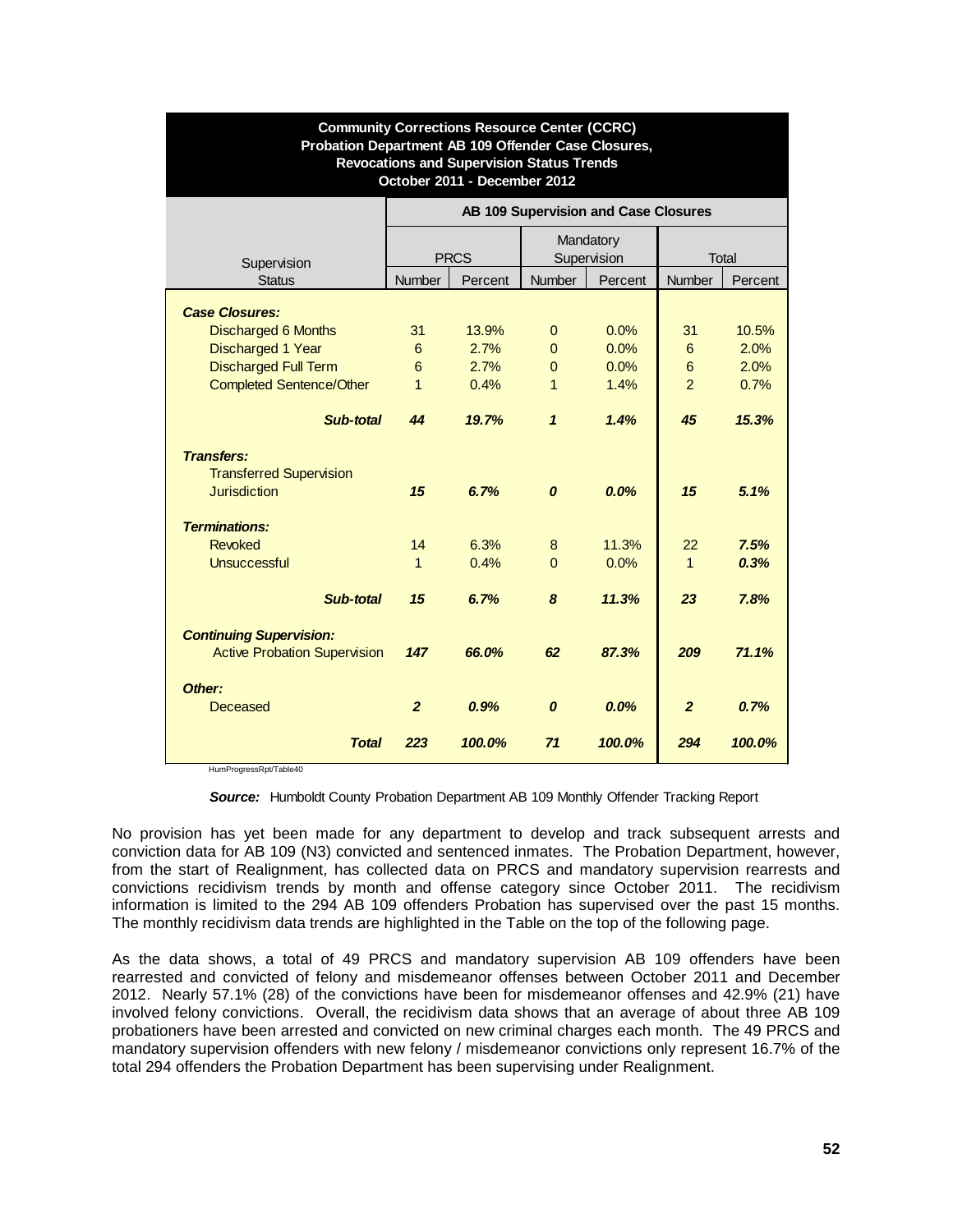| <b>Conviction Recidivism Trends by Month and Offense Category</b><br>October 2011 - December 2012 |                       |                            |                     |  |  |  |  |
|---------------------------------------------------------------------------------------------------|-----------------------|----------------------------|---------------------|--|--|--|--|
| Month / Year                                                                                      | Felony<br>Convictions | Misdemeanor<br>Convictions | <b>Total</b>        |  |  |  |  |
|                                                                                                   |                       |                            |                     |  |  |  |  |
| 2011:                                                                                             |                       |                            |                     |  |  |  |  |
| October                                                                                           | $\Omega$              | $\mathbf 0$                | $\Omega$            |  |  |  |  |
| November                                                                                          | $\mathbf 0$           | $\mathbf 0$                | 0                   |  |  |  |  |
| December                                                                                          | $\Omega$              | 1                          | $\mathbf{1}$        |  |  |  |  |
| 2012:                                                                                             |                       |                            |                     |  |  |  |  |
| January                                                                                           | $\mathbf 0$           | $\mathbf 0$                | 0                   |  |  |  |  |
| February                                                                                          | $\overline{0}$        | 1                          | 1                   |  |  |  |  |
| <b>March</b>                                                                                      | $\overline{2}$        | $\overline{2}$             | 4                   |  |  |  |  |
| April                                                                                             | $\overline{0}$        | $\mathbf 0$                | 0                   |  |  |  |  |
| May                                                                                               | $\mathbf{3}$          | $\overline{2}$             | 5                   |  |  |  |  |
| June                                                                                              | 3                     | $\overline{1}$             | $\overline{4}$      |  |  |  |  |
| July                                                                                              | 3                     | $\overline{2}$             | 5                   |  |  |  |  |
| <b>August</b>                                                                                     | 3                     | $\overline{1}$             | 4                   |  |  |  |  |
| September                                                                                         | $\overline{1}$        | $\overline{2}$             | 3                   |  |  |  |  |
| October                                                                                           | 3                     | 6                          | 9                   |  |  |  |  |
| <b>November</b>                                                                                   | $\overline{2}$        | 5                          | $\overline{7}$      |  |  |  |  |
| December                                                                                          | $\overline{1}$        | 5                          | 6                   |  |  |  |  |
| <b>Total</b><br>Percent (%)<br><b>Monthly Average</b>                                             | 21<br>42.9%<br>1.4    | 28<br>57.1%<br>1.9         | 49<br>100.0%<br>3.3 |  |  |  |  |

# **PRCS and Mandatory Supervision Arrests and**

HumProgressRpt/Table37

## **HCCF Jail Alternative Programs**

Prior to the implementation of Realignment, the Humboldt County Correctional Facility (HCCF) was continuously operating near the Board of State and Community Corrections (BSCC) rated bed capacity of 411. Peak inmate ADP reached 415 in the year prior to AB 109. One of the first steps the Sheriff's Office took to begin controlling the expected growth in pretrial and sentenced inmate population to avoid severe overcrowding was to establish an HCCF Booking Matrix. The Booking Matrix has been approved by the Presiding Judge of the Superior Court of Humboldt County. *(See Appendix F: HCCF Booking and Pretrial Release Matrix)*

The Booking Matrix uses a 3-tier offense and release dispositional actions booking staff are to follow whenever the jail's male or female inmate counts reach designated levels for four consecutive count periods. The trigger points for Tier 1 male releases due to the lack of bed capacity occurs when the male count reaches 320 or greater for four consecutive counts. Female Tier 1 releases go into effect when the facility's female count reaches 48 or greater for four consecutive counts. Jail staff are directed to make additional releases and accept fewer bookings as the daily population reaches higher Tier 2 and Tier 3 inmate ADP count levels.

Each month, the Correctional Facility is required to report the total number of pretrial and sentenced inmate releases which occur at the Facility due to the lack of housing bed capacity. A comparative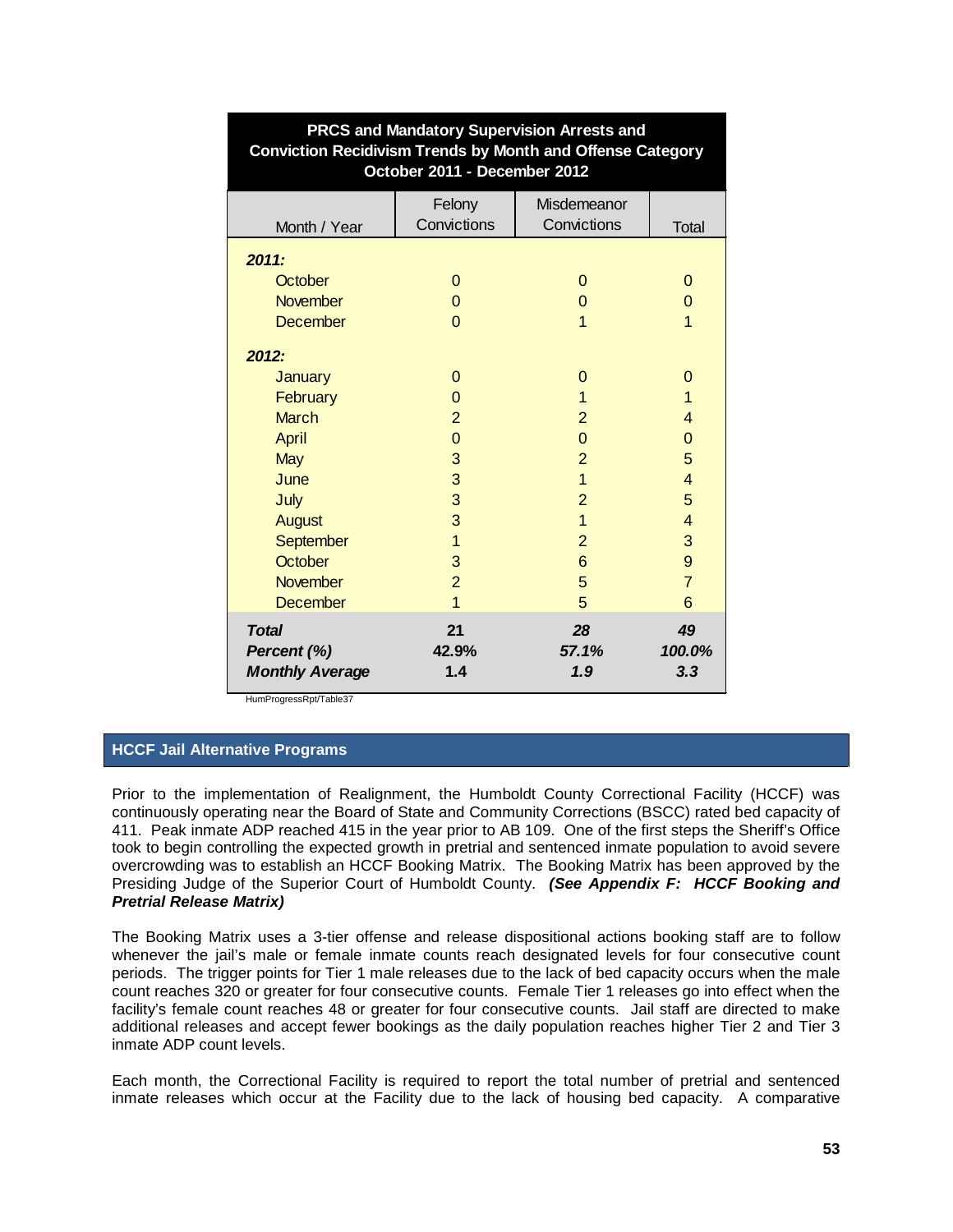analysis showing changes in the number of pretrial and sentenced jail inmate releases because of overcrowding is shown in the following Table.

| <b>Humboldt County Correctional Facility (HCCF)</b><br>Number of Pretrial and Sentenced Monthly Jail Releases<br>Due to the Lack of Housing Bed Capacity at HCCF 2010 - 2012 |                                                            |                                                     |                                                            |                                                                 |  |  |  |  |
|------------------------------------------------------------------------------------------------------------------------------------------------------------------------------|------------------------------------------------------------|-----------------------------------------------------|------------------------------------------------------------|-----------------------------------------------------------------|--|--|--|--|
|                                                                                                                                                                              |                                                            | Pre- and Post-AB 109 Realignment Act Jail Impact    |                                                            |                                                                 |  |  |  |  |
| Monthly Inmate Releases<br>For Lack of Custody<br>Jail Beds                                                                                                                  | <b>Pre-AB 109</b><br>Realignment<br>(Oct 2010 - Sept 2011) | Post-AB 109<br>Realignment<br>(Oct 2011 - Dec 2012) | Recent Post-AB 109<br>Realignment<br>(Jul 2012 - Dec 2012) | Percent (%)<br><b>Difference</b><br>Pre- & Post-<br>Realignment |  |  |  |  |
| <b>Total Pretrial Inmate</b><br><b>Releases</b>                                                                                                                              | 0                                                          | 509                                                 | 321                                                        |                                                                 |  |  |  |  |
| <b>Monthly Ave. Releases</b>                                                                                                                                                 | O                                                          | 64                                                  | 64                                                         | 100.0%                                                          |  |  |  |  |
| <b>Total Sentenced Inmate</b><br><b>Releases</b>                                                                                                                             | 756                                                        | 757                                                 | 285                                                        |                                                                 |  |  |  |  |
| <b>Monthly Ave.</b>                                                                                                                                                          | 63                                                         | 50                                                  | 48                                                         | $-23.8%$                                                        |  |  |  |  |

As the data indicates, during the 12-month pre-AB 109 period, no pretrial inmate releases were taking place at HCCF due to the lack of custody jail beds. Since Realignment went into effect, an average of 64 pretrial detainees are receiving an early release due to the lack of housing bed capacity. Total sentenced inmate releases due to bed shortages were averaging 63 a month during the pre-AB 109 baselines months, but have dropped to approximately 48 a month, a reduction of 23.8%. *(See Appendix G: Number of Pretrial and Sentenced Monthly Jail Releases Due to the Lack of Housing Bed Capacity at HCCF, 2010 – 2012)*

In response to impacts on HCCF resulting from the 2011 Public Safety Realignment Act, the CCP funded the development and implementation of a new jail Pretrial OR Release and Supervised Release Program targeting pretrial detainees. The Program is staff by both Sheriff's Office and Probation personnel who are located at the downtown Main Jail and CCRC day reporting program. The staff provide five days a week pretrial screening of detainees booked into HCCF. The Program staff screen bookings using a modified Ohio Pretrial Release Evidence-based Assessment Tool.

Pursuant to Penal Code Sections 1270 and 1319.5, Program staff will initially screen the offenders using the HCCF release matrix, and for those eligible for consideration for release, will further identify offenders that pose the least risk for failure to appear or the commission of a new offense while on release, and who meet the following minimum criteria: (a) no current charges or past criminal histories for serious, violent, or sexual offenses; (b) are residents of Humboldt County; (c) are not transient; (d) are not being held on any sort of detainer; and (e) agree to abide by conditions of release on own recognizance as set by the Court.

#### *Humboldt County Jail Pretrial OR and Supervised Release Program Goals*

- § To release from the Sheriff's custody, as soon as possible, all arrested persons pending judicial action in the Superior Court who have the characteristics which indicate they will appear in Court, as directed, and remain arrest-free while their matter is being adjudicated.
- § To have readily available for the Superior Court verified information on arrested persons, who are not released; thereby enabling the Court, at the first or any subsequent hearing, to use that information to set a reasonable bail; or, in the alternative, to release the arrestee on his/her Promise To Appear.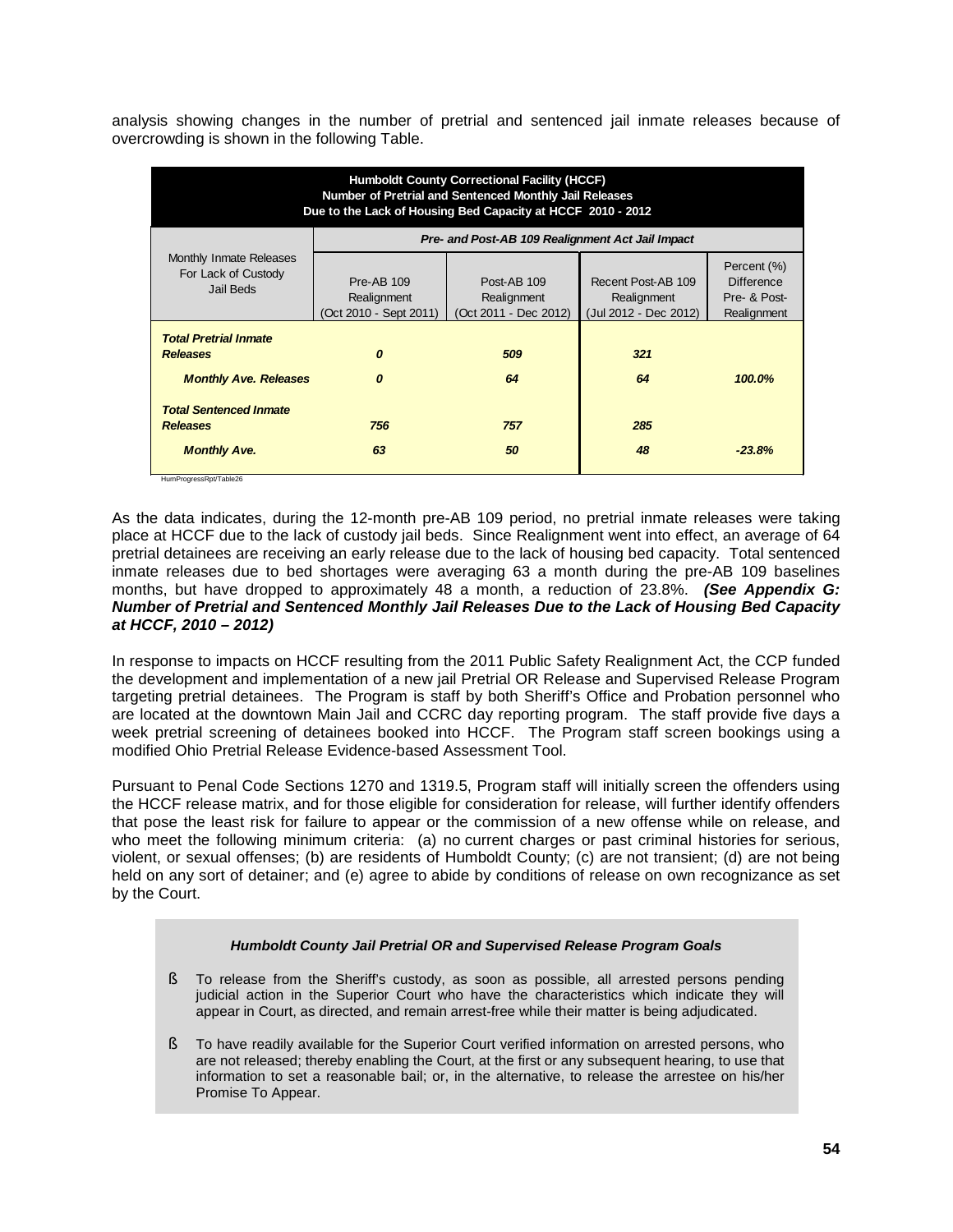As soon as possible after booking and prior to the initial bail/OR hearing, Program staff will also interview eligible offenders, conduct an investigation of release factors as guided by the assessment tool, and will prepare a report and recommendation to the Court regarding acceptability for the Pretrial Release and Supervised OR program. If recommended for program participation, conditions of release appropriate to the level and type of offender will be submitted with the report.

If the Court orders the offender to be released on OR or Supervised Release, the Court will complete a Release Agreement and Order which includes the participant's name, case number, type of release, next Court appearance date and time, and the specific terms of release. If ordered released to the program by the Court, Program staff will effect the release of the offender within a reasonable time, process any required paperwork, orient the offender to conditions of release and program requirements/restrictions, and set up any necessary equipment associated with the release. Monitoring and interaction with Program staff, as determined by the assessment, will take place through resolution of the court matter. Program staff will facilitate contact with offenders to remind them of upcoming court appearances and will provide participants assistance with overcoming barriers to follow through.

The Pretrial Release Program has developed and implemented a comprehensive set of Policies and Procedures which direct critical Program Interviewer activities and defendant release procedures. The information covers operational elements including (a) basic OR release procedures, (b) verifying interview information, (c) interview forms and other documentation, (d) contacting references procedure, (e) interviews and Court reports, (f) handling of special cases (mentally ill defendants; defendants with medical issues/problems, etc.), (g) verification process, (h) accuracy and completeness when reviewing the pretrial packet, (i) key shift procedures, (j) orientation of new employees, and (k) additional procedures. The Supervised Unit is staffed through the Humboldt County Probation Department's new day reporting center (CCRC). The Program has a capacity to handle an average daily population of 20 – 40 offenders.

Analysis of the pretrial screening and Court dispositions associated with the Program screening process is highlighted in the following Table.

| <b>Pretrial OR Screening and Court Dispositions For</b><br><b>Qualified OR Release Defendants</b><br>April – August 2012 |                            |                                           |  |  |  |  |  |
|--------------------------------------------------------------------------------------------------------------------------|----------------------------|-------------------------------------------|--|--|--|--|--|
| <b>Pretrial OR</b><br><b>Screenings</b><br>Qualified for OR release<br>Did not qualify<br>Refused / Unknown              | Number<br>116<br>109<br>8  | Percent<br>49.8%<br>46.8%<br>3.4%         |  |  |  |  |  |
|                                                                                                                          | <b>Total</b><br>233        | 100.0%                                    |  |  |  |  |  |
| <b>Court Dispositions For</b><br><b>Qualified OR Release</b><br>Defendants                                               |                            |                                           |  |  |  |  |  |
| Bailed before hearing<br>Released without OR<br>OR'd<br><b>Supervised Release</b><br><b>OR Denied</b>                    | 17<br>22<br>21<br>18<br>16 | 18.1%<br>23.4%<br>22.3%<br>19.2%<br>17.0% |  |  |  |  |  |
| Total                                                                                                                    | 94                         | 100.0%                                    |  |  |  |  |  |
| Other / Unknown                                                                                                          | 22                         |                                           |  |  |  |  |  |

**Source:** Pretrial OR and Supervised Release Program Log Screening Log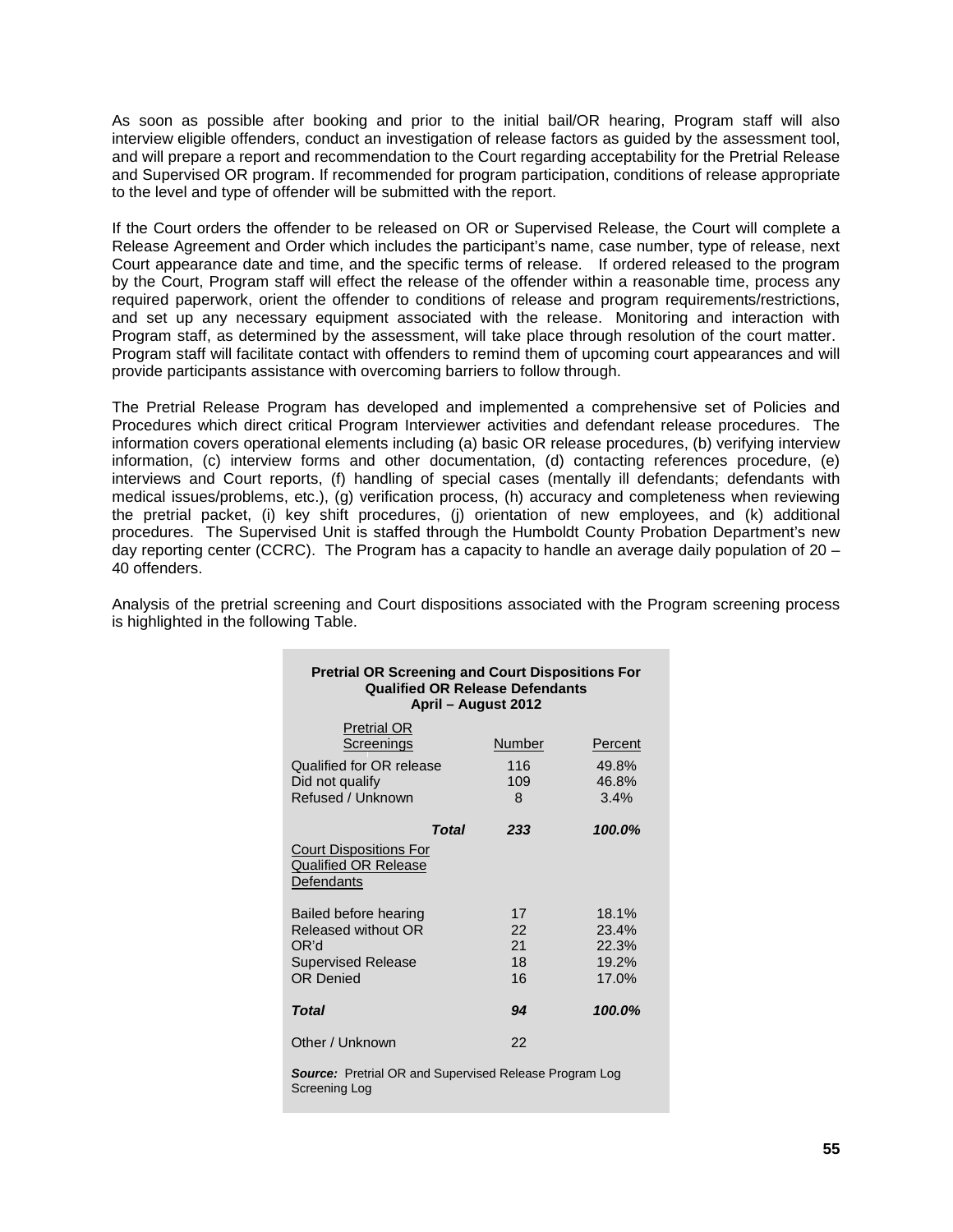As the data indicates, nearly 49.8% of the pretrial OR screenings conducted by the Program staff initially qualify for OR release considerations by the Courts. Approximately 18.1% of the qualifying OR release defendants do post bail before their scheduled OR Court hearing. Nearly 42.6% of the defendants screened by the OR Magistrate are released and another 19.2% are placed in the Supervised Release Unit while their case proceeds through the Court process. Overall, only 17.0% of the qualified OR release defendants the Program staff present to the Court at an OR Hearing are denied by the Judge.

A review of the number and status of offenders monitored through the Pretrial and Supervised Release Program since it was initiated in 2012 included in the following Table indicates that only 73 individuals have participated in the CCP funded Jail Alternative Program. Nearly 74.4% (54) are active or have successfully completed the monitoring program set by the Courts. Only 26.0% (19) have absconded or were unsuccessful in fulfilling the Court's release conditions. Equally important, the data shows that the Jail Alternative Program is monitoring and supervising offenders who have been granted a pretrial release by the Court or are placed in the Program as a direct Court commitment or condition of supervision resulting from a revocation hearing initiated by the Probation Department. Interestingly, the data shows that nearly 52.4% of the individuals being monitored as a result of a condition of supervision revocation disposition hearing have the highest rate of abscond and unsuccessful completions.

| Number and Status of Offenders Monitored Through the<br><b>Pretrial and Supervised Release Program</b> |                                      |                           |        |  |  |  |  |  |
|--------------------------------------------------------------------------------------------------------|--------------------------------------|---------------------------|--------|--|--|--|--|--|
| Type of<br>Monitoring                                                                                  | Active /<br>Successful<br>Completion | Abscond /<br>Unsuccessful | Total  |  |  |  |  |  |
| <b>Pretrial Release</b>                                                                                | 32 (84.2%)                           | $6(15.8\%)$               | 38     |  |  |  |  |  |
| Court Commitment                                                                                       | 12 (85.7%)                           | 2(14.3%)                  | 14     |  |  |  |  |  |
| <b>Condition of Supervision</b>                                                                        | 10 (47.6%)                           | 11 (52.4%)                | 21     |  |  |  |  |  |
| <b>Total</b>                                                                                           | 54                                   | 19                        | 73     |  |  |  |  |  |
| <b>Percent</b>                                                                                         | 74.0%                                | 26.0%                     | 100.0% |  |  |  |  |  |

*Source:* Humboldt County Probation Department AB 109 Monthly Offender Tracking Report

As part of the work to develop this AB 109 Implementation Assessment Report, an analysis of the Humboldt County jail pretrial and sentenced population was developed. The analysis was intended to address the following question: **"Given the characteristics of the jail's pretrial and sentenced inmates, are there prisoner groupings that could be diverted from incarceration to expanded alternative programs which stressed a high degree of monitoring and supervision of releases?"** 

Data developed from a point in time "snapshot" of the total Humboldt County jail population was taken on November 4, 2012. The profile included demographic, criminal history, and length of incarceration information for the pretrial and sentenced prisoner populations housed at the Main Jail. As the profile data indicates, pretrial male and female inmates are approximately 35 years of age. Nearly 28.0% of the pretrial and sentenced detainees are ethnic minorities. Nearly 46.0% of the County Jail inmates have residencies in Eureka and in the unincorporated County area. *(See Appendix H: 2012 Snapshot of the Humboldt County Jail (HCCF) Pretrial and Sentenced Inmate Population)*

About 90.0% of the County Jail inmates are incarcerated for felony or misdemeanor crimes with the remaining 10.0% being detained as federal, parole, immigration, or on other agency holds. About 39.0% of the pretrial and sentenced population of local inmates have a current offense involving weapons, sex crimes or crimes of violence. Most inmates are in the County Jail for property, drug/alcohol violations, or other offenses of a non-violent nature. Criminal history data shows that on the average, pretrial felony inmates have 11 prior bookings while sentenced prisoners have an average of 16 prior bookings.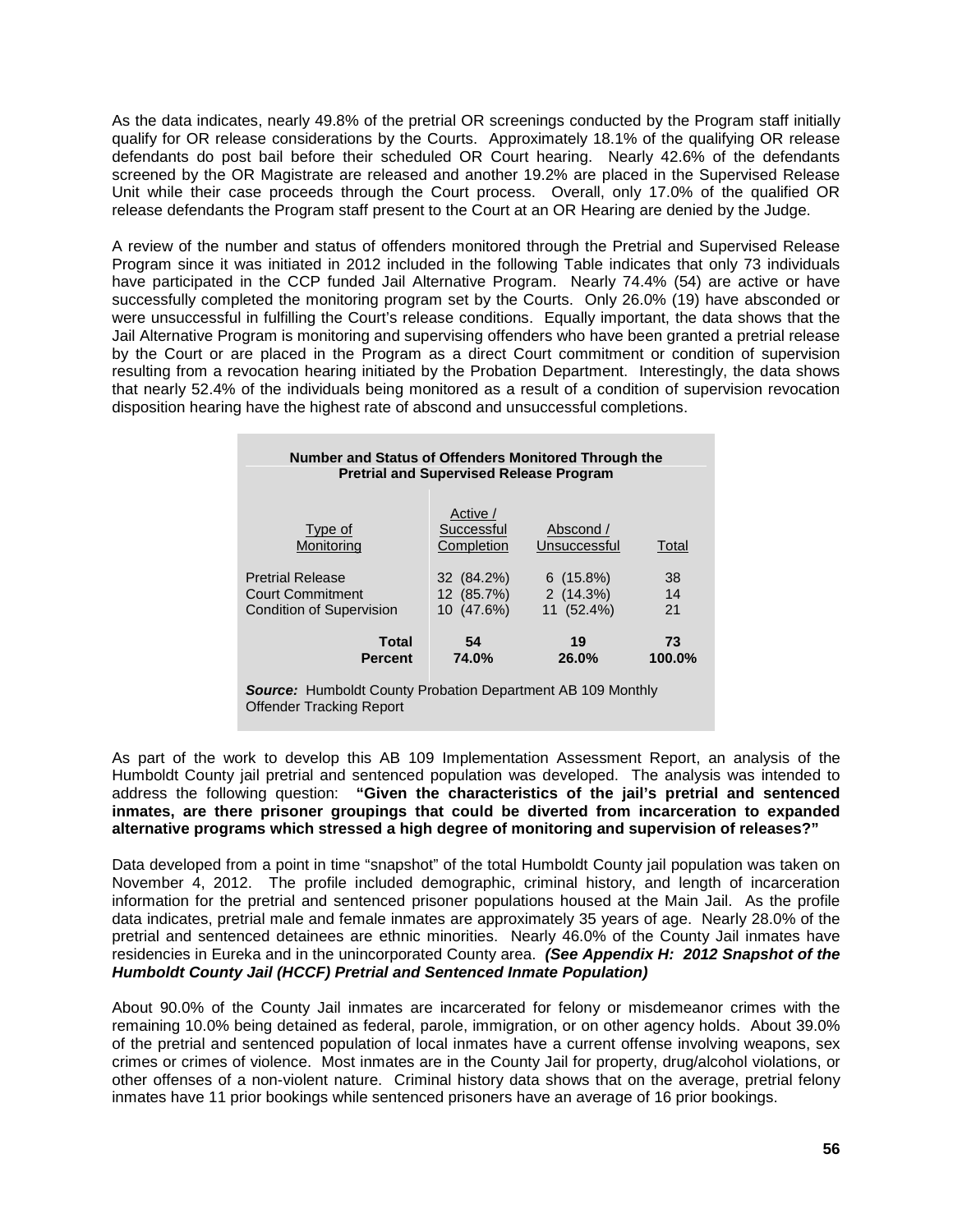The average pretrial bail is \$172,671. Approximately 21.0% of the pretrial population have bails under \$30,000 and 57.0% have bails between \$30,000 and \$150,000. Approximately 12.0% of the pretrial inmates have bail set at over \$300,000. Pretrial and sentenced inmates have been arrested and booked an average of 13 times. One out of every three prior bookings involved non-violent crimes which have included property, drug / alcohol offenses and other crimes. Six out of every ten inmates do, however, have a prior booking for a violent or sex offense. The typical male / female pretrial / sentenced inmate also has an extensive history of failing to make Court appearances. On the average, detainees have 5.2 prior Bench Warrants issued through the Courts. From a security housing and classification standpoint, the majority of inmates have been designated as presenting no housing problems.

The characteristics of the pretrial and sentenced detainees were further examined to determine if there are realistic opportunities to expand release program eligibility criteria in light of the offense and criminal history records of incarcerated detainees. This was accomplished by establishing selected inmate characteristics for sub-population groups and applying the criteria for each group against the one-day "snapshot" of the 2012 pretrial and sentenced populations.

When the selected inmate characteristics are combined and analyzed according to the specific criteria, the data shows about 8.0% of the pretrial population could be viewed as viable candidates for some form of alternative to incarceration program. Among sentenced inmates, about 13.0% could be considered for some other type of alternative in lieu of jail confinement.

**If the pretrial population was handled in an alternative fashion, approximately 18 beds could be made available to the jail system. Inmates included in the sentenced group, if handled alternatively, could make available an additional 19 beds at the Main Jail. Combined, these target jail sub-population groups could affect a minimum of 37 beds in the jail system.**

It is quite possible that even among the majority of pretrial and sentenced inmates who have not met the criteria applied in this review could still be candidates for early release or other alternative custody programs which were designed from a standpoint of providing high levels of monitoring, control, reporting and supervision. *(See Appendix I: 2012 HCCF Male Pretrial and Sentenced Inmate Population and Appendix J: Female Pretrial and Sentenced Inmate Population)*

The same snapshot jail profile was taken by CJRF in November 2011 at the start of the County's implementation of the AB 109 Realignment Act. The following Tables provide a summary comparison of pretrial and sentenced inmate profiles between 2011 – 2012. A review of this information does show that an overall shift has occurred with respect to the characteristics among pretrial and sentenced inmates. There are significantly fewer pretrial and sentenced misdemeanor inmates detained in the jail. The overall average length of jail stay for pretrial felony and misdemeanor inmates has dropped significantly. The average length of stay for sentenced inmates has also been significantly reduced from 48 to 34 days.

Both pretrial and sentenced offenders have more histories of bench warrants and prior total jail bookings into HCCF. Equally important, because of jail management issues, the shift in population shows that 2012 pretrial inmates, for example, have more disciplinary reports being prepared compared to 2011. The average number of disciplinary reports issued to sentenced inmates has, in fact, doubled from 1.4 incidents to 3.5 incidents.

The comparative analysis of the number of jail beds occupied by selected pretrial and sentenced bookings based on the two jail profiles shows that the combined target jail population that could be handled in an alternative fashion based on offense, criminal history, and other prominent release criteria has dropped from a previous 65 beds in the jail system to 37 beds. The Sheriff's Jail Matrix and implementation of the Pretrial Release and Supervision Program coupled with the Probation Department's use of administrative sanctions in lieu of incarceration for program violations is having a positive impact on the jail's overall inmate population counts.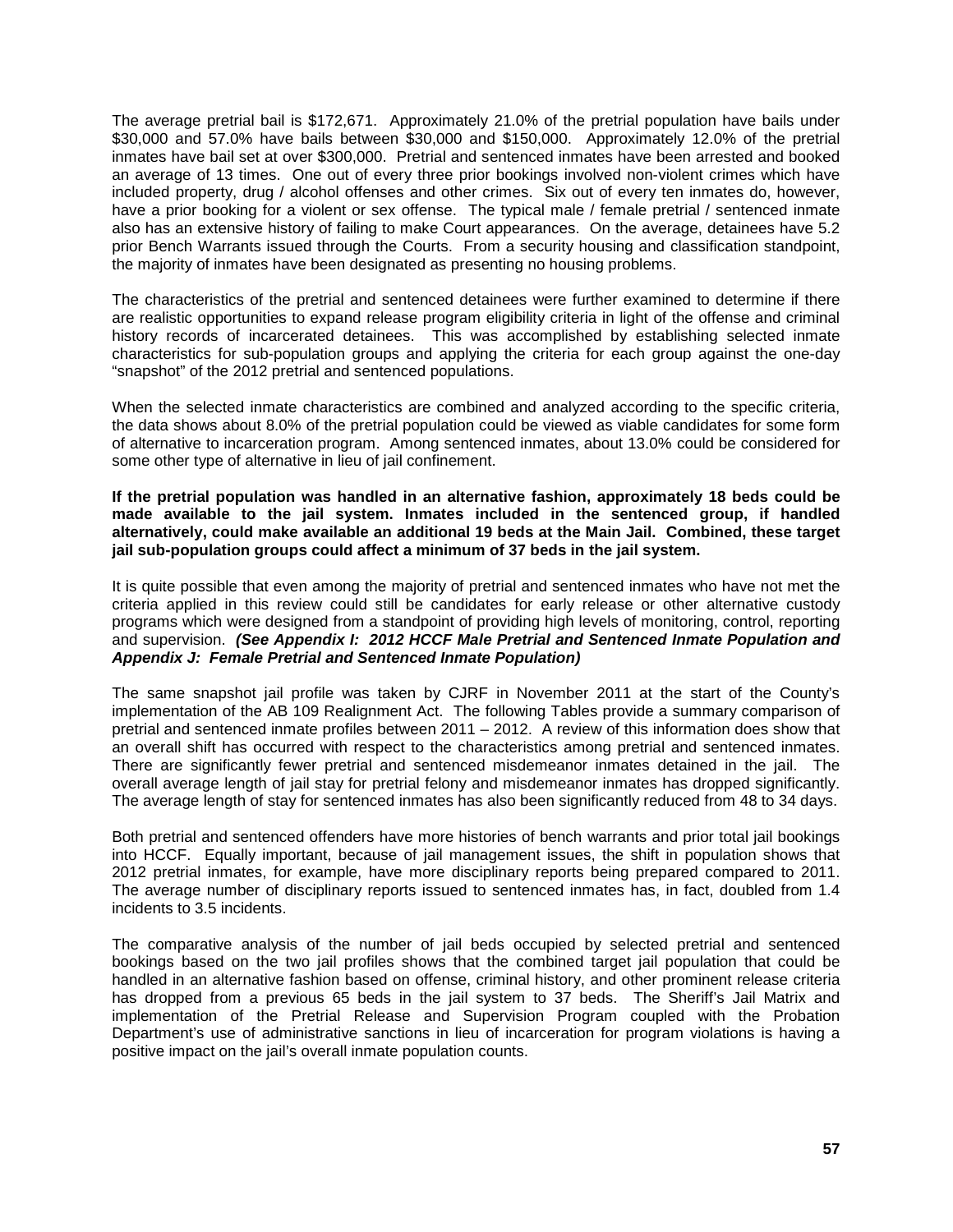| <b>Humboldt County Jail System</b>                                                     |
|----------------------------------------------------------------------------------------|
| Summary Comparison of Pretrial and Sentenced Inmate Profiles In November 2011 and 2012 |

|                                                     |              | PRETRIAL & SENTENCED DETAINEE CHARACTERISTICS |                |                                |                |                                |                |                      |                |
|-----------------------------------------------------|--------------|-----------------------------------------------|----------------|--------------------------------|----------------|--------------------------------|----------------|----------------------|----------------|
|                                                     |              | 2011                                          |                | 2012                           |                | 2011                           |                |                      | 2012           |
| Inmate Profile                                      |              | <b>Pretrial</b>                               |                | <b>Pretrial</b>                |                | <b>Sentenced</b>               |                | <b>Sentenced</b>     |                |
| <b>Average Age:</b>                                 |              |                                               |                |                                |                |                                |                |                      |                |
| <b>Male Inmates</b><br><b>Female Inmates</b>        |              | 33.9 Years<br>31.0 Years                      | 81.9%<br>18.1% | 35.9 yrs<br>31.6 yrs           | 85.4%<br>14.6% | 36.0 Years<br>41.0 Years       | 87.4%<br>12.6% | 35.5 yrs<br>37.6 yrs | 85.8%<br>14.2% |
| <b>Ethnicity:</b>                                   |              |                                               |                |                                |                |                                |                |                      |                |
| Caucasian                                           |              | 158                                           | 66.7%          | 172                            | 73.8%          | 81                             | 63.8%          | 99                   | 70.2%          |
| <b>Black</b><br><b>Hispanic</b>                     |              | 14<br>11                                      | 5.9%<br>4.6%   | 9<br>9                         | 3.9%<br>3.9%   | 5<br>9                         | 3.9%<br>7.1%   | 6<br>11              | 4.3%<br>7.8%   |
| <b>Native American</b>                              |              | 50                                            | 21.1%          | 41                             | 17.6%          | 29                             | 22.8%          | 24                   | 17.0%          |
| Other                                               |              | $\overline{4}$                                | 1.7%           | $\overline{2}$                 | 0.9%           | $\overline{3}$                 | 2.4%           | $\mathbf{1}$         | 0.7%           |
|                                                     | <b>Total</b> | 237                                           | 100.0%         | 233                            | 100.0%         | 127                            | 100.0%         | 141                  | 100.0%         |
| <b>Residency:</b>                                   |              |                                               |                |                                |                |                                |                |                      |                |
| <b>Humboldt County</b>                              |              | 55                                            | 23.2%          | 58                             | 24.9%          | 39                             | 30.7%          | 33                   | 23.4%          |
| Eureka                                              |              | 63                                            | 26.6%          | 46                             | 19.7%          | 45                             | 35.4%          | 36                   | 25.5%          |
| Fortuna                                             |              | 12                                            | 5.1%           | 11                             | 4.7%           | $6\phantom{1}6$                | 4.7%           | $\overline{4}$       | 2.8%           |
| Arcata                                              |              | 14                                            | 5.9%           | 11                             | 4.7%           | $\overline{9}$                 | 7.1%           | 5                    | 3.5%           |
| <b>Rio Dell</b><br>Ferndale                         |              | 3<br>$\mathbf{1}$                             | 1.3%<br>0.4%   | $\overline{4}$<br>$\mathbf{1}$ | 1.7%<br>0.4%   | $\overline{4}$<br>$\mathbf{0}$ | 3.1%<br>0.0%   | 5<br>$\overline{0}$  | 3.5%<br>0.0%   |
| <b>Blue Lake</b>                                    |              | $\mathbf{1}$                                  | 0.4%           | $\overline{2}$                 | 0.9%           | $\mathbf{0}$                   | 0.0%           | $\mathbf{1}$         | 0.7%           |
| <b>Transient</b>                                    |              | 23                                            | 9.7%           | 32                             | 13.7%          | 12                             | 9.4%           | 22                   | 15.9%          |
| Out-of-County/Other                                 |              | 65                                            | 27.4%          | 68                             | 29.2%          | 12                             | 9.4%           | 35                   | 24.8%          |
|                                                     | <b>Total</b> | 237                                           | 100.0%         | 233                            | 100.0%         | 127                            | 100.0%         | 141                  | 100.0%         |
| <b>Type of Detainee and Current Offense:</b>        |              |                                               |                |                                |                |                                |                |                      |                |
| # Felony Inmates                                    |              | 185                                           | 78.1%          | 199                            | 85.4%          | 77                             | 60.6%          | 105                  | 74.5%          |
| # Misdemeanor Inmates                               |              | 13                                            | 16.5%          | 10                             | 4.3%           | 36                             | 11.0%          | 22                   | 15.6%          |
|                                                     | Sub-Total    | 198                                           | 94.6%          | 209                            | 89.7%          | 113                            | 71.6%          | 127                  | 90.1%          |
| Detainer / Foreign Hold Inmates                     |              | 39                                            | 5.4%           | 24                             | 10.3%          | 14                             | 28.4%          | 14                   | 9.9%           |
|                                                     | <b>Total</b> | 237                                           | 100.0%         | 233                            | 100.0%         | 127                            | 100.0%         | 141                  | 100.0%         |
| Violence                                            |              | 75                                            | 37.9%          | 65                             | 31.1%          | 30                             | 26.5%          | 25                   | 19.7%          |
| <b>Sex Crimes</b>                                   |              | 6                                             | 3.0%           | $\overline{2}$                 | 1.0%           | $\overline{4}$                 | 3.5%           | 3                    | 2.4%           |
| Weapons                                             |              | 13                                            | 6.6%           | 15                             | 7.2%           | 9                              | 8.0%           | 8                    | 6.3%           |
| Property                                            |              | 40                                            | 20.2%          | 48                             | 23.0%          | 20                             | 17.7%          | 27                   | 21.3%          |
| Drug/Alcohol                                        |              | 43                                            | 21.7%          | 51                             | 24.3%          | 39                             | 34.5%          | 47                   | 37.0%          |
| <b>Other Crimes</b>                                 |              | 21                                            | 10.6%          | 28                             | 13.4%          | 11                             | 9.7%           | 17                   | 13.3%          |
|                                                     | <b>Total</b> | 198                                           | 100.0%         | 209                            | 100.0%         | 113                            | 100.0%         | 127                  | 100.0%         |
| Average Charges Per Inmate:                         |              | 2.9                                           |                | 2.6                            |                | 1.8                            |                | 1.8                  |                |
| <b>Felony Charges</b><br><b>Misdemeanor Charges</b> |              | 2.6                                           |                | 2.2                            |                | 2.5                            |                |                      | 2.4            |
| <b>Bail Schedule:</b>                               |              |                                               |                |                                |                |                                |                |                      |                |
| No Bail Holds                                       |              | 60                                            | 25.3%          | 22                             | 10.5%          | $\mathbf 0$                    | 0.0%           | $\mathbf 0$          | 0.0%           |
| <b>Average Bail</b>                                 |              | \$235,268                                     |                | \$172,671                      |                | \$0                            |                | \$0                  |                |
| <b>Under \$20,000</b>                               |              | 15                                            | 9.1%           | 10                             | 5.3%           |                                |                |                      |                |
| $$20,001 - $30,000$                                 |              | 18                                            | 11.0%          | 38                             | 20.5%          |                                |                |                      |                |
| $$30,001 - $50,000$<br>$$50,001 - $75,000$          |              | 32<br>25                                      | 19.5%<br>15.2% | 44<br>26                       | 23.5%<br>13.9% |                                |                |                      |                |
| $$75,001 - $100,000$                                |              | 16                                            | 9.8%           | 21                             | 11.2%          |                                |                |                      |                |
| $$100,001 - $150,000$                               |              | 15                                            | 9.1%           | 15                             | 8.0%           |                                |                |                      |                |
| \$150,001 - \$200,000                               |              | 9                                             | 5.5%           | $6\phantom{a}$                 | 3.2%           |                                |                |                      |                |
| \$200,001 - \$300,000                               |              | 5                                             | 3.0%           | $\overline{4}$                 | 2.1%           |                                |                |                      |                |
| \$300,001 Plus                                      |              | 29                                            | 17.7%          | 23                             | 12.3%          |                                |                |                      |                |
| <b>Probation Status:</b>                            |              |                                               |                |                                |                |                                |                |                      |                |
| Probationer                                         |              | 12                                            | 5.1%           | 39                             | 16.7%          | $\boldsymbol{6}$               | 4.7%           | 23                   | 16.3%          |

Hum4/Realignment/Table14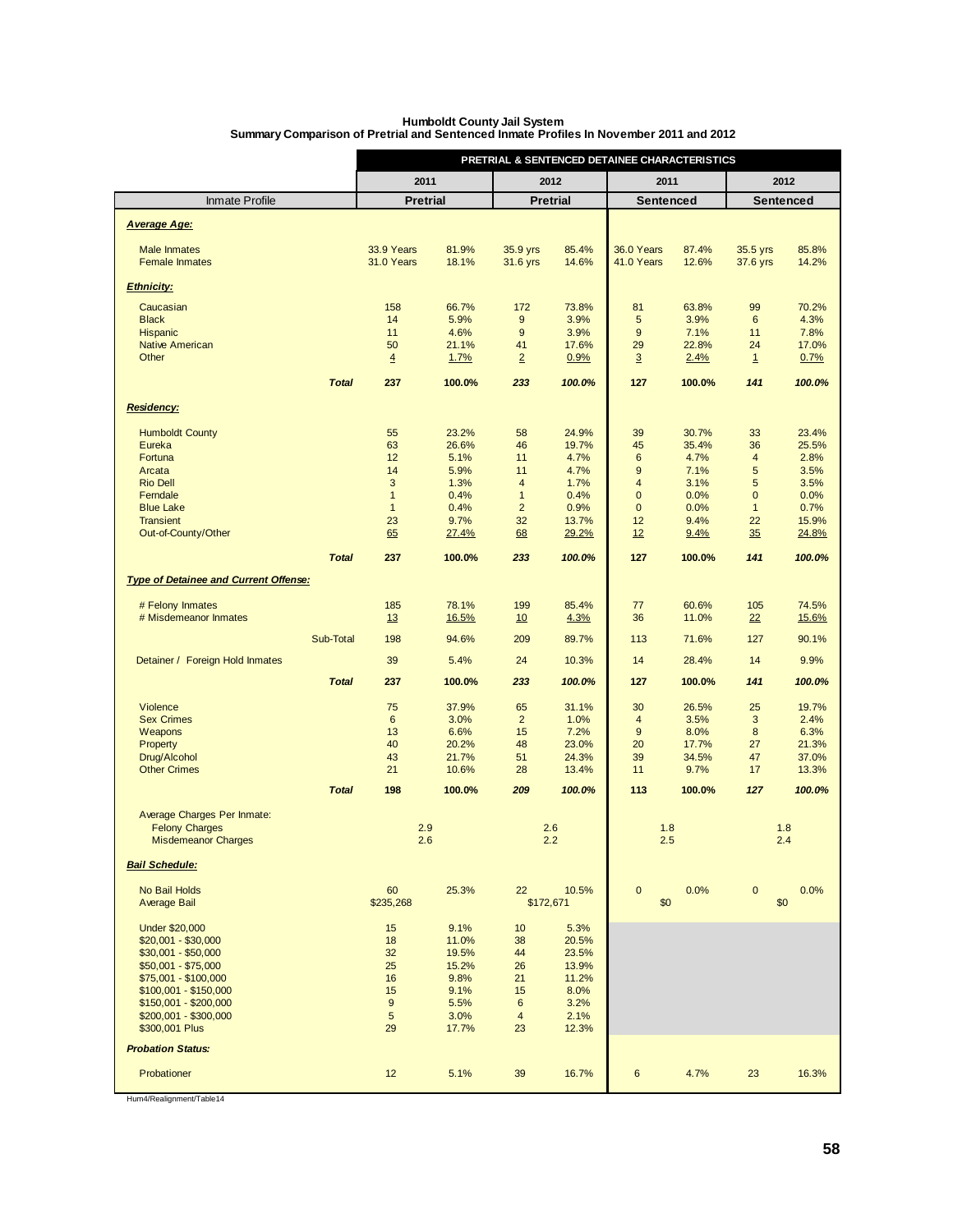|                                                                                         |                                |                          |                            |                                    |                                    | PRETRIAL & SENTENCED DETAINEE CHARACTERISTICS |                               |                                    |
|-----------------------------------------------------------------------------------------|--------------------------------|--------------------------|----------------------------|------------------------------------|------------------------------------|-----------------------------------------------|-------------------------------|------------------------------------|
|                                                                                         |                                | 2011                     |                            | 2012                               |                                    | 2011                                          |                               | 2012                               |
| <b>Inmate Profile</b>                                                                   |                                | <b>Pretrial</b>          |                            | <b>Pretrial</b>                    |                                    | Sentenced                                     |                               | Sentenced                          |
| Type of Detainer / Foreign Hold Inmates:                                                |                                |                          |                            |                                    |                                    |                                               |                               |                                    |
| Parole                                                                                  | 22                             | 56.4%                    | 19                         | 79.2%                              | 8                                  | 57.1%                                         | 12                            | 85.7%                              |
| <b>ICE</b>                                                                              | 9                              | 23.1%                    | 3                          | 12.5%                              | $\overline{2}$                     | 14.3%                                         | $\overline{2}$                | 14.3%                              |
| <b>Other State Hold</b><br><b>Family Court Hold</b>                                     | $\overline{2}$<br>$\mathbf{1}$ | 5.1%<br>2.6%             | $\bf{0}$<br>$\mathbf 0$    | 0.0%<br>0.0%                       | $\mathbf 0$<br>$\overline{2}$      | 0.0%<br>14.3%                                 | $\mathbf 0$<br>$\mathbf 0$    | 0.0%<br>0.0%                       |
| <b>Out-of-County Warrant</b>                                                            | $5\overline{)}$                | 12.8%                    | $\overline{2}$             | 8.3%                               | $\overline{2}$                     | 14.3%                                         | $\overline{0}$                | 0.0%                               |
| <b>Total</b>                                                                            | 39                             | 100.0%                   | 24                         | 100.0%                             | 14                                 | 100.0%                                        | 14                            | 100.0%                             |
| <b>Criminal History Characteristics:</b>                                                |                                |                          |                            |                                    |                                    |                                               |                               |                                    |
| <b>Average Prior Jail Bookings</b>                                                      |                                | 9.1 Bookings             |                            | 11.1 Bookings                      |                                    | 14.3 Bookings                                 |                               | 16.4 Bookings                      |
| <b>Prior Jail felony Bookings</b>                                                       |                                | 4.7 Bookings             |                            | 6.8 Bookings                       |                                    | 5.3 Bookings                                  |                               | 9.0 Bookings                       |
| <b>Prior Jail Misdemeanor Bookings</b>                                                  |                                | 4.4 Bookings             |                            | 4.3 Bookings                       |                                    | 9.1 Bookings                                  |                               | 7.4 Bookings                       |
| <b>Felony Inmates</b>                                                                   |                                | 9.2 Bookings             |                            | 11.6 Bookings                      |                                    | 15.4 Bookings                                 |                               | 16.6 Bookings                      |
| <b>Misdemeanor Inmates</b>                                                              |                                | 13.4 Bookings            |                            | 13.9 Bookings                      |                                    | 13.5 Bookings<br>11.3 Bookings                |                               | 18.8 Bookings                      |
| Detainer / Foreign Hold Inmates                                                         |                                | 7.2 Bookings             |                            | 5.4 Bookings                       |                                    |                                               |                               | 11.6 Bookings                      |
| <b>Most Serious Prior Jail Booking:</b><br>No Prior Jail Booking                        | 43                             | 18.1%                    | 28                         | 12.0%                              | $\overline{2}$                     | 1.6%                                          | $\overline{7}$                | 5.0%                               |
| Violence                                                                                | 116                            | 59.8%                    | 116                        | 56.6%                              | 66                                 | 52.8%                                         | 80                            | 59.7%                              |
| <b>Sex Crimes</b>                                                                       | $\overline{4}$                 | 2.1%                     | 5                          | 2.4%                               | 6                                  | 4.8%                                          | 3                             | 2.2%                               |
| Weapons                                                                                 | 24                             | 12.4%                    | 26                         | 12.7%                              | 14                                 | 11.2%                                         | 15                            | 11.2%                              |
| Property                                                                                | $\overline{2}$                 | 1.0%                     | $\overline{c}$             | 0.9%                               | $\mathbf 0$                        | 0.0%                                          | $\mathbf 0$                   | 0.0%                               |
| Drug/Alcohol<br><b>Other Crimes</b>                                                     | 43<br>$5\overline{)}$          | 22.2%<br>2.6%            | 49<br>$\overline{I}$       | 23.9%<br>3.5%                      | 38<br>1                            | 30.4%<br>0.8%                                 | 35<br>$\mathbf{1}$            | 26.1%<br>0.8%                      |
| <b>Total</b>                                                                            | 194                            | 100.0%                   | 205                        | 100.0%                             | 125                                | 100.0%                                        | 134                           | 100.0%                             |
| # Prior Bench Warrants                                                                  |                                |                          |                            |                                    |                                    |                                               |                               |                                    |
|                                                                                         |                                | 3.9 Bench Warrants       |                            | 4.3 Bench Warrants                 |                                    | 6.2 Bench Warrants                            |                               | 6.6 Bench Warrants                 |
| <b>Designated Custody Classifications:</b>                                              |                                |                          |                            |                                    |                                    |                                               |                               |                                    |
| No housing problem                                                                      | 228                            | 96.2%                    | 228                        | 97.9%                              | 122                                | 96.1%                                         | 138                           | 97.9%                              |
| <b>Assaultive</b>                                                                       | $\overline{2}$                 | 0.8%                     | $\mathbf{1}$               | 0.4%                               | $\mathbf{0}$                       | 0.0%                                          | $\mathbf{0}$                  | 0.0%                               |
| <b>Mental Health/Suicidal</b><br>Escape risk                                            | $\mathbf 0$<br>$\mathbf{1}$    | 0.0%<br>0.4%             | $\bf{0}$<br>$\overline{2}$ | 0.0%<br>0.9%                       | $\mathbf 0$<br>$\mathbf 0$         | 0.0%<br>0.0%                                  | $\mathbf 0$<br>$\mathbf 0$    | 0.0%<br>0.0%                       |
| <b>Protective Custody</b>                                                               | $6 \overline{6}$               | 2.5%                     | $\overline{3}$             | 1.3%                               | $\overline{5}$                     | 3.9%                                          | $\overline{3}$                | 2.1%                               |
| <b>Total</b>                                                                            | 237                            | 100.0%                   | 233                        | 100.0%                             | 127                                | 100.0%                                        | 141                           | 100.0%                             |
| Ave. # Disciplinary Reports issued/inmate:                                              |                                |                          |                            |                                    |                                    |                                               |                               |                                    |
| <b>Current Incarceration Period</b>                                                     |                                | 2.1 Incidents            |                            | 3.3 Incidents                      |                                    | 1.4 Incidents                                 |                               | 3.5 Incidents                      |
| All Current & Previous Incarceration Periods<br><b>Average Length of Incarceration:</b> |                                | 6.8 Incidents<br>80 Days |                            | 10.3 Incidents<br><b>74.7 Days</b> |                                    | 5.1 Incidents<br>71 Days                      |                               | 11.3 Incidents<br><b>82.4 Days</b> |
| <b>Felony Inmates</b>                                                                   |                                | 84 Days                  |                            | <b>79.1 Days</b>                   |                                    | 81 Days                                       |                               | 92.0 Days                          |
| Misdemeanor Inmates                                                                     |                                | 24 Days                  |                            | 5.7 Days                           |                                    | 48 Days                                       |                               | <b>34.0 Days</b>                   |
| <b>Felony Inmates</b><br>1 - 15 Days                                                    | 76                             | 41.1%                    | 77                         | 38.9%                              | 6                                  | 7.8%                                          | 6                             | 5.7%                               |
| 16 - 30 Days                                                                            | 23                             | 12.4%                    | 48                         | 24.1%                              | 12                                 | 15.6%                                         | 18                            | 17.1%                              |
| 31 - 60 Days                                                                            | 32                             | 17.3%                    | 33                         | 16.6%                              | 12                                 | 15.6%                                         | 24                            | 22.9%                              |
| Over 60 Days                                                                            | 54                             | 29.2%                    | 41                         | 20.6%                              | 47                                 | 61.0%                                         | 57                            | 54.3%                              |
| <b>Misdemeanor Inmates</b>                                                              |                                |                          |                            |                                    |                                    |                                               |                               |                                    |
| 1 - 15 Days<br>16 - 30 Days                                                             | 10<br>$\mathbf 0$              | 76.9%<br>0.0%            | 9<br>$\mathbf{1}$          | 90.0%<br>10.0%                     | 11<br>$\overline{7}$               | 30.6%<br>19.4%                                | 11<br>$\overline{\mathbf{4}}$ | 45.8%<br>16.7%                     |
| 31 - 60 Days                                                                            | $\pmb{0}$                      | 0.0%                     | $\pmb{0}$                  | 0.0%                               | $\bf 8$                            | 22.2%                                         | $\overline{7}$                | 803.0%                             |
| Over 60 Days                                                                            | 3                              | 23.1%                    | 0                          | 0.0%                               | 10                                 | 27.8%                                         | 5                             | 20.8%                              |
| Detainer / Foreign Hold Inmates                                                         |                                |                          |                            |                                    |                                    |                                               |                               |                                    |
| 1 - 15 Days<br>16 - 30 Days                                                             | 13<br>$\overline{2}$           | 33.3%<br>5.1%            | 11<br>5                    | 45.8%<br>20.0%                     | $\bf 0$<br>$\overline{\mathbf{4}}$ | 0.0%<br>28.6%                                 | $\pmb{0}$<br>$\mathbf{1}$     | 0.0%<br>7.1%                       |
| 31 - 60 Days                                                                            | $\overline{\mathbf{4}}$        | 10.3%                    | $\overline{\mathbf{c}}$    | 8.3%                               | $\mathbf{1}$                       | 7.1%                                          | $\boldsymbol{6}$              | 42.9%                              |
| Over 60 Days                                                                            | 20                             | 51.3%                    | 6                          | 25.0%                              | $\boldsymbol{9}$                   | 64.3%                                         | $\overline{7}$                | 50.0%                              |
|                                                                                         |                                |                          |                            |                                    |                                    |                                               |                               |                                    |

#### **Humboldt County Jail System Summary Pretrial and Sentenced Inmate Profile**

Hum4/Realignment/Table14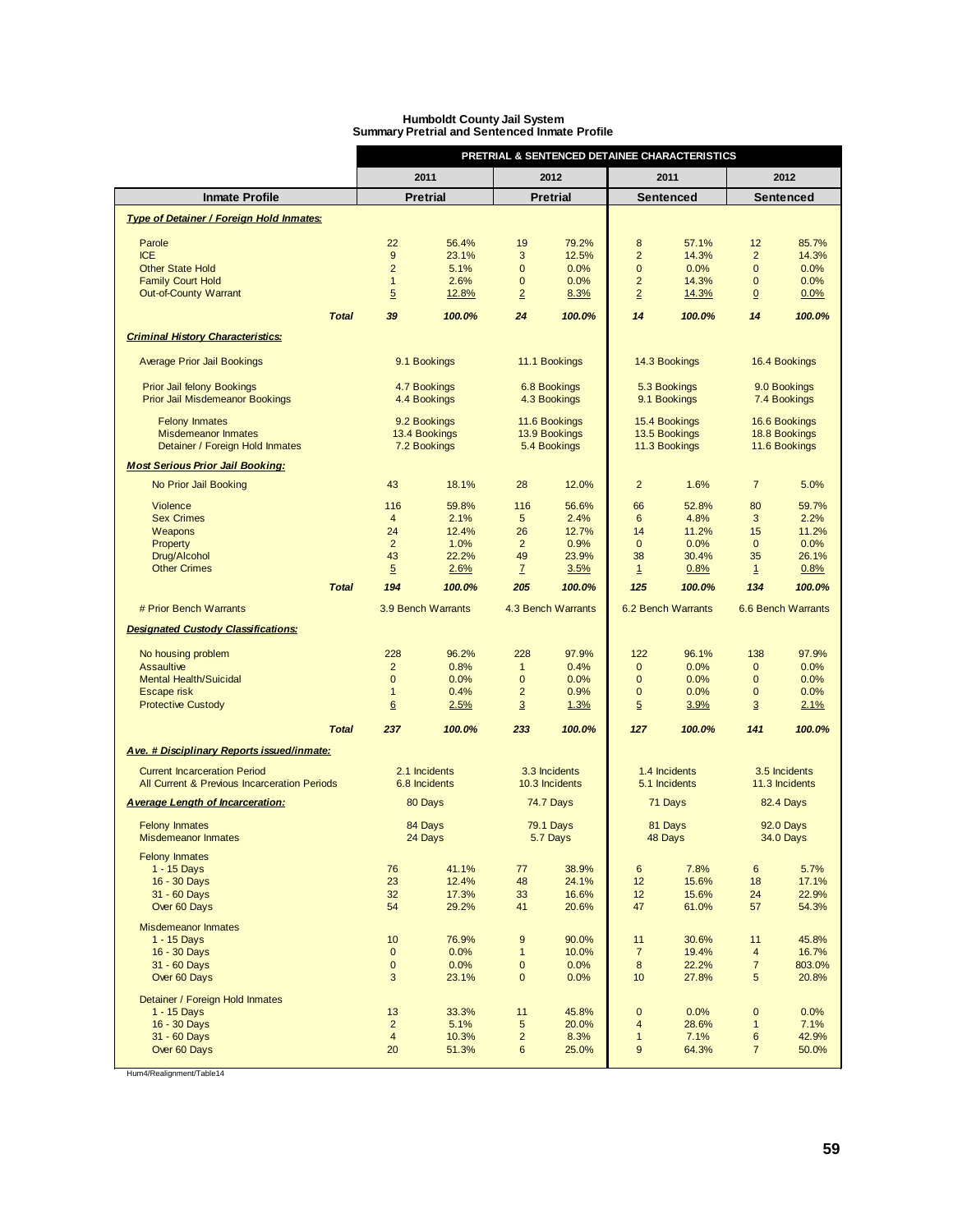Humboldt County Jail System<br>Summary Comparison and Analysis of the Number of Jail Beds Occupied<br>by Selected Pretrial and Sentenced Inmate Groupings Based on the Jail Profile in November 2011 and 2012 **by Selected Pretrial and Sentenced Inmate Groupings Based on the Jail Profile in November 2011 and 2012 Summary Comparison and Analysis of the Number of Jail Beds Occupied Humboldt County Jail System**

Щ

|           |                                                                                                                                                                                                                 |                 |                       |                          |                   |                       | 2011 AND 2012 HCCF INMATE CUSTODY STATUS |                  |                        |                          |                   |                        |                          |
|-----------|-----------------------------------------------------------------------------------------------------------------------------------------------------------------------------------------------------------------|-----------------|-----------------------|--------------------------|-------------------|-----------------------|------------------------------------------|------------------|------------------------|--------------------------|-------------------|------------------------|--------------------------|
|           |                                                                                                                                                                                                                 |                 | 2011 Pretrial Inmates |                          |                   | 2012 Pretrial Inmates |                                          |                  | 2011 Sentenced Inmates |                          |                   | 2012 Sentenced Inmates |                          |
|           | Selected Inmate Characteristics                                                                                                                                                                                 | Number          | Percent               | Cumulative<br><b>ADP</b> | Number            | Percent               | Cumulative<br><b>ADP</b>                 | Number           | Percent                | Cumulative<br><b>ADP</b> | Number            | Percent                | Cumulative<br><b>ADP</b> |
|           | no sex crime bookings no detainer / foreign holds; no bench warrants<br>Group #1: No violence/weapons bookings no alcohol/drug bookings<br>and no transients                                                    | $\overline{21}$ | 8.9%                  | $\overline{2}$           | $\mathbf{\Omega}$ | 0.9%                  | $\sim$                                   |                  | 80.0%                  |                          |                   | 0.7%                   |                          |
|           | Group #2: No violence/weapons bookings; no sex crime, no detainer / foreign holds;<br>no bench warrants (can includealcohol/ drug bookings) and no transients.                                                  | 2               | 0.8%                  | 23                       | 2                 | 0.9%                  | 4                                        | $\circ$          | 0.0%                   |                          | $\circ$           | 0.0%                   |                          |
|           | detainer / foreign holds; no bench warrants; 1-2 prior bookings that did<br>not involve violence/weapons crimes or sex crimes and no transients.<br>No violence/weapons bookings; no sex crime bookings; no     | 27              | 11.4%                 | 50                       | $\frac{3}{2}$     | 5.6%                  | $\overline{1}$                           | $\frac{3}{2}$    | 10.2%                  | $\overline{4}$           | $\frac{6}{2}$     | 11.3%                  | $\overline{1}$           |
| Group #4: | No violence/weapons bookings; no sex crime bookings; no detainer /<br>involve violence/weapons crimes; or sex crimes and no transients.<br>did not<br>foreign holds; no bench warrants; 3-4 prior bookings that | 4               | 1.7%                  | 54                       |                   | 0.4%                  | $\frac{8}{2}$                            | $\circ$          | 0.0%                   | $\frac{4}{3}$            | $\mathbf{\Omega}$ | 1.4%                   | $\overline{9}$           |
|           | No violence/weapons bookings; no sex crime bookings; no detainer<br>foreign holds; 1 or 2 bench warrants; 3-4 prior bookings that did not<br>involve violence/weapons crimes; or sex crimes and no transients.  | $\infty$        | 3.4%                  | 62                       | ၜ                 | 3.9%                  | 27                                       | 4                | 3.1%                   | $\frac{8}{2}$            | $\mathbf{\Omega}$ | 1.4%                   | $\overline{2}$           |
|           | All other types of inmates including no bail holds; felony/<br>misdemeanor violence/weapons offenses;sex crimes<br>extensive bench warrants; and transients.                                                    | 175             | 73.8%                 | 237                      | 206               | 88.4%                 | 233                                      | $\frac{109}{20}$ | 85.8%                  | 127                      | $\frac{20}{2}$    | 85.1%                  | 141                      |
| TOTAL     |                                                                                                                                                                                                                 | 237             | 100.0%                |                          | 233               | 100.0%                |                                          | 127              | 100.0%                 |                          | 141               | 100.0%                 |                          |

Hum4/Realignment/Table21 Hum4/Realignment/Table21

SOURCE: Humboldt County Jail Profile taken November 2011 and 2012 SOURCE: Humboldt County Jail Profile taken November 2011 and 2012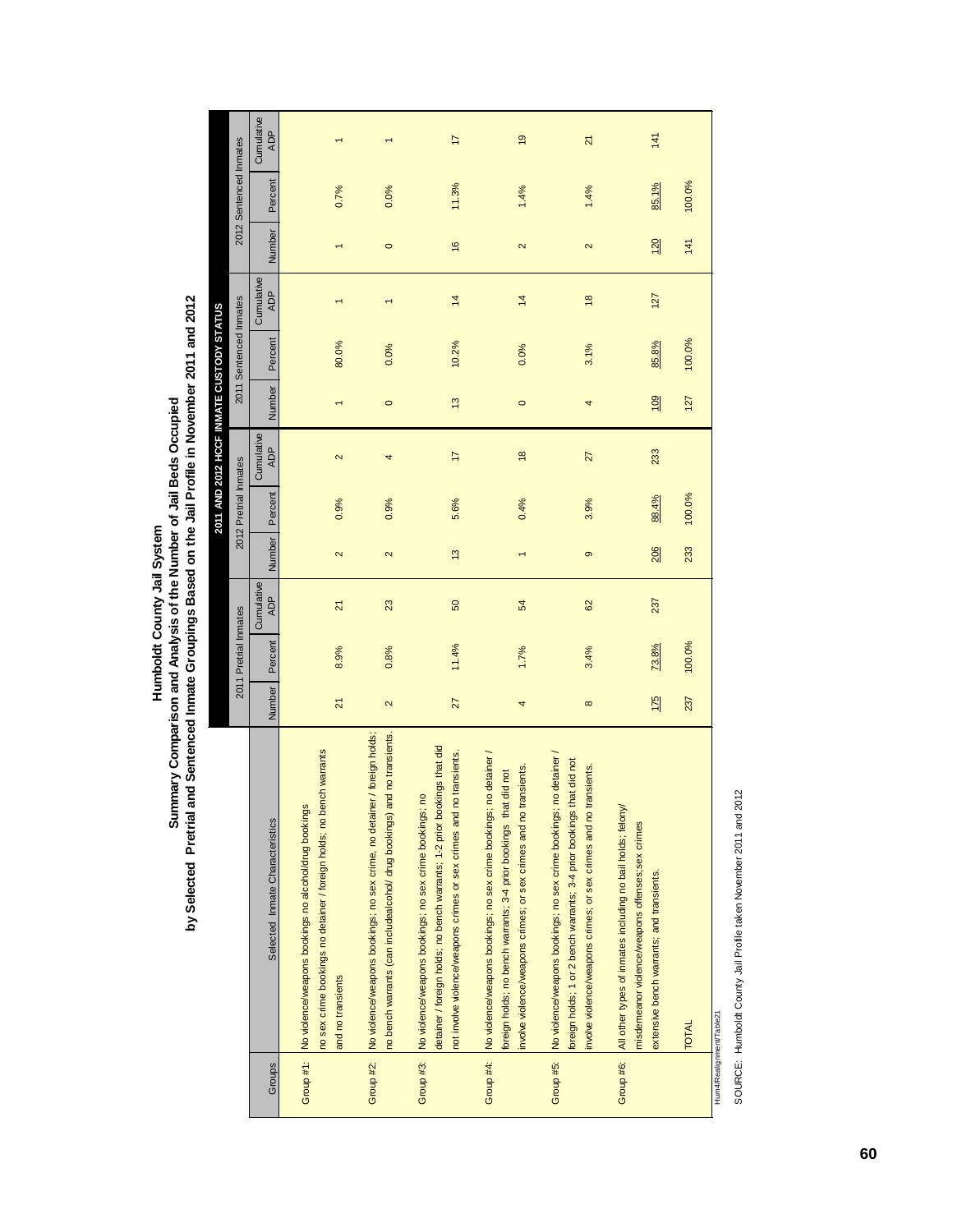The Sheriff's Work Alternative Program (SWAP) is the County criminal justice system's major postsentence alternative to incarceration program. The Program helps reduce the inmate population within HCCF by releasing those sentenced inmates who qualify for the alternative programming in lieu of continued incarceration. Convicted defendants agree to pay for their participation in the Program and agree to report to various work sites in the county to perform manual labor, under the supervision of correctional staff in exchange for a one-to-one day reduction of their sentence. The SWAP Program provides labor to other County departments, non-profit organizations, and various volunteer type functions in the County.

#### *Sheriff's Work Alternative Program (SWAP)*

The Sheriff's Office's Work Alternative Program (SWAP) functions as Humboldt County's primary incarceration alternative for individuals convicted and sentenced to carry out community work assignments in lieu of jail confinement. The goal of the Program is to help relieve crowding in the County jail facility (HCCF) while providing an alternative service to the community. AB 109 funding will allow the Sheriff's Office to expand the SWAP Program with an additional correctional officer position and van for Program transportation needs. The expansion has allowed SWAP to make available work crews seven-days-a-week and increase program participation convicted sentenced defendants.

The SWAP Program supervises both male and female defendants and individuals convicted of felony and misdemeanor offenses. The following Table shows 71.0% of the 2012 SWAP participants were males with an average age of 36 years. Approximately 29.0% of the participants are females 34 years of age. The felony and misdemeanor defendants assigned to the Program have an average of 8.2 previous jail bookings. Only 2.2% of the current Program participants are first-time offenders. Participants also have an average of 3.6 prior bench warrants.

Approximately half (53.0%) of the current SWAP participants have been convicted of property, drugs or alcohol offenses. Nearly 34.0% have been sentenced to the Program for other types of less serious convicted crimes. About one in ten, however, are convicted of offenses that are classified as violence, sex crimes, or weapons violations.

Other key operational factors associated with the SWAP Program include the following:

- § **Relevant Statutes:** The Sheriff's Office's Work-in-Lieu of Jail Program is organized and operated under authority of Section 4024.2 of the California Penal Code. This Section states that "The Board of Supervisors of any county may authorize the Sheriff… to offer a voluntary program under which any person committed… may perform up to ten hours of labor on the public works or ways in lieu of one day's confinement." The Section also authorizes the collection of a fee based on a proportionate share of the administrative costs of operating the Program.
- § **Intent and Purpose:** The Program provides an alternative to incarceration for convicted and sentenced felony and misdemeanor defendants. Work Project defendants perform public service work assignments at schools, parks, roadways, and at other public or non-profit sites. In addition, the Work Project contracts with city agencies for individual work crews for local municipal projects.
- § **Screening and Case Classification Procedures**: The Work Alternative Sergeant assigned to oversee the Program and a Senior Corrections Officer, with the assistance of office clerical staff, screen and approve referrals for the voluntary work assignments. Individuals disapproved for SWAP are given a reporting date to complete their sentence at HCCF. Referrals who are rejected as a result of the interview may appeal to the Sheriff's Office. SWAP accepts nearly 95% of the individuals interviewed.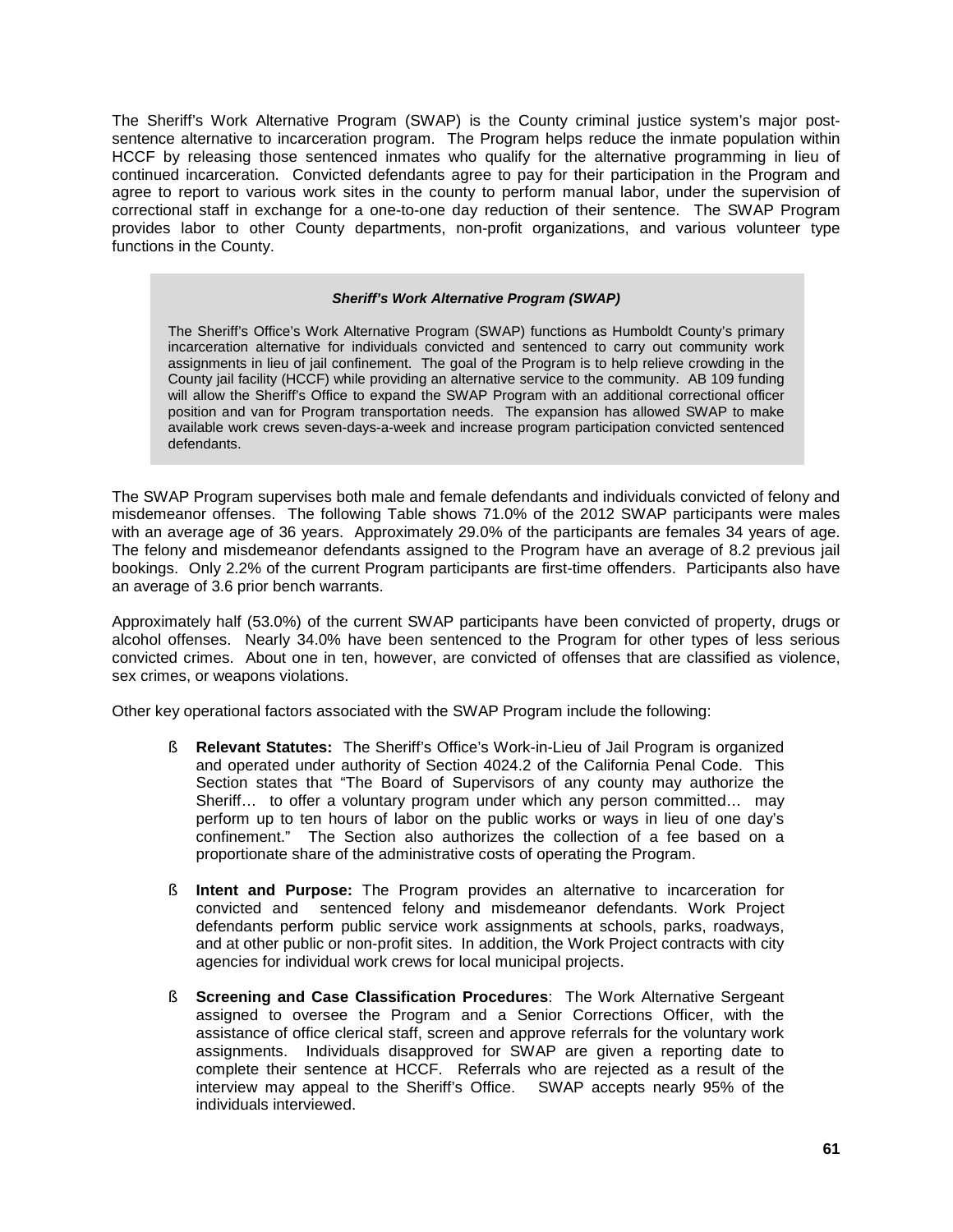|                                              |              |                       |                | <b>SWAP</b>                    |                    |
|----------------------------------------------|--------------|-----------------------|----------------|--------------------------------|--------------------|
| <b>Inmate Profile</b>                        |              | 2011                  |                |                                | 2012               |
| <b>Average Age:</b>                          |              |                       |                |                                |                    |
|                                              |              |                       |                |                                |                    |
| <b>Male Inmates</b>                          |              | 35.7 Years            | 77.0%          |                                | 35.8 years         |
| <b>Female Inmates</b>                        |              | 33.5 Years            | 23.0%          |                                | 34.1 years         |
| <b>Ethnicity:</b>                            |              |                       |                |                                |                    |
| Caucasian                                    |              | 223                   | 78.8%          | 200                            | 74.1%              |
| <b>Black</b>                                 |              | 9                     | 3.2%           | 11                             | 4.1%               |
| <b>Hispanic</b><br><b>Native American</b>    |              | 13<br>31              | 4.6%<br>11.0%  | 19<br>26                       | 7.0%<br>9.6%       |
| Other                                        |              | $\overline{I}$        | 2.4%           | 14                             | 5.2%               |
|                                              |              |                       |                |                                |                    |
|                                              | <b>Total</b> | 283                   | 100.0%         | 270                            | 100.0%             |
| <b>Type of Detainee and Current Offense:</b> |              |                       |                |                                |                    |
| # Felony Inmates                             |              | 117                   | 41.3%          | 92                             | 34.1%              |
| # Misdemeanor Inmates                        |              | <b>166</b>            | 58.7%          | 178                            | 65.9%              |
|                                              | <b>Total</b> | 283                   | 100.0%         | 270                            | 100.0%             |
| <b>Violence</b>                              |              | 14                    | 4.9%           | 12                             | 4.4%               |
| <b>Sex Crimes</b>                            |              | 5                     | 1.8%           | 6                              | 2.2%               |
| Weapons                                      |              | 12                    | 4.2%           | 11                             | 4.1%               |
| Property                                     |              | 18                    | 6.4%           | 20                             | 7.4%               |
| Drug/Alcohol<br><b>Other Crimes</b>          |              | 138<br>96             | 48.8%<br>33.9% | 123<br>98                      | 45.6%<br>36.3%     |
|                                              |              |                       |                |                                |                    |
|                                              | <b>Total</b> | 283                   | 100.0%         | 270                            | 100.0%             |
| <b>Criminal History Characteristics:</b>     |              |                       |                |                                |                    |
| <b>Average Prior Jail Bookings</b>           |              | 5.9 Bookings          |                |                                | 8.2 Bookings       |
| <b>Most Serious Prior Jail Booking:</b>      |              |                       |                |                                |                    |
| No Prior Jail Booking                        |              | 11                    | 3.9%           | 6                              | 2.2%               |
| <b>Violence</b>                              |              | 89                    | 32.7%          | 95                             | 36.0%              |
| <b>Sex Crimes</b>                            |              | 3                     | 1.1%           | $\overline{4}$                 | 1.5%               |
| Weapons                                      |              | 23                    | 8.5%           | 21                             | 8.0%               |
| Property                                     |              | $\overline{2}$<br>146 | 0.7%           | $\overline{2}$<br>131          | 0.5%<br>49.6%      |
| Drug/Alcohol<br><b>Other Crimes</b>          |              | 9                     | 53.7%<br>3.3%  | 11                             | 4.2%               |
|                                              |              |                       |                |                                |                    |
|                                              | <b>Total</b> | 272                   | 100.0%         | 264                            | 100.0%             |
| <b>Average Number Prior Bench Warrants</b>   |              | 2.0 Bench Warrants    |                |                                | 3.6 Bench Warrants |
| Ave. # Disciplinary Reports issued/inmate:   |              |                       |                |                                |                    |
| <b>Current Incarceration Period</b>          |              | 0.0 Incidents         |                |                                | 0.0                |
| All Current & Previous Incarceration Periods |              | 0.8 Incidents         |                |                                | 1.6                |
| <b>Average Length of Participation:</b>      |              | 205 Days              |                |                                | 225                |
| <b>Felony Inmates</b>                        |              |                       |                |                                |                    |
| 1 - 15 Days<br>16 - 30 Days                  |              | 17<br>10              | 14.5%<br>8.5%  | $\overline{4}$<br>$\mathbf{0}$ | 4.3%<br>0.0%       |
| 31 - 60 Days                                 |              | 14                    | 12.0%          | $\overline{2}$                 | 2.2%               |
| Over 60 Days                                 |              | 76                    | 65.0%          | 86                             | 93.5%              |
| <b>Misdemeanor Inmates</b>                   |              |                       |                |                                |                    |
| 1 - 15 Days                                  |              | 23                    | 13.9%          | 18                             | 10.1%              |
| 16 - 30 Days                                 |              | 19                    | 11.4%          | 13                             | 7.3%               |
| 31 - 60 Days<br>Over 60 Days                 |              | 21<br>103             | 12.7%<br>62.0% | 22<br>125                      | 12.4%<br>70.2%     |
| HumRealignment/Table13                       |              |                       |                |                                |                    |

#### **Humboldt County Jail System Summary Comparison of SWAP Inmate Profiles in November 2011 and 2012**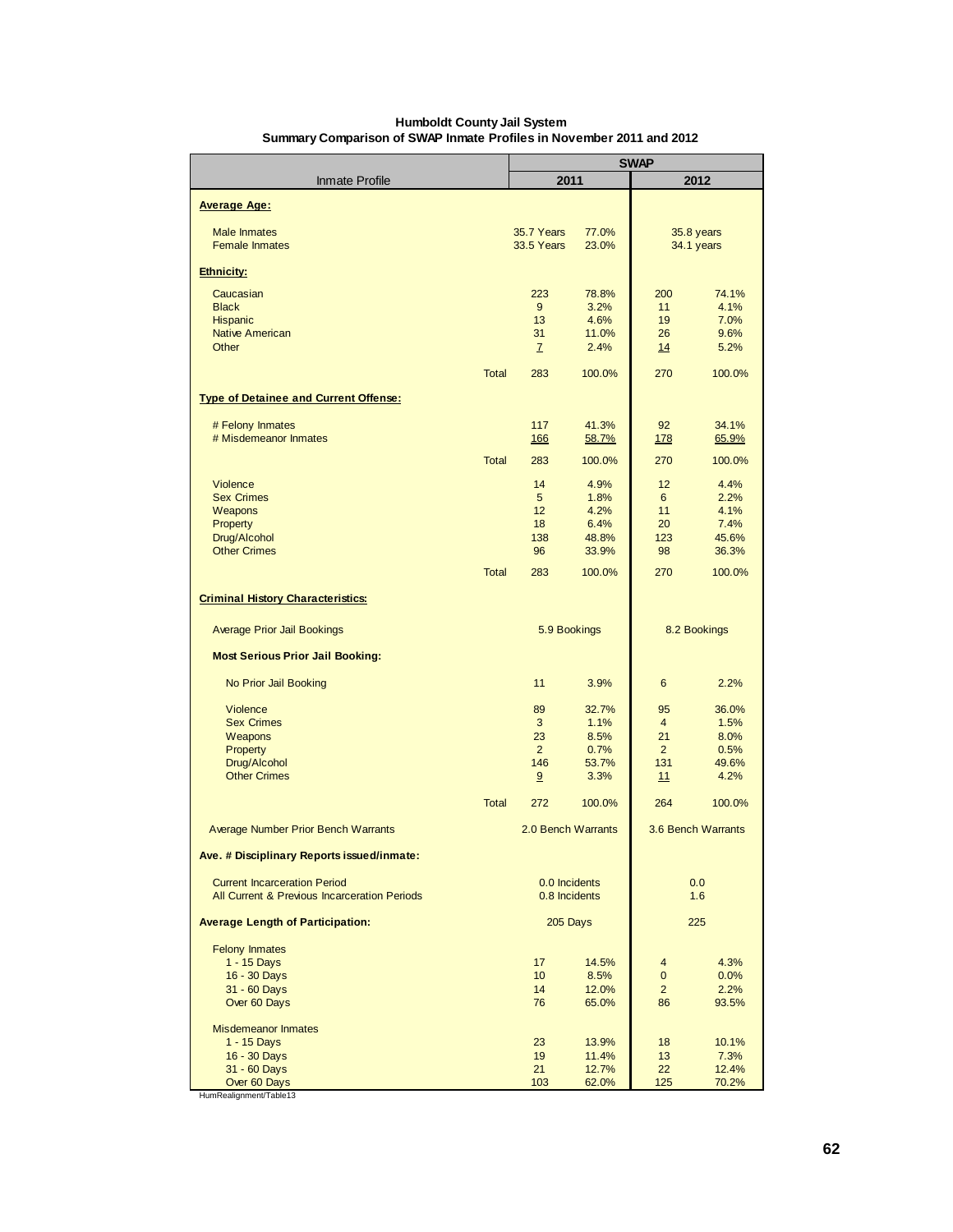All worksite participants must bring photo identification and their current Revenue Recovery receipt when reporting to a worksite. Documentation is required for missing a scheduled workday. The only legal excuse for missing a workday is a mandatory Court appearance, an illness with a written medical excuse from a doctor, or a prior arrangement with the work crew supervisor. Cellular telephones are not permitted at worksites and all participants must keep their mail and home address up to date with the SWAP office.

The Program has both fixed and mobile sites available each week. Most site hours are 0800 hours to 1700 hours. An individual may work as few as one day a week and as many as six days a week. Most sites are near public transportation. The Program uses a firewood cutting site located adjacent to the County's Juvenile Hall facility and a full-scale ranch operation on a 56 acre site in Fortuna. The Program also routinely uses other municipal worksites in Eureka and other incorporated city areas of the County.

Several of the crews are transported in officer-driven vans to satellite worksites which do not need or can accommodate continuously scheduled work on a weekly basis. A number of agencies and cities use the crews to occasionally clean or perform selected deferred maintenance projects. In several instances, the Sheriff's Office has negotiated written contracts with the benefiting agency, however, most of the sites simply operate under a verbally understood agreement which defines the hours and type of work which will be carried out. The Sheriff's Office furnishes tools for crews transported by van to worksites. Each agency must also designate an individual who is responsible for establishing and overseeing the range of work assignments given to the crews.

| <b>SWAP Participant Completion and Termination Rates</b> |              |                   |             |            |  |  |  |  |
|----------------------------------------------------------|--------------|-------------------|-------------|------------|--|--|--|--|
| Year                                                     | <b>SWAP</b>  | <b>Work Hours</b> | Termination | Completion |  |  |  |  |
|                                                          | Participants | Completed         | Rate        | Rate       |  |  |  |  |
| 2007                                                     | 507          | 55.104            | 51.0%       | 49.0%      |  |  |  |  |
| 2008                                                     | 478          | 73,232            | 42.0%       | 58.0%      |  |  |  |  |
| 2009                                                     | 522          | 91,088            | $42.0\%$    | 58.0%      |  |  |  |  |
| 2010                                                     | 557          | 85,672            | 39.0%       | 61.0%      |  |  |  |  |
| 2011                                                     | 527          | 50.016            | 49.1%       | 50.9%      |  |  |  |  |
| 2012                                                     | 538          | 92,312            | 47.8%       | 52.2%      |  |  |  |  |
| HumRealignment/Table11                                   |              |                   |             |            |  |  |  |  |

§ **Program Capacity and Utilization Data:** SWAP participant completion and termination rates for the period 2007 – 2012 are shown in the following Table.

Currently, about 52.2% of the defendants placed in the SWAP Program complete the number of assigned days of community service work. Over the past six years, the completion rate for Program participants has ranged from 47.8% to 61.0%. Overall, the vast majority of defendants successfully complete the Court commitment for the Program.

§ **SWAP Fee Collections:** There is currently a \$35 mandatory application fee. The applicant is also charged \$30 a day for each day they work on the SWAP Program. The fee is based on an ability to pay formula. As the following Table shows, over the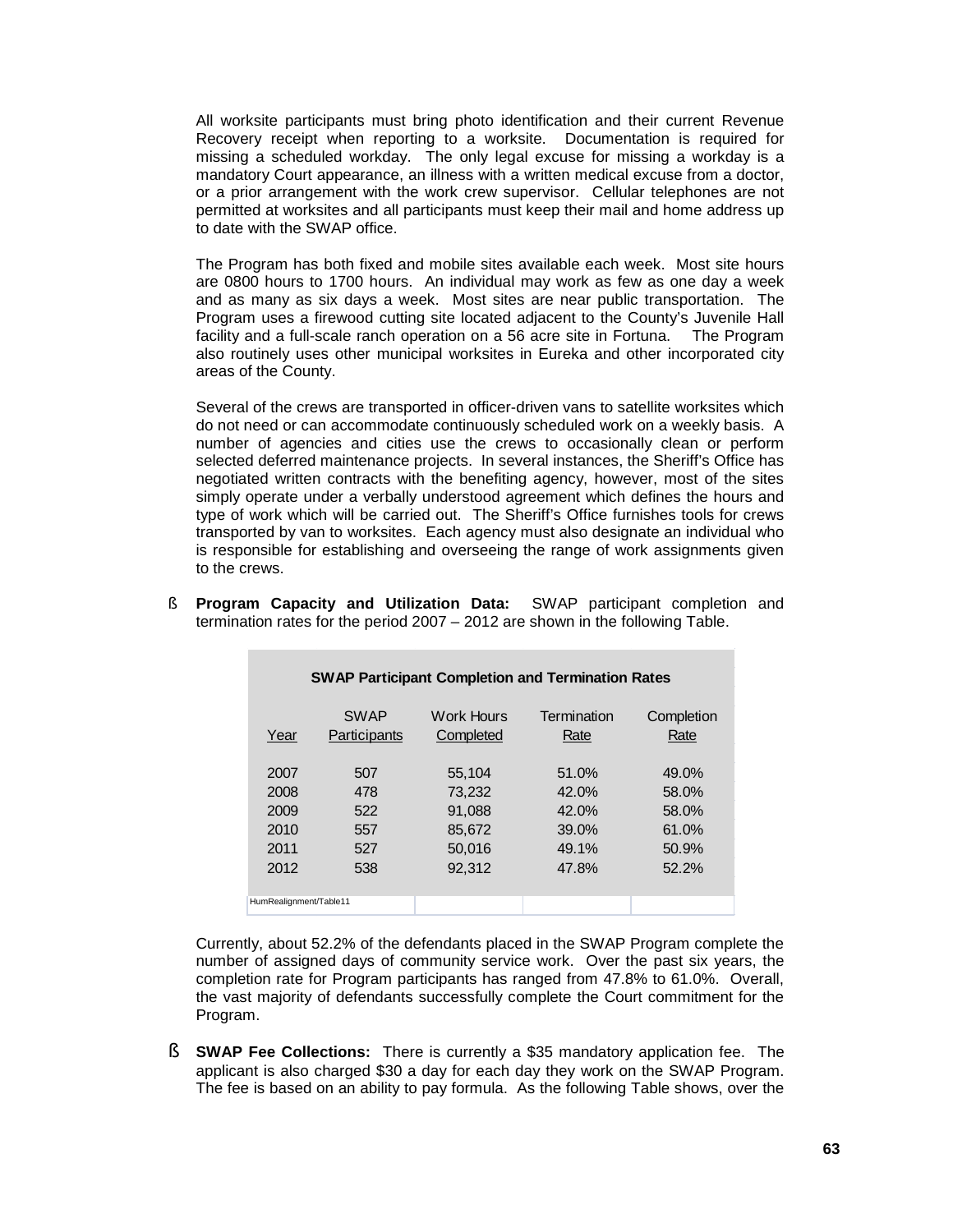past seven years, the Sheriff's Office has been able to collect approximately \$222,473 in participant fees.

| <b>SWAP Program Participant</b><br><b>Fee Collections</b>                        |                                                                            |  |  |  |  |  |  |  |
|----------------------------------------------------------------------------------|----------------------------------------------------------------------------|--|--|--|--|--|--|--|
| <b>Fiscal Year</b>                                                               | Fees                                                                       |  |  |  |  |  |  |  |
| FY 2011/12<br>FY 2010/11<br>FY 2009/10<br>FY 2008/09<br>FY 2007/08<br>FY 2006/07 | \$208,690<br>\$225.149<br>\$262.663<br>\$228.478<br>\$210,281<br>\$199.577 |  |  |  |  |  |  |  |
| Total participant fees<br>collected past 6 years                                 | \$1,334,838                                                                |  |  |  |  |  |  |  |
| Average annual<br>participant fees<br>collected                                  | \$222,473                                                                  |  |  |  |  |  |  |  |

Overall, the review of SWAP shows that the Program is annually handling a significant number of sentenced felony and misdemeanor offenders who, if they were not participating in the alternative program, would likely be incarcerated in HCCF. The data does show, however, that the Program currently has capacity with existing staffing levels to handle between 10.0% - 15.0% more participants. The average daily population of sentenced inmates in 2011, just before the implementation of Realignment, was 283 a day compared to 270 in 2012.

#### **DHHS Multi-Disciplinary Team Offender Services**

With the passage of AB 109 and the expected impact on mental health services among the custody population housed at HCCF, the CCP provided a funding allocation which was intended to give the Humboldt County Department of Health and Human Services (DHHS) the resources to provide services and supports to the new AB 109 jail custody offenders and Probation PRCS and mandatory supervision offenders with serious mental health issues, substance use problems, and other needs.

#### *DHHS Multi-Disciplinary Offender Services*

**The Humboldt County Department of Health and Human Services (DHHS) is implementing a jail crosswalk and CCRC Day Reporting Program involving a Multi-Disciplinary Team of treatment professionals and service staff who are providing jail custody and communitybased services to the Probation Department's PRCS and mandatory supervision offenders and newly sentenced (N3) felons. The services are directed to the projected monthly sentenced defendants and PRCS offenders the County criminal justice system has been receiving since October 1, 2011. The DHHS services include assessments, mental health, medication management, alcohol / drug counseling, jobs / education assistance, and development of transitional discharge plans.**

To provide DHHS services and supports to the new AB 109 Program clients and seriously mentally ill Probation cases, the Department is working in close collaboration with the Probation Department and Sheriff's Office to implement these new inmate services with the goal of reducing incarceration and recidivism rates and increasing these offender's ability to recover from substance abuse and/or mental health illnesses and manage barriers leading to self-sufficiency.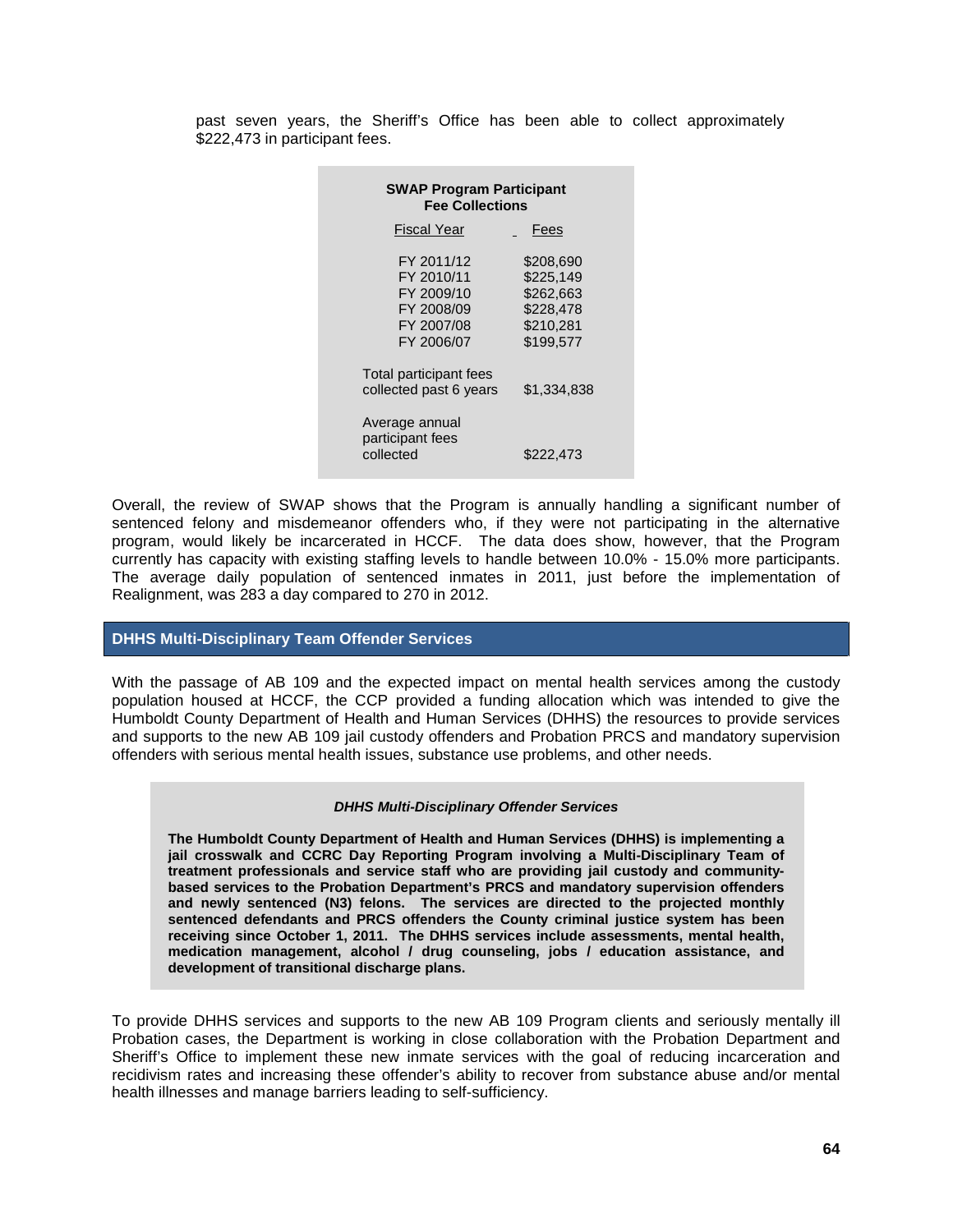The services include mental health, medication management, alcohol / drug assessment / counseling, and employment assistance. Staff work to link the AB 109 offender populations to services or supports including eligibility and enrollment into critical benefits that are currently funded through DHHS. While this scope of service will certainly evolve as needs and caseload data indicates, the intent is to manage these offenders through an MDT process that is available at the main jail and new day reporting program (CCRC). The jail crosswalk component focuses on linking offenders to exiting DHHS jail services to the CCRC. The basic function of this staff work is to ensure a coordinated handoff of medical / behavioral health records and staff consultation with the CCRC Probation Officers and DHHS Multi-Disciplinary staff.

This process allows for a seamless continuation of offender's medications, as well as assuring that their mental health and substance abuse needs are known and can be addresses or maintained without delay. The inverse process also occurs when CCRC clients are re-incarcerated back into HCCF as a result of program violations. The AB 109 Program funding allocation is supporting the salary and benefit cost for the following staff positions:

| <b>DHHS AB 109 Multi-Disciplinary</b><br><b>Treatment Team</b> |                                                                                                                                                                                                                                |  |  |  |  |
|----------------------------------------------------------------|--------------------------------------------------------------------------------------------------------------------------------------------------------------------------------------------------------------------------------|--|--|--|--|
| FTE                                                            | Position                                                                                                                                                                                                                       |  |  |  |  |
| 1.5<br>0.2<br>1.0<br>1 <sub>0</sub><br>1.0<br>0.25<br>2.0      | Mental Health Clinician<br>Physician / Psychiatrist<br><b>Psychiatric Nurse</b><br><b>Nurse/Family Practitioner</b><br><b>Vocational Counselor II</b><br><b>Educational Laboratory Instructor</b><br>Substance Abuse Counselor |  |  |  |  |
|                                                                |                                                                                                                                                                                                                                |  |  |  |  |

Analysis of the number of inmates and type of mental health services provided at the Main Jail each month by DHHS staff is shown in the following Table.

| Number of Humboldt County Correctional Facility (HCCF)<br>Inmates Receiving Mental Health Jail Services Each Month<br>October 2011 - December 2012 |                                                                    |                                                                      |                                                                    |  |  |  |  |
|----------------------------------------------------------------------------------------------------------------------------------------------------|--------------------------------------------------------------------|----------------------------------------------------------------------|--------------------------------------------------------------------|--|--|--|--|
|                                                                                                                                                    | <b>Mental Health Jail Services</b>                                 |                                                                      |                                                                    |  |  |  |  |
| Month / Year                                                                                                                                       | Number of Inmates<br><b>Receiving Services</b>                     | Number of Inmate<br><b>Clinical Staff Contacts</b><br>(Face-to-Face) | Average Number of<br>Inmate Contacts With<br><b>Clinical Staff</b> |  |  |  |  |
| 2011:                                                                                                                                              |                                                                    |                                                                      |                                                                    |  |  |  |  |
| October<br>November<br><b>December</b>                                                                                                             | 207<br>194<br>177                                                  | 589<br>536<br>412                                                    | 2.8<br>2.8<br>2.3                                                  |  |  |  |  |
| Sub-total                                                                                                                                          | 578                                                                | 1,537                                                                | 2.7                                                                |  |  |  |  |
| 2012:<br>January<br>February<br>March<br>April<br>May<br>June<br>July<br>August<br>September<br>October                                            | 194<br>189<br>209<br>200<br>185<br>161<br>131<br>153<br>136<br>156 | 361<br>365<br>441<br>407<br>368<br>297<br>313<br>367<br>250<br>410   | 1.9<br>1.9<br>2.0<br>2.0<br>1.9<br>1.9<br>2.4<br>2.4<br>1.8<br>2.6 |  |  |  |  |
| November<br><b>December</b><br>Sub-total                                                                                                           | 176<br>194<br>2,084                                                | 409<br>451<br>4,439                                                  | 2.3<br>2.3<br>2.1                                                  |  |  |  |  |
| <b>Total</b><br><b>Monthly Average</b>                                                                                                             | 2,662<br>177                                                       | 5,976<br>398                                                         | 2.2<br>2.2                                                         |  |  |  |  |

HumProgressRpt/Table28

*Source:* Department of Health & Human Services, Mental Health Branch, Jail Services Monthly Reports, October 2011 - December 2012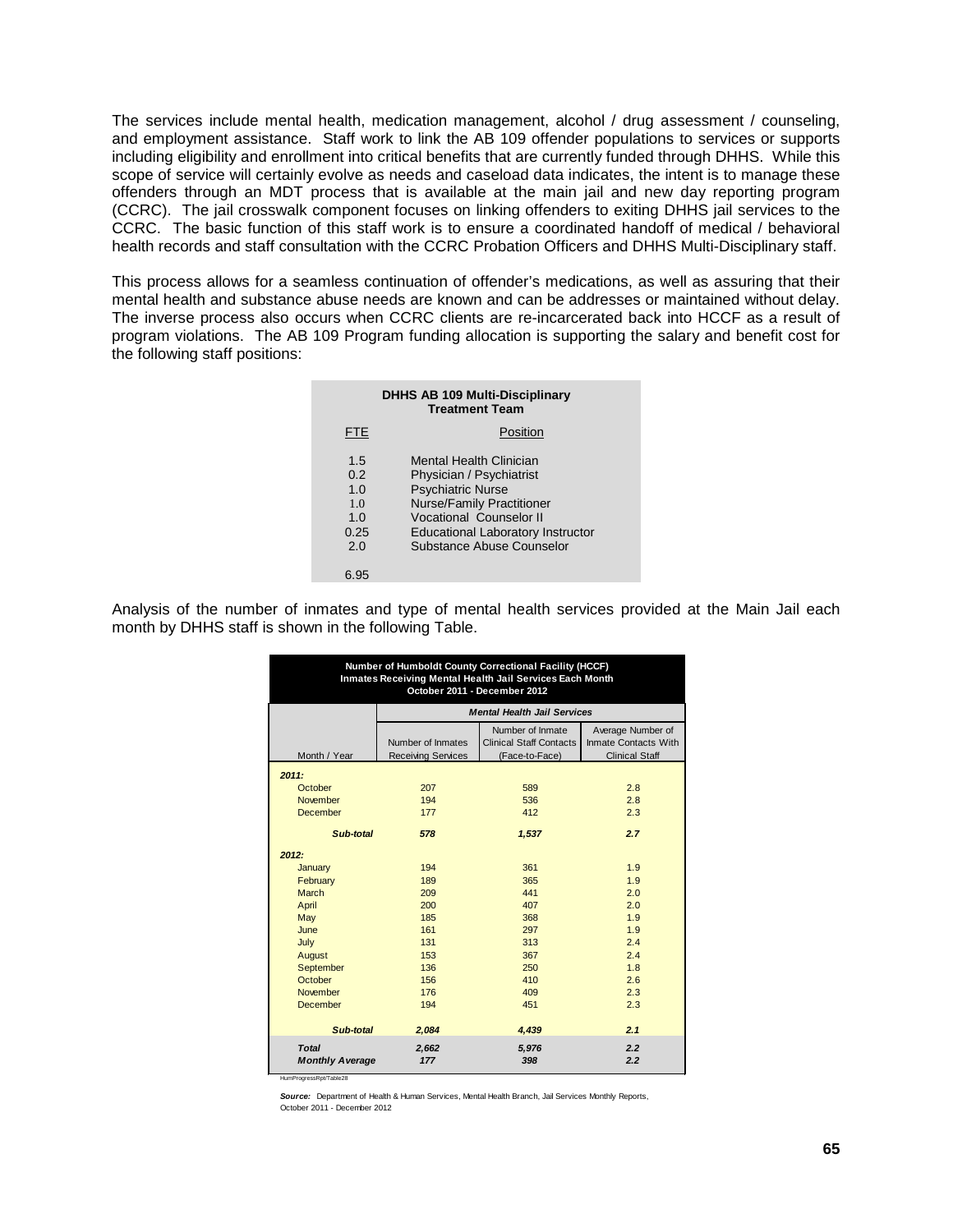The jail data indicates that there has been a total of 2,662 inmates seen by the mental health staff since Realignment went into effect in October 2011. This represents an average of 177 inmates receiving mental health services each month. There have been a total of 1,269 unduplicated inmates seen by mental health staff between Realignment becoming law in October 2011 and December 2012. Each inmate has had an average of two contacts with the clinical staff. As the following Table shows, the staff spent an average of 234 clinical service hours with these inmates.

| Department of Health & Human Services - Mental Health Branch<br>Type of Jail Mental Health Services Provided at HCCF by Month<br>October 2011 - December 2012 |                                          |                    |                               |                       |                                                      |                                         |                                   |                                              |
|---------------------------------------------------------------------------------------------------------------------------------------------------------------|------------------------------------------|--------------------|-------------------------------|-----------------------|------------------------------------------------------|-----------------------------------------|-----------------------------------|----------------------------------------------|
|                                                                                                                                                               |                                          |                    |                               |                       | <b>Mental Health Jail Hours and Service Category</b> |                                         |                                   |                                              |
| Month / Year                                                                                                                                                  | Evaluations<br>and<br><b>Assessments</b> | Case<br>Management | Crisis<br><b>Intervention</b> | Individual<br>Therapy | Psychotropic<br>Medication<br>Support                | <b>Discharge</b><br>Plan<br>Development | Indirect<br>and Other<br>Services | Total<br>Clinical<br>Service<br><b>Hours</b> |
|                                                                                                                                                               |                                          |                    |                               |                       |                                                      |                                         |                                   |                                              |
| 2011:<br>October                                                                                                                                              | 58                                       | 9                  | 9                             | 53                    | 105                                                  | 9                                       | 10                                | 253                                          |
| November                                                                                                                                                      | 45                                       | 8                  | 22                            | 56                    | 91                                                   | 13                                      | 5                                 | 240                                          |
| December                                                                                                                                                      | 28                                       | 5                  | 15                            | 46                    | 93                                                   | 14                                      | $\overline{2}$                    | 203                                          |
|                                                                                                                                                               |                                          |                    |                               |                       |                                                      |                                         |                                   |                                              |
| Sub-total                                                                                                                                                     | 131                                      | 22                 | 46                            | 155                   | 289                                                  | 36                                      | 17                                | 696                                          |
| 2012:                                                                                                                                                         |                                          |                    |                               |                       |                                                      |                                         |                                   |                                              |
| January                                                                                                                                                       | 43                                       | 3                  | 10                            | 58                    | 91                                                   | 8                                       | 3                                 | 216                                          |
| February                                                                                                                                                      | 53                                       | 5                  | 10                            | 24                    | 93                                                   | $\overline{7}$                          | $\overline{7}$                    | 199                                          |
| <b>March</b>                                                                                                                                                  | 73                                       | 6                  | 21                            | 57                    | 104                                                  | 17                                      | 9                                 | 287                                          |
| April                                                                                                                                                         | 69                                       | 3                  | 9                             | 50                    | 98                                                   | 24                                      | 5                                 | 258                                          |
| May                                                                                                                                                           | 65                                       | $\overline{0}$     | 15                            | 27                    | 106                                                  | 32                                      | $\overline{2}$                    | 247                                          |
| June                                                                                                                                                          | 50                                       | $\overline{0}$     | 16                            | 26                    | 78                                                   | 13                                      | $\overline{2}$                    | 185                                          |
| July                                                                                                                                                          | 16                                       | $\overline{0}$     | 6                             | 31                    | 107                                                  | 26                                      | 5                                 | 191                                          |
| August                                                                                                                                                        | 21                                       | $\Omega$           | 11                            | 34                    | 126                                                  | 21                                      | 5                                 | 218                                          |
| September                                                                                                                                                     | 21                                       | $\Omega$           | $\overline{4}$                | 16                    | 105                                                  | 12                                      | $\overline{4}$                    | 162                                          |
| October                                                                                                                                                       | 26                                       | $\overline{0}$     | 11                            | 51                    | 159                                                  | 26                                      | 10                                | 283                                          |
| November                                                                                                                                                      | 49                                       | $\overline{0}$     | 13                            | 44                    | 147                                                  | 10                                      | 12                                | 275                                          |
| <b>December</b>                                                                                                                                               | 47                                       | $\Omega$           | 17                            | 63                    | 152                                                  | 11                                      | 15                                | 305                                          |
| Sub-total                                                                                                                                                     | 533                                      | 17                 | 143                           | 481                   | 1,366                                                | 207                                     | 79                                | 2,826                                        |
| <b>Total</b><br>Percent (%)<br><b>Monthly Ave.</b>                                                                                                            | 664<br>18.9%<br>44                       | 39<br>1.1%<br>3    | 189<br>5.4%<br>13             | 636<br>18.1%<br>42    | 1,655<br>46.9%<br>110                                | 243<br>6.9%<br>16                       | 96<br>2.7%<br>6                   | 3,522<br>100.0%<br>234                       |

HumProgressRpt/Table29

*Source:* Department of Health & Human Services, Mental Health Branch, Jail Services Monthly Reports, October 2011 - December 2012

Nearly 18.1% (42) of the average monthly clinical hours are devoted to individual or group therapy and 25.4% of the hours were devoted to offender evaluations, case management, and crisis intervention services. The psychiatric nurses devoted an average of 110 hours (46.9%) to medication support. The remaining clinical time was used to develop inmate discharge plans and other indirect services.

A review of the type of diagnosis associated with inmates seen by jail mental health personnel each month shows that 47.9% of the inmates staff handled in a typical month were being seen because of issues related to mood disorders and 15.8% were diagnosed with a psychotic related disorder. Approximately 10.1% of the inmates had identified substance abuse issues as a primary diagnosis. The remaining inmates processed through the jail's mental health services program had other disorders, anxiety problems, or were diagnosed as experiencing Post Traumatic Stress Disorders. **Nearly 54.8% of the jail inmates mental health clinicians are treating each month also have a secondary drug diagnosis. The trend data also shows that secondary drug and alcohol diagnosis is on the rise.**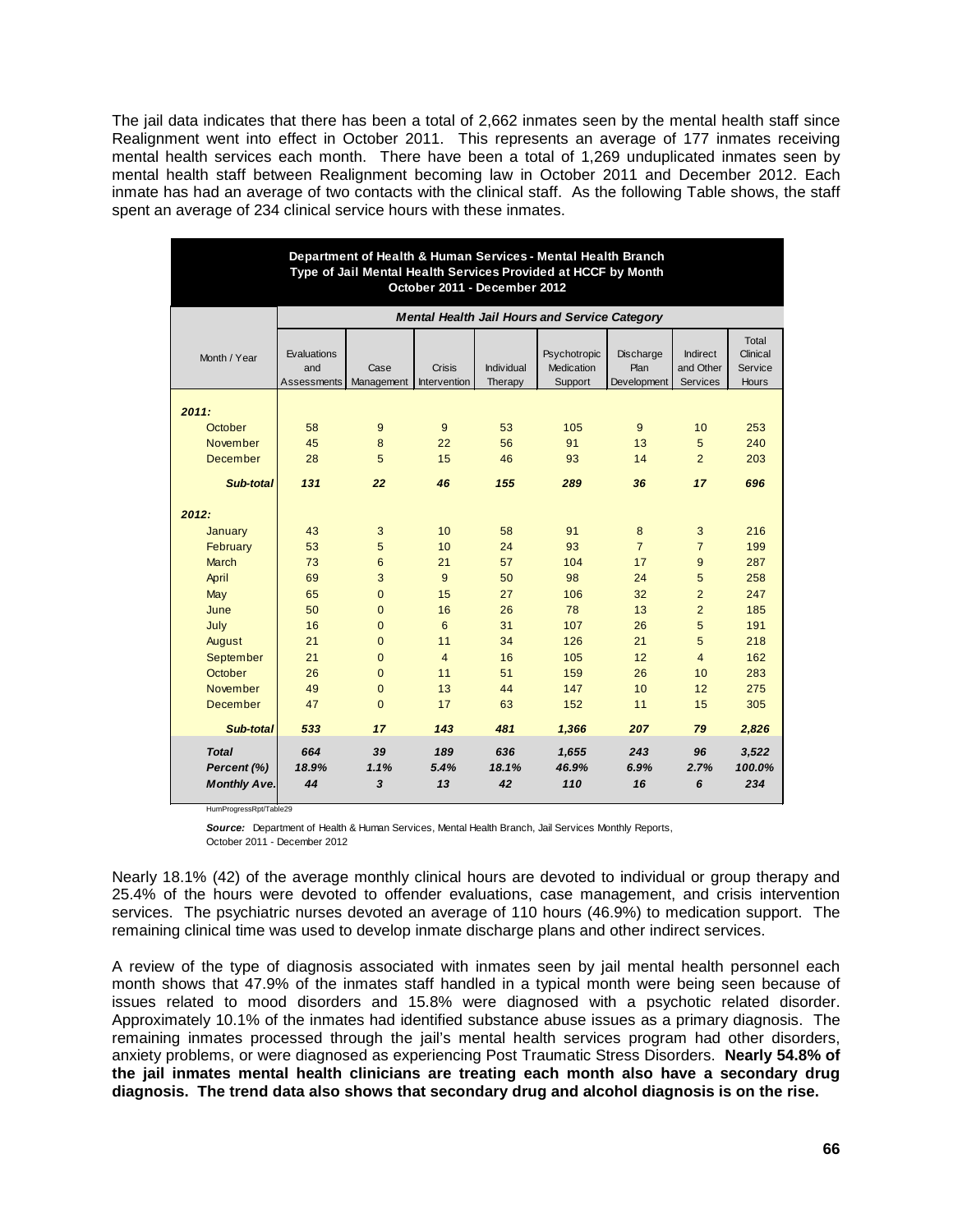| Department of Health & Human Services - Mental Health Branch<br>Type of Primary Diagnosis Associated With Jail Inmates Seen by<br><b>Mental Health Clinicians at HCCF by Month</b><br>October 2011 - December 2012 |                          |                            |                           |                              |                                                          |        |               |                |
|--------------------------------------------------------------------------------------------------------------------------------------------------------------------------------------------------------------------|--------------------------|----------------------------|---------------------------|------------------------------|----------------------------------------------------------|--------|---------------|----------------|
|                                                                                                                                                                                                                    |                          |                            |                           |                              | Type of DHHS Mental Health Diagnosis Among Jail Inmates* |        |               |                |
| Month / Year                                                                                                                                                                                                       | Mood<br><b>Disorders</b> | Psychotic                  | Anxiety                   |                              |                                                          |        | Diagnosis**   | Secondary Drug |
|                                                                                                                                                                                                                    | (Depression/<br>Bipolar) | Related<br><b>Disorder</b> | <b>Disorder</b><br>(PTSD) | Substance<br><b>Disorder</b> | Other<br><b>Disorders</b>                                | Total  | <b>Number</b> | Percent        |
| 2011:                                                                                                                                                                                                              |                          |                            |                           |                              |                                                          |        |               |                |
| October                                                                                                                                                                                                            | 91                       | 29                         | 36                        | 22                           | 29                                                       | 207    | 82            | 44.3%          |
| <b>November</b>                                                                                                                                                                                                    | 83                       | 25                         | 29                        | 27                           | 30                                                       | 194    | 73            | 43.7%          |
| <b>December</b>                                                                                                                                                                                                    | 73                       | 22                         | 24                        | 20                           | 38                                                       | 177    | 64            | 40.8%          |
| Sub-total                                                                                                                                                                                                          | 247                      | 76                         | 89                        | 69                           | 97                                                       | 578    | 219           | 43.0%          |
| 2012:                                                                                                                                                                                                              |                          |                            |                           |                              |                                                          |        |               |                |
| <b>January</b>                                                                                                                                                                                                     | 78                       | 26                         | 17                        | 29                           | 44                                                       | 194    | 70            | 42.4%          |
| February                                                                                                                                                                                                           | 79                       | 30                         | 18                        | 27                           | 35                                                       | 189    | 80            | 49.4%          |
| <b>March</b>                                                                                                                                                                                                       | 89                       | 41                         | 23                        | 17                           | 20                                                       | 190    | 83            | 48.0%          |
| April                                                                                                                                                                                                              | 50                       | 22                         | 40                        | 25                           | 30                                                       | 167    | 72            | 50.7%          |
| May                                                                                                                                                                                                                | 87                       | 16                         | 20                        | 14                           | 41                                                       | 178    | 102           | 62.2%          |
| June                                                                                                                                                                                                               | 37                       | 11                         | 8                         | 6                            | 6                                                        | 68     | 46            | 74.2%          |
| July                                                                                                                                                                                                               | 70                       | 19                         | 10                        | $\overline{7}$               | $\overline{4}$                                           | 110    | 84            | 81.6%          |
| August                                                                                                                                                                                                             | 67                       | 28                         | 15                        | 13                           | 5                                                        | 128    | 92            | 80.0%          |
| September                                                                                                                                                                                                          | 63                       | 22                         | 16                        | $\overline{7}$               | $\overline{4}$                                           | 112    | 83            | 79.0%          |
| October                                                                                                                                                                                                            | 69                       | 24                         | 16                        | $\overline{2}$               | $\overline{4}$                                           | 115    | 93            | 82.3%          |
| November                                                                                                                                                                                                           | 86                       | 26                         | 15                        | 6                            | $\overline{4}$                                           | 137    | 120           | 91.6%          |
| December                                                                                                                                                                                                           | 84                       | 23                         | 20                        | 11                           | 5                                                        | 143    | 122           | 92.4%          |
| Sub-total                                                                                                                                                                                                          | 859                      | 288                        | 218                       | 164                          | 202                                                      | 1,731  | 1.047         | 60.5%          |
| <b>Total</b>                                                                                                                                                                                                       | 1,106                    | 364                        | 307                       | 233                          | 299                                                      | 2,309  | 1,266         | 54.8%          |
| Percent (%)                                                                                                                                                                                                        | 47.9%                    | 15.8%                      | 13.3%                     | 10.1%                        | 12.9%                                                    | 100.0% | 54.8%         |                |
| <b>Monthly Ave.</b>                                                                                                                                                                                                | 74                       | 24                         | 20                        | 16                           | 20                                                       | 154    | 84            |                |

HumProgressRpt/Table30

release. Others request a meeting, and then refuse to meet w ith staff. Others are housed in the crisis cell, and are not ready to receive services. This is w hy the inmates seen by staff members do not match w ith the total primary diagnosis numbers. \***Note**: Not all inmates w ho meet w ith mental health staff at the jail receive a diagnosis. Some meet to obtain w ork

or alcohol by DHHS clinical staff. \*\***Note**: Represents inmates w ithout a primary diagnosis of drug use but w ho had a secondary diagnosis of drug

October 2011 - December 2012 **Source:** Department of Health & Human Services, Mental Health Branch, Jail Services Monthly Reports,

Since the inception of AB 109, the Humboldt County Department of Health and Human Services (DHHS) has been collecting data and preparing a standard monthly report using their Medical Record database to track the impact of AB 109 on Department services. Based on the Medical Record data for calendar years 2010 – 2012, total mental health staff jail inmate contacts and service hours have increased at HCCF. The calendar year changes reflected in the Medical Record data shows that mental health services have increased 18.0% between 2011 – 2012. Total HCCF mental health inmate contacts have also increased 5.5% as shown in the Table at the top of the following page.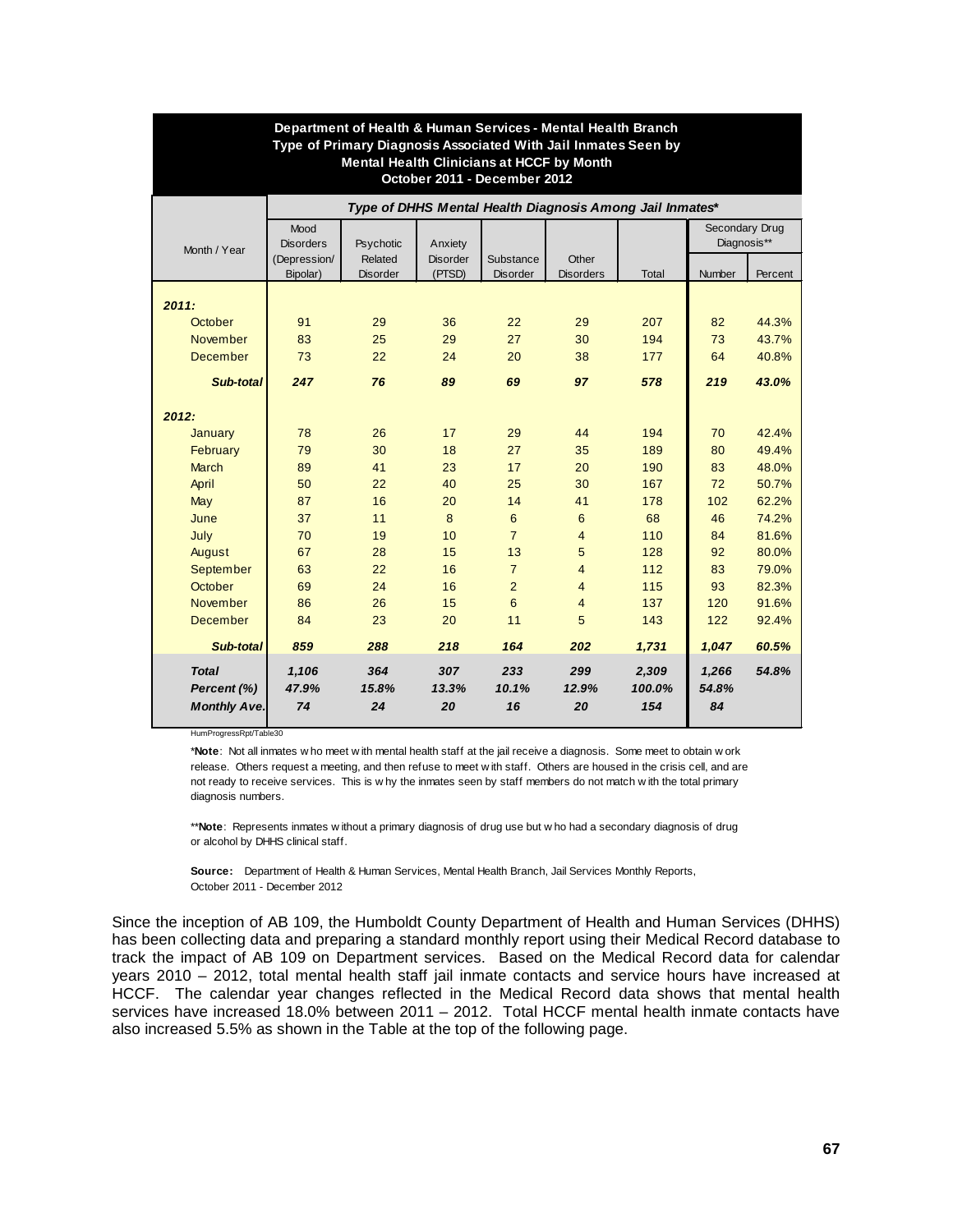| <b>DHHS Mental Health Branch</b><br><b>Jail Inmate Contacts and Service Hour Trends</b><br>2010 - 2012 |       |       |            |  |  |  |
|--------------------------------------------------------------------------------------------------------|-------|-------|------------|--|--|--|
| <b>Month</b>                                                                                           | 2010  | 2011  | 2012       |  |  |  |
|                                                                                                        | 120   | 184   |            |  |  |  |
| January                                                                                                | 161   | 173   | 238<br>262 |  |  |  |
| February                                                                                               |       |       |            |  |  |  |
| <b>March</b>                                                                                           | 175   | 236   | 284        |  |  |  |
| April                                                                                                  | 161   | 220   | 261        |  |  |  |
| May                                                                                                    | 122   | 213   | 284        |  |  |  |
| June                                                                                                   | 176   | 206   | 260        |  |  |  |
| July                                                                                                   | 194   | 137   | 208        |  |  |  |
| August                                                                                                 | 210   | 274   | 237        |  |  |  |
| September                                                                                              | 213   | 275   | 175        |  |  |  |
| October                                                                                                | 198   | 253   | 305        |  |  |  |
| <b>November</b>                                                                                        | 177   | 241   | 276        |  |  |  |
| <b>December</b>                                                                                        | 198   | 220   | 319        |  |  |  |
| <b>Monthly Average</b>                                                                                 | 175   | 219   | 259        |  |  |  |
| <b>Total Service Hours</b>                                                                             | 2,104 | 2,633 | 3,108      |  |  |  |
| % Change 2010-11                                                                                       |       | 25.1% |            |  |  |  |
| % Change 2011-12                                                                                       |       |       | 18.0%      |  |  |  |
|                                                                                                        |       |       |            |  |  |  |
| <b>Total HCCF Inmate</b>                                                                               |       |       |            |  |  |  |
| <b>Contacts</b>                                                                                        | 3,609 | 4,614 | 4,867      |  |  |  |
| % Change 2010-11                                                                                       |       | 27.9% |            |  |  |  |
| % Change 2011-12                                                                                       |       |       | 5.5%       |  |  |  |
| HumProgressRpt/Table41                                                                                 |       |       |            |  |  |  |

The Sheriff's Department also reports different monthly mental health service data to the Board of State and Community Corrections (BSCC). This information is based on an entirely different methodology and focuses on the last day of the month "census snapshot" of jail inmates who receive mental health services. The mental health services data the Sheriff provides shows (1) number of mental health cases open on last day of the month. (2) number of new mental health cases opened during the month, and (3) number of inmates receiving psychotropic medications on the last day of the month. The information and methodology is used across the State in all county jail facilities. The information is collected and reported in a Jail Survey Questionnaire developed by BSCC and the results are posted on their web site for review and analysis by interested groups.

The data the Sheriff reports is hand-tallied by jail mental health staff and provided to the Sheriff's Department. This information is the primary state-wide source of data currently being used to assess the impact AB 109 is having on county jail facilities. *(See Appendix K: Number of HCCF Jail Inmates Requiring Mental Health and Medical Services by Month, 2010 – 2012)*

As part of this assessment, a separate analysis showing comparative changes in pre- and post-AB 109 mental health service levels among HCCF inmates based on the Jail Survey data was developed. The analysis looked at mental health services delivered at the jail one year prior (October 2010 – September 2011) to the implementation of AB 109 and one year post-AB 109 Realignment (October 2012 – December 2012). The analysis also included a review of mental health service levels in the most recent post-AB 109 Realignment covering July – December 2012. The data shows the number of HCCF mental health cases open on the last day of each month has dropped from an average of 136 to 103, a decline of -24.3%. The number of new mental health cases opened during a typical month has also dropped from an average of 100 to 84, an overall decline of -16.0%. The number of inmates receiving psychotropic medications on the last day of the month has also been reduced from 79 to 61, a decline of -22.8%.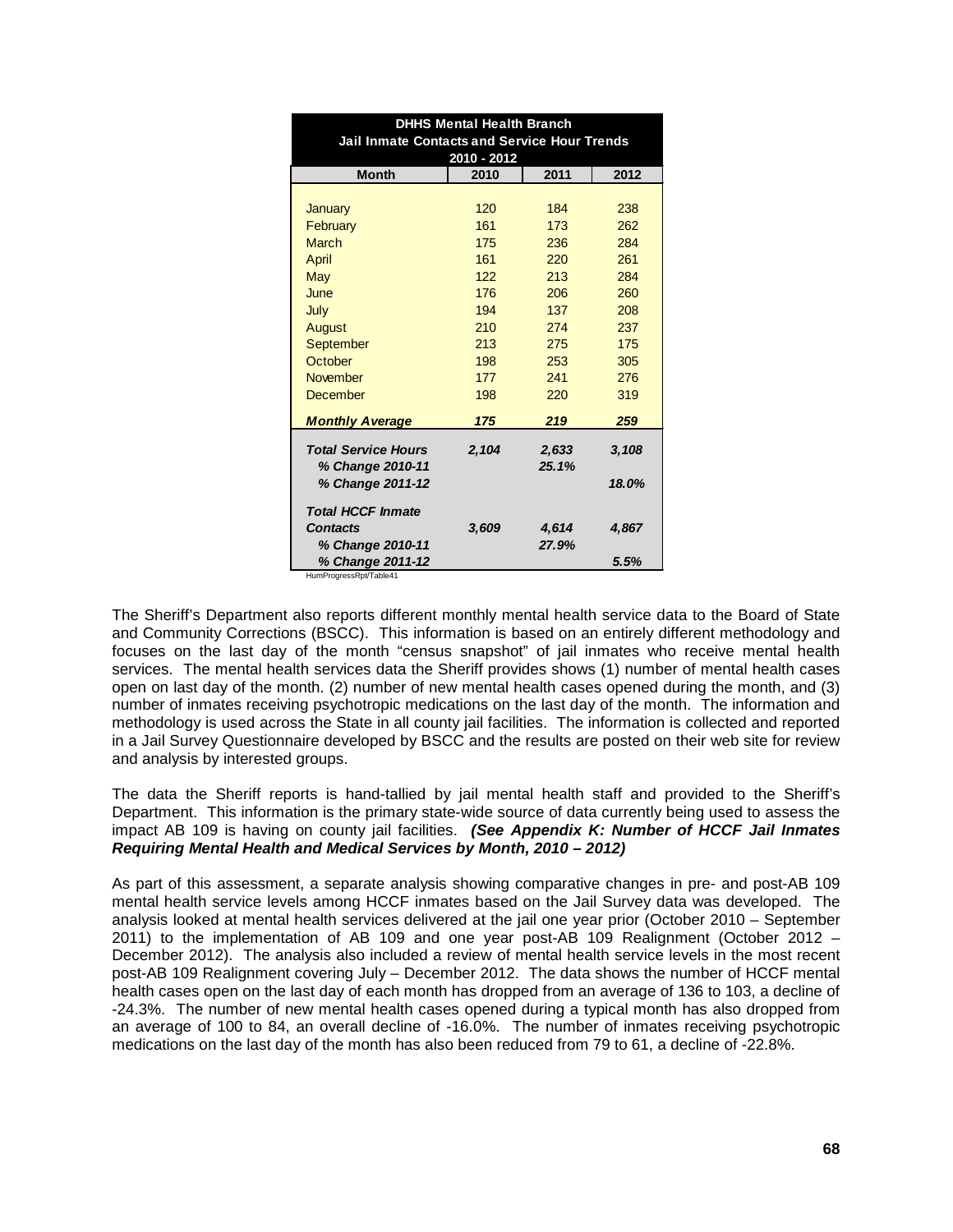Considerable discussion is taking place about the differences and trends reported between the two data sources about mental health service needs at HCCF. Resolving this issue will require DHHS and the Sheriff's Department to work together to make sure that the information being reported to BSCC is accurate. The monthly data from both sources should be tracked and reviewed for at least another six month period to determine if the reported differences have changed or are changing and what might be contributing to any observed differences. With this additional information, a more informed decision should be able to be made about which source the CCP wants to rely on when reporting on future implementation progress about AB 109 Realignment.

| <b>Humboldt County Correctional Facility (HCCF)</b><br>Comparative Changes in Pre- and Post-AB 109 Realignment With Inmates<br>Requiring Mental Health Services 2010 - 2012 |                                                     |                                                     |                                                            |                                                                 |  |  |  |  |
|-----------------------------------------------------------------------------------------------------------------------------------------------------------------------------|-----------------------------------------------------|-----------------------------------------------------|------------------------------------------------------------|-----------------------------------------------------------------|--|--|--|--|
|                                                                                                                                                                             | Pre- and Post-AB 109 Realignment Act Jail Impact    |                                                     |                                                            |                                                                 |  |  |  |  |
| Jail Inmates Requiring Mental<br><b>Health &amp; Medical Services</b>                                                                                                       | Pre-AB 109<br>Realignment<br>(Oct 2010 - Sept 2011) | Post-AB 109<br>Realignment<br>(Oct 2011 - Dec 2012) | Recent Post-AB 109<br>Realignment<br>(Jul 2012 - Dec 2012) | Percent (%)<br><b>Difference</b><br>Pre- & Post-<br>Realignment |  |  |  |  |
| <b>Mental Health Services:</b>                                                                                                                                              |                                                     |                                                     |                                                            |                                                                 |  |  |  |  |
| Number of Mental Health cases<br>open on last day of month                                                                                                                  | 136                                                 | 121                                                 | 103                                                        | $-24.3%$                                                        |  |  |  |  |
| Number of new Mental Health<br>cases opened during month                                                                                                                    | 100                                                 | 97                                                  | 84                                                         | $-16.0%$                                                        |  |  |  |  |
| Number of inmates receiving<br>psychotropic medications<br>on last day of month<br>HumProgressRot/Table27                                                                   | 79                                                  | 70                                                  | 61                                                         | $-22.8%$                                                        |  |  |  |  |

With the CCP AB 109 funding allocation, DHHS has been able to develop a mental health, substance abuse, and employment services component at the CCRC. The intent of adding this caseload to the agency's treatment functions is to reduce the number of offenders failing probation or ending up in a crisis situation due to failures-to-appear, lack of sufficient treatment, or medication support that may occur with routine referrals to the DHHS Mental Health Branch. DHHS staff complete a mental health and substance abuse assessment on all referred offenders. This assists the clinicians in making a determination of the proper level of treatment and activity plan each AB 109 offender may need. Mental health staff also carry out weekly treatment team meetings to review progress, discuss offender profiles and continue to improve on the treatment plan. Additional services the DHHS staff are providing include (a) alcohol and other drug services using Moral Recognition Therapy (MRT), (b) medication support services, and (c) mental health and substance abuse treatment using Integrated Dual Diagnosis Treatment.

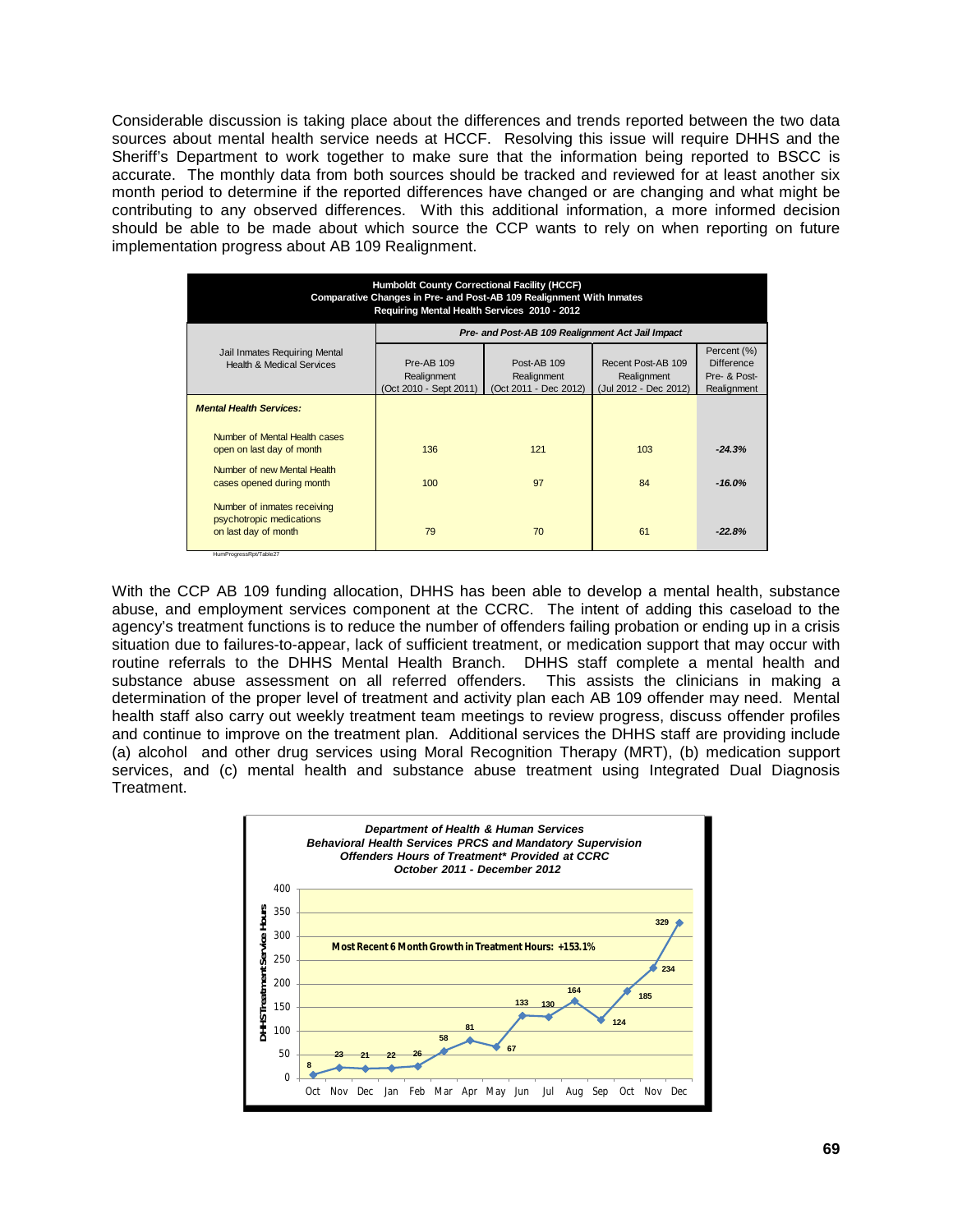Analysis of the number of probation offenders and type of mental health services provided at the CCRC each month by DHHS staff is shown in the Table on the following page. The data indicates that DHHS behavioral staff for the six month period (July – December 2012) is providing an average of 194 hours of treatment services to CCRC probationers each month. The staff is processing an average of 18 probation referrals a month. Over the most recent six month period, DHHS treatment hours have increased 153.1% to 329 in December 2012.

| DHHS Behavioral Health Services Referrals, Assessments and<br>Treatment Trends for AB 109 PRCS and Mandatory Supervision Offenders |                                                               |                                      |                |                                |                                    |                         |  |  |
|------------------------------------------------------------------------------------------------------------------------------------|---------------------------------------------------------------|--------------------------------------|----------------|--------------------------------|------------------------------------|-------------------------|--|--|
| October 2011 - December 2012                                                                                                       |                                                               |                                      |                |                                |                                    |                         |  |  |
|                                                                                                                                    | <b>Probation Community Corrections Resource Center (CCRC)</b> |                                      |                |                                |                                    |                         |  |  |
|                                                                                                                                    |                                                               | <b>Behavioral Health Assessments</b> |                |                                | <b>Behavioral Health Treatment</b> |                         |  |  |
|                                                                                                                                    |                                                               |                                      |                | <b>Medication</b>              |                                    | <b>Total Hours</b>      |  |  |
| Month / Year                                                                                                                       |                                                               | Behavioral                           | Alcohol &      | Support /<br><b>Individual</b> | Community                          | of Behavioral<br>Health |  |  |
|                                                                                                                                    | Total                                                         | Health                               | Other Drug     | Therapy                        | Outreach                           | <b>Treatment</b>        |  |  |
|                                                                                                                                    | <b>Referrals</b>                                              | Assessments                          | Assessments    | Contacts <sup>*</sup>          | <b>Services</b>                    | Provided                |  |  |
|                                                                                                                                    |                                                               |                                      |                |                                |                                    |                         |  |  |
| 2011:                                                                                                                              |                                                               |                                      |                |                                |                                    |                         |  |  |
| October                                                                                                                            | 3                                                             | $\mathbf{1}$                         | $\mathbf{0}$   | $\mathbf{1}$                   | $\mathbf{1}$                       | 8                       |  |  |
| <b>November</b>                                                                                                                    | $\overline{2}$                                                | 3                                    | $\Omega$       | 3                              | $\mathbf{1}$                       | 23                      |  |  |
| <b>December</b>                                                                                                                    | 10                                                            | 11                                   | $\Omega$       | $\mathbf{1}$                   | $\mathbf{1}$                       | 21                      |  |  |
| Sub-total                                                                                                                          | 15                                                            | 15                                   | 0              | 5                              | 3                                  | 52                      |  |  |
| 2012:                                                                                                                              |                                                               |                                      |                |                                |                                    |                         |  |  |
| January                                                                                                                            | 12                                                            | $\overline{7}$                       | $\mathbf{0}$   | 9                              | 9                                  | 22                      |  |  |
| February                                                                                                                           | 5                                                             | $\overline{4}$                       | 6              | 27                             | $\overline{0}$                     | 26                      |  |  |
| <b>March</b>                                                                                                                       | 9                                                             | 8                                    | 18             | 36                             | $\Omega$                           | 58                      |  |  |
| April                                                                                                                              | 9                                                             | 9                                    | $\overline{7}$ | 36                             | $\Omega$                           | 81                      |  |  |
| May                                                                                                                                | 12                                                            | 5                                    | 8              | 40                             | $\overline{2}$                     | 67                      |  |  |
| June                                                                                                                               | 10                                                            | 3                                    | 21             | 38                             | 29                                 | 133                     |  |  |
| July                                                                                                                               | 10                                                            | 14                                   | 29             | 59                             | 40                                 | 130                     |  |  |
| August                                                                                                                             | 11                                                            | 14                                   | 9              | 83                             | $\overline{7}$                     | 164                     |  |  |
| September                                                                                                                          | 18                                                            | 3                                    | 5              | 71                             | 17                                 | 124                     |  |  |
| October                                                                                                                            | 19                                                            | 5                                    | 5              | 112                            | 9                                  | 185                     |  |  |
| November                                                                                                                           | 26                                                            | 5                                    | 18             | 82                             | 55                                 | 234                     |  |  |
| December                                                                                                                           | 21                                                            | $\overline{4}$                       | 24             | 136                            | 91                                 | 329                     |  |  |
| Sub-total                                                                                                                          | 162                                                           | 81                                   | 150            | 729                            | 259                                | 1,553                   |  |  |
| <b>Total</b>                                                                                                                       | 177                                                           | 96                                   | 150            | 734                            | 262                                | 1,605                   |  |  |
| 2012 Monthly Ave.                                                                                                                  | 14                                                            | $\overline{z}$                       | 13             | 61                             | 22                                 | 129                     |  |  |
| <b>Recent 6 Month</b><br>Ave.                                                                                                      | 18                                                            | 8                                    | 15             | 91                             | 37                                 | 194                     |  |  |

HumProgressRpt/Table34

*Note* : Behavioral health treatment includes medication support appointments, individual therapy, and secondary prevention services. Community outreach services covers orientations, case management

services and community outreach provider services.

*Source:* Department of Health & Human Services, AB 109 Community Corrections Resource Center (CCRC) Monthly Client Tracking Report

A review of the type of diagnosis associated with PRCS and mandatory supervision offenders seen by CCRC mental health personnel each month shows that 49.2% of the probationers staff handled in a typical month were being seen because of issues related to mood disorders and 9.3% were diagnosed for Schizophrenia. Approximately 15.8% had identified substance abuse issues as a primary diagnosis. The remaining probationers (25.4%) processed through the CCRC Mental Health Services Program had other disorders, anxiety problems, or were diagnosed as experiencing Post Traumatic Stress Disorders. **Nearly 61.0% of the CCRC probationers mental health clinicians are treating each month also have a secondary drug or alcohol diagnosis.**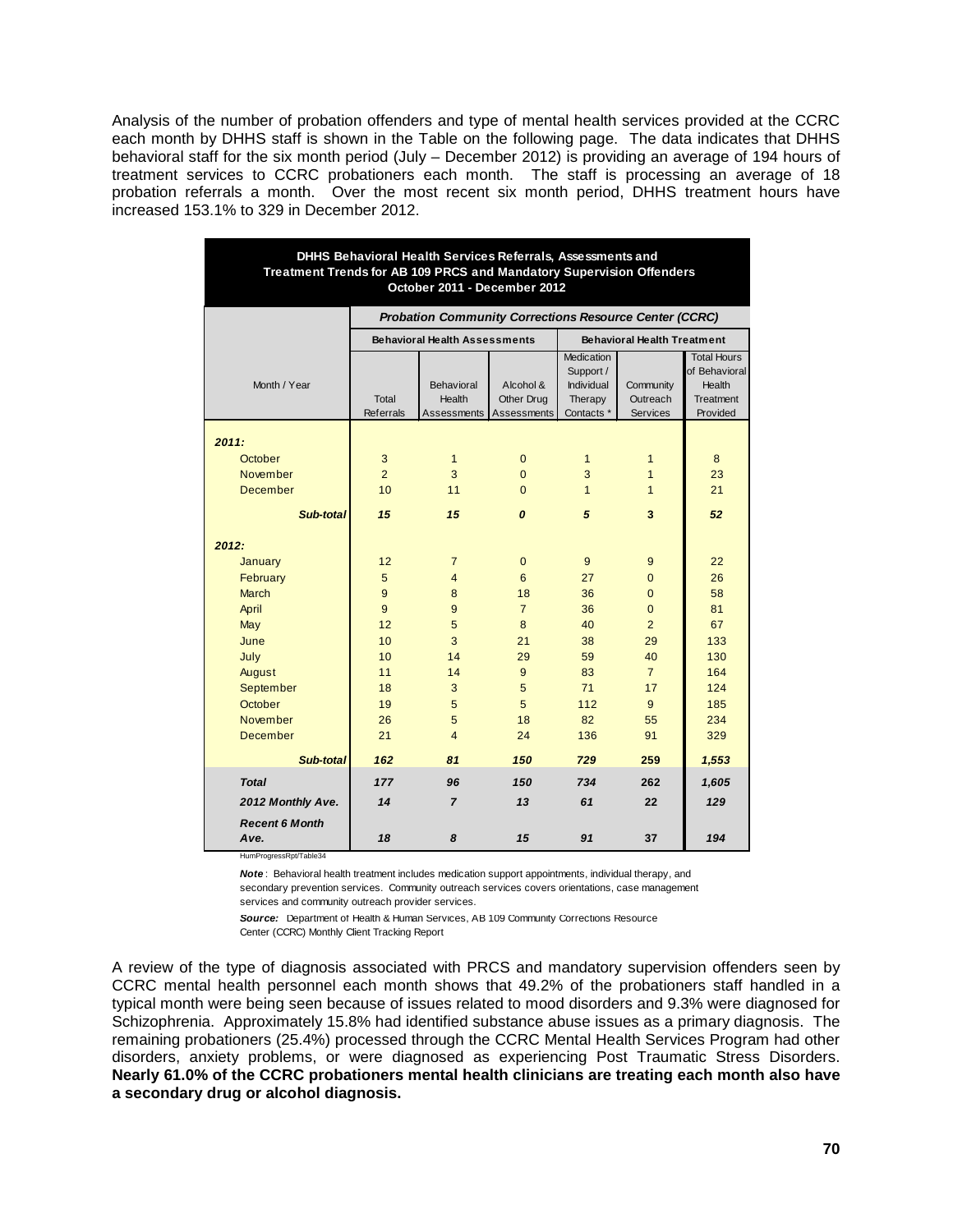| Department of Health & Human Services - Mental Health Branch<br>Type of Primary Diagnosis Associated With AB 109 PRCS and Mandatory<br>Supervision Offenders Seen by Mental Health Clinicians at CCRC<br>October 2011 - December 2012 |                          |                                                                       |                           |                            |                           |        |                              |         |  |  |
|---------------------------------------------------------------------------------------------------------------------------------------------------------------------------------------------------------------------------------------|--------------------------|-----------------------------------------------------------------------|---------------------------|----------------------------|---------------------------|--------|------------------------------|---------|--|--|
|                                                                                                                                                                                                                                       |                          | Type of Mental Health Diagnosis Among CCRC Probation AB 109 Offenders |                           |                            |                           |        |                              |         |  |  |
| Month / Year                                                                                                                                                                                                                          | Mood<br><b>Disorders</b> | Psychotic                                                             | Anxiety                   | Substance<br>Abuse         |                           |        | Secondary Drug<br>Diagnosis* |         |  |  |
|                                                                                                                                                                                                                                       | (Depression/<br>Bipolar) | Related<br><b>Disorder</b>                                            | <b>Disorder</b><br>(PTSD) | Related<br><b>Disorder</b> | Other<br><b>Disorders</b> | Total  | Number                       | Percent |  |  |
| 2011:                                                                                                                                                                                                                                 |                          |                                                                       |                           |                            |                           |        |                              |         |  |  |
| October                                                                                                                                                                                                                               |                          |                                                                       |                           |                            |                           |        |                              |         |  |  |
| November                                                                                                                                                                                                                              |                          |                                                                       |                           |                            |                           |        |                              |         |  |  |
| December                                                                                                                                                                                                                              |                          |                                                                       |                           |                            |                           |        |                              |         |  |  |
| Sub-total                                                                                                                                                                                                                             |                          |                                                                       |                           |                            |                           |        |                              |         |  |  |
|                                                                                                                                                                                                                                       |                          |                                                                       |                           |                            |                           |        |                              |         |  |  |
| 2012:                                                                                                                                                                                                                                 |                          |                                                                       |                           |                            |                           |        |                              |         |  |  |
| January                                                                                                                                                                                                                               | 10                       | $\overline{2}$                                                        | $\overline{1}$            | $\overline{2}$             | 3                         | 18     | 10                           | 62.5%   |  |  |
| February                                                                                                                                                                                                                              | 9                        | 3                                                                     | $\overline{4}$            | $\mathbf{1}$               | $\overline{2}$            | 19     | 9                            | 50.0%   |  |  |
| March                                                                                                                                                                                                                                 | 14                       | $\overline{2}$                                                        | 5                         | $\mathbf{1}$               | 5                         | 27     | 5                            | 19.2%   |  |  |
| April                                                                                                                                                                                                                                 | 13                       | 6                                                                     | 8                         | $\overline{4}$             | 6                         | 37     | 16                           | 48.5%   |  |  |
| May                                                                                                                                                                                                                                   | 15                       | 3                                                                     | $\overline{4}$            | $\Omega$                   | 5                         | 27     | 12                           | 44.4%   |  |  |
| June                                                                                                                                                                                                                                  | 21                       | $\overline{2}$                                                        | 6                         | 8                          | 5                         | 42     | 22                           | 64.7%   |  |  |
| July                                                                                                                                                                                                                                  | 27                       | $\overline{2}$                                                        | $\overline{7}$            | 14                         | $\overline{4}$            | 54     | 30                           | 75.0%   |  |  |
| August                                                                                                                                                                                                                                | 27                       | $\overline{4}$                                                        | 10                        | 17                         | 3                         | 61     | 35                           | 79.5%   |  |  |
| September                                                                                                                                                                                                                             | 21                       | $\overline{4}$                                                        | $\overline{7}$            | 6                          | 3                         | 41     | 24                           | 68.6%   |  |  |
| October                                                                                                                                                                                                                               | 19                       | 5                                                                     | $\overline{7}$            | $\overline{4}$             | 5                         | 40     | 25                           | 69.4%   |  |  |
| November                                                                                                                                                                                                                              | 25                       | 6                                                                     | 8                         | 9                          | $\overline{4}$            | 52     | 36                           | 83.7%   |  |  |
| <b>December</b>                                                                                                                                                                                                                       | 38                       | 6                                                                     | 8                         | 11                         | 5                         | 68     | 44                           | 77.2%   |  |  |
| <b>Total</b>                                                                                                                                                                                                                          | 239                      | 45                                                                    | 75                        | 77                         | 50                        | 486    | 268                          | 65.5%   |  |  |
| Percent (%)                                                                                                                                                                                                                           | 49.2%                    | 9.3%                                                                  | 15.4%                     | 15.8%                      | 10.3%                     | 100.0% |                              |         |  |  |
| 2012 Monthly Ave.                                                                                                                                                                                                                     | 20                       | 4                                                                     | 6                         | 6                          | 4                         | 41     | 22                           |         |  |  |
| Ave.                                                                                                                                                                                                                                  |                          |                                                                       |                           |                            |                           |        |                              |         |  |  |
| (Jul - Dec 2012)<br>HumProgressRpt/Table35                                                                                                                                                                                            | 26                       | 5                                                                     | 8                         | 10                         | $\overline{\mathbf{4}}$   | 53     | 32                           |         |  |  |

\**Note:* Represents AB 109 probationers w ithout a primary diagnosis of drug use but w ho had a secondary diagnosis of drug use

*Source:* Department of Health & Human Services, AB 109 Community Corrections Resource Center (CCRC) Monthly Client Tracking Report

Because of the high level of substance usage among CCRC offenders, DHHS and Probation have placed 123 probationers in local drug treatment programs. Currently, 74 (60.1%) are actively participating in treatment or have completed the treatment program. A total of 49 (39.9%) of the placements have been terminated from their referred treatment program (usually as a result of the offender absconding from the program).

| <b>Community Corrections Resource Center (CCRC)</b><br><b>PRCS and Mandatory Supervision Drug Treatment Program Placements</b> |               |                                                                                                                                        |                     |                 |                      |                 |                      |                 |               |                 |
|--------------------------------------------------------------------------------------------------------------------------------|---------------|----------------------------------------------------------------------------------------------------------------------------------------|---------------------|-----------------|----------------------|-----------------|----------------------|-----------------|---------------|-----------------|
| Treatment                                                                                                                      |               | Other Sober Living<br><b>Humboldt Recovery</b><br><b>HRC Sober Living</b><br>Center (HRC)<br>Crossroads<br>Environment<br>Environments |                     |                 |                      |                 | Total                |                 |               |                 |
| <b>Program Status</b>                                                                                                          | <b>Number</b> | Percent                                                                                                                                | <b>Number</b>       | Percent         | <b>Number</b>        | Percent         | <b>Number</b>        | Percent         | <b>Number</b> | Percent         |
| Actively participating<br>in treatment program<br><b>Completed treatment</b><br>program                                        | 18<br>12      | 32.1%<br>21.4%                                                                                                                         | 6<br>$\overline{7}$ | 20.0%<br>23.3%  | 10<br>$\overline{4}$ | 55.6%<br>22.2%  | 8<br>9               | 42.1%<br>47.4%  | 42<br>32      | 34.1%<br>26.0%  |
| Sub-total                                                                                                                      | 30            | 53.7%                                                                                                                                  | 13                  | 43.3%           | 14                   | 77.8%           | 17                   | 89.5%           | 74            | 60.1%           |
| <b>Terminated from</b><br>program<br>Total<br>HumProgressRpt/Table39                                                           | 26<br>56      | 46.4%<br>100.0%                                                                                                                        | 17<br>30            | 56.7%<br>100.0% | $\overline{4}$<br>18 | 22.2%<br>100.0% | $\overline{2}$<br>19 | 10.5%<br>100.0% | 49<br>123     | 39.9%<br>100.0% |

*Source:* Humboldt County Probation Department AB 109 Monthly Offender Tracking Report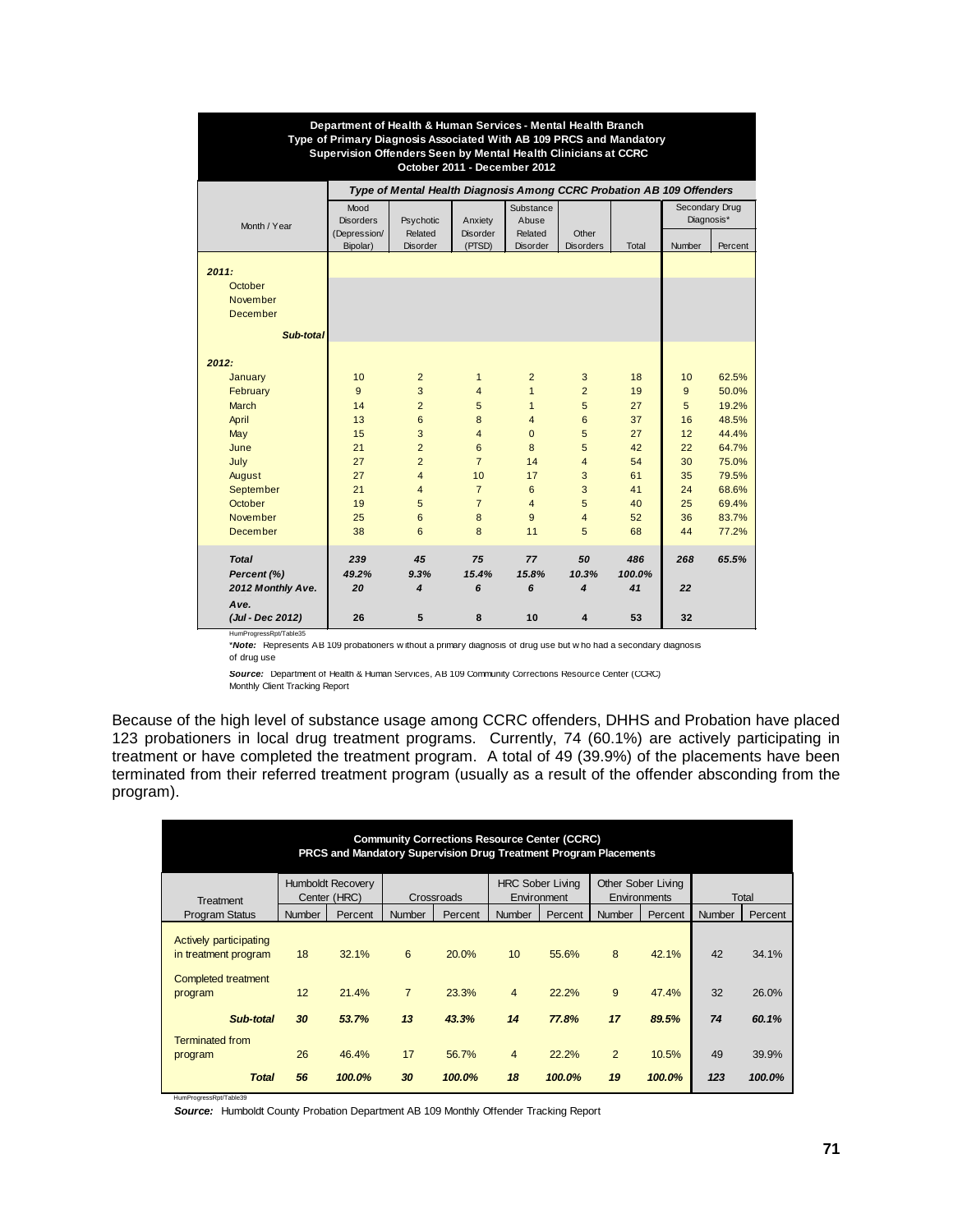In addition to mental health, medication management, alcohol / drug assessment, and counseling, the DHHS staff are working to link Probation's AB 109 offenders to services or supports including eligibility and enrollment into critical benefits that are currently funded through DHHS. The following Table shows the number of AB 109 offenders applying for social service benefits with DHHS assistance over the past 15 month period.

| <b>Community Corrections Resource Center (CCRC)</b><br>Number of AB 109 Offenders Applying For Social Service Benefits With DHHS Assistance<br>October 2011 - December 2012 |                                                                        |                                              |                                                                 |                                                       |                                                                          |                                                            |                                                            |                                                                                         |  |
|-----------------------------------------------------------------------------------------------------------------------------------------------------------------------------|------------------------------------------------------------------------|----------------------------------------------|-----------------------------------------------------------------|-------------------------------------------------------|--------------------------------------------------------------------------|------------------------------------------------------------|------------------------------------------------------------|-----------------------------------------------------------------------------------------|--|
|                                                                                                                                                                             | <b>Type of DHHS Social Service Benefit Assistance</b>                  |                                              |                                                                 |                                                       |                                                                          |                                                            |                                                            |                                                                                         |  |
| Month / Year                                                                                                                                                                | Number of<br><b>General Relief</b><br>(GR)<br>Applications<br>Received | Number of<br>Offenders<br><b>Granted SSI</b> | Number of<br>Offenders<br><b>Granted General</b><br>Relief (GR) | Number of<br><b>Offenders</b><br>Granted<br>Cal-Fresh | Number of<br>Offenders<br>Approved For<br>Medical<br>Coverage<br>Program | Number of<br>Offeners<br>Granted<br>CalWorks<br>(Cash Aid) | Number of<br>Offenders<br>Denied<br>General<br>Relief (GR) | Number of<br>Offenders<br><b>Discontinued</b><br>Under<br><b>General Relief</b><br>(GR) |  |
| 2011.                                                                                                                                                                       |                                                                        |                                              |                                                                 |                                                       |                                                                          |                                                            |                                                            |                                                                                         |  |
| October                                                                                                                                                                     | 5                                                                      | $\overline{0}$                               | $\overline{2}$                                                  | $\overline{4}$                                        | 3                                                                        | $\mathbf{0}$                                               | 3                                                          | $\mathbf{0}$                                                                            |  |
| November                                                                                                                                                                    | $\overline{4}$                                                         | $\Omega$                                     | $\mathbf{0}$                                                    | $\overline{2}$                                        | $\overline{2}$                                                           | $\mathbf{0}$                                               | 3                                                          | $\overline{0}$                                                                          |  |
| <b>December</b>                                                                                                                                                             | 10                                                                     | $\overline{0}$                               | 3                                                               | 3                                                     | $6\phantom{1}$                                                           | $\Omega$                                                   | 5                                                          | $\mathbf{0}$                                                                            |  |
| Sub-total                                                                                                                                                                   | 19                                                                     | 0                                            | 5                                                               | 9                                                     | 11                                                                       | 0                                                          | 11                                                         | 0                                                                                       |  |
| 2012:                                                                                                                                                                       |                                                                        |                                              |                                                                 |                                                       |                                                                          |                                                            |                                                            |                                                                                         |  |
| January                                                                                                                                                                     | 10                                                                     | $\mathbf{0}$                                 | $\mathbf{0}$                                                    | $\overline{4}$                                        | 6                                                                        | $\mathbf{0}$                                               | 3                                                          | $\overline{2}$                                                                          |  |
| February                                                                                                                                                                    | $\overline{7}$                                                         | $\overline{0}$                               | $\overline{2}$                                                  | $\mathbf{1}$                                          | 3                                                                        | $\mathbf{0}$                                               | 3                                                          | $\mathbf{0}$                                                                            |  |
| March                                                                                                                                                                       | 12                                                                     | $\overline{0}$                               | $\overline{2}$                                                  | $\overline{4}$                                        | $6\phantom{1}6$                                                          | $\mathbf{0}$                                               | $6\phantom{1}$                                             | $\mathbf{1}$                                                                            |  |
| April                                                                                                                                                                       | 9                                                                      | $\Omega$                                     | $\Omega$                                                        | 4                                                     | 5                                                                        | $\Omega$                                                   | 3                                                          | 3                                                                                       |  |
| May                                                                                                                                                                         | 13                                                                     | $\overline{0}$                               | $\Omega$                                                        | 5                                                     | $\overline{7}$                                                           | $\Omega$                                                   | $\overline{2}$                                             | $\overline{0}$                                                                          |  |
| June                                                                                                                                                                        | 11                                                                     | $\Omega$                                     | $\Omega$                                                        | $\overline{4}$                                        | 6                                                                        | $\Omega$                                                   | 3                                                          | $\mathbf{0}$                                                                            |  |
| July                                                                                                                                                                        | $\mathbf{1}$                                                           | $\Omega$                                     | $\mathbf{1}$                                                    | 6                                                     | 10                                                                       | $\overline{2}$                                             | 5                                                          | $\overline{0}$                                                                          |  |
| August                                                                                                                                                                      | $\mathbf{1}$                                                           | $\overline{0}$                               | $\overline{2}$                                                  | $\overline{7}$                                        | 12                                                                       | $\overline{0}$                                             | $\overline{4}$                                             | 0                                                                                       |  |
| September                                                                                                                                                                   | $\overline{2}$                                                         | $\overline{2}$                               | $\overline{0}$                                                  | 11                                                    | 14                                                                       | $\mathbf{0}$                                               | 8                                                          | $\overline{2}$                                                                          |  |
| October                                                                                                                                                                     | $\overline{2}$                                                         | $\Omega$                                     | $\mathbf{0}$                                                    | $\mathbf{0}$                                          | $\mathbf{1}$                                                             | $\overline{0}$                                             | $\mathbf{1}$                                               | $\mathbf{1}$                                                                            |  |
| November                                                                                                                                                                    | $\mathbf{0}$                                                           | $\mathbf{0}$                                 | $\mathbf{1}$                                                    | 5                                                     | $\overline{7}$                                                           | $\overline{0}$                                             | $\overline{2}$                                             | $\overline{0}$                                                                          |  |
| December                                                                                                                                                                    | $\overline{2}$                                                         | $\Omega$                                     | $\Omega$                                                        | $\overline{4}$                                        | $\overline{7}$                                                           | $\mathbf{1}$                                               | $\mathbf{0}$                                               | $\mathbf{0}$                                                                            |  |
| Sub-total                                                                                                                                                                   | 70                                                                     | $\overline{2}$                               | 8                                                               | 55                                                    | 84                                                                       | $\overline{\mathbf{3}}$                                    | 40                                                         | $\boldsymbol{9}$                                                                        |  |
| <b>Total</b>                                                                                                                                                                | 89                                                                     | $\overline{2}$                               | 13                                                              | 64                                                    | 95                                                                       | 3                                                          | 51                                                         | 9                                                                                       |  |
| Monthly Ave. *                                                                                                                                                              | 3.2                                                                    | 0.3                                          | 0.7                                                             | 6.0                                                   | 8.5                                                                      | 0.5                                                        | 3.3                                                        | 0.5                                                                                     |  |

HumProgressRpt/Table33

\**Note:* Monthly average covers the most recent six month period from July - December 2012

*Source:* Department of Health & Human Services, AB 109 Community Corrections Resource Center (CCRC) Monthly Client Tracking Report

Because of the high need for vocational and job readiness supports for offender populations, DHHS is also developing at the CCRC a comprehensive job / employment assistance program for the PRCS and mandatory supervision probation AB 109 offenders. The program includes work readiness assessments, scheduled routine classroom instruction, as well as staff assisted self-paced daily activities, one-on-one vocational coaching, assistance in all aspects of a job search, and vocational training workshops. The Employment Training Division (ETD) staff is working closely with Probation and other re-alignment partners to share assessments and information in order to determine client need and appropriate workforce services on an individual client basis.

The Table at the top of the following page shows that the CCRC vocational counselor is working with an average of nine new PRCS and mandatory supervision referrals each month. The vocational counselor assigned to the day reporting center program has had an average of 24 total probationer contacts a month since the vocational counseling services component was started at CCRC.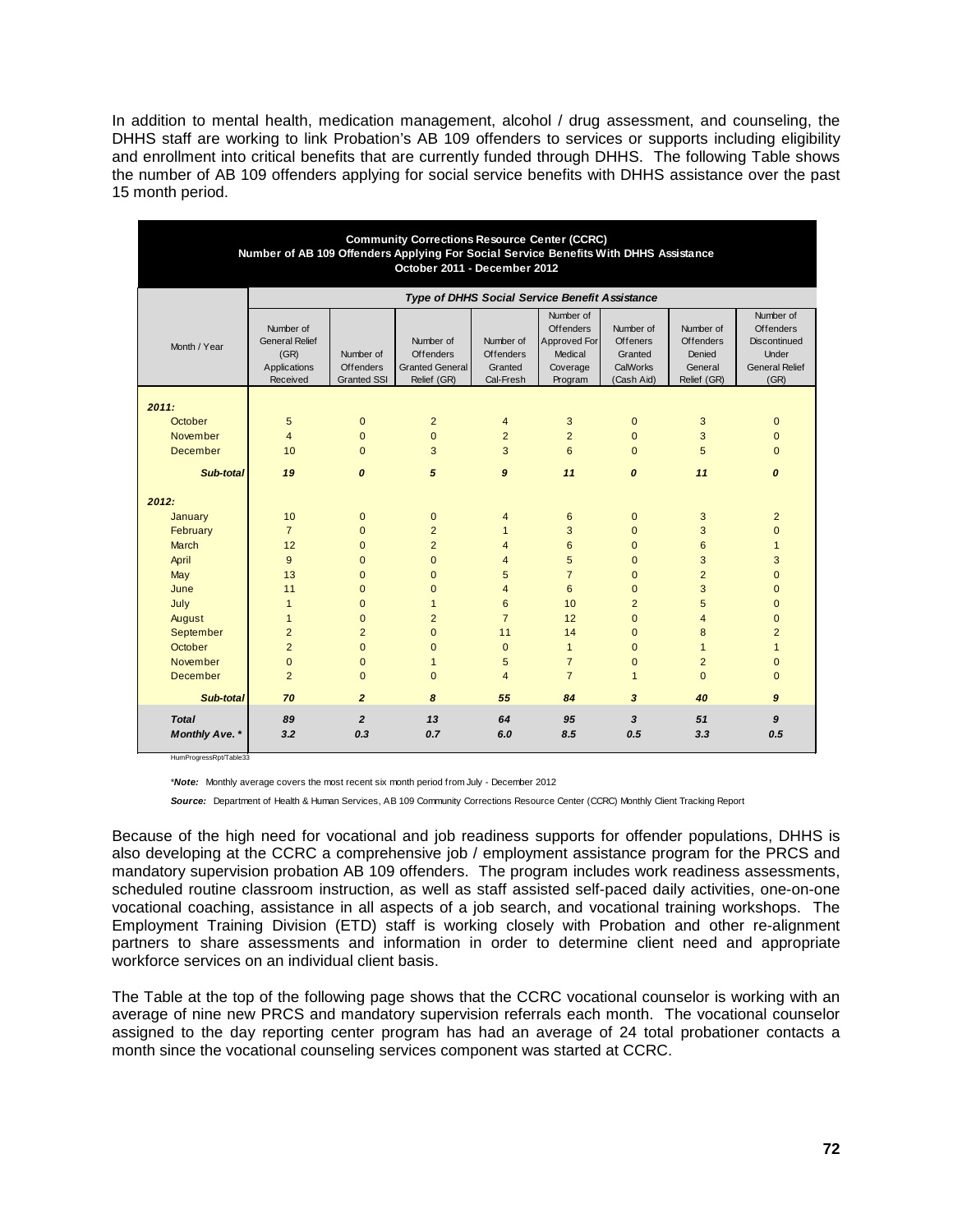| DHHS Employment Training Division Work Force Program<br>October 2011 - December 2012 |                                                |                                                               |                                                                               |  |  |  |  |
|--------------------------------------------------------------------------------------|------------------------------------------------|---------------------------------------------------------------|-------------------------------------------------------------------------------|--|--|--|--|
|                                                                                      |                                                | <b>Vocational Counseling Services</b>                         |                                                                               |  |  |  |  |
| Month / Year                                                                         | Initial<br>Vocational<br>Counselor<br>Contacts | Total<br>Vocational<br>Counselor &<br>Probationer<br>Contacts | Probationers<br><b>Completing One</b><br>or More<br>Vocational<br>Assessments |  |  |  |  |
| 2011:                                                                                |                                                |                                                               |                                                                               |  |  |  |  |
| October                                                                              | $\mathbf 0$                                    | $\mathbf 0$                                                   | $\overline{0}$                                                                |  |  |  |  |
| <b>November</b>                                                                      | $\overline{2}$                                 | $\overline{2}$                                                | $\Omega$                                                                      |  |  |  |  |
| <b>December</b>                                                                      | 3                                              | 3                                                             | $\Omega$                                                                      |  |  |  |  |
| Sub-total                                                                            | 5                                              | 5                                                             | 0                                                                             |  |  |  |  |
| 2012:                                                                                |                                                |                                                               |                                                                               |  |  |  |  |
| January                                                                              | $\mathbf{1}$                                   | $\mathbf{1}$                                                  | $\overline{0}$                                                                |  |  |  |  |
| February                                                                             | 5                                              | 5                                                             | $\overline{0}$                                                                |  |  |  |  |
| <b>March</b>                                                                         | $\overline{7}$                                 | $\overline{7}$                                                | $\Omega$                                                                      |  |  |  |  |
| April                                                                                | 9                                              | 21                                                            | 3                                                                             |  |  |  |  |
| May                                                                                  | $\overline{4}$                                 | 25                                                            | $\overline{0}$                                                                |  |  |  |  |
| June                                                                                 | 6                                              | 24                                                            | $\overline{2}$                                                                |  |  |  |  |
| July                                                                                 | $\overline{7}$                                 | 20                                                            | $\overline{0}$                                                                |  |  |  |  |
| August                                                                               | 8                                              | 25                                                            | $\overline{0}$                                                                |  |  |  |  |
| September                                                                            | 5                                              | 22                                                            | $\mathbf{1}$                                                                  |  |  |  |  |
| October                                                                              | 8                                              | 23                                                            | $\overline{0}$                                                                |  |  |  |  |
| <b>November</b>                                                                      | 14                                             | 27                                                            | $\overline{0}$                                                                |  |  |  |  |
| <b>December</b>                                                                      | 14                                             | 28                                                            | $\Omega$                                                                      |  |  |  |  |
| Sub-total                                                                            | 88                                             | 221                                                           | 6                                                                             |  |  |  |  |
| Total                                                                                | 93                                             | 226                                                           | 6                                                                             |  |  |  |  |
| <b>Monthly Ave.*</b>                                                                 | 9                                              | 24                                                            |                                                                               |  |  |  |  |

**Community Corrections Resource Center (CCRC) DHHS Employment Training Division Work Force Program**

HumProgressRpt/Table31

\**Note:* Monthly average covers the most recent period from July - December 2012

Source: Department of Health & Human Services, AB 109 Community Corrections Resource Center (CCRC) Monthly Client Tracking Report

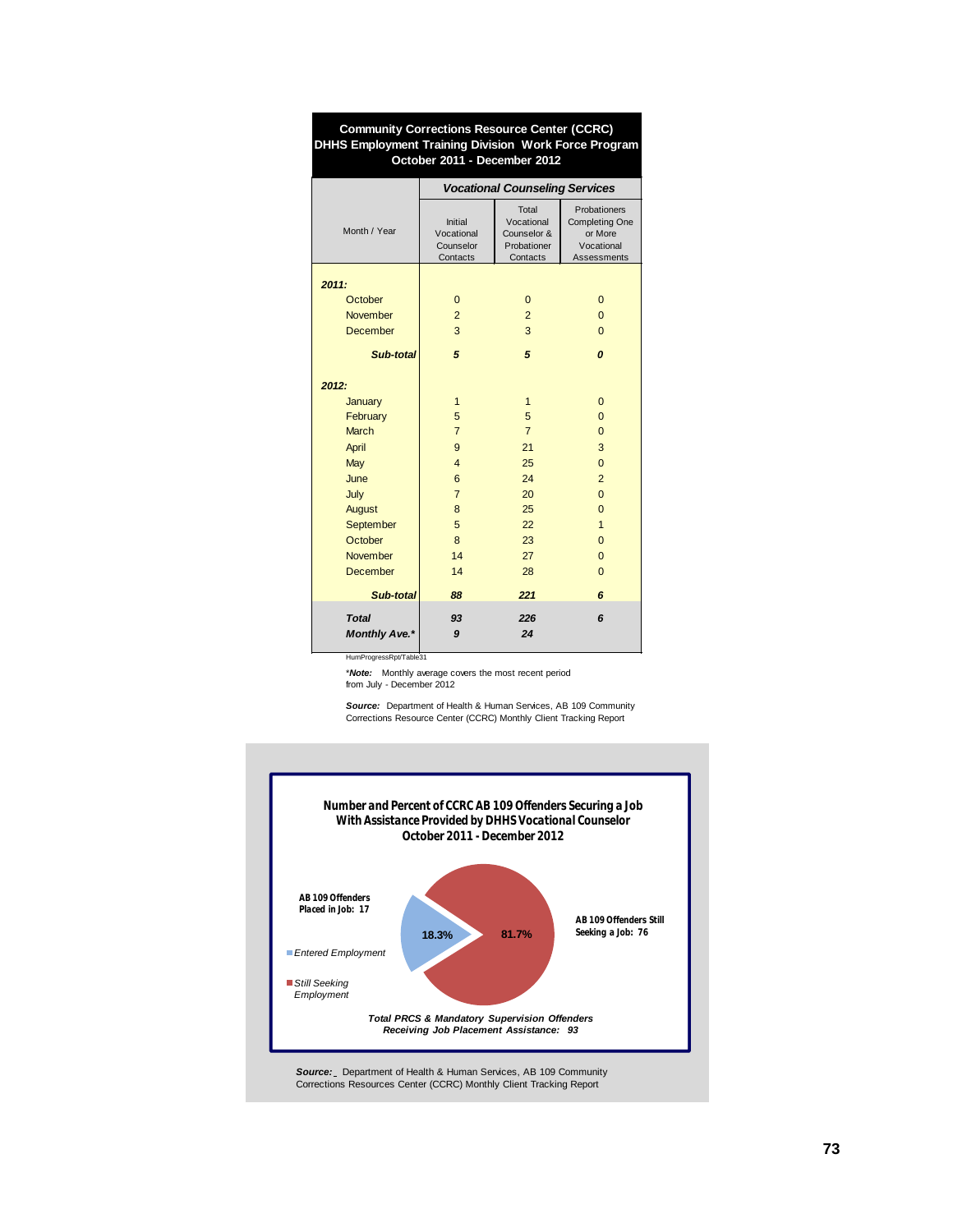As the Chart on the previous page shows, a total of 17 (18.3%) of CCRC offenders receiving assistance from the EDT vocational counselor have been able to secure a job since being released from State Prison or County Jail.

| <b>Community Corrections Resource Center (CCRC) DHHS Employment Training Division</b><br><b>Job Preparation</b><br>and Placement Trends |                                                                        |                                                                                            |                                                                              |                                                     |                                                       |  |  |  |  |  |
|-----------------------------------------------------------------------------------------------------------------------------------------|------------------------------------------------------------------------|--------------------------------------------------------------------------------------------|------------------------------------------------------------------------------|-----------------------------------------------------|-------------------------------------------------------|--|--|--|--|--|
| October 2011 - December 2012                                                                                                            |                                                                        |                                                                                            |                                                                              |                                                     |                                                       |  |  |  |  |  |
|                                                                                                                                         |                                                                        | <b>Vocational Training and Job Placement</b>                                               |                                                                              |                                                     |                                                       |  |  |  |  |  |
| Month / Year                                                                                                                            | Probationers<br><b>Starting Work</b><br><b>Readiness</b><br>Boot Camp* | <b>Probationers</b><br>Enrolling in<br>College / Private<br>Vocational Training<br>Program | Probationers<br>Placed in Work<br>Experience or<br><b>OJT</b><br>Subsidy Job | <b>Total Vocational</b><br>Training<br>Participants | Number of<br>AB 109<br>Probationers<br>Starting a Job |  |  |  |  |  |
| 2011:                                                                                                                                   |                                                                        |                                                                                            |                                                                              |                                                     |                                                       |  |  |  |  |  |
| October                                                                                                                                 | $\mathbf{0}$                                                           | $\mathbf{0}$                                                                               | $\mathbf{0}$                                                                 | $\mathbf{0}$                                        | $\mathbf{0}$                                          |  |  |  |  |  |
| November                                                                                                                                | $\Omega$                                                               | $\Omega$                                                                                   | $\Omega$                                                                     | $\Omega$                                            | $\Omega$                                              |  |  |  |  |  |
| December                                                                                                                                | $\Omega$                                                               | $\Omega$                                                                                   | $\Omega$                                                                     | $\Omega$                                            | 1                                                     |  |  |  |  |  |
| <b>Sub-total</b>                                                                                                                        | 0                                                                      | 0                                                                                          | $\boldsymbol{0}$                                                             | $\boldsymbol{o}$                                    | $\mathbf{1}$                                          |  |  |  |  |  |
| 2012:                                                                                                                                   |                                                                        |                                                                                            |                                                                              |                                                     |                                                       |  |  |  |  |  |
| <b>January</b>                                                                                                                          | $\mathbf{0}$                                                           | $\mathbf{0}$                                                                               | $\overline{0}$                                                               | $\mathbf{0}$                                        | $\pmb{0}$                                             |  |  |  |  |  |
| February                                                                                                                                | $\mathbf{0}$                                                           | 0                                                                                          | $\Omega$                                                                     | $\Omega$                                            | $\mathbf{0}$                                          |  |  |  |  |  |
| <b>March</b>                                                                                                                            | $\Omega$                                                               | $\Omega$                                                                                   | $\Omega$                                                                     | $\mathbf{0}$                                        | $\overline{0}$                                        |  |  |  |  |  |
| April                                                                                                                                   | $\mathbf 0$                                                            | 1                                                                                          | $\overline{2}$                                                               | 3                                                   | $\overline{2}$                                        |  |  |  |  |  |
| May                                                                                                                                     | $\mathbf 0$                                                            | 0                                                                                          | $\overline{0}$                                                               | $\mathbf 0$                                         | $\overline{2}$                                        |  |  |  |  |  |
| June                                                                                                                                    | $\Omega$                                                               | 0                                                                                          | $\mathbf{1}$                                                                 | $\mathbf{1}$                                        | $\overline{0}$                                        |  |  |  |  |  |
| July                                                                                                                                    | 0                                                                      | 0                                                                                          | $\Omega$                                                                     | $\Omega$                                            | $\mathbf{1}$                                          |  |  |  |  |  |
| August                                                                                                                                  | 0                                                                      | $\mathbf{0}$                                                                               | $\overline{0}$                                                               | $\overline{0}$                                      | $\overline{a}$                                        |  |  |  |  |  |
| September                                                                                                                               | $\overline{0}$                                                         | $\overline{a}$                                                                             | $\overline{0}$                                                               | $\overline{a}$                                      | $\mathbf{3}$                                          |  |  |  |  |  |
| October                                                                                                                                 | $\overline{0}$                                                         | $\mathbf 0$                                                                                | $\overline{0}$                                                               | $\mathbf{0}$                                        | 3                                                     |  |  |  |  |  |
| <b>November</b>                                                                                                                         | $\overline{0}$                                                         | $\mathbf{0}$                                                                               | $\mathbf{0}$                                                                 | $\overline{0}$                                      | $\overline{2}$                                        |  |  |  |  |  |
| <b>December</b>                                                                                                                         | $\Omega$                                                               | $\Omega$                                                                                   | $\Omega$                                                                     | $\Omega$                                            | $\overline{1}$                                        |  |  |  |  |  |
| Sub-total                                                                                                                               | $\boldsymbol{o}$                                                       | 3                                                                                          | 3                                                                            | 6                                                   | 16                                                    |  |  |  |  |  |
| <b>Total</b>                                                                                                                            | 0                                                                      | 3                                                                                          | 3                                                                            | 6                                                   | $17**$                                                |  |  |  |  |  |

HumProgressRpt/Table32

**\*Note:** Onsite training w orkshops started in June 2012. \*\*A total of 17 (18.3%) of the 93 AB 109 offenders receiving Employment Division Training job placement assistance w ere able to start a job.

*Source:* Department of Health & Human Services, AB 109 Community Corrections Resource Center (CCRC) Monthly Client Tracking Report October 2011 - December 2012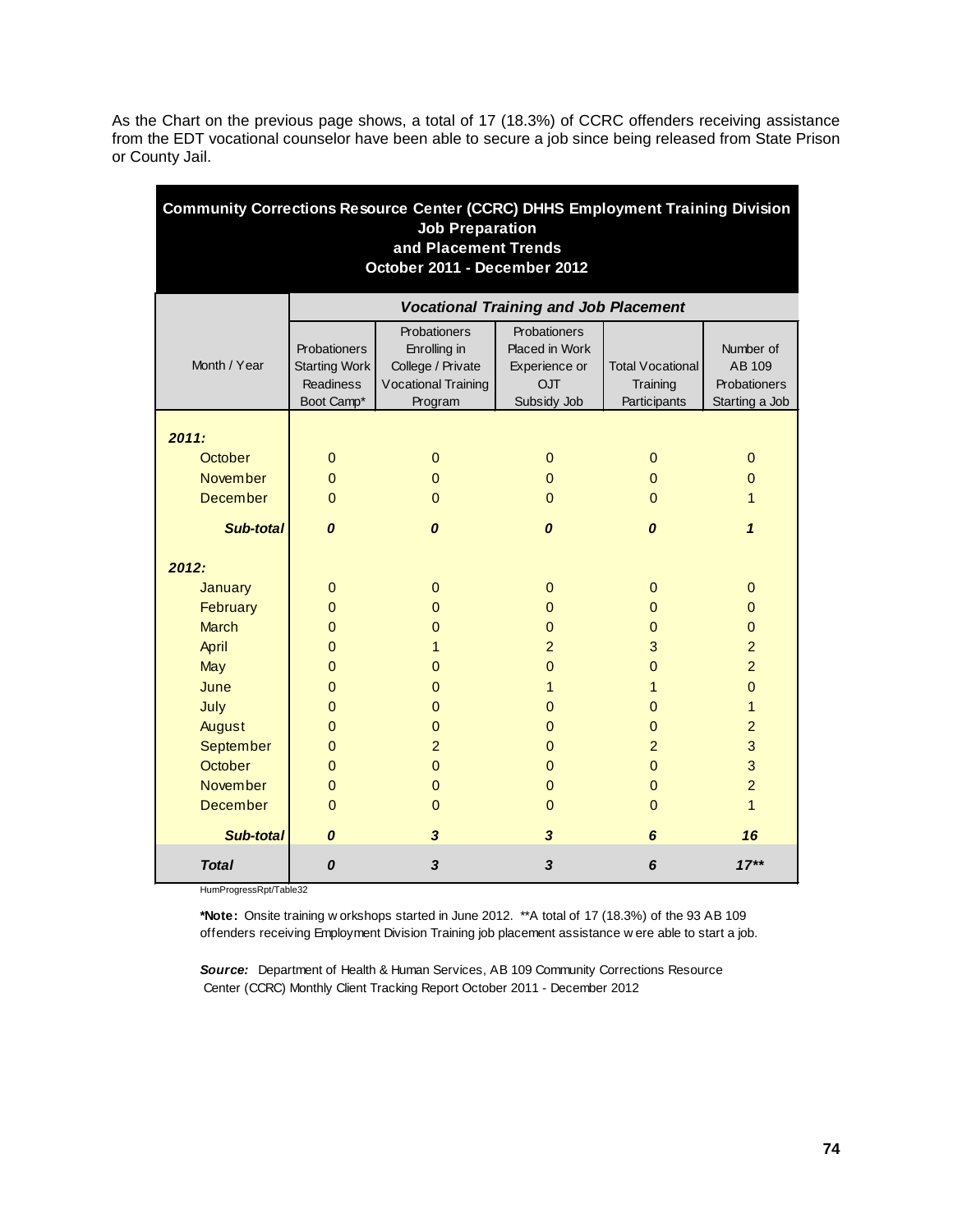**SECTION 4: OTHER AB 109 REALIGNMENT CHALLENGES**

# **Humboldt County AB 109 Implementation Progress Report**

### **Program and Service Recommendations**

During the first 15 months of AB 109 Realignment, the Humboldt County Community Corrections Partnership (CCP) has made funding allocation decisions which have created the program management structure and "core" agency responsibilities for the Committee's partnering criminal justice agencies. The Public Safety Realignment Plan adopted by the Committee continues to stress the integration of jail inmate custody housing capacity across three components of the County's criminal justice system including (a) jail housing (Sheriff's Office), (b) community supervision (Probation Department), and (c) treatment / programming (Department of Health & Human Services and contract providers for both the Sheriff and Probation Departments. The treatment and programming at the CCRC embodies evidencebased assessment principles and includes services directed to PRCS offender populations and offenders participating in non-custody supervision programs and alternatives to incarceration including electronic monitoring. Each program's strategy the CCP has funded is concerned with (a) maintaining maximum community safety, (b) increasing treatment support for high-risk offenders, and (c) improving offender participating rates and reducing recidivism.

As part of this Implementation Progress Report, the consultant staff have identified six recommendations on program enhancements and other supports which can benefit the Humboldt County's criminal justice system's ongoing response to the AB 109 legislation. The recommendations cover the need for development of (1) AB 109 Public Safety Realignment Act statistical monitoring and reporting process, (2) program evaluation, recidivism, and outcome tracking data process. (3) in-custody cognitive behavioral counseling, drug treatment, and employment preparation assistance, (4) jail reentry services, (5) an electronic monitoring diversion program for higher risk sentenced jail inmates, and (6) a cross-training program for community-based partnering drug treatment providers. The following provides a summary description of the specific recommendations CJRF is directing to the CCP membership.

- 1. *AB 109 Statistical Monitoring and Reporting Process:* The CCP should convene a Statistical Work Group which is charged with developing and implementing a monthly and year-to-date Public Safety Realignment Act Statistical Monitoring Report that will provide data collected from the Sheriff's Office, Probation Department and Courts case management systems. The report should include statistical information in the following areas:
	- § Number, custody days, and average daily population of AB 109 inmates incarcerated in the Humboldt County Jail system.
	- **§** Penal Code Section 1170(h) County Jail Prison (N3) convicted and sentenced offenders.
	- **§** County Jail Prison (N3) inmate demographic and offense characteristics.
	- § State Parolees, Post-Release Community Supervision (PRCS) and Penal Code Section 1170(h) inmates booked into the County Jail system.
	- § Trends for County Jail Prison (N3) and Parole Revocation monthly referrals and Supervision Caseloads.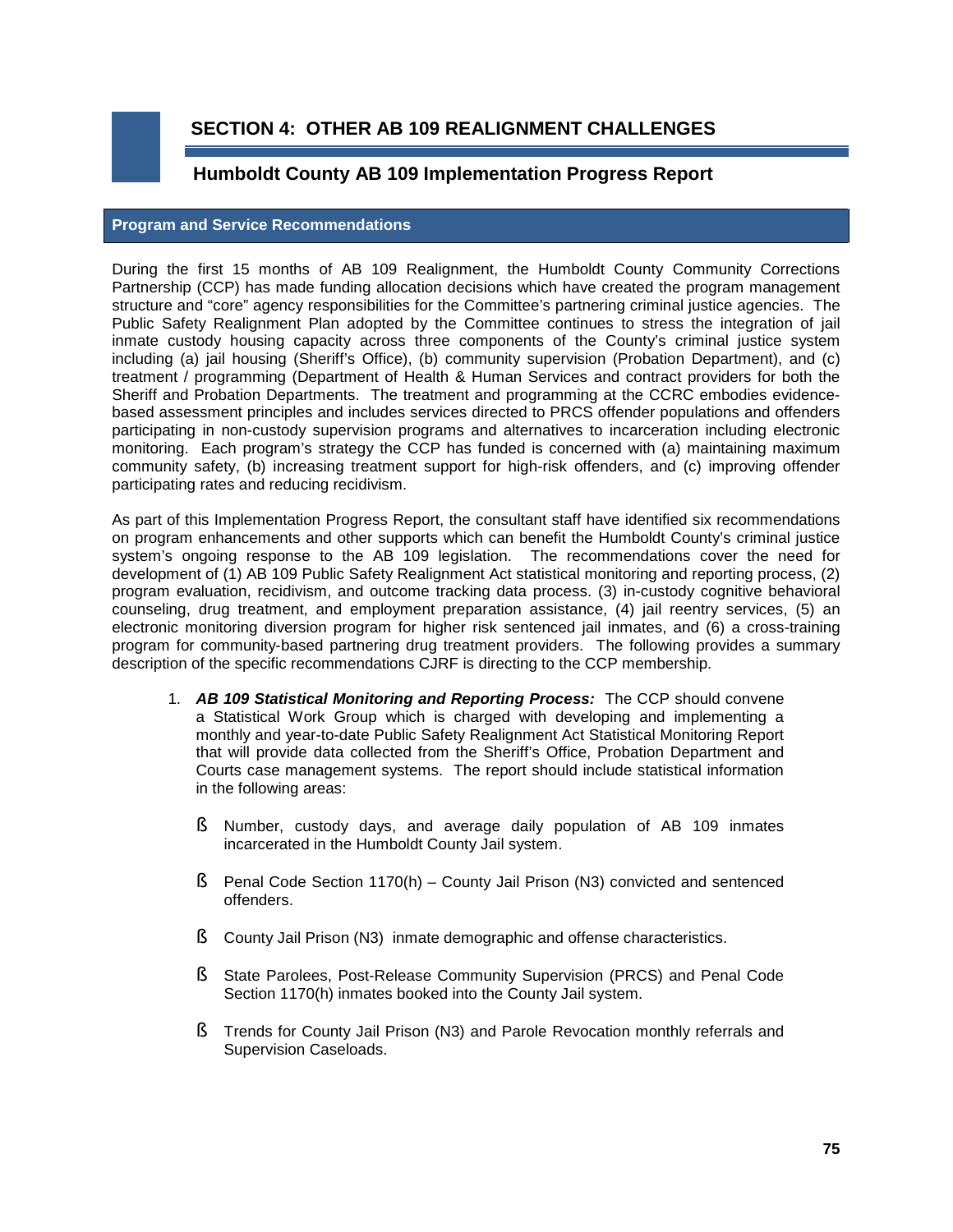- § Number, risk assessment score, and supervision levels for Post-Release Community Supervision (PRCS) and mandatory supervision offenders handled through the Humboldt Probation Department.
- § Post-Release Community Supervision (PRCS) and mandatory supervision offender demographic and offense characteristics.
- § Number of Post-Release Community Supervision (PRCS) warrants issued while offender is supervised, revocation hearings requested, and number of offenders who had their case closed for having no violations.
- § Number of County Jail Prison (N3), Parole Revocation, and Post-Release Community Supervision (PRCS) mandatory supervision offenders receiving mental health and other services while in custody and under community supervision.
- § Post-Release Community Supervision (PRCS) offender monthly referral and supervision caseload trends.

A sample draft template for this type of statistical monitoring report has been developed and is included in *Appendix L: Sample Template For AB 109 Monthly and Year-to-Date Statistical Monitoring Report.* Preparation of this report will require funding from the CCP's State Planning Grant allocation and will include IT staff time to develop the programming to automate this report from information currently collected on AB 109 offenders from the Sheriff, Probation and Courts. Additional funding may also be needed for each agency for ongoing staff cost to produce the data for each department on a monthly basis that is included in the Report. Funding for a staff analyst to coordinate, facilitate and manage the preparation, distribution, and ongoing data collection process associated with the Monthly Statistical Monitoring Report process is also likely to be required.

2. *Program Evaluation, Recidivism, and Outcome Tracking Data Process:* The Statistical Work Group convened by the CCP should also be charged as part of their planning work development of a process to collect, track, and report information on program performance criteria, recidivism, and outcome data for the primary offender groups effected by the provisions of the Public Safety Realignment Act on October 1, 2011 under Assembly Bill 109. The Work Group will likely need to secure technical assistance from a local community college or Humboldt State University faculty member. The Statistical Work Group will need to make a number of significant decisions about the proposed data collection, offender population categories, program performance criteria, recidivism, and outcome measures.

At a minimum, the evaluation and outcome tracking process should collect and report data for the two primary offender groups affected by the provisions of the Public Safety Realignment Act enacted on October 1, 2011 under Assembly Bill 109 (AB 109). Group #1 includes County Jail Prison (N3) AB 109 Realignment Offenders. Group #2 includes Post-Release Community Supervision (PRCS) and Split Sentenced Mandatory Probation Supervision AB 109 Realignment Offenders. The data collection process proposed by the Statistical Work Group could also focus on several AB 109 offender sub-population categories within each of the two broad offender groupings affected by the new law.

The key workload measures and program performance criteria that should be considered by the Work Group are summarized on the following page. The Chart at the top of the following page also summarizes the specific offender sub-population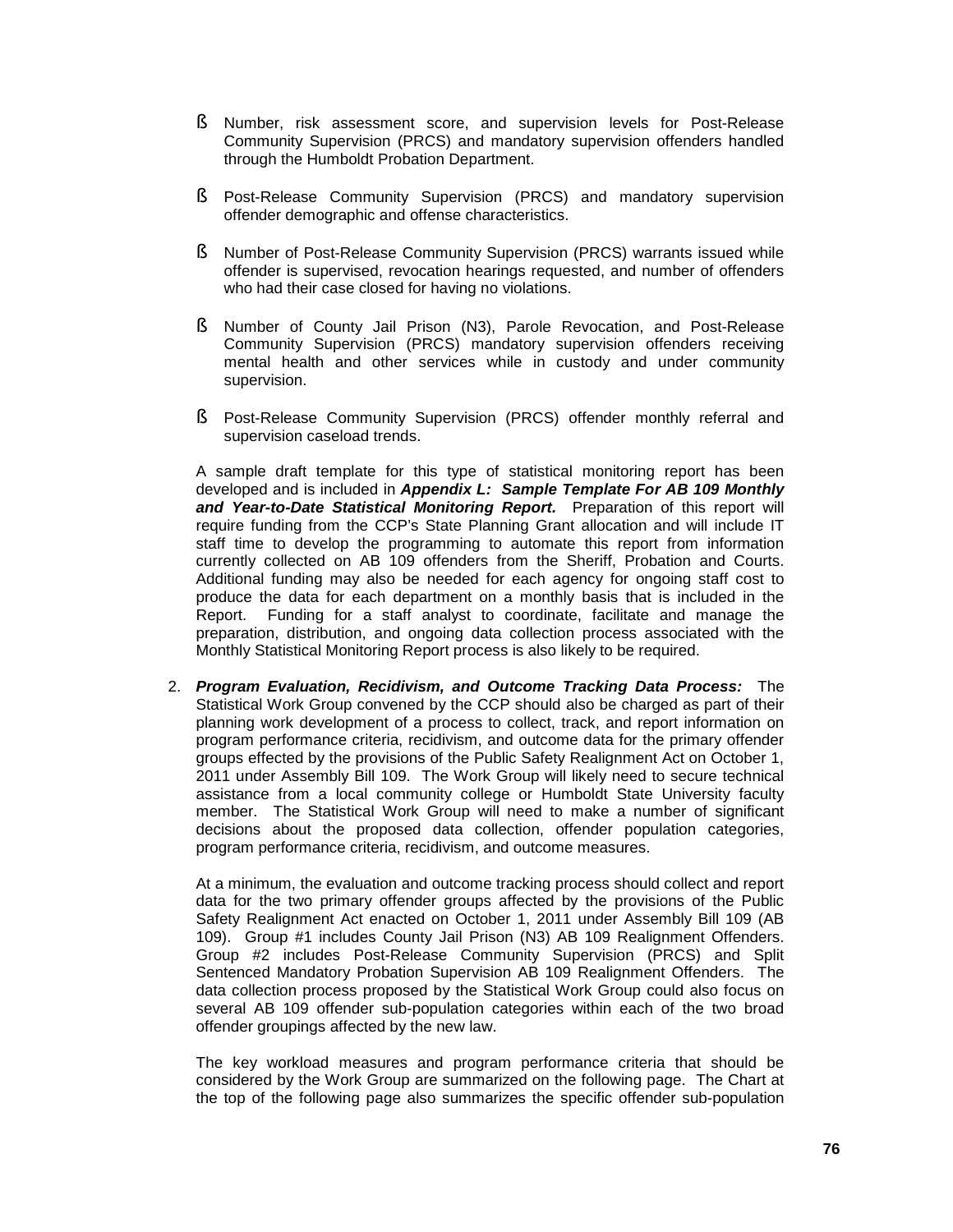categories AB 109 program participation period, and follow-up recidivism / tracking reporting periods that could be included in this process.



The recidivism definitions and outcome measurements that could be collected, analyzed and reported are also summarized below.

## **Workload Measurements:**

- (1) Track the number participants in the AB 109 program.
- (2) Track the number of participants who complete AB 109 program requirements.
- (3) Track the number of participants who do not complete the AB 109 program requirements.
- (4) Identify and track the reasons for non-completion of the AB 109 program.
- (5) Track the number of re-arrests while participants are in AB 109 until completion or removal from the program.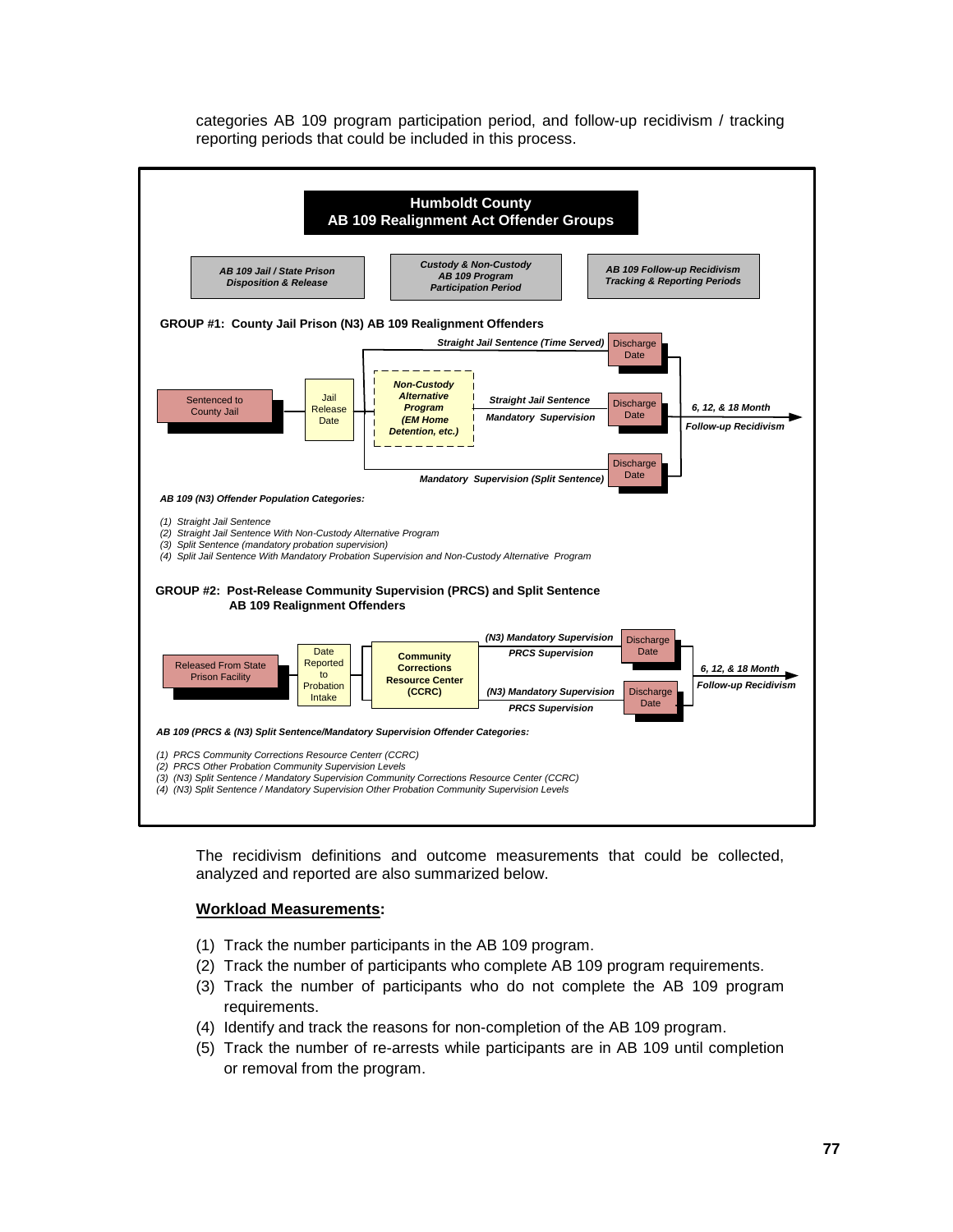### **Outcome Measurements:**

- (1) % of participants who complete the AB 109 program.
- (2) % of participants who do not complete the AB 109 program and reasons for noncompletion.
- (3) % of re-arrests (new fresh arrests; no previous older warrants or infractions) for participants in the AB 109 program through completion and participants who do not complete the program.
- (4) % of participants who secure employment, housing, and/or continue with mental health counseling services or continue to remain off drugs or alcohol.

## **Recidivism Measurements:**

- (1) Track and report the number of misdemeanor and felony convictions for participants while in programs.
- (2) Track the number of misdemeanor and felony convictions after participants complete or are removed from programs after 6, 12 and 18 months.

## **Recidivism Outcome Measurements:**

#### *Program Participation Period*

- (1) % of participants who received misdemeanor convictions while in the AB 109 program.
- (2) % of participants who received felony convictions while in the program.
- (3) % of total participants who received misdemeanor and felony convictions while in the AB 109 program.

#### *Follow-up Tracking Periods*

- (4) % of participants with misdemeanor convictions after 6, 12 and 18 months after program completion.
- (5) % of participants who received felony convictions 6, 12 and 18 months after program completion.
- (6) % of total participants with misdemeanor and felony convictions 6, 12 and 18 months after program completion.
- (7) % of participants with misdemeanor convictions 6, 12 and 18 months after removal from the AB 109 program.
- (8) % of participants with felony convictions 6, 12 and 18 months after removal from the program.
- (9) % of total participants with misdemeanor and felony convictions 6, 12 and 18 months after removal from the AB 109 program.

#### **Selected Comparison Groups:**

- (1) (N3) Offender population sub-categories (straight jail sentence, split mandatory supervision, etc.).
- (2) PRCS and (N3) split sentence / mandatory supervision offender categories (intensive and other supervision levels).
- (3) (N3) inmates, PRCS and mandatory supervision offenders receiving reentry services and those without reentry services through the jail or CCRC.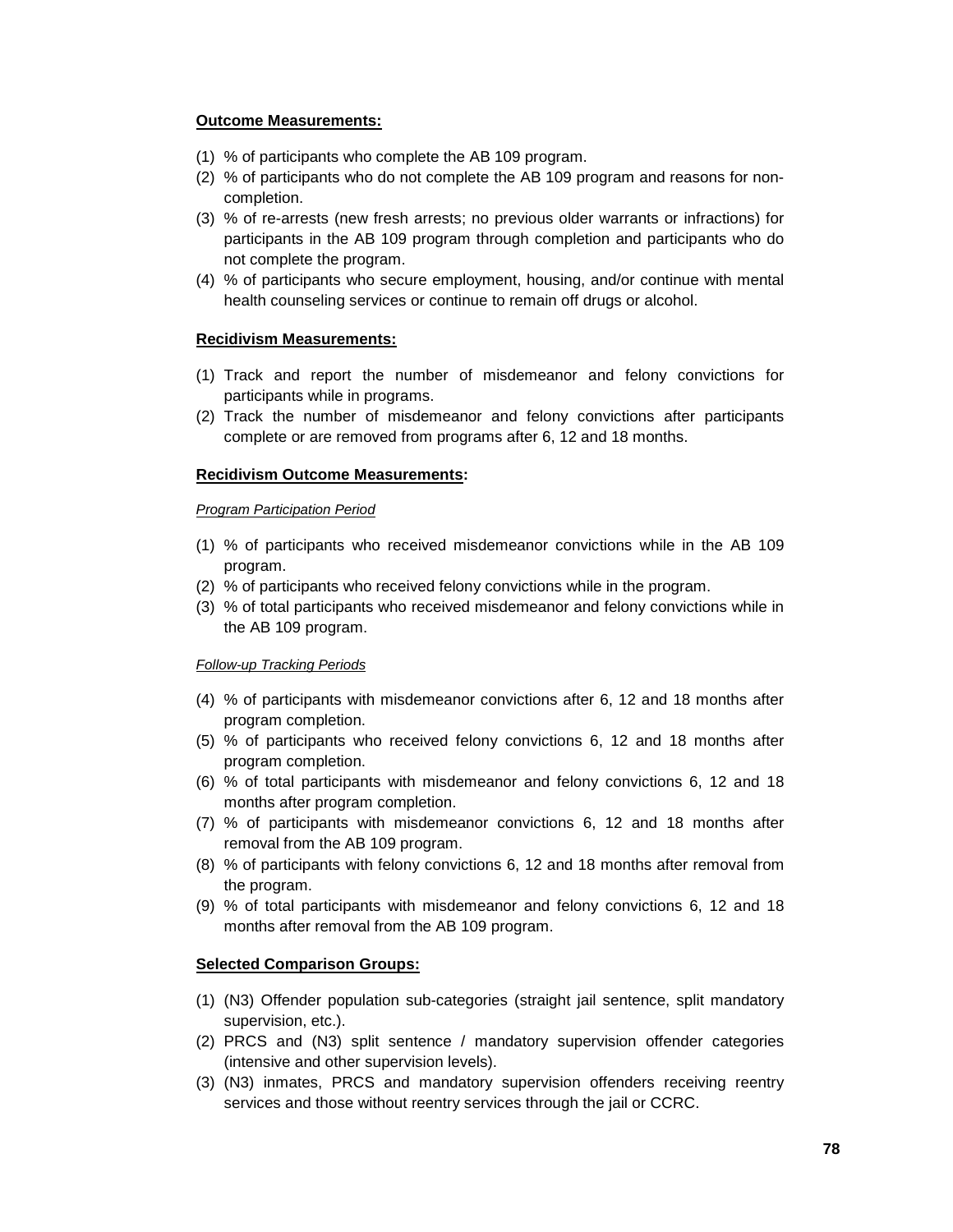3. *In-Custody Cognitive Behavioral Counseling, Drug Treatment, and Employment Preparation Assistance:* HCCF currently has an ADP of 44 felony AB 109 inmates who have an average sentence of one year, 5 months. Approximately 15 are serving a straight jail sentence and will be released with no community supervision requirement or provisions for needed services. The other inmates are serving a split jail sentence with a mandatory supervised follow-up period of one year, nine months through the Probation Department and will have access to services. The jail also has another 25 AB 109 PRCS and mandatory supervision inmates who are held because of a revocation violation. With few exceptions, these inmates may have significant service needs beyond mental health and medical issues which are not being addressed because of the lack of in-custody programs. CJRF is recommending the CCP and Sheriff's Office consider contracting with an experienced public or private group to bring cognitive behavioral counseling and other critical services into the jail custody environment.

The contract service provider should be knowledgeable with "best practice" programming / treatment models that can be directed to incarcerated AB 109 offenders. Expansion of HCCF's inmate services should include: evidence-based risk and needs assessment; cognitive behavioral therapy; alcohol / drug counseling; job / education assistance; and development of transitional reentry plans. The specific best practice programming components that should be used would include (a) assessing the clinical and social needs, and public safety risks of the incarcerated offender population, (b) planning (short- and long-term) for treatment and services required to address the offender's needs, (c) implementation of evidence-based incustody rehabilitation programs designed to reduce recidivism with adult offender populations, (d) identifying community and correctional programs that can assist with post-release services, and (e) coordinating the transition plan to ensure implementation and avoid gaps in care.

The AB 109 inmate programming should cover five major offender areas including:

- 1. Academic, Vocational and Financial
- 2. Alcohol and Other Drugs
- 3. Aggression, Hostility, Anger and Violence
- 4. Criminal Thinking, Behaviors, and Associations
- 5. Family, Marital and Relationships

The focus in these areas should follow the eight evidence-based practices (EBP) and principles including (a) target highest risk offenders, (b) assess offenders needs, (c) design responsivity into programming, (d) develop behavior management plans, (e) deliver treatment programs using cognitive-based strategies, (f) motivate and shape offender behaviors, (g) engender the community as a protective factor against recidivism and use the community to support offender reentry and reintegration, and (h) identify outcomes and measure progress.

The most extensively researched and effective programs for changing criminal behavior are cognitive behavioral therapies. These programs, in general are directed to changing distorted or dysfunctional cognitions or teaching new cognitive skills and involve structured learning experiences designed to effect such cognitive processes. Effective cognitive behavioral programs attempt to assist clients in four primary tasks: (1) define the problems that led them into conflict with authorities, (2) select goals, (3) generate new alternative prosocial solutions, and (4) implement these solutions. Generally, cognitive behavioral therapies in correctional settings consists of highly structured treatments that are detailed in standardized manuals and typically delivered to groups of  $8 - 12$  individuals in a classroom-like setting. Thinking For a Change (T4C) is recommended.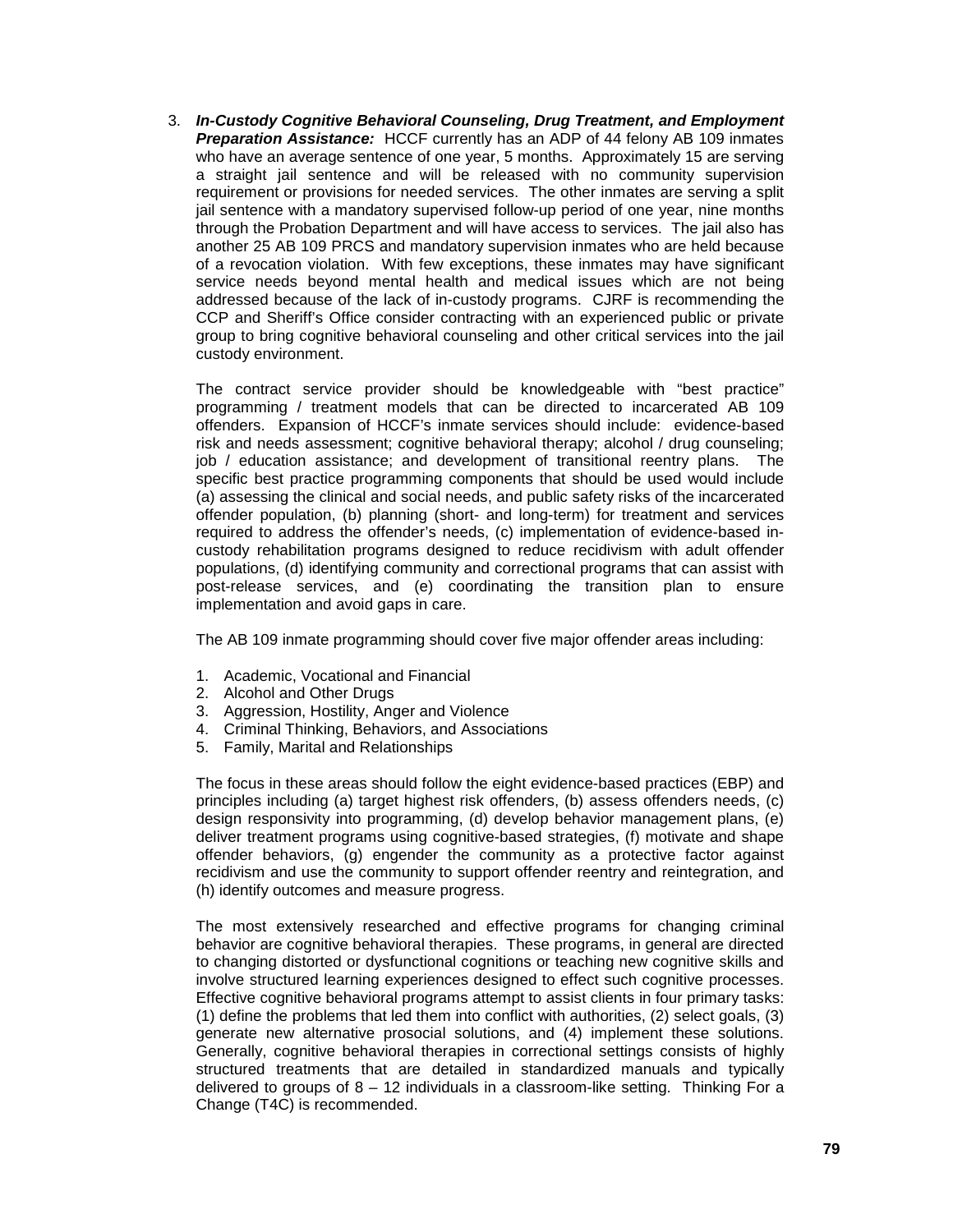This Program begins by teaching offenders an introspective process for examining their ways of thinking and their feelings, beliefs, and attitudes. This process is reinforced throughout the Program. Social skills training is provided as an alternative to anti-social behaviors. The Program culminates by integrating the skills offenders have learned into steps for problem-solving. Problem-solving becomes the central approach offenders learn that enables them to work through difficult situations without engaging in criminal behavior.

Clients learn how to report on situations that could lead to criminal behavior and to identify the cognitive processes that might lead them to offending. They learn how to write and use a "thinking report" as a means of determining their awareness of the risky thinking that leads them into trouble. Within the social skills component of the program, participants try using their newly developed social skills in role-playing situations. After each role-playing, the group discusses and assesses how well the participant did in following the steps of the social skill being learned. Offenders also apply problem-solving steps to problems in their own lives. Written homework assignments, a social skills checklist, and input from a person who knows the offender well are all used by the class to create a profile of necessary social skills, which becomes the basis for additional classes.

The curriculum is divided into 22 lessons, each lasting  $1 - 2$  hours. No more than one lesson should be offered per day and to per week is optimal. It is recommended that at least ten additional sessions be held using the social skills profile developed by the class.

#### **Substance Abuse Treatment**

A significant amount of research has been conducted in the field of substance abuse treatment. There are several evidence-based models of out-patient drug / alcohol treatment. DHHS and other key stakeholders should examine these models and select a strategy that staff can be comprehensively trained on and will be effective in providing an out-patient treatment service. At a minimum, the intervention should consist of relapse prevention groups, education groups, social support groups, individual counseling and urine  $\overline{\ell}$  breath testing. Offenders should be able to learn about issues critical to addiction and relapse, receive direction and support from a trained therapist, become familiar with self-help programs and be monitored for drug use by urine testing. The program should include education for family members affected by the addiction. The counselor should function simultaneously as a teacher and coach, fostering a positive, encouraging relationship with the offender and using that relationship to reinforce positive behavior change. The interaction between the therapist and offender should be realistic and direct, but not confrontational. Counselors should be trained to conduct treatment sessions in a way that promotes offender dignity and self-worth.

#### **Employment Preparation Services**

One of the major hurdles for most offenders is obtaining and maintaining employment. Research has shown that employment is associated with lower rates of reoffending, and higher wages are associated with lower rates of criminal activity. To achieve these outcomes, working with offender on techniques to identify appropriate employers and retain employment with advanced opportunities is essential.

A number of pre-employment training programs have been developed that should be reviewed for possible use at the HCCF. These programs provide skill training including administering interest inventories, completing applications, mock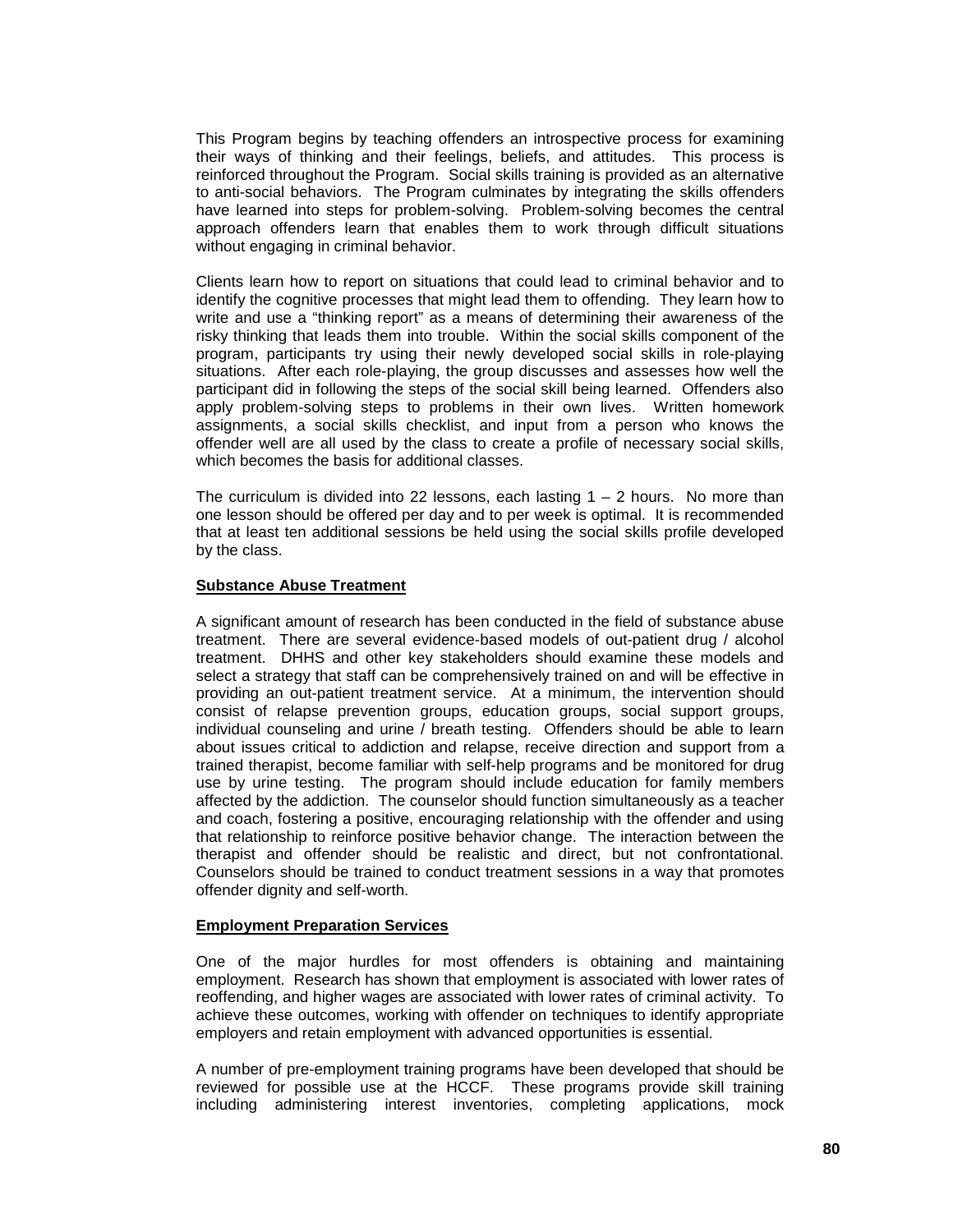interviewing, addressing proper interview / job attire, and interview etiquette in addition to teaching employment "soft skills." Soft skills assist offenders in getting jobs as well as being successful in the workplace. Soft skills include: reporting to work on time; getting along with other workers; problem-solving; and managing conflict resolution. Job development and placement services at reentry are also a critical part of effective employment services and program staff should work with local employment and work force development agencies in placing offenders in jobs.

4. *Jail Reentry Services:* There is a need to build a continuum of reentry services that starts in the HCCF County Jail and continues when AB 109 inmates transition into the community. Developing reentry services for inmates leaving jail reduces reoffending rates. Offenders leaving custody are often in a double-bind: They are more likely to need supportive services than the general local population, but they face multiple obstacles to getting help with the basic resources needed for stability. The reentry priorities that research has reported most frequently among offenders is employment, housing, addressing problems with substance abuse, improving relationships with family, children, and intimate partners, and staying out of trouble.

Best practices suggest that reentry services should begin when someone is still in jail and continue when they return to the community. Among the AB 109 incarcerated inmate population at HCCF, nearly one out of every three incarcerated inmates will leave the facility after having completed a straight jail term. Most needed assistance with employment, housing, drug use, or other problems before they were booked into the jail and most still have service needs when released from detention. As a result, CJRF is recommending the CCP, DHHS, and Probation develop consensus on a pilot program proposal for CCP funding consideration that will organize and support a new Jail Reentry Services Unit staffed with specifically trained reentry specialists. The essential steps and responsibilities of the Reentry Services Unit is highlighted in the following Chart.



Implementation of the Jail Reentry Services Unit must take place simultaneously with the development, expansion, and implementation of the new in-custody cognitive behavioral counseling, drug treatment, and employment preparation assistance services outlined in Recommendation #3 described above.

As part of the implementation process, the Jail Reentry Services Unit will need to establish a mechanism to make AB 109 inmates held in custody aware of the reentry services available in the jail and know how to access these services. The awareness building process could involve a range of steps that include (a) increased signage, (b)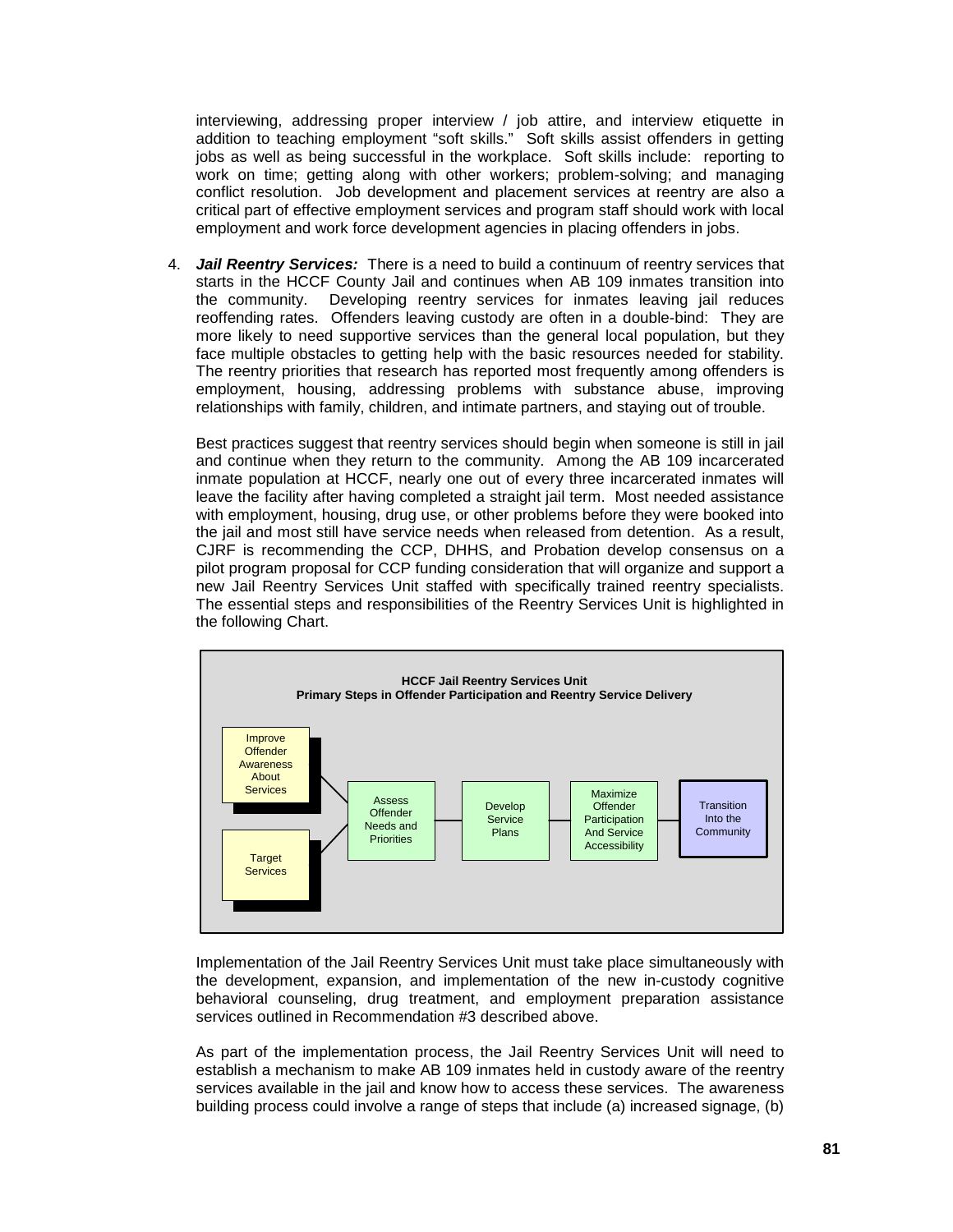use of video promotions, (c) information carts, (d) reentry guides, (e) informational videos for visiting families, and (f) the distribution of flyers. The Unit could develop and expand staff presentations about services to all housing units and develop a condensed reentry guide which could also be widely distributed in the jail. The Unit will have to ensure that these materials are available in Spanish and provide translations for other languages as needed.

### **Offender Targeting and Triage Policies**

Budget funding constraints and the projected growth of the jail population as a result of Realignment make it essential that the new Reentry Services Unit develop a triage system to guide decisions about the allocation of scarce reentry resources. Targeting outreach efforts toward those with the greatest levels of risk and the most pressing needs would allow the program to achieve the maximum impact given capacity limitations. Offender triage should be based on the level of need as measured by risk scores and the potential, or opportunity, to provide services that begin to address those needs before individuals are released from the jail. Key groups may include frequent recidivists and those AB 109 offenders held in the jail for longer periods. Reentry staff will also need to prioritize offenders who are motivated to engage with services.

#### **Incorporate Risk and Needs Assessments into Reentry Services**

It is important to identify individual reentry needs quickly but with sufficient accuracy and detail to develop reentry service plans. Service provider staff need tools to identify key needs that are linked to reoffending as well as each offender's personal reentry priorities which are not always the same. This can be done through the use of validated risk and needs assessment tools and the use of standard intake procedures which can help ensure that staff address common reentry issues and ask questions in ways that have proven to be effective in eliciting information on these topics.

# **Individualized Reentry Services Plans for Maximum Impact**

Reentry services must avoid a one-size-fits-all approach. Service plans should address the needs identified during assessments, consider the offender's personal priorities, and take into account logistical barriers to service provision such as short jail stays. Services should target factors that are linked to reoffending such as substance use, anti-social personality, and hostility or anger. Services should be tailored to the specific circumstances of individual offenders including such elements as motivation, environmental support, positive relationships with correctional staff, and cognitive functioning.

The Plan should begin being addressed through the provisions of available incustody programming and should continue when offenders transition from jail incarceration. Part of the Reentry Services Unit work would involve the development of a discharge plan and process to aid the offenders transition from jail to the community and to sustain gains made through pre-release interventions. The discharge process should begin at least  $30 - 45$  days prior to release and be created utilizing motivational interviewing techniques allowing for the offender to be the key person in the development of their own discharge plan. Examples of discharge interventions include: employment class, scheduled appointments in the community, a temporary supply of medication (as needed), identification documents, transportation to a service provider, home or Probation office, resource packets, and contact information for key individuals who will facilitate the individual service plan in the community.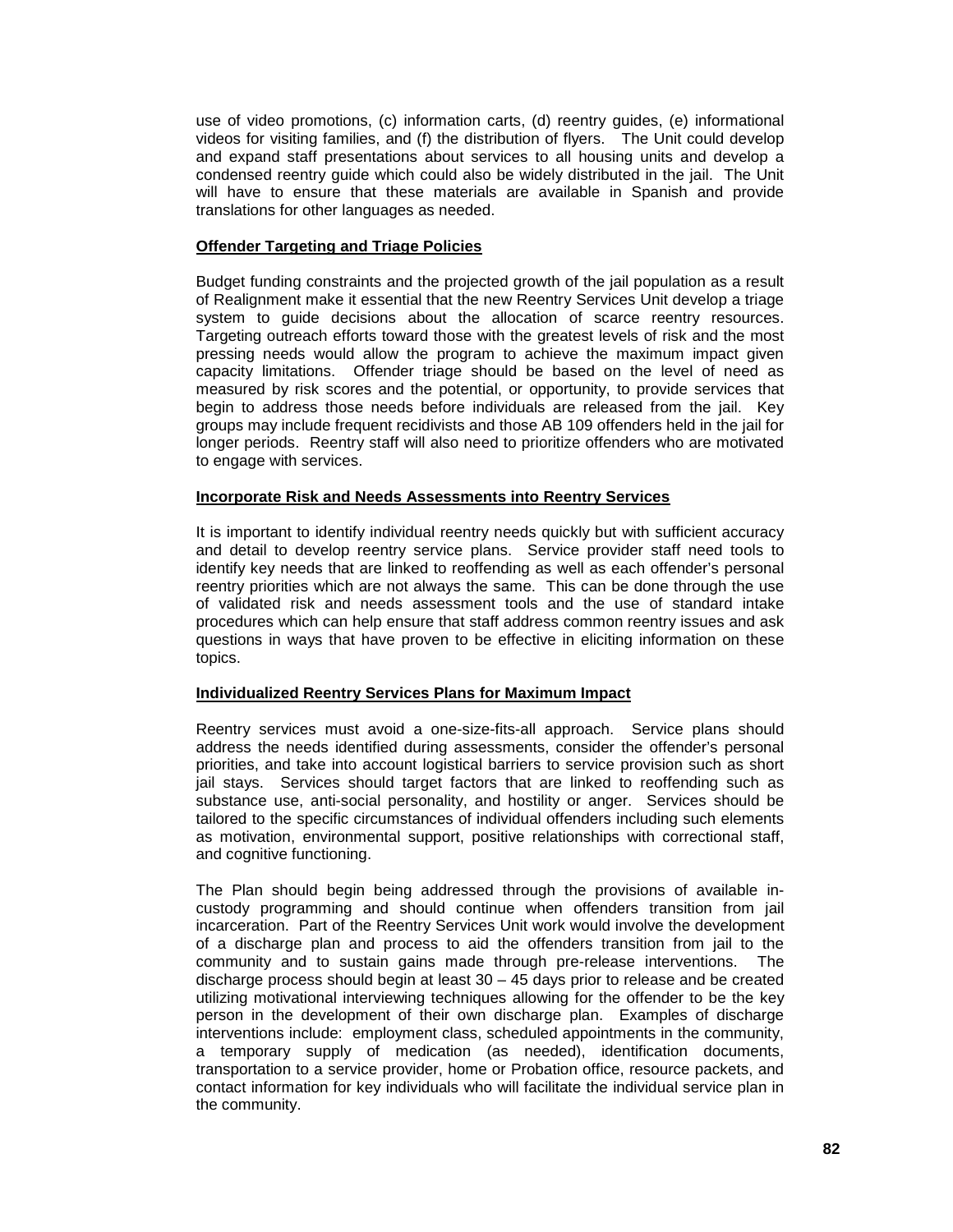Work done while in jail, including treatment, relationships with service providers, and connecting individuals to service appointments in the community should continue upon release from jail through the assistance of the Jail Reentry staff assigned to the Program. It is important in developing the Reentry Program that staff devote time and work to organizing selected community-based organizations and support networks to provide a continuity of care process – or in many cases, initiate care – through services, training, treatment, and case management when an individual is released. Examples of community-based interventions include services in areas such as job readiness training, substance abuse treatment, mental health counseling, post-release case management, access to reentry information through outreach that engages informal social supports and post-release supervision as applicable. The discharge plan should include the following services:

- § Transportation: Provide participants with transportation from HCCF to their release destination and evaluate whether they will have access to transportation to services, work and other locations mandated in their postrelease plan.
- § Clothing, Food and Amenities: Provide participants with clean appropriate clothing and information regarding access to food resources.
- § Financial Resources: Provide the participant with initial and continuing eligibility for financial assistance programs, Medicare, Medicaid, Workman's Compensation, disability, health insurance benefits, emergency medical assistance, veterans' benefits and eligibility for supplemental security income payments, including local, state, and federal supplements.
- § Documentation: Provide participant with a state-issued identification card.
- § Housing: Identify safe, affordable housing where participant can stay in the days following release and verify bed space is available.
- § Employment and Education: Ensure that appropriate assessments and referrals have been made to facilitate the process of finding and keeping a livable income employment through the employment specialist. Ensure the participant is either employed or enrolled in an educational / vocational program.
- § Healthcare: Conduct an assessment of the participant's mental and physical healthcare status and needs prior to release and provide the participant with contact information of a healthcare facilitator / provider in the community they plan to reside to ensure continuity of care. With individuals with substance abuse and / or mental health issues, schedule an appointment with a counselor prior to release.
- § Support Services: Provide participant with a Reentry Specialist who will assist with accessing community resources and contact family members (when appropriate) to notify them of the release date and the release plan. The specialist will provide support at the time of release and in the days immediately following the participant's return to the community.
- § Aftercare: The reentry, employment, and mental health specialist will continue to provide post-release services to the participant for up to three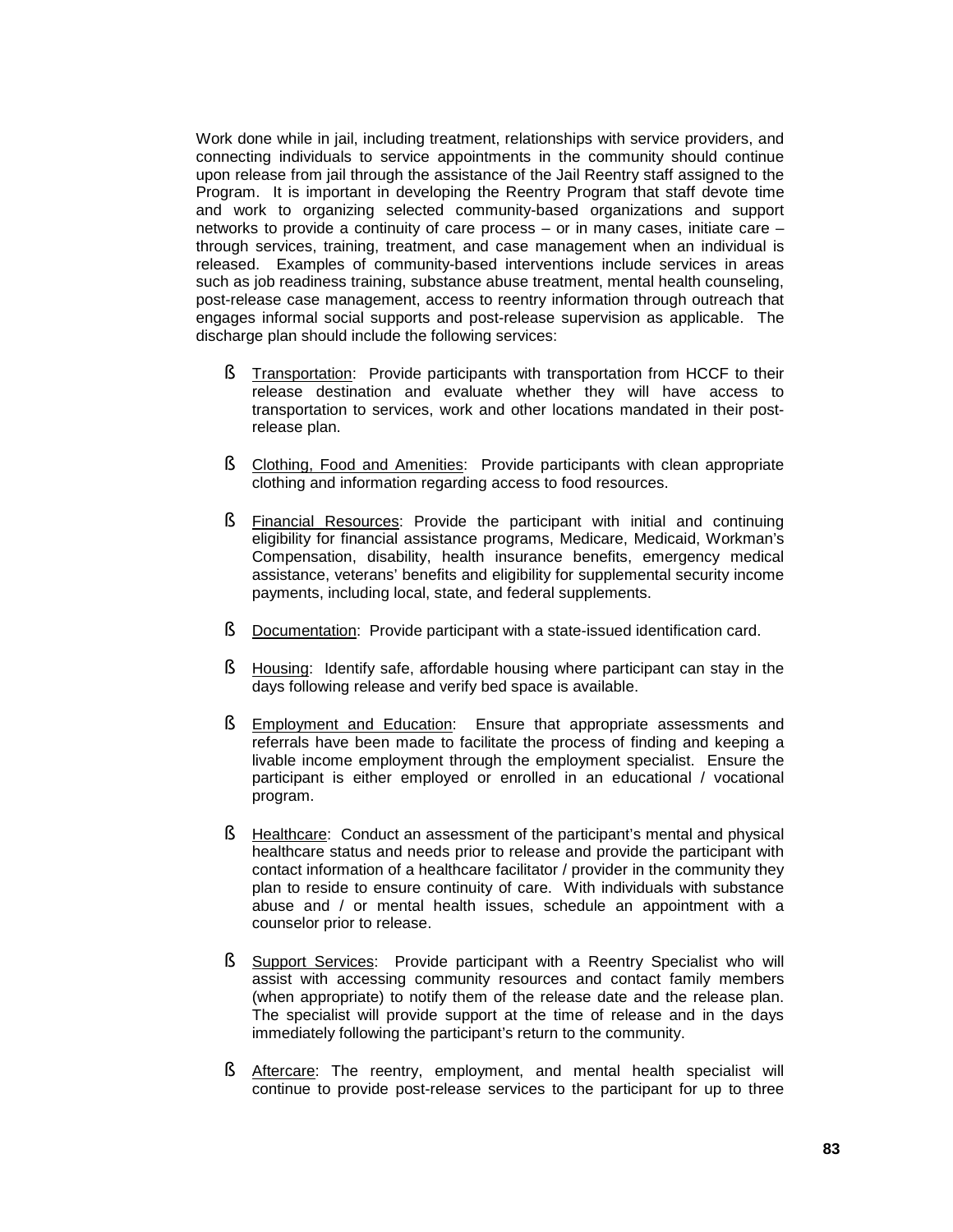months after release. These services will initially be intensive and will gradually be reduced within the three month period.

### **Strengthen Linkages Between the Jail and Community Service Providers**

During the first few days and weeks after offenders reenter the community, they are at heightened risk for rearrest and relapse, making this period crucial for their success. Without support from service providers, any progress made through jailbased programs can evaporate. The key to a successful transition is ensuring that reentry plans continue when offenders return to their neighborhoods. For this reason, it is essential that the jail services reentry staff and other service providers collaborate to strengthen linkages between jail and community. This can be accomplished by involving key community providers in the design and implementation of the proposed new program.

5. *Electronic Monitoring Diversion Program for Higher Risk Sentenced AB 109 Jail Inmates:* The Community Corrections Partnership (CCP) Realignment Plan allocates funding to the Sheriff's Office and Probation Department for an electronic monitoring component of the agencies' joint Pretrial OR and Supervised Release Program. The Program is short-term in nature and is not handling large numbers of released pretrial defendants.

Currently, HCCF's (N3) sentenced population of AB 109 offenders has only reached about 32.1% of the projected average daily population of (N3) sentenced inmates under Realignment. As this population increases overtime and the available bed capacity at HCCF becomes occupied, CJRF is recommending that the CCP develop and implement a new and expanded AB 109 Home Detention Electronic Monitoring (EM) Program as a way to safely divert convicted higher risk AB 109 offenders from the County Jail to an alternative of a community-based regiment of supervised home detention.

#### *Intent and Purpose*

Expansion of the Home Detention Electronic Monitoring (EM) Program is intended to provide the County's criminal justice system with a strictly monitored program designed to safely divert convicted higher-risk AB-109 offenders from County Jail incarceration to a community-based regiment of supervised home detention. Offenders selected for participation in the Program would undergo intensive supervision and they would be allowed to seek and maintain employment, and participate in approved therapeutic and / or rehabilitation counseling programs. Active electronic monitoring (EM) supervision systems would be utilized to ensure offenders' compliance with set limits on their location, activities and communications. Offenders would stay home at all times except for pre-approved scheduled absences. Program participants would wear an electronic device that emits a continuous signal to a series of devices that monitor offender movement through a 24-hour, sevendays-a-week Central Control station that immediately reports violations to Program staff. Depending on the circumstances of participants' offenses and terms and conditions associated with each individual, participants would be able to work or attend school, tend to family obligations, attend and participate in counseling appointments, alcohol / drug classes, community service, etc., travel to medical appointments and participate in any other Court-approved activities.

# *Program Capacity and Duration of EM Supervision*

Eligible AB-109 offenders who participate in the expanded Home Detention Electronic Monitoring (EM) Program are likely be incarcerated between four to nine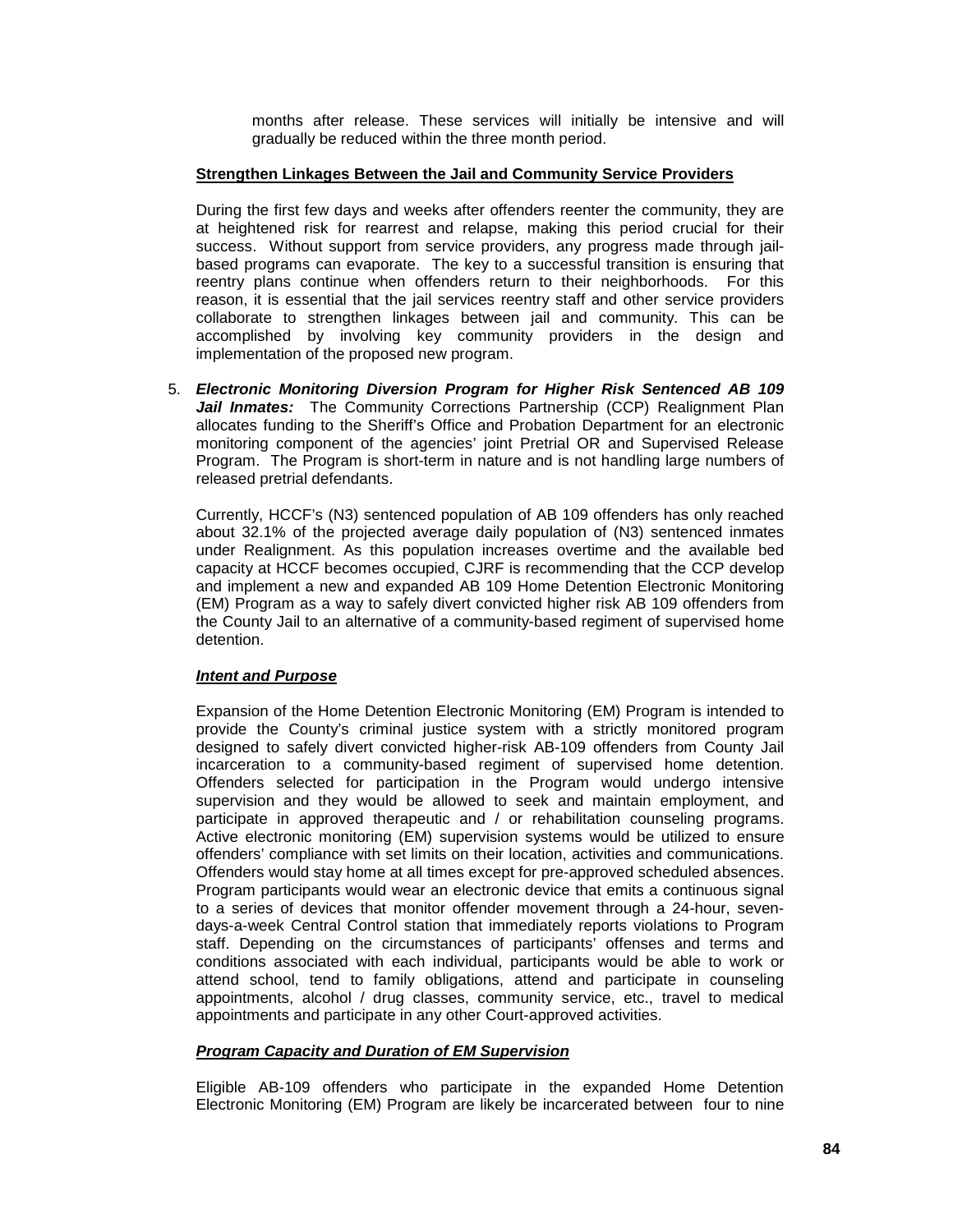months at HCCF. The expanded community-based EM Program should have an average daily population capacity to supervise 50 offenders. Because participants' sentences will vary, the EM Program would be able to provide intensive supervision and monitoring for a period up to 12 months with the last two months of supervision involving assignment to a office check procedure.

# *Program Eligibility*

The goal of the Program is to create an alternative custody option involving Electronic Monitoring (EM) and home detention that targets locally convicted and sentenced, non-violent, non-serious and non-sex offenders as defined in the Penal Code who, as a result of the AB-109 legislation, are not eligible for a State Prison commitment. The Program would not be targeting the 61 felony offenses that would otherwise fall into the non/non/non category which the legislation excludes and therefore, continue to be eligible for State Prison. Some high-risk characteristics which indicate referrals are unsuitable for Electronic Monitoring include (a) a history of recent suicidal attempts and / or gestures, (b) severe psychiatric problems, (c) prior episodes of violent behavior toward family or others including police or emergency personnel, (d) extensive drug / alcohol abuse, and (e) close proximity to victims.

# *Operational Elements*

Administration, management, budgeting and overall daily program operations would be provided through the Sheriff's Office or Probation Department. The officer-tooffender ratio would be 1:25. The duties of the EM staff would be to provide (a) program orientation to accepted offenders, (b) to supervise the program participants in the field, (c) to arrest and place in custody when necessary any program participant who violates the terms and conditions of the Program's contract, (d) to serve as liaison with other law enforcement and related community agencies, (e) to provide public information to other agencies and the community about the EM Program, (f) to act as liaison with the company providing the leased monitoring equipment, (g) to prepare incident / violation reports which may be needed during the course of an offender's participation in the EM, (h) to verify local residents in home evaluations, (i) to install the equipment for the EM, (i) to enforce the terms and conditions of the EM contract including periodic testing, search and seizure, and monitoring of all counseling conditions, and (k) to maintain accurate offender case records.

#### *Monitoring and Visits*

The Program staff would monitor all male and female offenders participating in the Electronic Monitoring (EM) Program. The Home Detention staff would oversee electronic monitoring, alcohol monitoring, drug testing, GPS monitoring, face-to-face office contacts and random visits to the offender's residence and place of employment to ensure compliance with Home Detention rules. The purpose of these visits is to (a) visually ensure the offenders are at home when they are supposed to be, (b) ensure the offenders are not using alcohol or drugs (breathalyzers and random monthly drug screens are performed), (c) check on the offender's employment or service program status, and (d) check on the offender's general wellbeing, family and other relationship situations and to just see how they are doing while on Home Detention.

#### *Equipment Monitoring Vendor and Devices*

The EM Program would contract with an equipment vendor. The vendor would provide equipment, including GPS, that would allow staff to track participants 24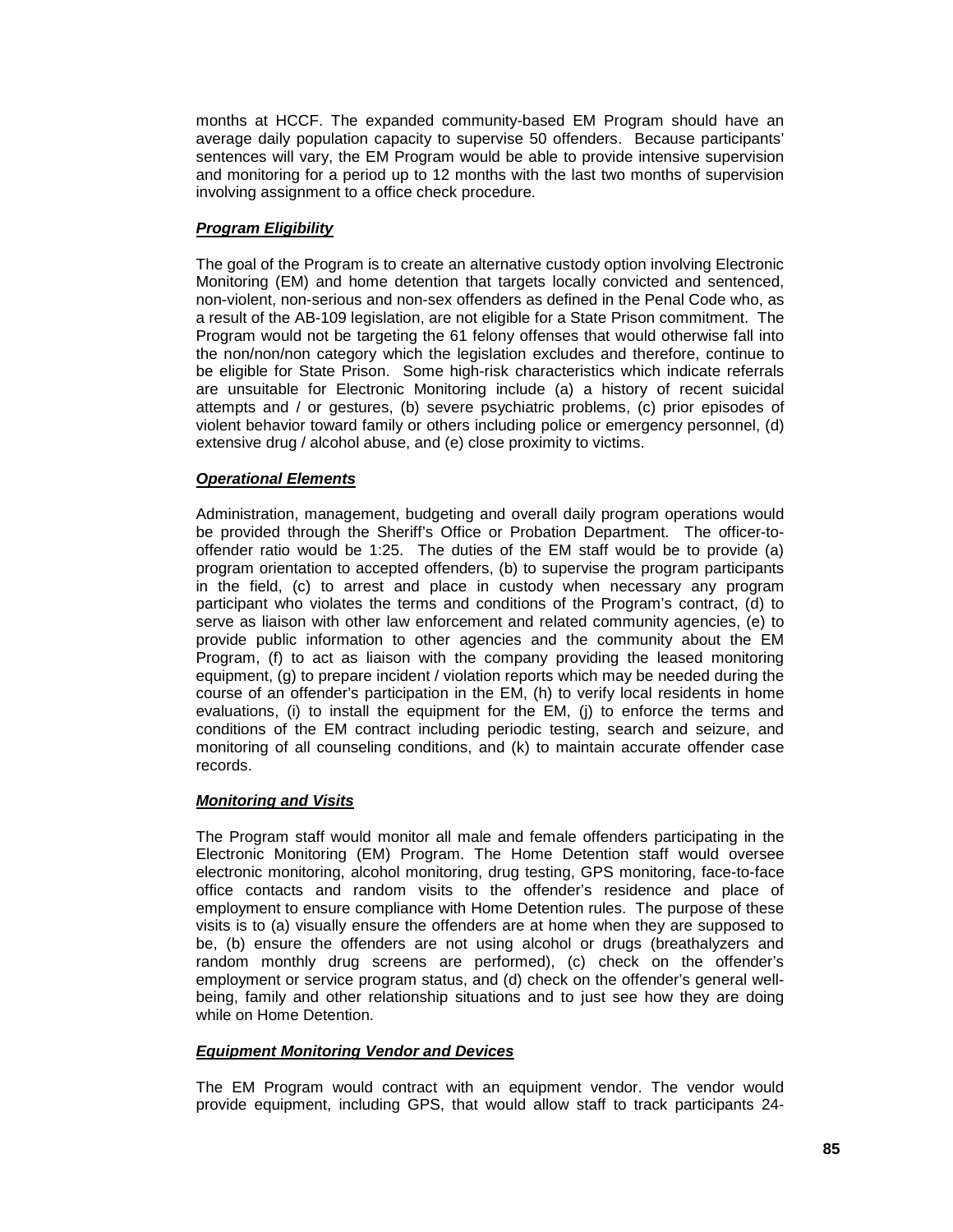hours a day, seven-days-a-week. All alarms and violations should be processed in a real time format for practically immediate notification. The active GPS tracking would allow Program staff to set inclusion and exclusion zones to restrict offender's movements around the community. Staff should be able to modify the zones at any time through the system's web site. This type of zone setup can be used for selected high-risk participant populations. The GPS system does not require offenders to have land-line telephones. The equipment should be cellular-enabled allowing the Unit to operate through local cellular networks. This model is used when participants do not have residential telephone service. The Unit is equipped with anti-tamper technology and a robust memory for storing any data that cannot be immediately transmitted for any reason. The GPS Unit should also have an extended battery life of up to 30 hours and be designed to last for a minimum of 12 months before needing to be replaced.

#### *Alcohol Monitoring and Drug Testing*

Program staff should be able to remotely monitor offender's breath alcohol levels as an independent measure or in combination with a restrictive home detention schedule. A cellular-enabled alcohol testing unit should also be available for use by Program staff. The EM Program staff should also conduct random drug testing with offenders twice a month utilizing the Program's own drug testing procedures on collected inmate urine samples.

## *Home Detention Violations*

The staff should also use a progressive continuum of sanctions and responses to Program violations. Offenders who violate Home Detention rules should be dealt with immediately. Offenders may lose all privileges, change to another form of monitoring, be placed back into jail (flash incarceration up to ten days), or be sent back to jail to complete the remainder of their sentence.

6. *Cross-Training Program For Community-Based Partnering Drug Treatment Service Providers:* The Probation Department and DHHS are currently actively working with Crossroads, Humboldt Recovery Center, and other community drug treatment provider organizations who have come together to begin addressing the substance use issues that are being identified for the AB 109 PRCS and mandatory supervision offender populations. About 15.8% of these offenders have primary substance use disorders and about 55.1% are reporting co-occurring substance abuse problems.

As part of the Department's response to these offender problems, a total of 123 PRCS and mandatory supervision CCRC participants have been referred to these various programs for drug treatment services. These resources are becoming a critical part of the program interventions the County needs when implementing the AB 109 Realignment Act legislation. In interviews with the drug treatment providers, it is apparent that the program staff assigned to these treatment programs could benefit from additional training that focuses on the use of motivational interviewing techniques, principles of evidence-based treatment services, and research trends on treatment modality advances that are working with the offender population who have serious drug and dual diagnosis mental health needs.

Based on the discussions with the Program staff, CJRF is recommending that the agencies convene a work group that is charged with developing specific training recommendations, scheduling, and costs for undertaking a cross-training program between Probation, DHHS, and local drug treatment providers. A CCP funding allocation could be requested to cover the cost of additional specific training